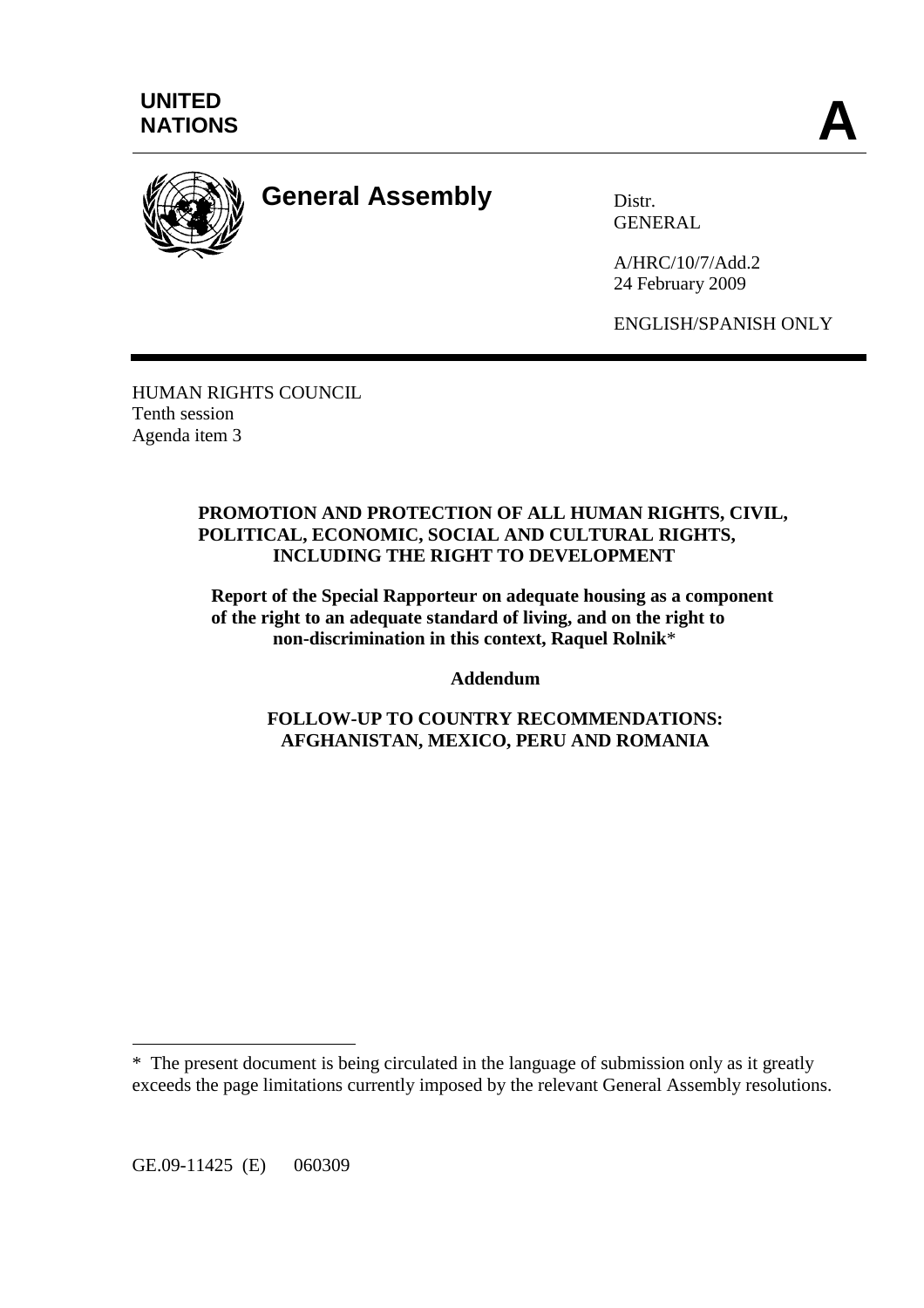#### **Summary**

 The present report is the first of a series of reports that the Special Rapporteur will present to the Human Rights Council to assess the status of implementation of recommendations elaborated by the former Special Rapporteur in the framework of the country missions he conducted.

 This report focuses on four countries to which missions were conducted in 2002 and 2003: Afghanistan, Mexico, Peru and Romania. For each country, the Special Rapporteur presents a summary of any information received from the Government as well as of information received from United Nations entities and non-governmental organizations. At the end of each country section, the Special Rapporteur formulates some recommendations based on the analysis of the information received.

 The Special Rapporteur concludes her report with general observations based on the trends she identified concerning the status of implementation of the recommendations that have been formulated by her predecessor. She notes that actors dealing with issues related to the right to adequate housing, including public officials and institutions, United Nations agencies and international organizations and donors, continue to work without applying a rights-based approach and ignoring the right to adequate housing in their activities, planning and programmes. Ignoring human rights entitlements is one factor that may partly explain the mixed results of many programmes and initiatives and impede efficient use of resources. The Special Rapporteur strongly encourages all those, whether at national or international level, involved in housing to seek appropriate training on human rights and the right to adequate housing.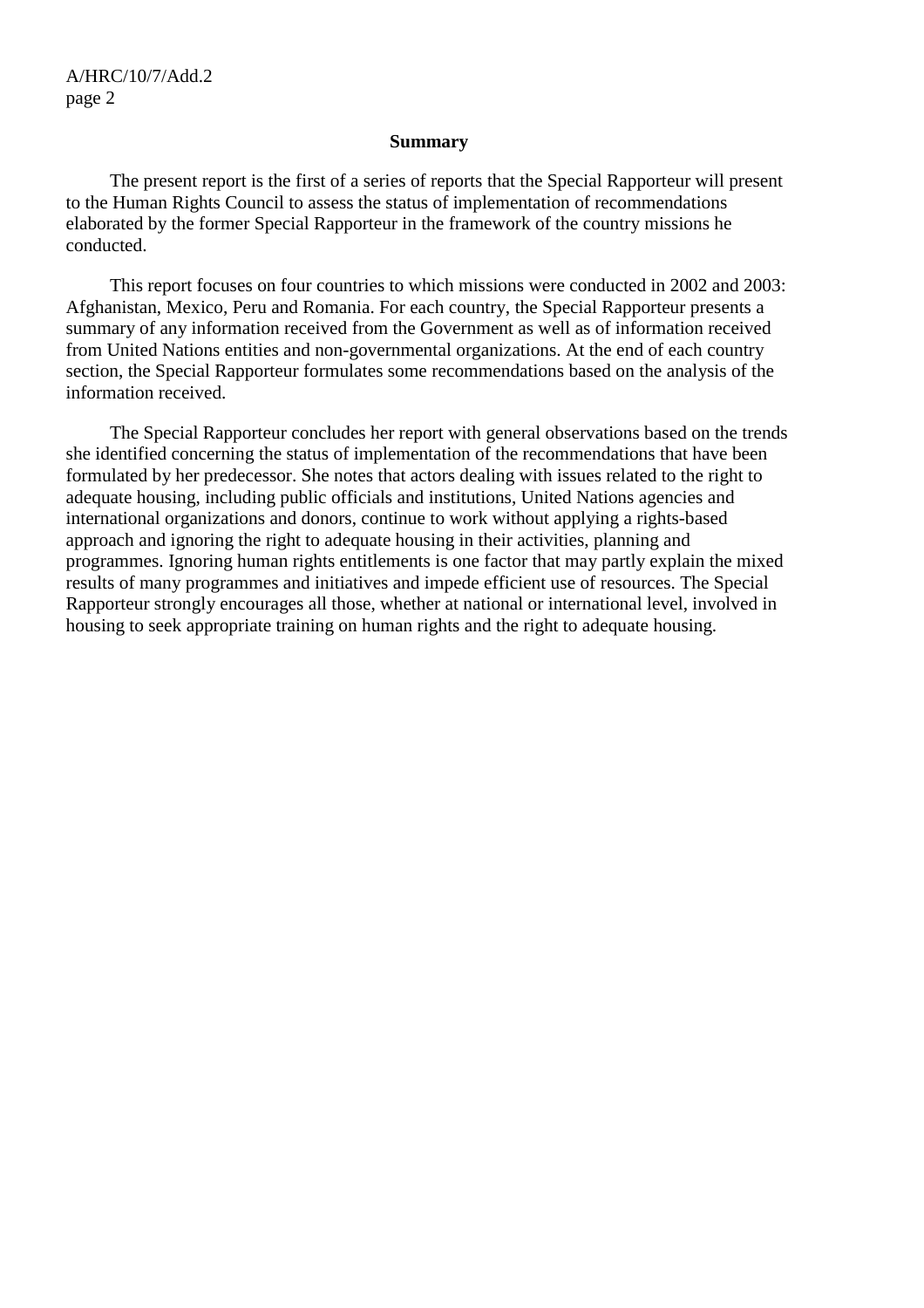# **CONTENTS**

# Page

|  |  | $\overline{4}$ |
|--|--|----------------|
|  |  | 19             |
|  |  | 40             |
|  |  | 51             |
|  |  | 73             |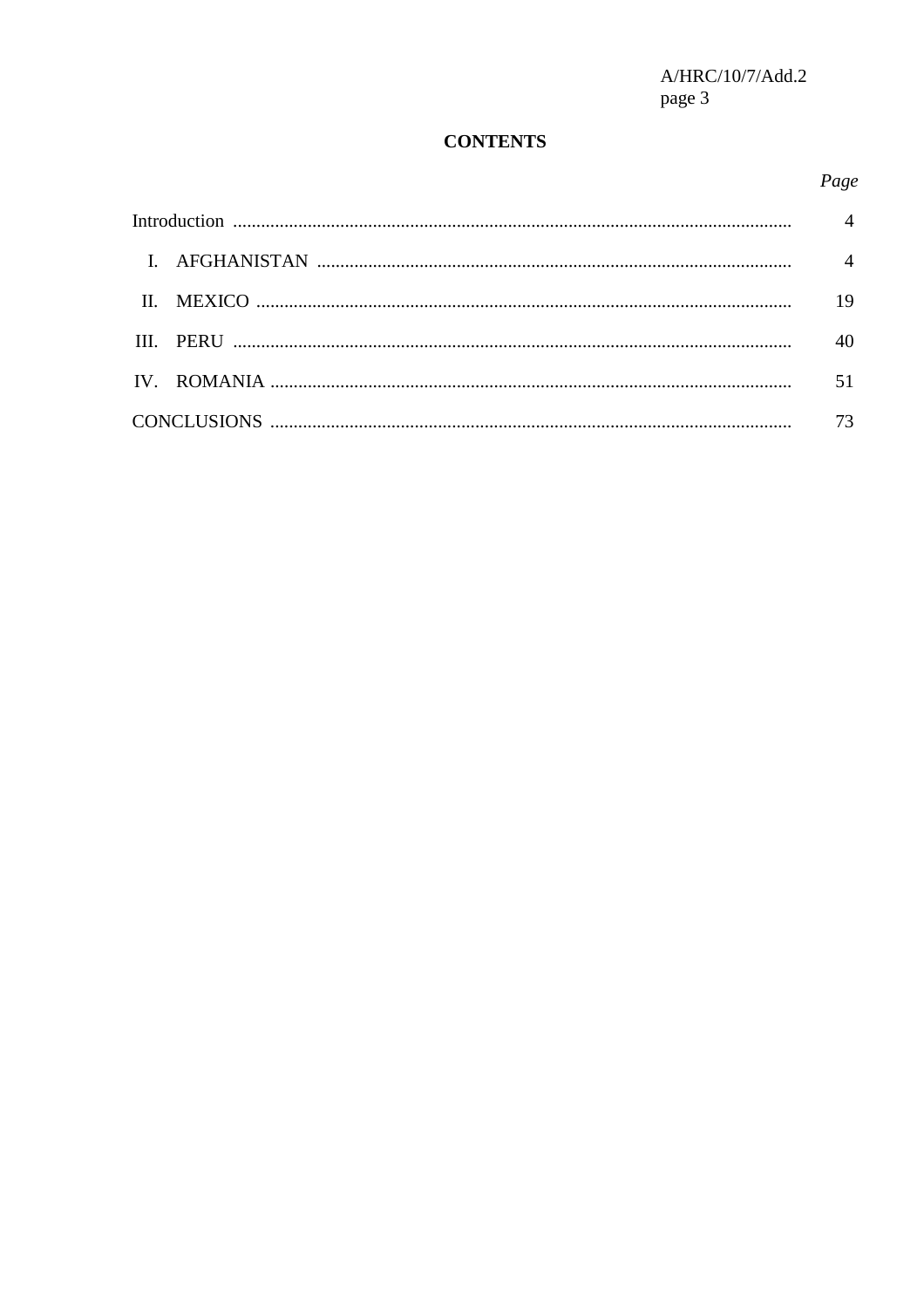#### **Introduction**

1. When taking her position, the new mandate holder, Ms. Raquel Rolnik, decided to build upon and continue the work of her predecessor, Mr. Miloon Kothari, by using the wealth of information and experience accumulated since the inception of the mandate.

2. In this context, the Special Rapporteur decided to assess the implementation of recommendations as a result of missions conducted by the mandate. This report represents the first of a series that will fulfil such a purpose and focuses on four countries in which missions were conducted in 2002 and 2003.

3. In order to review the implementation of the recommendations contained in mission reports, the Special Rapporteur requested information and comments from the concerned States, as well as United Nations agencies and civil society.

4. The Special Rapporteur wishes to express her gratitude to States and other actors that have contributed with information and comments to this report. She hopes that this exercise will also serve authorities, United Nations agencies and civil society to assess the progress that has been made in the field of the right to adequate housing in the concerned countries. The Special Rapporteur also hopes that these assessments, combined with the observations of treaty bodies and other review mechanisms such as the universal periodic review will provide useful indications on the implementation of human rights, including the right to adequate housing and on issues that need to be addressed further.

# **I. AFGHANISTAN**

5. The former mandate holder, Mr. Miloon Kothari, conducted a visit to Afghanistan from 31 August to 13 September 2003. The mission report was presented to the 60th session of the Commission on Human Rights in 2004 under document number E/CN.4/2004/48/Add.2.

6. The Special Rapporteur wishes to express her appreciation for the information that was provided to her by United Nations agencies and other actors. The Special Rapporteur also appreciates the efforts undertaken by the Afghan authorities in their attempts to provide comments on the status of the implementation of the recommendations by the former mandate holder. She regrets that the Afghan Government could not provide this information before the finalization of this report; she welcomes the continuation of the dialogue engaged with the authorities and the indications that the authorities will provide her with this information in the near future.

7. Recommendation: **"The Special Rapporteur strongly favours, as a matter of priority, support for the development of national legislation on housing and land rights, based on Afghanistan's international human rights commitments, incorporating and codifying into one comprehensive source of customary law, civil law, religious law and State law".**  (Paragraph 35 of report E/CN.4/2004/48/Add.2)

8. The Special Rapporteur regrets that no comments on this recommendation were received from the Government and welcomes the indications that information will be provided in the near future.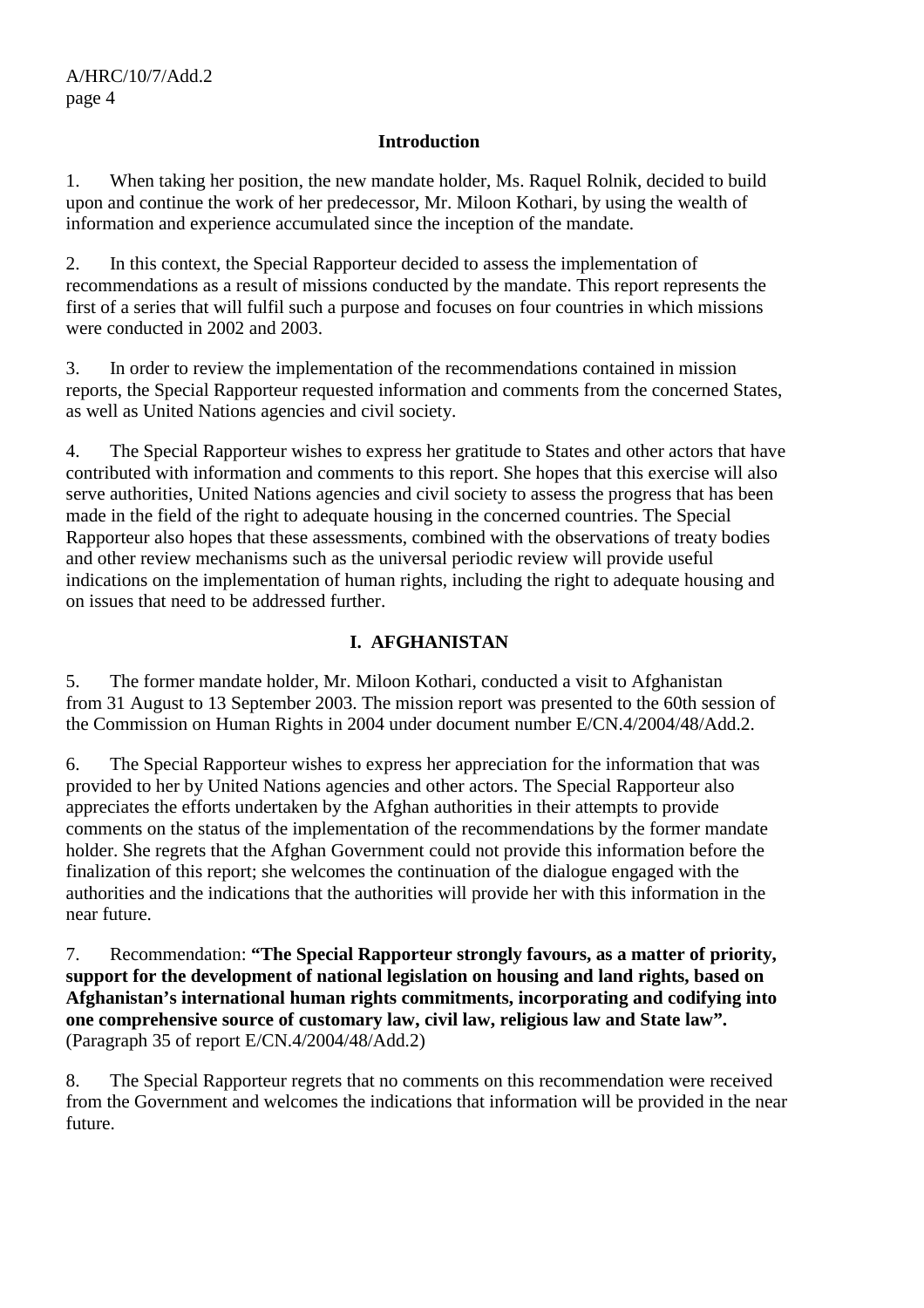9. Information provided by other sources states that National Urban Land Policy and related legislation have been prepared by the Ministry of Urban Development with the assistance of UN-HABITAT and other agencies. The policy calls for the regularization of all informal settlements and currently UN-HABITAT is assisting local governments to implement this policy.

10. The Government-approved Land Policy anticipates reform of legislation into a "Land Code", which will also recognize customary law. The Afghanistan Constitution requires that all laws comply with the principles of Islam and with Afghanistan's international human rights obligations.

11. There are a few advisors in key ministries, such as the Ministry of Agriculture, the Ministry of Justice or the Ministry of Rural Development, supporting the development of national legislation on housing and land rights. However, most advisors are technical specialists and are not necessarily fully aware of the applicable international human rights standards and international obligations of Afghanistan. At the same time, in order to achieve the Afghanistan Compact's benchmark on Land Registration, reform of laws related to land rights is required. It is still unclear to what extent the consolidation of the various bodies of law will occur.

12. Recommendation: **"While the Ministry of Environment has the primary responsibility, the Special Rapporteur recommends that, given the interlinkages between the right to adequate housing and environmental concerns, the main ministries taking active responsibility for the improvement of adequate housing also adopt an environmental strategy in compliance with, inter alia, the International Covenant on Economic, Social and Cultural Rights and the Convention on the Rights of the Child".** (Paragraph 48)

13. The Special Rapporteur regrets that no comments on this recommendation were received from the Government and welcomes the indications that information will be provided in the near future.

14. Information provided by other sources states that the Afghanistan National Development Strategy (ANDS) was adopted in 2008. The ANDS is the Government's plan to promote poverty reduction and private sector-led economic growth for Afghanistan. It contains detailed sector strategies, with time-bound goals and expected outcomes.

15. The ANDS is also the vehicle to implement the Afghanistan Compact benchmarks. Unfortunately, the ANDS generally frames human rights in civil and political rights terms and largely neglects economic, social and cultural rights. It fails to take into account a number of the Government's obligations under various human rights treaties it has ratified. As the design stage is now complete, efforts will need to be made in its implementation to ensure that human rights obligations are integrated into policy, programmes and procedures across all the pillars, particularly the pillar addressing economic and social development.

16. Generally, the Environmental Sector Strategy completed within the ANDS process would guide and govern development of any line ministries environmental strategies. Environmental strategies are also to integrate a participatory approach to natural resource and environmental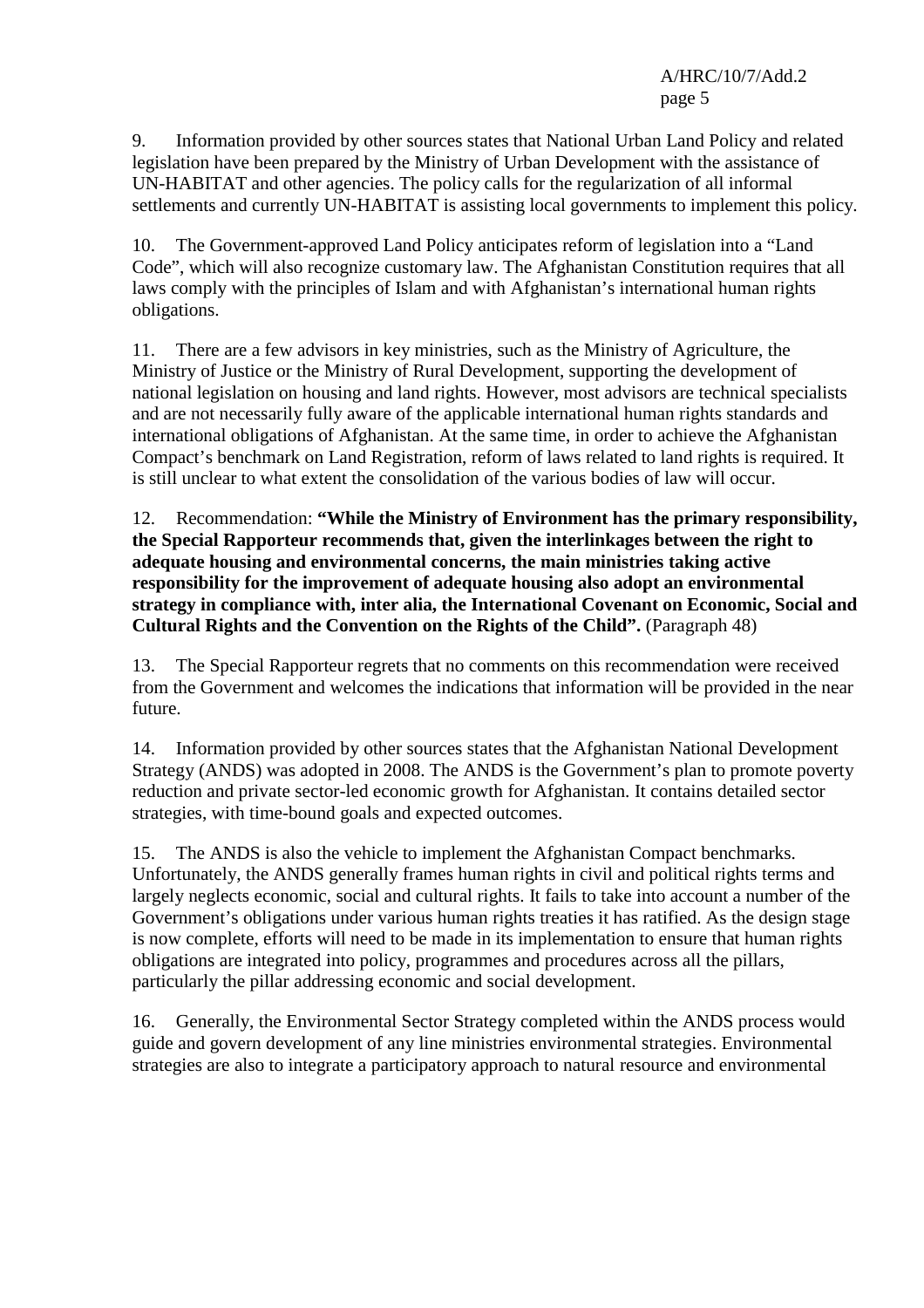management, and environmental decision-making is to be conducted as much as possible through community-based groups. Considerations such as additional pressure on housing and land due to influx of returning refugees, and protection of women's housing and land rights also have been integrated into the ANDS. The National Environmental Protection Agency is to provide overall guidance and coordination for these initiatives.

17. Recommendation: **"The Special Rapporteur recommends that a moratorium on all forced evictions be made until such time as clear, comprehensive national housing and land policy has been adopted and an effective judicial system to address disputes in this regard. Such a national policy should establish a clear division of responsibility as to decision-making and take into particular consideration the needs and rights of women and vulnerable groups, including returnees, internally displaced persons, the poor, persons with disabilities and minorities. The national housing and land policy will also have to establish the participatory consultation process to follow in cases of resettlement, land distribution, and where alternative housing, land and compensation will have to be allocated for those evicted, in accordance with the International Covenant on Economic, Social and Cultural Rights and other relevant human rights instruments".** *(Paragraph 73)* 

18. The Special Rapporteur regrets that no comments on this recommendation were received from the Government and welcomes the indications that information will be provided in the near future.

19. Information provided by other sources states that while the Afghanistan Compact's human rights benchmark calls upon the government to establish procedures and codes of conduct to end illegal "expropriations", no moratorium was enacted. Reports of forced evictions continue to be received by international organizations. Unfortunately, none of these organizations have been systematically tracking and analyzing these events.

20. The Special Rapporteur welcomes the elaboration of the United Nations High Commissioner for Refugees (UNHCR) Shelter Guidelines for 2003 aimed to assist sub- and field offices to implement shelter assistance in a coordinated manner.

21. Recommendation: **"The Special Rapporteur would, however, recommend that more emphasis be given to long-term infrastructure planning and development and access to essential services, other than water provision, which would necessitate increased involvement by the Government and organizations such as the United Nations Human Settlements Programme (UN-Habitat) and the United Nations Development Programme (UNDP). This is particularly important given the foreseen decrease of assistance by key actors such as UNHCR and the Word Food Programme (WFP) in the near future".**  (Paragraph 78)

22. The Special Rapporteur regrets that no information from the Government was received and welcomes the indications that information will be provided in the near future.

23. Information provided by other sources states that one of the goals for the ANDS between 2008 and 2013 is to strengthen delivery of services. Under the ANDS, a number of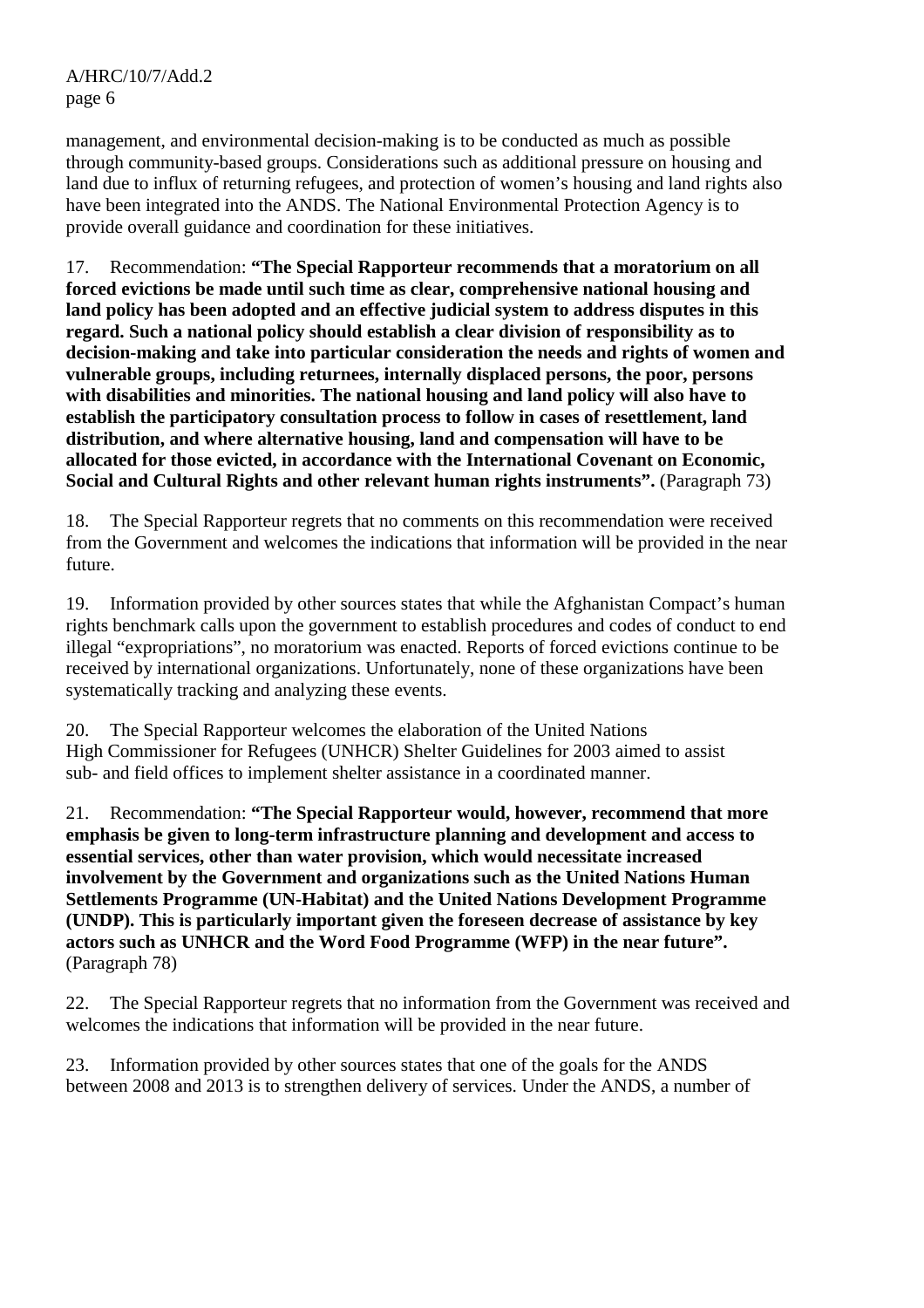sector strategies also have been designed to improve long-term infrastructure planning and development as well as access to essential services (for example, sector strategies for Urban Development, Governance and Public Administration Reforms and Human Rights, Education, and Health and Nutrition).

24. The Joint Coordination Management Body (JCMB) was set up to monitor and facilitate progress towards achieving the benchmarks of the Afghanistan Compact. It is jointly chaired by the Government of Afghanistan and UNAMA and meets quarterly. With the launch of the ANDS, the JCMB was also given the task to oversee its implementation.

25. The information received indicates that UNDP provides significant support at the central level to help the Government of Afghanistan develop its capacity to deliver essential services. In addition, given the expanding humanitarian needs in Afghanistan due to drought, food shortages and the intensifying conflict coupled with global food and economic crises, UNHCR and WFP have remained deeply engaged in the country.

26. Recommendation: **"There is an urgent need to strengthen the operational capacity of the Ministry of Women's Affairs and the United Nations Development Fund for Women (UNIFEM), which should be combined with the development by the Government and the international community as a whole of a joint comprehensive approach to ensure the rights and needs of women with respect to housing and land. Again, positive examples could be the establishment of women's shuras and the creation of Women's Development Centres, but these initiatives remain sporadic and a more holistic approach is called for. In this context, the Special Rapporteur recommends the Government to take guidance from his study on women and adequate housing presented to the Commission on Human Rights in 2003 (E/CN.4/2003/55), and the framework which the Special Rapporteur is currently developing related to adequate housing and violence against women".** (Paragraphs 83-84)

27. The Special Rapporteur regrets that no comments on this recommendation were received from the Government and welcomes the indications that information will be provided in the near future.

28. Information provided by other sources states that the issue of discrimination against women in relation to property rights has been addressed in two policy documents, the national land policy and the National Action Plan for the Women of Afghanistan (NAPWA). Unfortunately, it seems that these documents do not fully address the multiple dimensions of the problems women face in relation to housing and land. Furthermore, no information is available regarding the current engagement of the Ministry of Women's Affairs on housing, land and property rights.

29. It is also reported that under the National Solidarity Programme, Community Development Councils covering all the provinces of the country have been established. Half of these Councils represent women.

30. Recommendation: **"Increased coordination could be achieved through a joint United Nations Housing and Land Task Force, at the national level, which has been established on the provincial level with positive results. Attention should be given to the**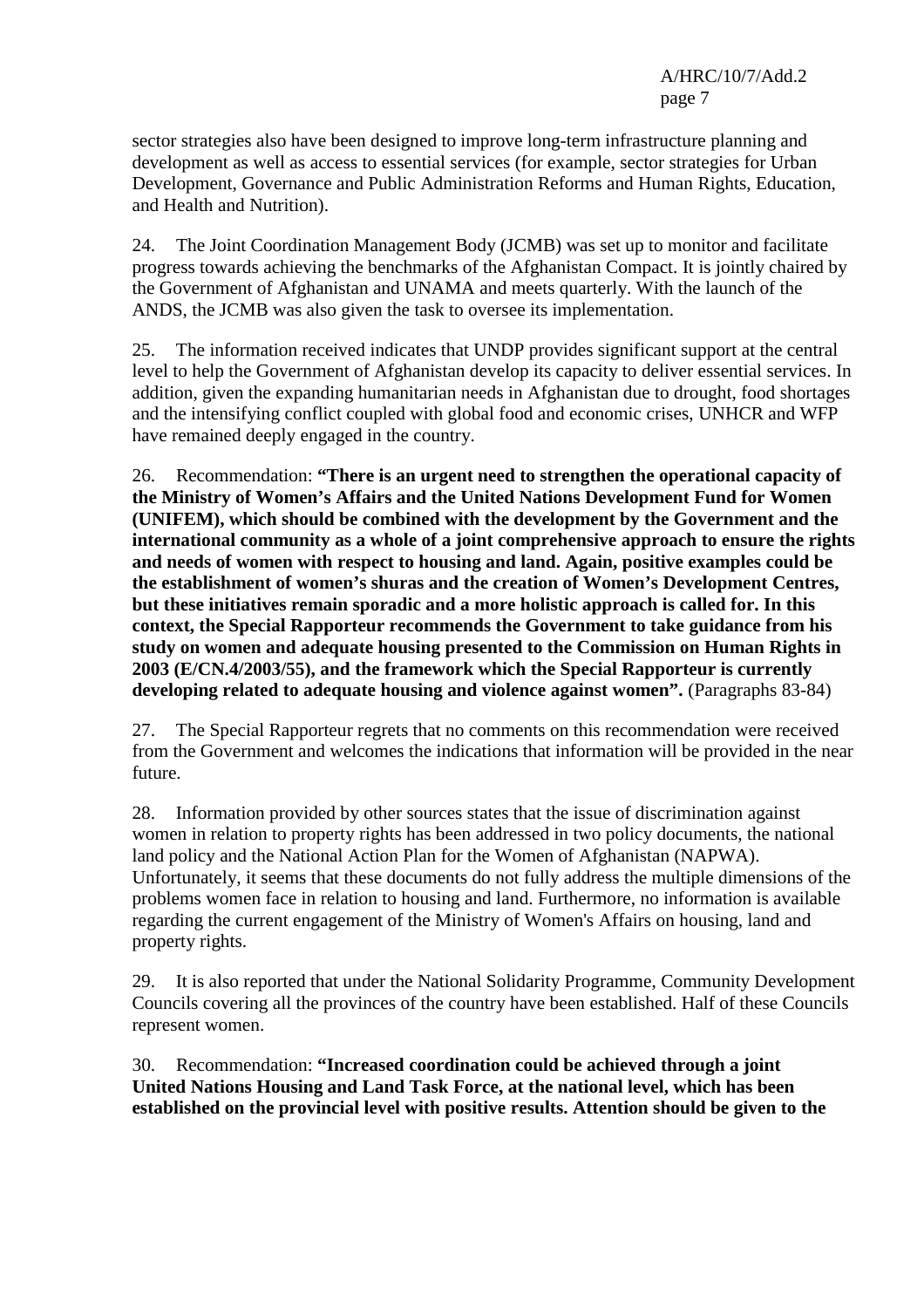### **right to adequate housing and related rights within the framework of the Common Country Assessment and the development of the United Nations Development Assistance Framework (UNDAF) for the next five years".** (Paragraph 91)

31. The Special Rapporteur regrets that no comments on this recommendation were received from the Government and welcomes the indications that information will be provided in the near future.

32. Information provided by other sources states that while there were attempts in 2007 no national joint United Nations Housing and Land Task Force has yet been established.

33. It is further reported that the 2006-2008 UNDAF was implemented by a number of agencies but not in a coordinated manner, because no monitoring system was put into place and also because the UNDAF was elaborated without taking into consideration the insurgency factor. The Afghanistan United Nations Country Team (UNCT) commenced its preparation of the 2010-2013 UNDAF in July 2008 after the launch, a month before, of the Afghanistan National Development Strategy (ANDS) which served also as Common Country Assessment (CCA). The full draft of the UNDAF is expected to be finalized by March 2009. The design process is taking into account a human rights based approach, and three priority areas have been identified: fostering good governance, peace and stability; sustainable livelihoods for women and men agriculture, food security and income generation; and basic social services - education and health. It is further reported that while the UNDAF is still in the design stage, early drafts focus on dispute resolution in relation to use of natural resources. Unfortunately, and despite their importance, it seems that housing and property rights have not been considered priorities for the UNDAF. Only judicial dispute resolution for land and property will be addressed by the UNDAF through its focus on justice structures.

34. Recommendation: **"While the international community, including the United Nations, has a vital role to play, civil society, including national and local non-governmental organizations, can contribute more actively to foster a human rights environment. Human rights education, particularly on women's rights and on the range of economic, social and cultural rights, is of primary importance".** (Paragraph 94)

35. The Special Rapporteur regrets that no comments on this recommendation were received from the Government and welcomes the indications that information will be provided in the near future.

36. Information provided by other sources states that as part of the ANDS implementation process, most provinces have adopted a Provincial Development Plan (PDP), which in principle would work towards meeting the ANDS' objectives. For the most part, the PDPs are focused on infrastructural needs and very little attention has been paid to human rights, particularly economic, cultural and social rights. To examine the relevance of human rights to poverty reduction efforts, the UNAMA/OHCHR pilot project for two provinces, supported by the UN Action 2 Global Secretariat, has focused on the human rights dimension of poverty and how the implementation of the ANDS could be used to enhance human rights outcomes. Through the human rights based approach (HRBA) to capacity building activities, interest has been catalyzed among all participating provincial development partners (provincial government, the human rights commission, civil society, international development actors) particularly on the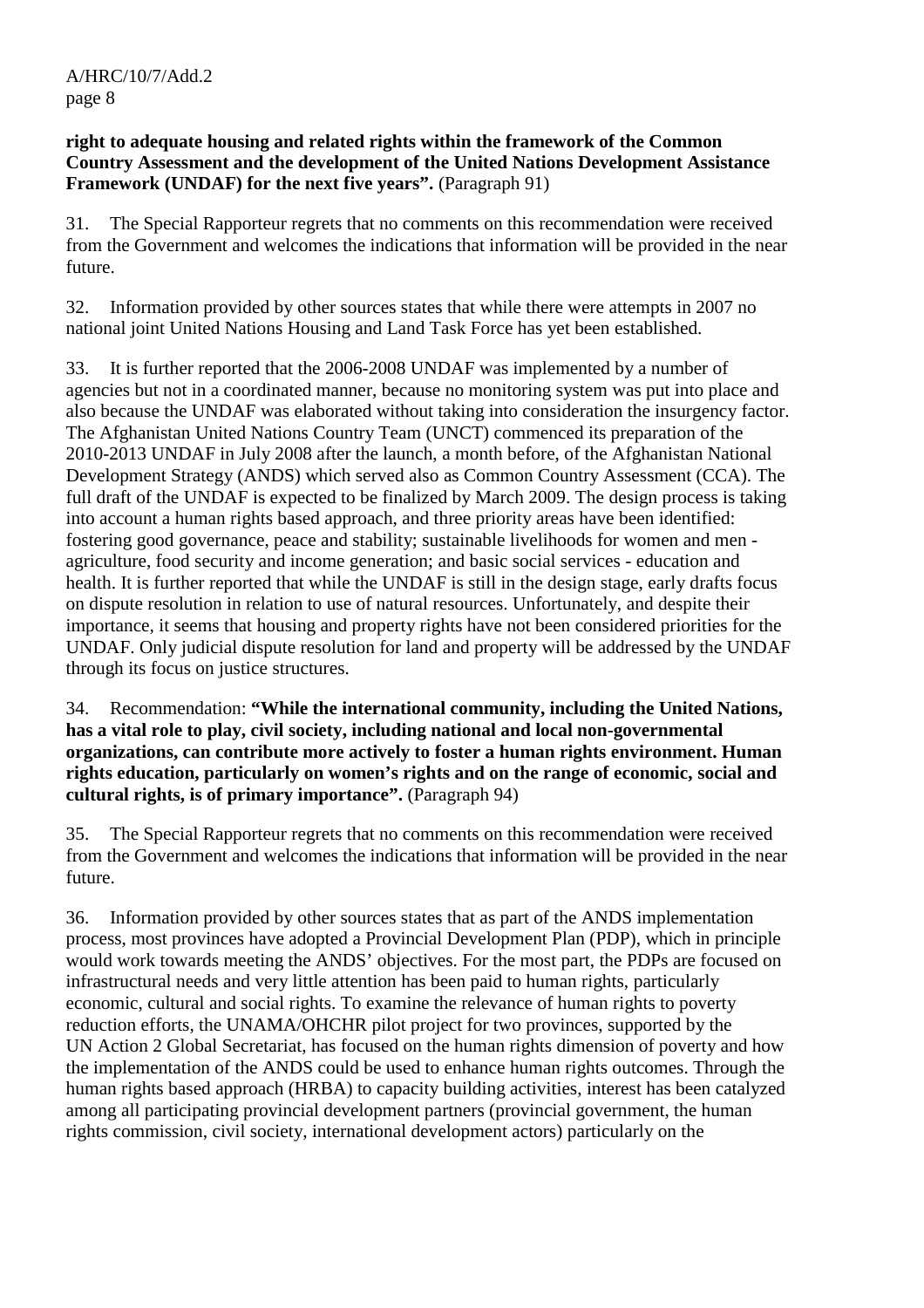instrumental value of HRBA in achieving sustainable development, improving aid coordination and effectiveness and mobilizing adequate resources for provinces whose aid is not predicated on the security situation.

37. The Special Rapporteur was informed that the space in which civil society organizations can contribute actively to foster a human rights environment is increasingly small. While there is an active civil society at the national level, threats, intimidations, arbitrary detentions and killings have allegedly occurred increasingly over the past few years. Hostility towards human rights as "Western" imported concepts, contrary to Islam and customary practices, is widely promoted by those who seek to retain power and others, further hampering civil society's ability to promote human rights. A number of organizations at the provincial and national level, however, do endeavor to educate and raise awareness about human rights. Women's organizations, in particular, focus on human rights education. It is stated that the quality of these efforts as well as their focus and knowledge about housing, land and property rights, however, are not fully satisfactory and better monitoring and evaluation is needed. OHCHR-funded projects have also worked to support these initiatives.

38. Recommendation: **"The existing obstacles against the implementation of the right to adequate housing and land are of enormous proportions and facing the challenge will necessitate joint efforts by not only the Transitional Government but also national non-governmental actors and the international community alike. In the attempts to ensure and improve the security situation across Afghanistan, the non-implementation of land and housing rights, such as forced evictions and land occupation, as a potential reason for prevailing and future insecurity, must be recognized. The main challenge will be to elaborate a conscious combination of the humanitarian, the human rights and the sustainable development approach. Towards this end, the international community needs to direct financial and technical assistance".** (Paragraph 96)

39. The Special Rapporteur regrets that no comments on this recommendation were received from the Government and welcomes the indications that information will be provided in the near future.

40. Information provided by other sources states that while the non-implementation of land and housing rights has been viewed as an obstacle to economic development, it has not necessarily been widely viewed as a potential reason for prevailing and future insecurity. At the same time, synergies between humanitarian, human rights and sustainable development approaches have not been clearly identified, including in the ANDS, which emphasizes civil and political rights.

41. While occupation of urban land by returnees continues, regularization of occupation is considered by some agencies as a way to provide access to land for poor returnees.

42. Recommendation: **"The Special Rapporteur, therefore, strongly argues for the adoption of an indivisibility approach with respect to the right to adequate housing and other related rights to his mandate, including the right to land, the right to health, the right to food, the right to security of the person and the home, and freedom of movement"***.*  (Paragraph 97)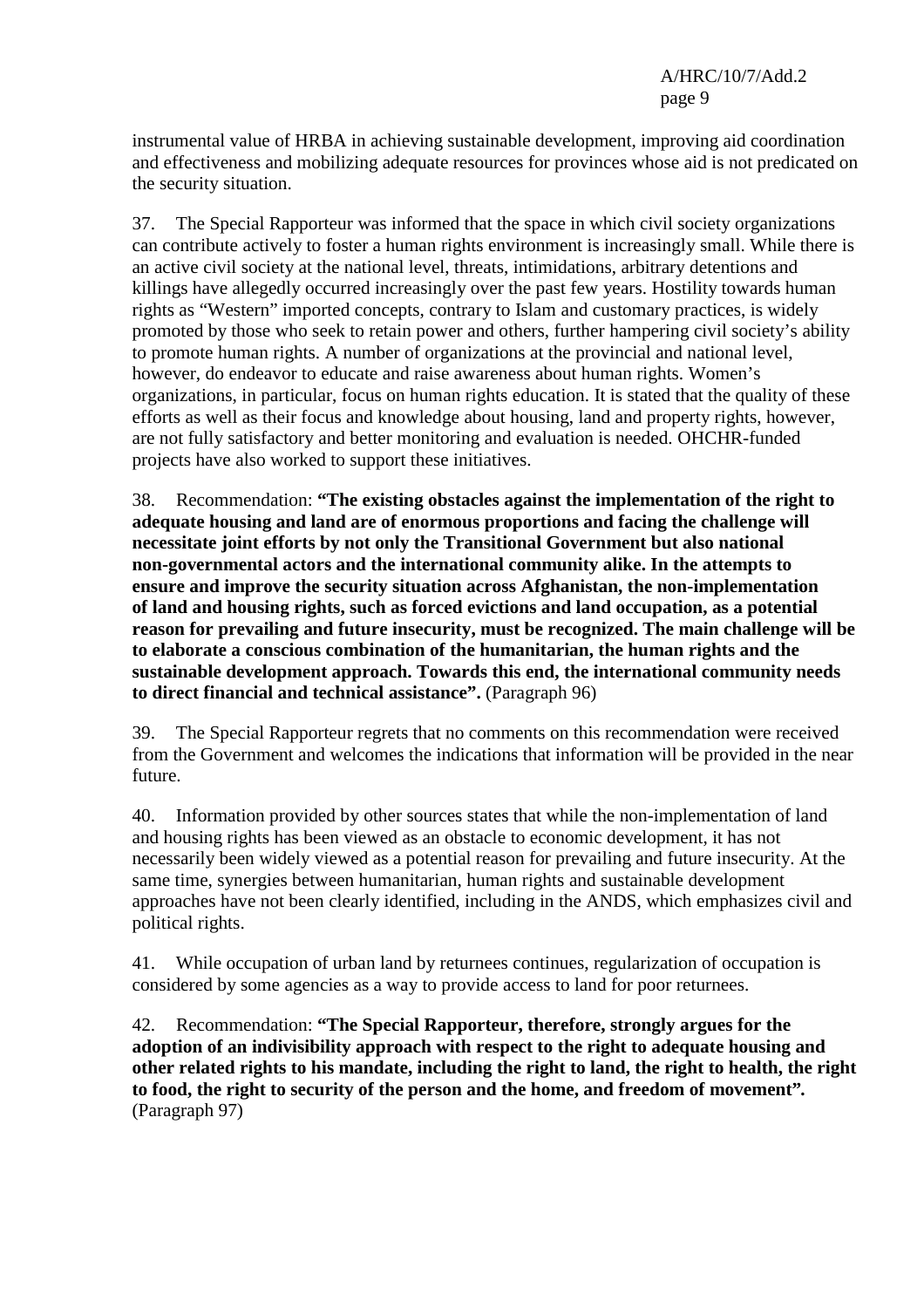43. The Special Rapporteur regrets that no comments on this recommendation were received from the Government and welcomes the indications that information will be provided in the near future.

44. Information provided by other sources states that such an approach has not been adopted. The right to adequate housing does not have a high profile in key strategic policy documents, like the Afghanistan Compact and ANDS. Land rights, or rather the mechanisms to manage land rights, have been focused upon. While non-discrimination, social inclusion, and adequate provision of essential services are highlighted in these documents, housing is not a focus. In addition, the issue of landlessness also is not adequately profiled, in a society and economy that is largely based on the ability to control tenure over land. Reportedly, some NGOs, led by the Norwegian Refugee Council (NRC), along with UNHCR, have convened a conference on landlessness and housing and land rights related to refugees and IDPs in late November 2008 to attempt to draw more attention to this issue.

45. Recommendation: **"The Special Rapporteur also recommends that mapping the housing needs of the country and interpreting the data from a human rights perspective would be a first step towards progressive realization of the right to adequate housing".**  (Paragraph 97 (a))

46. The Special Rapporteur regrets that no comments on this recommendation were received from the Government and welcomes the indications that information will be provided in the near future.

47. Information provided by other sources states that no consistent mapping of housing needs has not been undertaken in Afghanistan.

48. While taking various forms throughout the country, informality of land and housing remains an important issue. For instance, the World Bank estimated that 69 percent of all Kabul's residential areas, providing shelter to about 80% of its population, is informal and lacks municipal acceptance.**<sup>1</sup>**

49. In some cases, sustainable solution to the problem of informality in urban settlements and tenure insecurity was found. For instance, in one neighbourhood of Jalalabad, after residents were able to prevent eviction and bulldozing of their houses, the municipality, in consultation with the Ministry of Urban Development and the local community, decided to implement a land titling programme leading to secure ownership of small plots of land for urban residents.**<sup>2</sup>**

50. The Afghanistan Independent Human Rights Commission (AIHRC) has stated that for IDPs and refugees, housing needs are one of the main obstacles to return. The survey carried out by the Commission indicates that over a half of IDPs explained that the main cause of their

 **1** World Bank, Kabul Urban Policy Notes Series n°2, 2006.

<sup>&</sup>lt;sup>2</sup> Jo Beall and Stefan Schütte, Urban Livelihoods in Afghanistan, Afghanistan Research and Evaluation Unit (AREU), August 2006.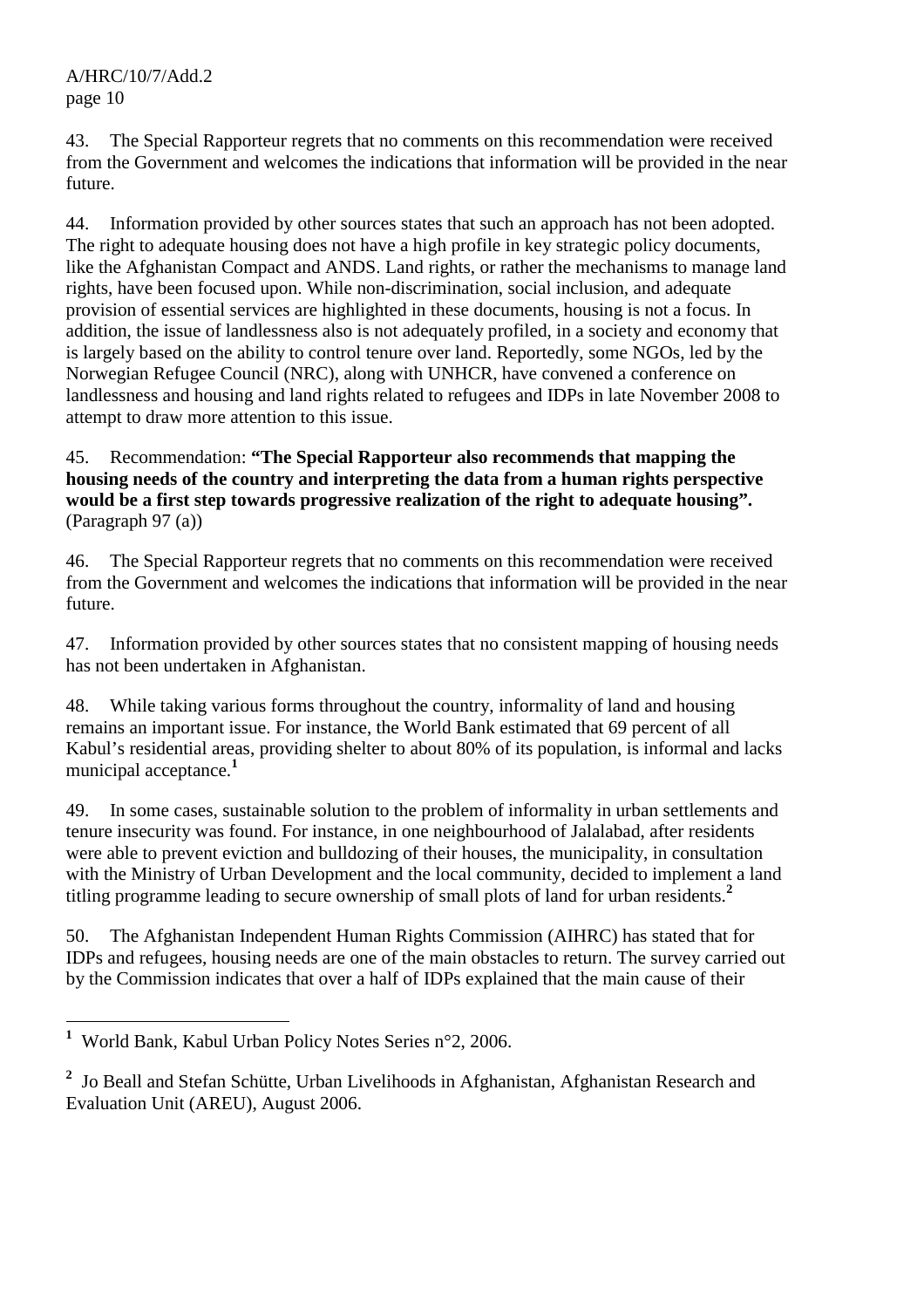current displacement was the lack of housing and lack of land. Moreover, the lack of housing and land was given as the main reasons by over 75% of returnees as why they were compelled to leave their places of origin after return.<sup>3</sup> Reportedly, the return of 5 million refugees with a majority of them opting to settle down in urban areas has resulted in the expansion of urban settlements and the inability of local authorities to provide services. UN-HABITAT is currently assisting the Municipalities of Kandahar and Jalalabad to map informal settlements in order to regularize them and provide them with security of tenure.

51. It is reported that the Government has declared that there are a range of obstacles to implementing the 2006 Regulation on Distribution of Residential Plots to Homeless and Teachers, including the difficulties in obtaining official statistics on homeless, forced evictions, and demolition of houses in addition to the lack of mapping of households and land survey.

52. Recommendation: **"The Special Rapporteur also recommends the development of a comprehensive national housing and land policy, establishing a clear division of responsibility within the Government and institutions as to decision-making and taking into particular consideration the needs and rights of women and vulnerable groups, including returnees, Internally Displaced Persons (IDPs), the poor, persons with disabilities and minorities. A national housing and land policy will also have to establish a participatory consultation process to follow in cases of resettlement, property, housing and land restitution, land distribution and alternative housing and land for those made homeless and landless".** (Paragraph 97 (b))

53. The Special Rapporteur regrets that no comments on this recommendation were received from the state Government and welcomes the indications that information will be provided in the near future.

54. In addition to comments provided for other recommendations, information provided by other sources states that a national land policy has been approved by both the Cabinet and the President in late 2007. It has not been closely analyzed for its compliance with the ICESCR and other international human rights instruments. It does establish as a guiding principle that no person or group should be blocked from owning property, that land ownership and user rights should be distributed to promote social harmony, and that disputes and distribution should be handled with the involvement of the affect communities. It also addresses the rights of women and states that the policy is to protect and respect the equal rights of women in relation to land.

55. Recommendation d: **"Whether in elaborating housing policies and programmes or adopting specific legislation, particular attention must be given to the need to address - as a matter of priority - the situation of women, including the need of protection of households headed by women and vulnerable women in poor housing and living conditions, Internally Displaced Persons (IDPs), nomads, minorities and the poorest and most needy segment of the population, and ensure their participation in the development of policies and programmes".** (Paragraph 97 (c))

 $\overline{a}$ 

**<sup>3</sup>** Afghanistan Independent Human Rights Commission, Economic and Social Rights in Afghanistan II, August 2007, pp. 23-24.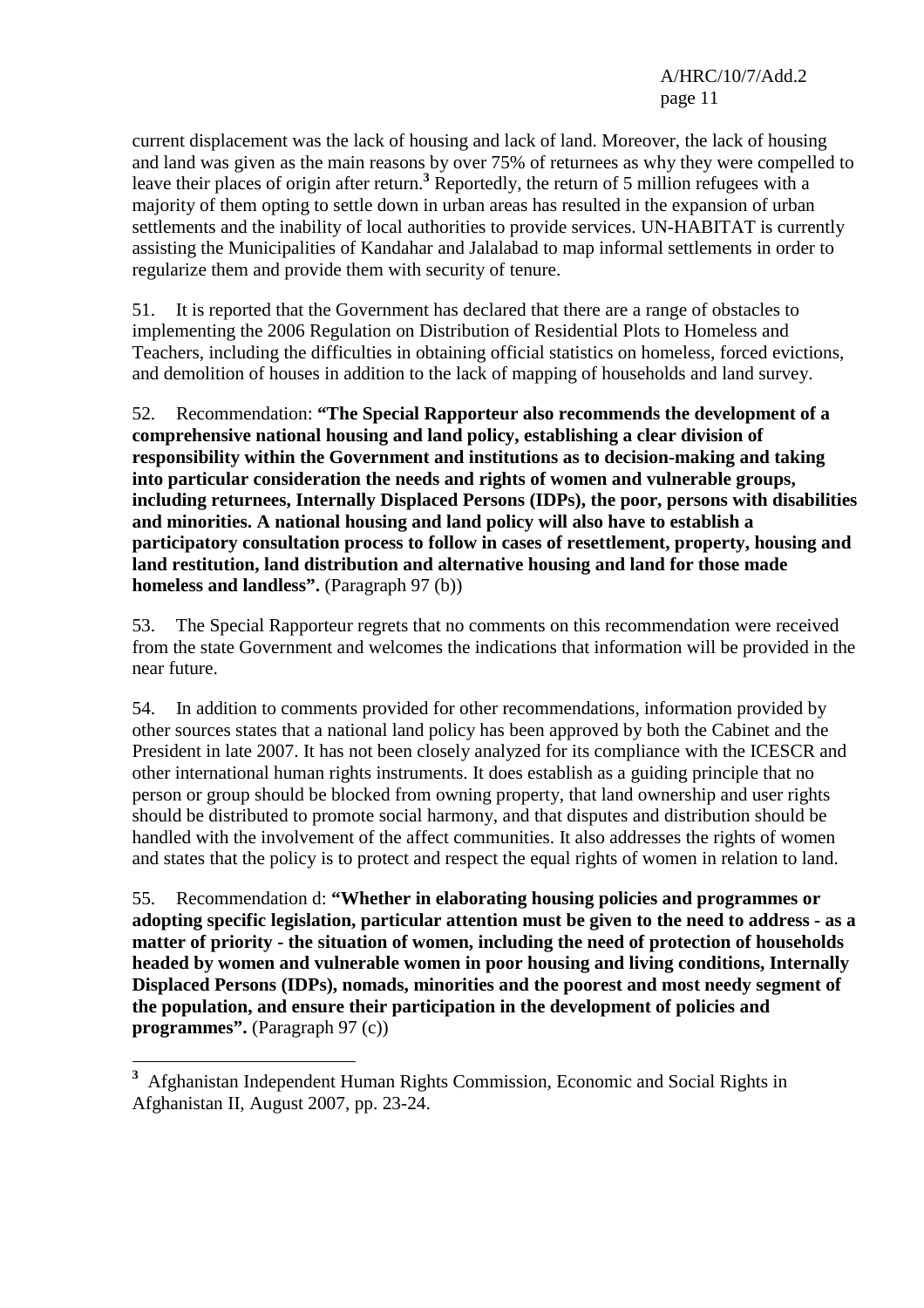56. The Special Rapporteur regrets that no comments on this recommendation were received from the Government authorities and welcomes the indications that information will be provided in the near future.

57. Information received by other sources indicates that housing policies, programmes and specific legislation seem not having addressed enough the specific needs of the mentioned groups.

58. Recommendation: **"Strengthening the Ministry of Women's Affairs and enhancing the present limited capacity of UNIFEM is necessary in order to develop a joint comprehensive approach, including the Government and the international community as a whole, to ensure the rights and needs of women with respect to housing and land".** (Paragraph 97 (d))

59. The Special Rapporteur regrets that no comments on this recommendation were received from the Government authorities and welcomes the indications that information will be provided in the near future.

60. Information provided by other sources states that while the Ministry of Women's Affairs (MOWA) does not run a program on housing and land, it provides legal support for women requesting MOWA support in connection with issues related to land ownership or inheritance. This support ranges from legal advice, follow up of cases in courts, and accompanying women to hearings.

61. Recommendation: **"Particularly at the provincial level, comprehensive regional, rural and urban, development plans need to be elaborated, with the involvement of the Ministry of Urban Development and Housing and the Ministry of Rural Rehabilitation and Development, based on a national housing and land policy, taking into particular consideration the need to include special provisions in the above plans to address issues such as land distribution to the homeless and low-cost housing for the poorest segments of society".** (Paragraph 97 (e))

62. The Special Rapporteur regrets that no specific comments on this recommendation were received from the Government and welcomes the indications that information will be provided in the near future.

63. The information provided by national authorities for the  $2<sup>nd</sup>$  periodic review of the CESCR states that among the estimated total population of 24.1 million, around 18.5 million people live in rural areas. Access to land is important for human equity and landlessness is a main factor of poverty in Afghanistan. Problems related to land include land disputes, improper land allocation, land grabbing, adjudication, lack of a clear land tenure and registration system, informal market transactions, and inefficient inequitable use of land for social and productive purposes. Poor households are generally the first to lose from the lack of a clear land management system.

64. As stated above (para. 31), information provided by other sources states that most provinces have developed a "Provincial Development Plan" (PDP) as part of the ANDS consultation process. These PDPs were not based on the national housing and land policy. Reports vary as to how consultative the development of ANDS was, particularly with regard to the provincial and districts levels. In this regard, it has been alleged that the figures on the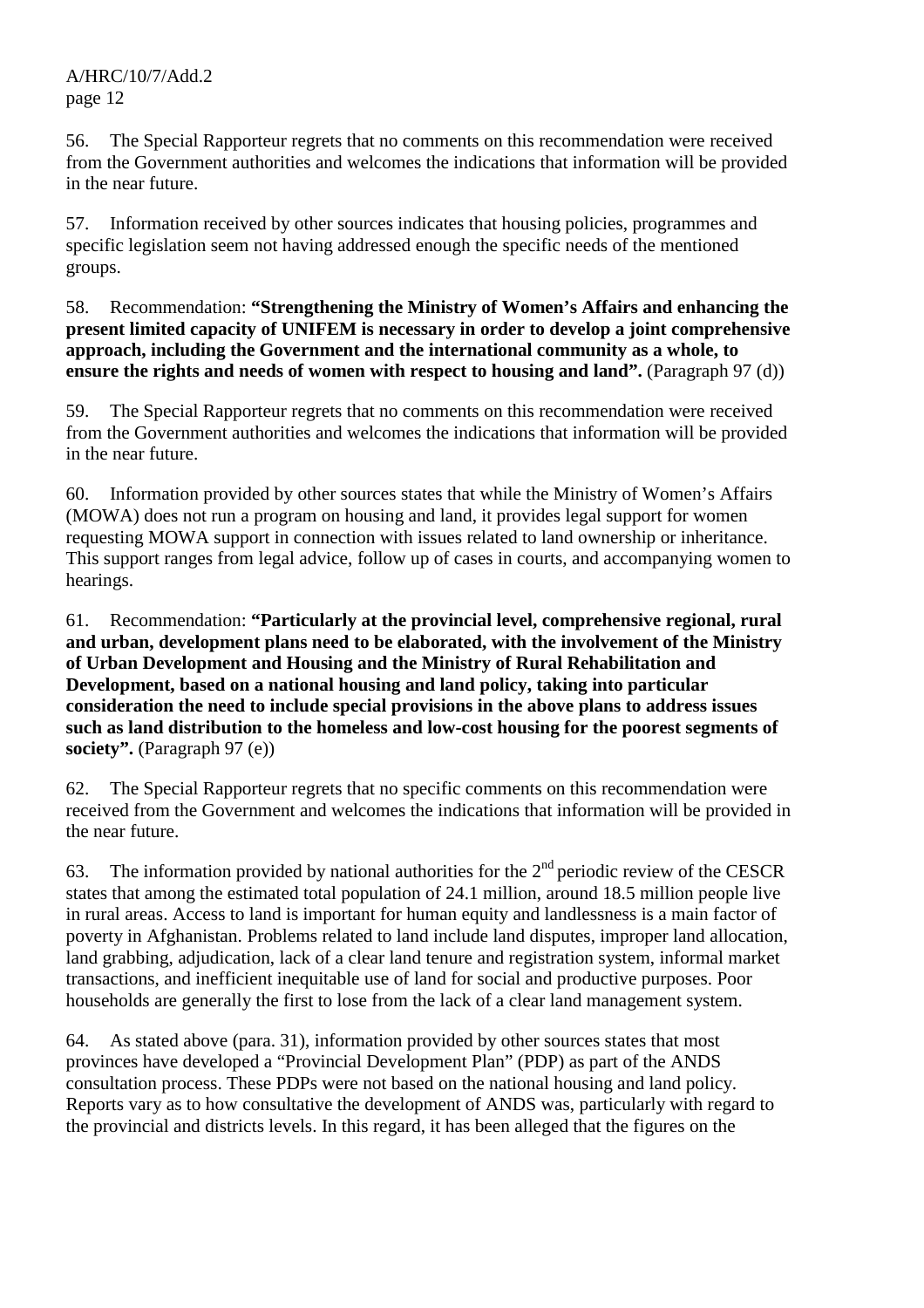number of women included in the consultations were inflated. Most PDPs tend to be a list of infrastructure projects and are not yet linked to national level strategies. For example, in the case of Bamyan, there are a list of housing projects identified as a priority (e.g. for civil servants or for returnees/refugees), but there is no discussion of the housing deficit nor the national legal or policy framework. The PDPs have not been assessed for compliance with relative standards or to determine if they take into account issues such as landlessness, homelessness, etc.

65. Recommendation: **"It is recommended that the Transitional Government, together with the UNAMA, should take the lead in developing appropriate monitoring mechanisms for the implementation of the right to adequate housing, such as through strengthening the capacities of AIHRC and the establishment of an inter-ministerial housing and land rights committee with involvement of relevant ministries, local authorities, United Nations programmes and agencies and civil society. Steps should be taken, including by the international community, to ensure the establishment of the inter-ministerial land commission proposed by the Ministry of Refugees and Repatriation to examine the possibility of distributing land to returnees".** (Paragraph 97 (f))

66. The Special Rapporteur regrets that no comments on this recommendation were received from the Government and welcomes the indications that information will be provided in the near future.

67. Information provided by other sources states that the Government has established an inter-ministerial working group on land issues in 2007. Reportedly, it seems to have evolved into the ANDS working group on land registration. Initiatives to strengthen AIHRC's capacity on housing and land rights by UNAMA/OHCHR had to be postponed due to resource constraints. A land allocation scheme for returnees and IDPs was established in 2007 in cooperation with UNHCR. It had to be reformulated due to significant issues with the selection of land for allocation, and the transparency of the process of beneficiary selection. Reportedly, UN-HABITAT is currently assisting the Government to review the policy for the resettlement of returnees since it does not address some of the needs of the returnees.

68. Recommendation: **"Increased coordination within the international community could be achieved through a joint United Nations housing and land task force, at the national level, as has been established on the provincial level with positive results. Within the framework of the Common Country Assessment to be undertaken United Nations agencies and programmes, which will lead to a United Nations Development Assistance Framework for the next five years, due attention should be given to the right to adequate housing, and**  related rights addressed in this report". (Paragraph 97 (g))

69. The Special Rapporteur regrets that no comments on this recommendation were received from the Government and welcomes the indications that information will be provided in the near future.

70. As stated above, information provided by other sources states that reportedly no national joint United Nations Housing and Land Task Force was established.

71. Recommendation: **"The Special Rapporteur urges further integration of human rights perspectives into national and sectoral policies, housing programmes and rehabilitation**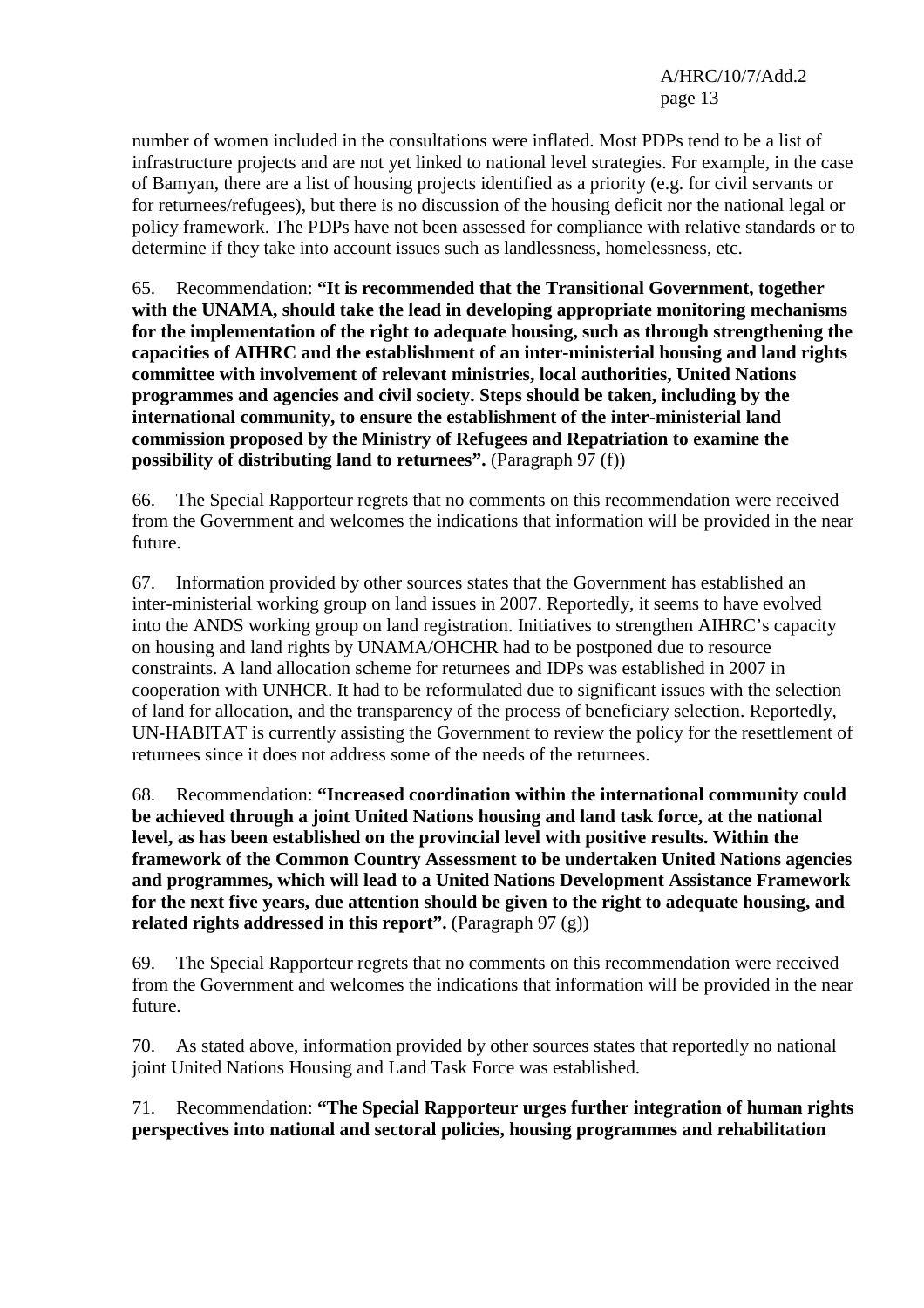### **initiatives, including through the National Solidarity Programme, with a particular focus on the development and participation of women's shuras, and the Provincial Reconstruction Teams".** (Paragraph 97 (h))

72. The Special Rapporteur regrets that no comments on this recommendation were received from the Government and welcomes the indications that information will be provided in the near future.

73. Information provided by other sources states that Women's shura's of the National Solidarity Programme have been established country wide and human rights perspective is incorporated in the empowerment process.

74. Recommendation: **"The Special Rapporteur recommends the development of a national legislation on housing and land rights, incorporating and codifying into one comprehensive source, customary law, civil law, religious law and State law, including women's right to inheritance of housing and land, and in compliance with international human rights treaties ratified by Afghanistan. This is of particular importance since the recently adopted Constitution, while recognizing the need for compliance with international human rights instruments, does not explicitly guarantee the respect of the right to adequate housing and related rights".** (Paragraph 97 (i))

75. The Special Rapporteur regrets that no comments on this recommendation were received from the Government and welcomes the indications that information will be provided in the near future.

76. The information provided by national authorities for the 2nd periodic review of the CESCR states that community-based dispute resolutions are still common in Afghanistan in which disputes over inheritance are brought to Shura/Jirgas, not to the courts, for example. In such cases, customary practice sometimes prevails over the state law. Although existing Civil Code articles provides for inheritance: two-third of inherited properties are allocated to the sons, and one-third to the daughters, shura does not enforce the state law but often enforce community customs to solve disputes.

77. As stated above, information provided by other sources states that reportedly little has been done to incorporate the right to adequate housing and on women's right to inheritance of housing and land in national legislations. The law on land rights is currently based on the Shari'a and Quoran and reportedly MOWA is not inclined to make any amendment to it.

78. In 2006 and 2007, the Afghanistan Independent Human Rights Commission carried out interviews which pointed out a number of issues related to the right to adequate housing in Afghanistan, including habitability, security of tenure, affordability and access to basic services especially water.**<sup>4</sup>**

 $\overline{a}$ **4** Afghanistan Independent Human Rights Commission, Economic and Social Rights in Afghanistan, May 2006 and Economic and Social Rights in Afghanistan II, August 2007.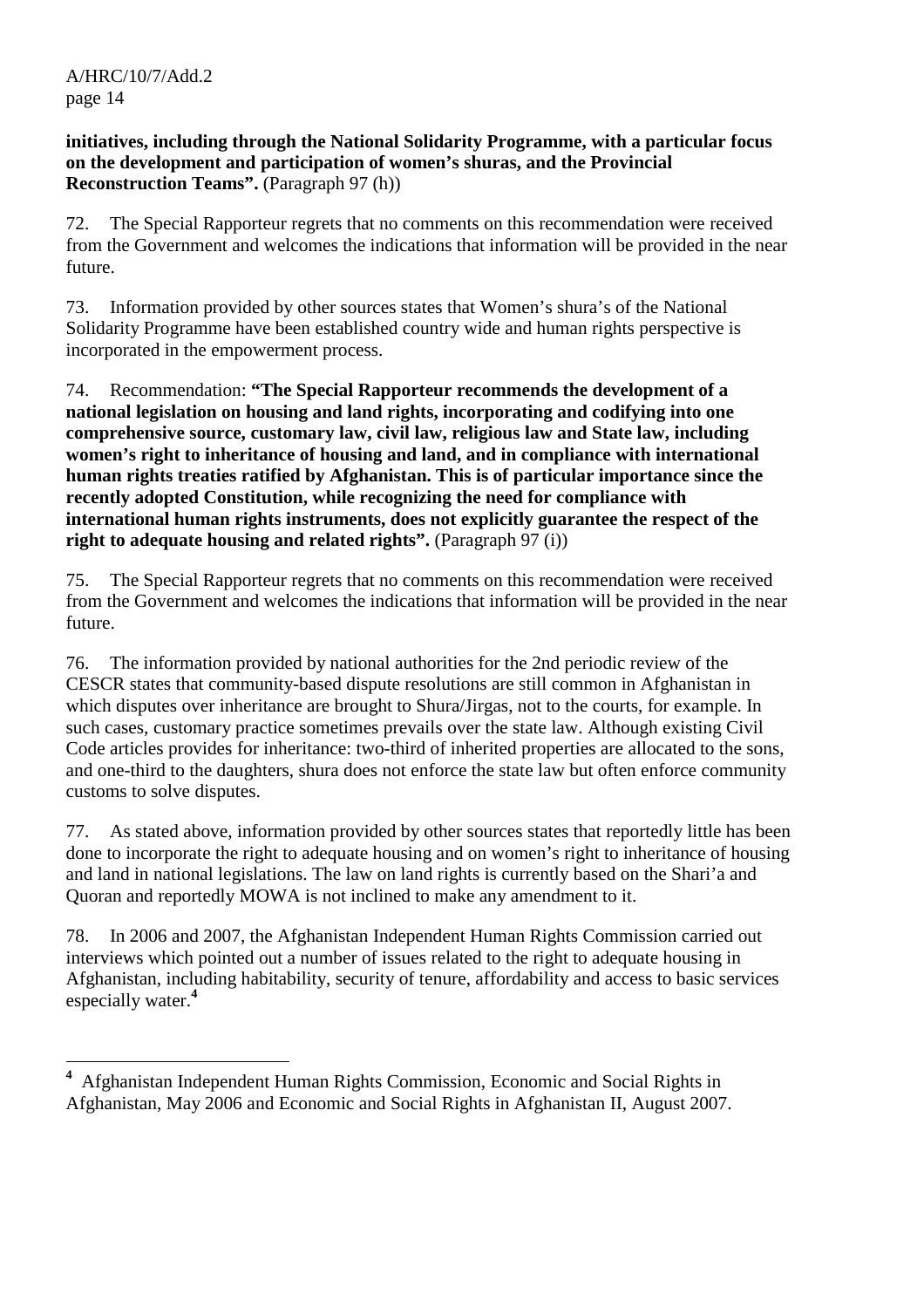79. Recommendation: **"The Special Property Disputes Resolution Court should be given appropriate resources, particularly with regard to its capacity to consider complaints from provincial areas. Especially in the provincial areas, the issue of access to courts, particularly for women, and corruption within the judicial system need to be addressed".**  (Paragraph 97 (j))

80. The Special Rapporteur regrets that no comments on this recommendation were received from the Government and welcomes the indications that information will be provided in the near future.

81. Issues related to land disputes and housing were highlighted by the Independent expert on Afghanistan<sup>5</sup> and a recommendation on the Special Property Disputes Resolution Court was also issued by him.**<sup>6</sup>**

82. Information provided by other sources states that the Special Property Disputes Resolution Court was authorized to consider complaints from provincial areas. Yet in 2007, a Presidential Decree devolved these types of complaints to provincial courts and the Special Property Disputes Resolution Court effectively dissolved. Prior to this decree, the Court was relatively ineffective, largely due to lack of resources and insufficient political support for enforcement. Access to courts, particularly for women, still remains a problem. The advent of the National Justice Sector Strategy (NJSS) and National Justice Programme (NJP), which touch on issues related to adjudication of housing, land and property disputes at various points, and a stronger coordination mechanism is expected to help address this issue.

83. Recommendation: **"A moratorium on all forced evictions should be made until a national housing and land policy has been adopted and an effective judicial system to address disputes in this regard is in place. The Special Rapporteur also recommends that the potential role of an enhanced International Security Assistance Force (ISAF) force in the transitional period be explored, to include the protection of those potentially threatened by forced evictions".** (Paragraph 97 (k))

84. The Special Rapporteur regrets that no specific comments on this recommendation were received from the Government and welcomes the indications that information will be provided in the near future.

85. The information provided by national authorities for the 2nd periodic review of the CESCR states that in urban areas, land prices are increasing dramatically while powerful individuals are seizing land in an improper way, such as the case in Shirpur village in the area of Wazir Akbar Khan in Kabul where poor residents were evicted and their houses were destructed by the police force. To investigate the case, the President issued Presidential Order no. 3861

 $\overline{a}$ **5** See for instance, Report A/59/370, paras. 73-78.

**<sup>6</sup>** E/CN.4/2005/122, para. 71.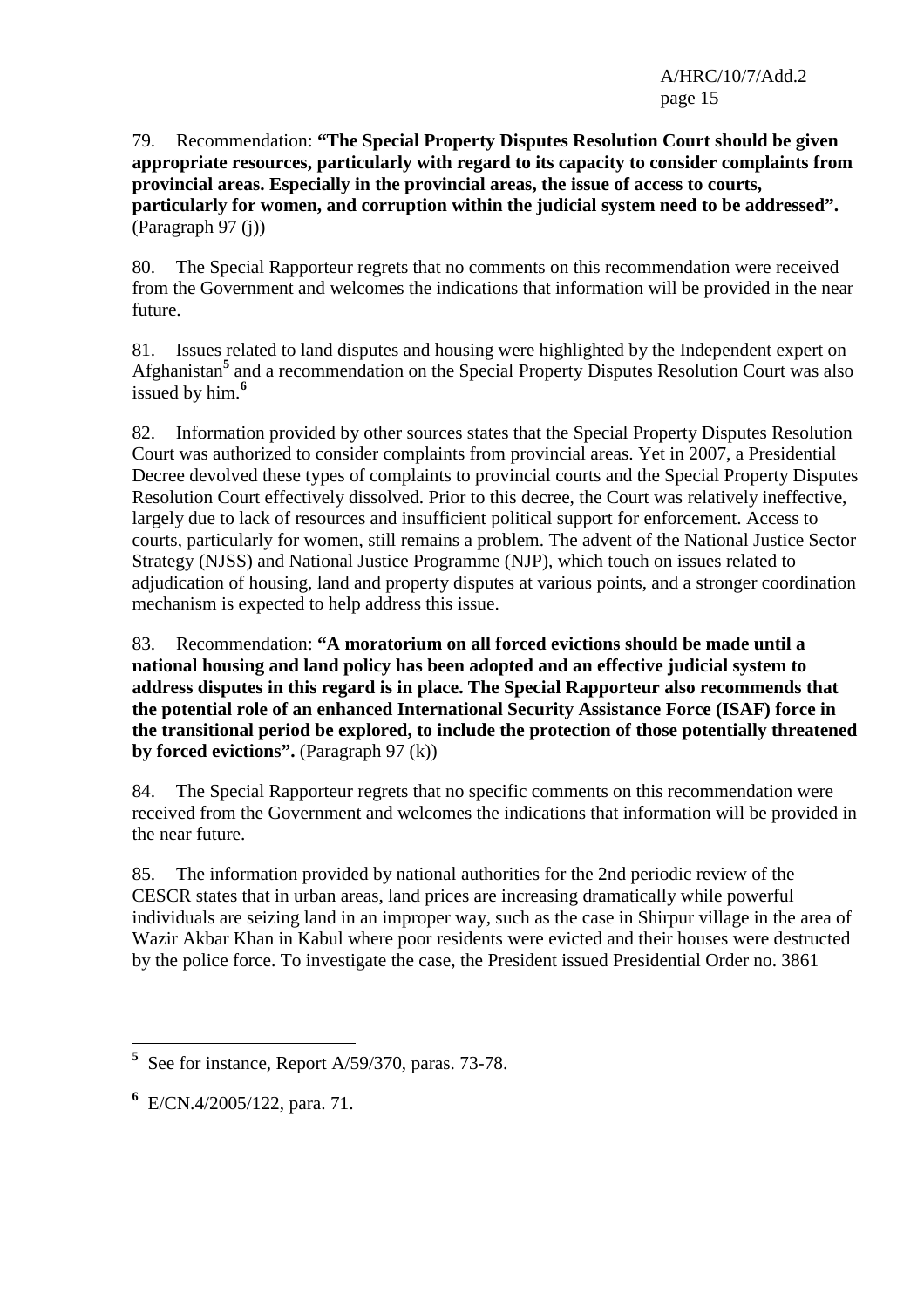in 2003, establishing an Independent Investigative Commission. Later the Kabul Chief of Police was dismissed but others still remain in power and victims of forced eviction received neither compensations nor alternative accommodations.

86. As stated above, information provided by other sources states that no moratorium was enacted. International non-government organizations state that violence and internal conflict continues to be a source of forced evictions and internal displacements.

87. The World Bank states that "the potential for significant conflict over property, particularly during a regularization policy, remains mainly due to the chronic insecurity of tenure and corresponding fear of bulldozing endured by Kabul's informal settles." In this context, a "pro-poor strategy" and proceeding to regularization is said to be an efficient solution to the problem.**<sup>7</sup>**

88. Recommendation: **"In the context of the consistent pattern of forced evictions and land grabbing across the country, the Special Rapporteur recommends the Transitional Government and relevant actors from the international community, to contribute to the removal of the climate of impunity that currently exists for those who are responsible for such acts. The Special Rapporteur urges an intensification of investigations into such human rights violations and, when appropriate, prosecution of those actors, including commanders and other members of the security establishment".** (Paragraph 97 (l))

89. The Special Rapporteur regrets that no comments on this recommendation were received from the Government and welcomes the indications that information will be provided in the near future.

90. Information provided by other sources states that due to the current situation, the state has been unable to control land grabbing.

91. Moreover, it is reported that the culture of impunity remains pervasive throughout the country. Attempts to combat past and current impunity have generally been thwarted and the 3-year *Action Plan on Peace, Reconciliation and Justice*, launched by President Karzai in 2006, could not move forward. Forcible evictions and usurpation of housing, land and property continue relatively unchallenged. The Afghanistan Compact's human rights benchmark called for these illegal usurpations and illegal expropriations to be prevented and addressed, but little to no progress has been made in this area. Concurrently, the Attorney General has generally not prosecuted such acts, which are instead left to the communities to attempt to resolve. Corruption and abuse of power, which also has implications for other human rights and is a fact in landlessness, also remains relatively unchecked.

92. Recommendation: **"In all matters of housing and land, including in cases of land distribution and prevention of illegal land occupation and forced evictions, adequate legislation needs to be complemented by measures to ensure effective implementation".**  (Paragraph 97 (m))

<sup>&</sup>lt;sup>7</sup> World Bank, Kabul Urban Policy Notes Series n. 6.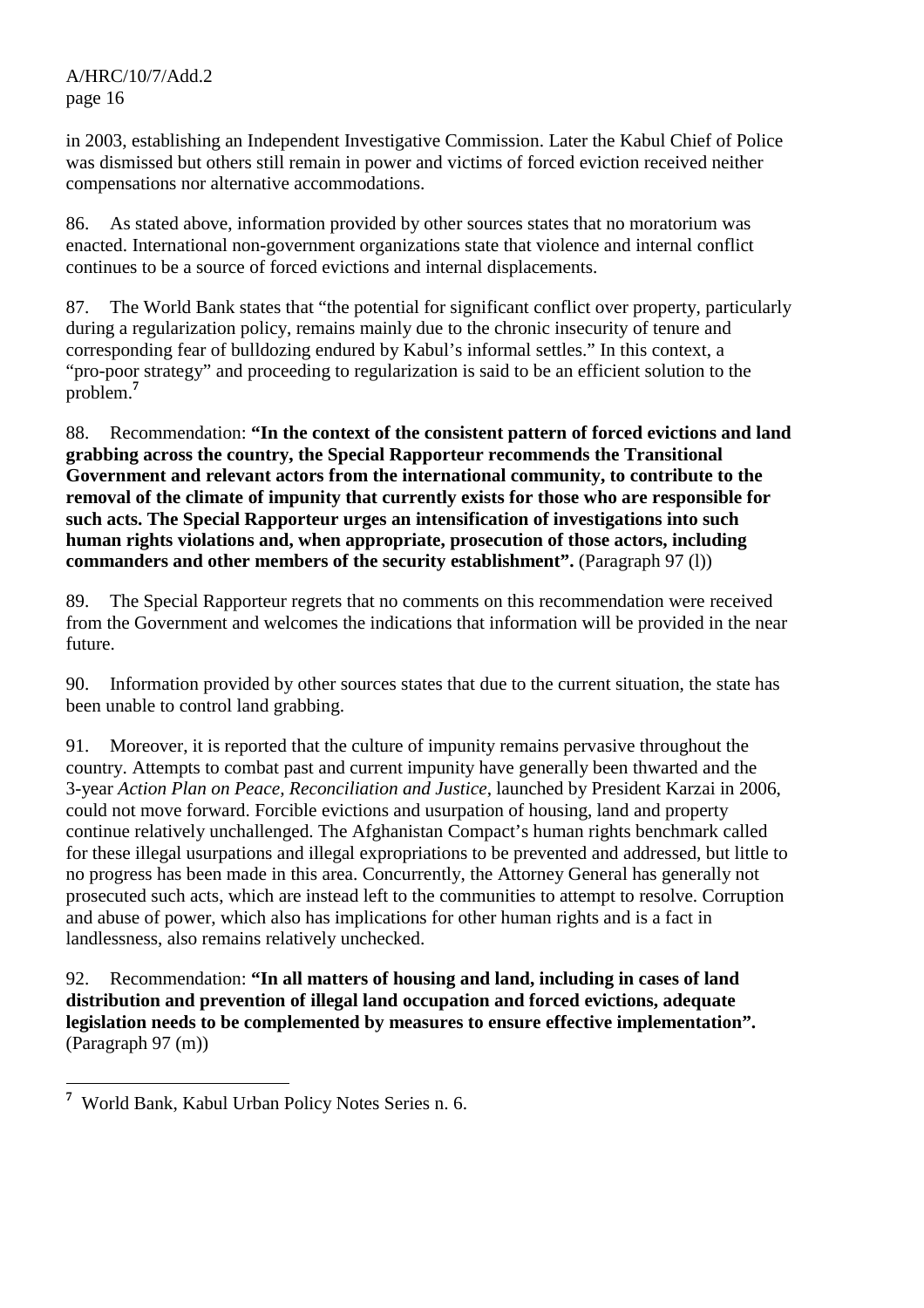93. The Special Rapporteur regrets that no comments on this recommendation were received from the Government and welcomes the indications that information will be provided in the near future.

94. As stated above, information provided by other sources states that implementation of current legislation remains a matter of concern.

95. Recommendation: **The Special Rapporteur recommends that the main ministries taking active responsibility for the improvement of access to adequate housing also adopt an environmental strategy in order to ensure that the right to adequate housing entails the right to live in a safe environment. The Special Rapporteur urges the Government to take into account the contents of general comment No. 15 on the right to water, giving particular attention to the individuals, most often women and children, and communities living in extreme poverty".** (Paragraph 97 (n))

96. The Special Rapporteur regrets that no comments on this recommendation were received from the Government and welcomes the indications that information will be provided in the near future.

97. Related information can be found in paragraphs 9 to 12.

98. Recommendation: **"There is a need to strengthen human rights education in the country, including of State actors and the judiciary, particularly on economic, social and cultural rights and women's rights, such as through participation in community forums, other local institutions and through radio broadcasts. All relevant actors, including the Transitional Government, AIHRC and civil society organizations need to intensify awareness-raising efforts and training programmes, towards this end. A particularly useful model which could be considered for cities and provinces of Afghanistan is the "Human Rights Cities" initiative developed by the People's Movement for Human Rights Education (PDHRE) and currently being jointly coordinated by PDHRE and UNDP".**  (Paragraph 97 (o))

99. The Special Rapporteur regrets that no comments on this recommendation were received from the Government and welcomes the indications that information will be provided in the near future.

100. Information provided by other sources states that a number of initiatives have been carried out since the visit of the Special Rapporteur. Regional offices of the Afghanistan Independent Human Rights Commission (AIHRC) regularly provide human rights education to schools, though in some areas they are have restricted access due to security and community or local government hostility to the AIHRC and human rights in general.

101. Recommendation: **"Given the decades of conflict, Afghanistan has not been able to fulfil its reporting obligations under ratified human rights treaties. To enhance the country's integration in the human rights system, the Special Rapporteur recommends that the Transitional Government consider planning for the submission of such reports. From his experiences during a mission in a post-conflict situation, the Special Rapporteur**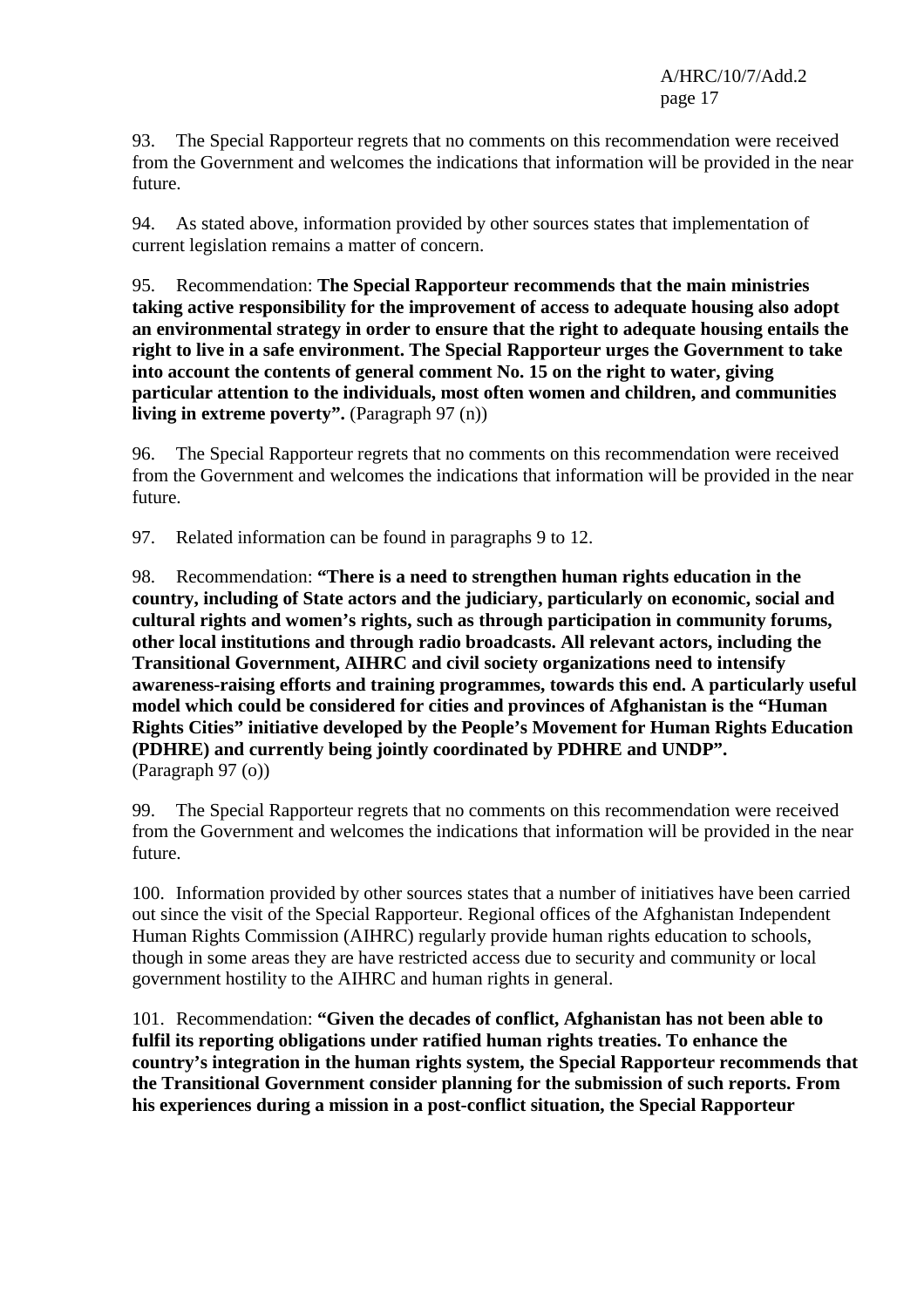#### **believes that special procedures of the Commission on Human Rights can play an important role in addressing the human rights situation in the country and recommends that Afghanistan issue a standing invitation to such procedures".** (Paragraph 97 (p))

102. The Special Rapporteur regrets that no comments on this recommendation were received from the Government and welcomes the indications that information will be provided in the near future.

103. Information provided by other sources states that following a request from the Afghan Government, OHCHR conducted a workshop on reporting for the ICCPR in February 2004. In response, the Afghan Cabinet made the commitment to produce six overdue reports over six years. A project was developed between the Ministry for Foreign Affairs and UNDP, with technical assistance from OHCHR, to produce these six reports as well as to build sustainable reporting capacity. The project, funded by the Canadian International Development Agency, included the placement of an international technical advisor (ITA) on reporting in the MFA for the 15 months of the project.

104. The project was launched in November 2005 but faced some difficulties in meeting its objectives within the original time period and was extended to March 2008. The project successfully produced a Common Core Document for submission to the United Nations treaty bodies at the end of 2007 and submitted its ICESCR country report in early 2008. In May 2008, the Steering Committee on the CRC Reporting Process held its first meeting. With primary support from UNICEF, MFA again leads the coordination for the preparation of its treaty report on the CRC, which is due to be completed in March 2009. The components of the CRC reporting process include producing the initial report on CRC, establishing the CRC reporting mechanism, encouraging and facilitating popular participation and public scrutiny of Government policies, as well as raising awareness and understanding of the CRC in all sectors of society, especially among children. The Government plans to report on the ICCPR next, and eventually on CEDAW (with the support from UNIFEM).

105. Currently, there are efforts to establish a Human Rights Support Unit within the Ministry of Justice, which is tasked to assist the Government in the implementation of, and reporting on, actions taken by various ministries to meet Afghanistan's human rights treaty obligations in line with the Afghanistan Compact - the framework for international cooperation with Afghanistan following the conclusion of the Bonn Agreement.

#### **General observations**

106. **The SR regrets that very little information has been received from civil society organizations regarding the implementation of the recommendations and the status of the right to adequate housing.**

107. **The Special Rapporteur commends the efforts that have been made by the authorities and international governmental and non-governmental organizations working in particularly difficult conditions to address issues linked with the right to adequate housing. Much still remains to be done by State authorities particularly on the integration of the elements of the right to adequate housing in legislation, policies and programs.**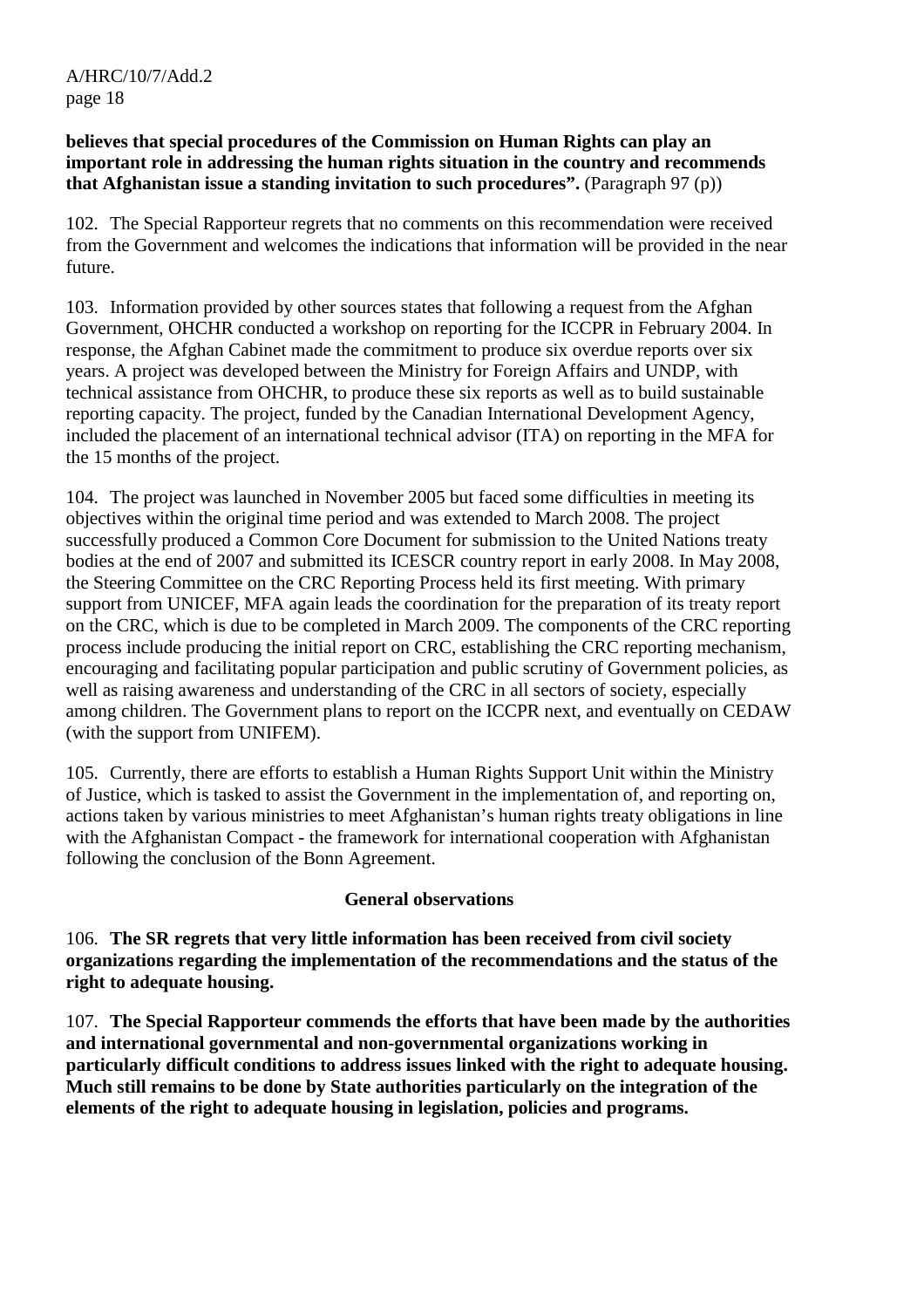108. **It is important that the efforts aiming at the improvement of legislation, including the National Land Policy, fully integrate human rights and the right to adequate housing.**

109. **In view of the importance of the role of the international community in Afghanistan, it is crucial that United Nations activity and various programs and frameworks, including UNDAF, fully integrate a human-rights based approach and take into account economic, social and cultural rights, including the right to adequate housing.8 The international community and its aid should not neglect ESCR issues that play and will continue playing a crucial role in the country's situation. All actors engaged in the country's reconstruction and development need to adopt a coordinated approach and fully integrate human rights in their operations.**

110. **Particular efforts still need to be devoted to the issues faced by women in regard to housing and land. It is important that policies and programs, as well as any legal decision, including traditional ways of dispute resolution, take into account relevant international standards and gender equality.**

111. **Given the information received, the SR is of the view that the issue of restitution of land and property to returnees is a major challenge for Afghanistan and therefore needs for greater attention from State authorities and the international community. In this regards it is essential that measures taken be based on human rights standards, and a policies should be human rights based.**

112. **Issues faced by IDPs and returnees need to be addressed carefully in order to prevent future sources of conflict. The international community and the United Nations should pay particular attention to living conditions and adequate housing in rural areas.**

### **II. MEXICO**

113. El anterior Relator Especial, el Sr. Miloon Kothari, realizó una visita a México del 4 al 15 de marzo de 2002. El informe de dicha misión fue presentado a la 59ª sesión de la Comisión de Derechos Humanos en 2003 bajo el número de documento E/CN.4/2003/5/Add.3.

114. La Relatora Especial desea agradecer al Gobierno la información enviada que permitió clarificar el estado de avance en la implementación de las recomendaciones hechas en el informe de la misión. La Relatora Especial desea igualmente dar las gracias a otros actores que enviaron información, incluyendo la Oficina del Alto Comisionado para los Derechos Humano en México, agencias de la ONU, organizaciones de la sociedad civil y otros actores relevantes.

115. A continuación se encuentra una síntesis de la información proporcionada por las diferentes fuentes.

 $\overline{a}$ 

116. Recomendación: **"El Relator Especial recomienda que la Comisión** [de Vivienda del Congreso] **incorpore en su proyecto de ley de vivienda las obligaciones internacionales** 

<sup>&</sup>lt;sup>8</sup> The importance of issues related to housing and land was also highlighted by the Independent expert on Afghanistan in his recommendation included in report E/CN.4/2005/122 (para. 72).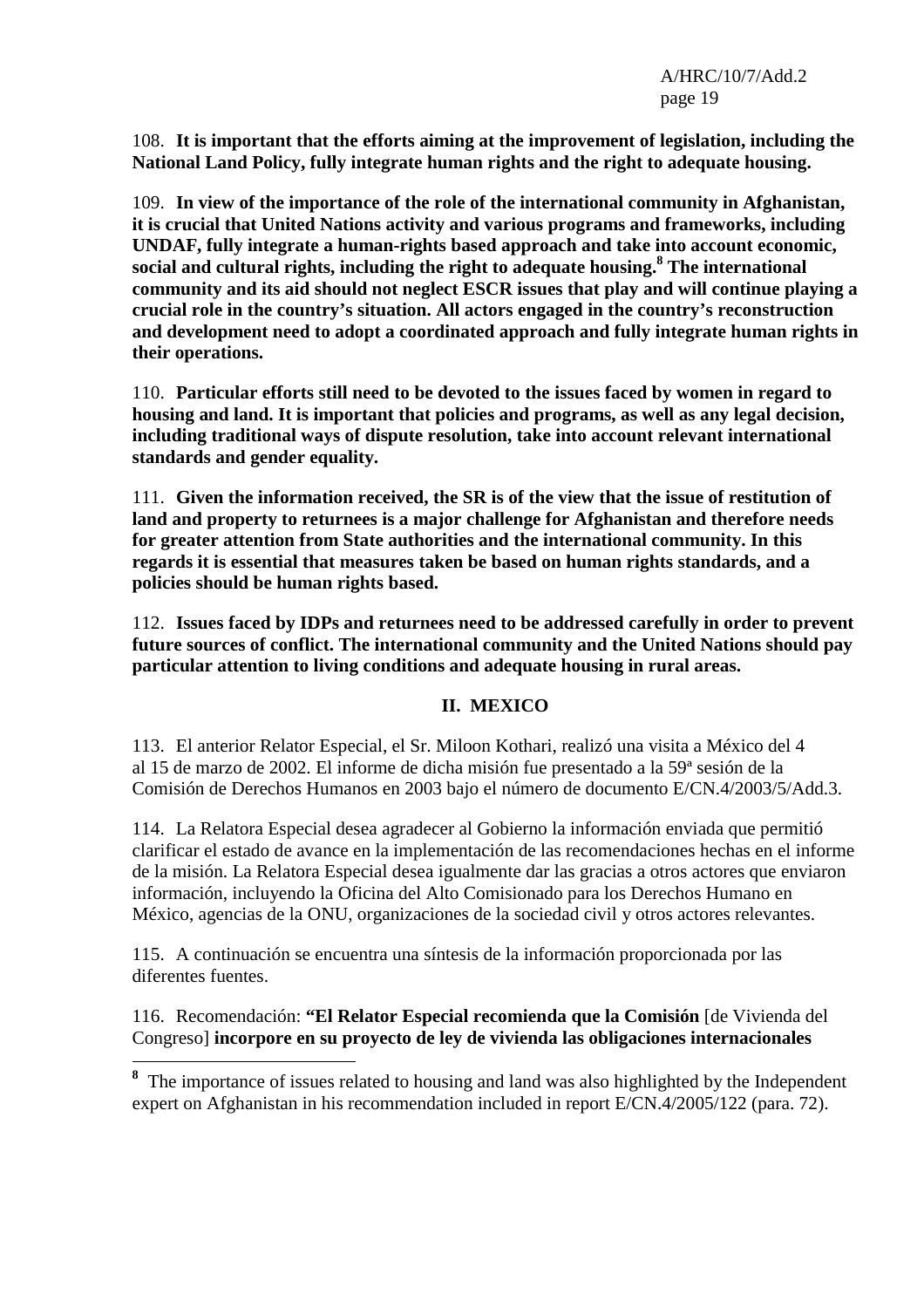**contraídas por México en relación con el derecho a una vivienda adecuada y otros derechos humanos pertinentes. Tal vez sea necesario elaborar otros proyectos de documento para complementar la ley propuesta, en particular en relación con la seguridad jurídica de la tenencia de las viviendas y las tierras, las viviendas construidas por el propio interesado y las medidas contra los desalojos y los desplazamientos forzosos"**. (Párrafo 18 del informe E/CN.4/2003/5/Add.3.)

117. El Gobierno ha informado que en 2006 el Congreso mexicano aprobó una nueva Ley en materia de vivienda, cuyo objetivo es mejorar el marco jurídico federal que garantice la protección del derecho a una vivienda digna y adecuada en el país. Dicha ley es el resultado de la participación y de la consulta activa de los principales actores del quehacer habitacional en el país y es congruente con la incorporación del derecho a la vivienda digna y decorosa en la Constitución desde 1983.

118. La nueva Ley concibe a la vivienda no sólo como un satisfactor básico de los ciudadanos que garantice la protección jurídica para que cualquier mexicano acceda a una vivienda digna y decorosa, sino como un factor para la ordenación de los asentamientos humanos que reconoce un Sistema Nacional de Vivienda, como el mecanismo permanente de coordinación y concertación entre los sectores público, social y privado. Además incorpora criterios para asegurar el destino de los subsidios para la vivienda con sustento en los principios de atención a la población en situación de pobreza y de apoyo a la producción social de vivienda, dando preferencia a las familias con los más bajos ingresos. La nueva ley reconoce los procesos de producción social de vivienda y garantiza el apoyo a la vivienda de las comunidades rurales e indígenas. También establece, en su Artículo 2, la definición de vivienda digna y decorosa, integrando entre otros componentes como habitabilidad, salubridad, servicios básicos y seguridad jurídica en cuanto a su propiedad, criterios para la prevención de desastres, etc.

119. Asimismo, el objetivo de la ley es fijar las líneas generales de la política nacional de la vivienda, así como fijar las competencias y facultades de los organismos responsables y el sistema de coordinación entre ellos. Crea la Comisión Nacional de la Vivienda como órgano rector de la política de vivienda y el Consejo Nacional de Vivienda como un órgano asesor y consultivo del Poder Ejecutivo Federal.

120. Según otras fuentes si bien la Ley ha sido un avance en términos de reconocimiento del derecho a la vivienda, esta no incluye características de la vivienda adecuada los factores de asequibilidad y la adecuación cultural. Asimismo, la Ley no aborda el tema de los desalojos de vivienda, dejando que este tema sea regulado por los códigos civiles y de procedimientos civiles de cada entidad federativa. Algunas fuentes plantearon que esto representa un problema debido a que no todos los códigos están armonizados con la Observación General número 7 del Comité DESC. Se ha señalado que aunque la Ley fue un paso importante en el reconocimiento del derecho a una vivienda adecuada, sus disposiciones son muy generales y abstractas, por lo que se requiere de un reglamento que ayude a su implementación efectiva. Según la información recibida, el tema de la producción social de la vivienda no ha tenido aún un impacto en la práctica.

121. Recomendación**: "El Relator Especial insta a todos los organismos gubernamentales que participan en la Comisión Intersecretarial a que hagan un seguimiento de sus recomendaciones y las apliquen. También alienta a la Comisión Intersecretarial a que**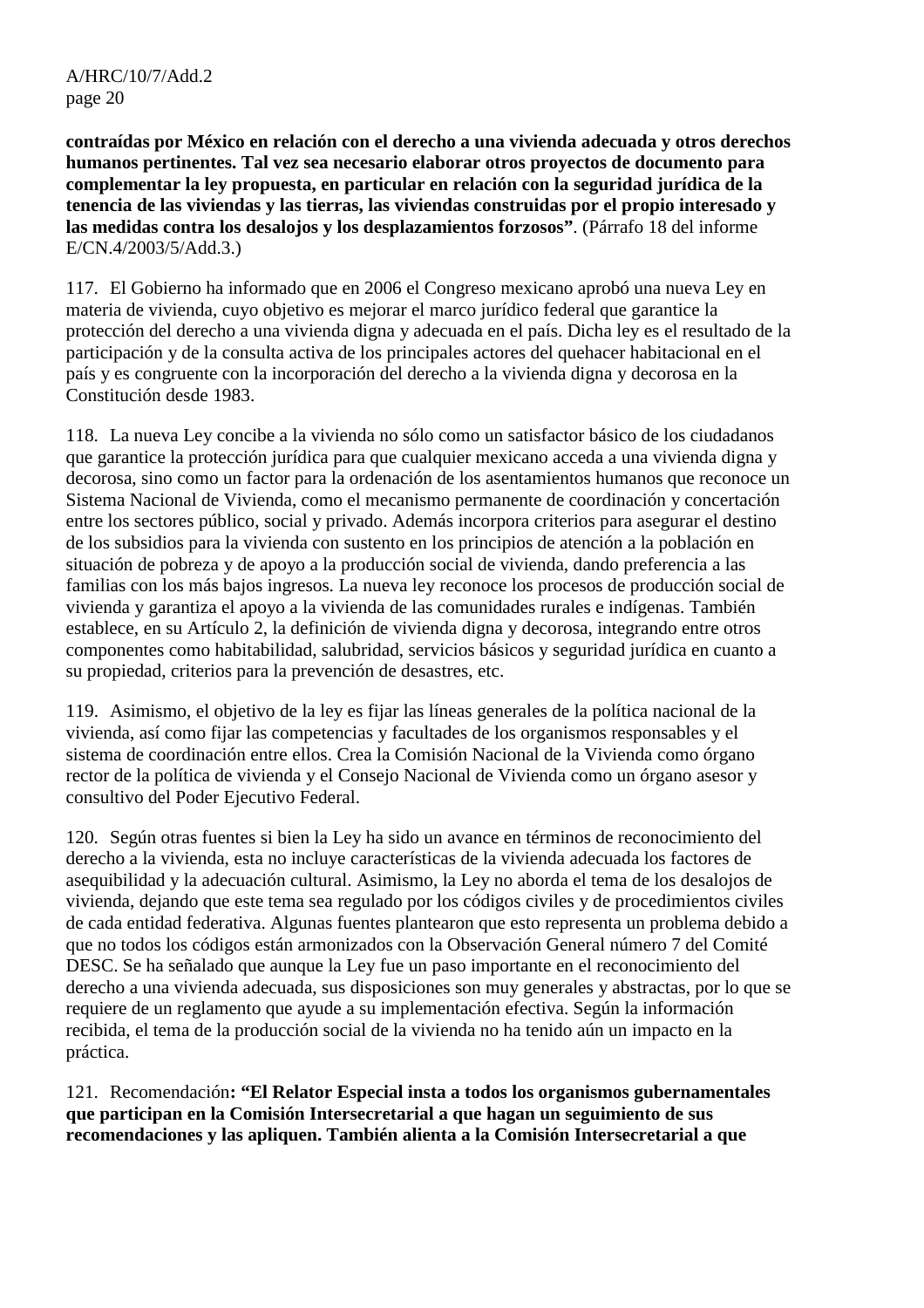**asegure la participación de la Secretaría de Hacienda, que es el proveedor clave de los recursos necesarios para los programas de vivienda social y la reforma de las leyes y los reglamentos relativos a las instituciones bancarias. Además, recomienda al ACNUDH**  [Oficina del Alto Comisionado para los Derechos Humanos], **en particular su oficina recientemente creada en México, que siga atentamente y estudie la experiencia de la Comisión Intersecretarial, con miras a dar difusión a sus buenas prácticas".** (Párrafo 20)

122. El Gobierno menciona que la Comisión Intersecretarial para la Atención de los Compromisos Internacionales de México en materia de Derechos Humanos fue sustituida en 2003 por la Comisión de Política Gubernamental en Materia de Derechos Humanos (CPGMDH) en la que la Secretaría de Gobernación asume la Presidencia y la Secretaría de Relaciones Exteriores la Vicepresidencia. Su objeto es coordinar las acciones que llevan a cabo, a nivel nacional e internacional, las distintas dependencias y entidades de la Administración Pública Federal en materia de política de derechos humanos, con el fin de fortalecer la promoción y defensa de estos derechos, así como establecer un mecanismo de diálogo entre las organizaciones de la sociedad civil y el Gobierno Federal. Participan 37 Secretarías de Estado y entidades de la Administración Pública Federal, entre las que se encuentra la Secretaría de Hacienda y Crédito Público y la Comisión Nacional de Vivienda, y 110 organizaciones de la sociedad civil.

123. Dentro de la Comisión Nacional de Vivienda (CONAVI, anteriormente CONAFOVI) opera el Consejo Nacional de Vivienda, que es la instancia de consulta y asesoría del Ejecutivo Federal en materia de vivienda del país y constituye un espacio de participación ciudadana.

124. Según otras fuentes, con el cambio de sexenio la CPGMDH dejó de reunirse regularmente y varias organizaciones de la sociedad civil dejaron de participar en este espacio*.* Desde la entrada del nuevo Secretario de Gobernación, la CPGMDH empezó a reunirse otra vez de manera más regular o. Aunque dentro de la CPGMDH exista una Subcomisión relativa al derecho a la vivienda, este órgano no ha tendido actividad, lo que ha considerablemente limitado la labor de la CPGMDH acerca de este derecho. En el segundo semestre de 2008 se aprobó el nuevo Programa Nacional de Derechos Humanos cuya vigencia será hasta el 2012*.* 

### 125. Recomendación: **"El Relator Especial recomienda que se reoriente la política nacional de vivienda para atender las necesidades de los pobres, que constituyen la mayoría de la población, haciendo más hincapié en los aspectos sociales de la vivienda y considerando menos a la vivienda como un sector económico".** (Párrafo 26)

126. El Gobierno señala que el 4º Objetivo Estratégico del Programa Nacional de Vivienda 2007-2012, es atender a la población vulnerable y garantizar su derecho a disfrutar de una vivienda, que establece: "Consolidar una política de apoyos del Gobierno Federal que facilite a la población de menores ingresos acceder al financiamiento de vivienda, y que fomente el desarrollo habitacional sustentable."

127. Se menciona el Programa "Hábitat", que enfrenta los desafíos de la pobreza urbana mediante la instrumentación de acciones que combinan, entre otros aspectos, el mejoramiento de la infraestructura básica y el equipamiento de las zonas urbanas marginadas, así como el desarrollo comunitario y acciones que favorecen la prestación de servicios en esos mismos ámbitos. Dicho Programa tiene por objeto contribuir a la integración social y urbana de los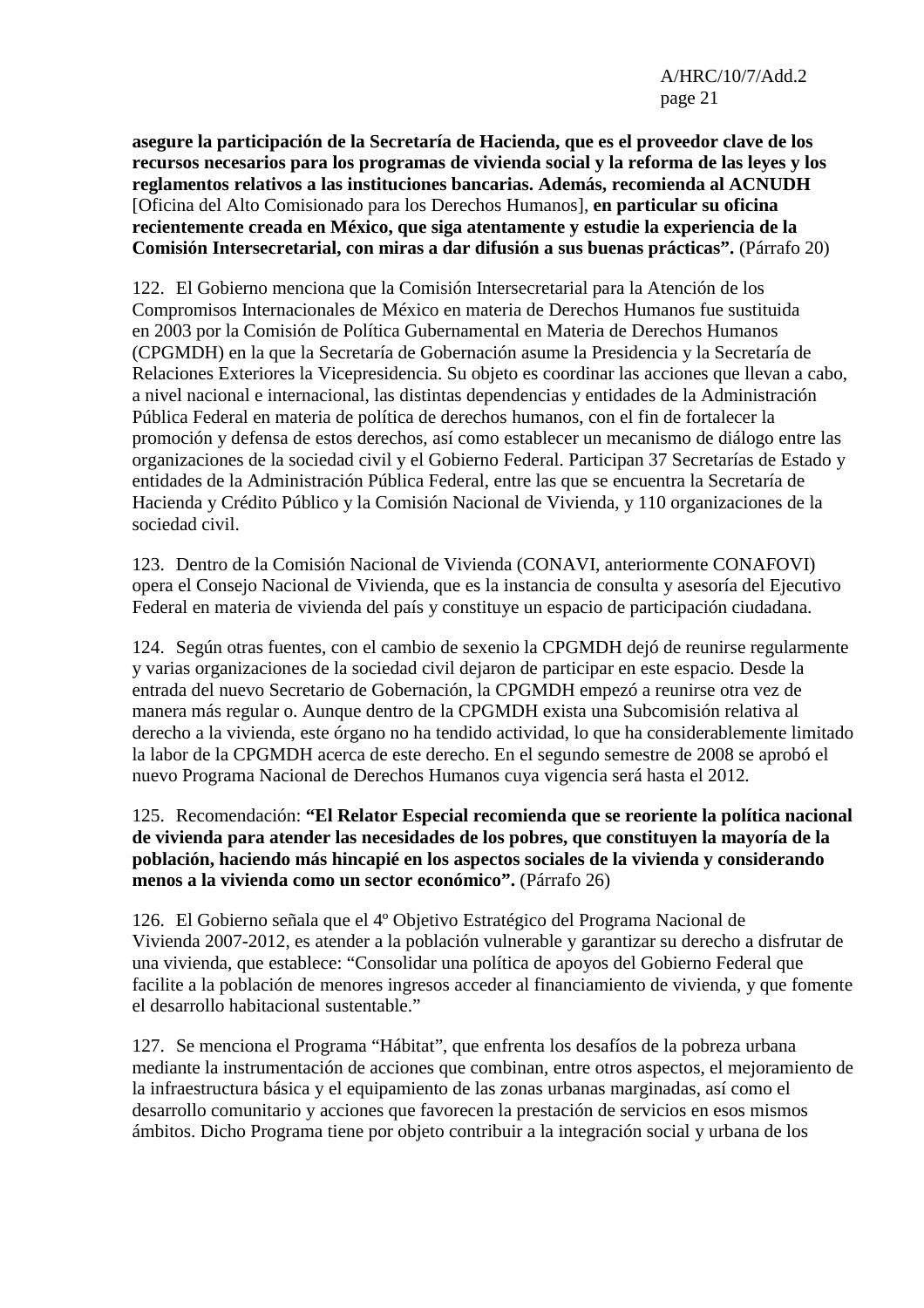habitantes de las zonas urbanas marginadas con alta concentración de hogares en situación de pobreza. Hábitat comprende tres modalidades, que agrupan las líneas de acción, para atender los requerimientos y necesidades de desarrollo social y urbano de las ciudades y zonas metropolitanas del país: (i) desarrollo social y comunitario; (ii) mejoramiento del entorno urbano; y (iii) promoción del desarrollo urbano.

128. Asimismo, la atención a las familias más pobres se ha incrementado en los últimos años a través de la ampliación de los recursos para programas de subsidios: a) "Tu Casa", del Fideicomiso Fondo Nacional de Habitaciones Populares (FONHAPO) y b) "Esta es tu casa", que opera la CONAVI. Entre ambos programas se benefició a 298,093 familias en 2007 y a 435,871 familias en el cierre preliminar de 2008, mediante una mayor diversidad de modalidades de apoyo al ofrecer subsidios para: vivienda rural, compra de un lote con servicios, adquisición de viviendas nuevas o usadas, así como para mejorar o auto-producir vivienda, todo ello en beneficio de la población de menores ingresos, es decir aquélla por debajo de cuatro salarios mínimos tanto asalariada como no asalariada.

129. El Gobierno señala además que el Programa Nacional de Derechos Humanos 2008-2012 contempla un rubro específico en materia de derecho a la vivienda que incluye entre sus diversas líneas de acción: (i) consolidar los programas de subsidio a la vivienda para dar acceso a la población de menores ingresos, y (ii) apoyar opciones de financiamiento a la autoproducción y producción social de vivienda, especialmente rural. Aunado a éstos, el Programa Nacional de Vivienda 2007-2012: Hacia un Desarrollo Habitacional Sustentable incluye también la estrategia de fortalecer el ahorro y la capacidad de compra de la población de menores ingresos, para la adquisición de vivienda nueva, seminueva o usada, y estimular el desarrollo de una oferta de vivienda a precios accesibles.

130. En 2006, el Comité de Derechos Económicos, Sociales y Culturales de la ONU, observó con preocupación que los programas de vivienda existentes no respondían adecuadamente a las necesidades de vivienda de los pobres y reiteró su preocupación por la falta de información estadística en el informe del Estado Parte relativa al número de desalojos forzosos y de personas sin vivienda en el país.**<sup>9</sup>**

131. Según información recibida de otras fuentes una de las observaciones centrales hechas por el Relator en su visita fue que la política de Vivienda del Estado se enfocaba en financiar vivienda para los trabajadores que ganaran más de 5 salarios mínimos al mes. Esto dejaba fuera del acceso a vivienda a los trabajadores que ganaran menos salarios y también a las más de 12 millones de personas que viven del comercio informal o no estructurado. La Ley de Vivienda de 2006 establece la obligación de dirigir un programa específico para atender la necesidad de vivienda de las personas que viven en pobreza. El esquema que adopta la Ley es de subsidios aportados por el Gobierno Federal a través de la Secretaría de Desarrollo Social y la Comisión Nacional de Vivienda. En la Ley incluso se establece la obligación de que en el diseño de los programas participen las comunidades marginadas y los pueblos indígenas.

**9** E/C.12/MEX/CO/4.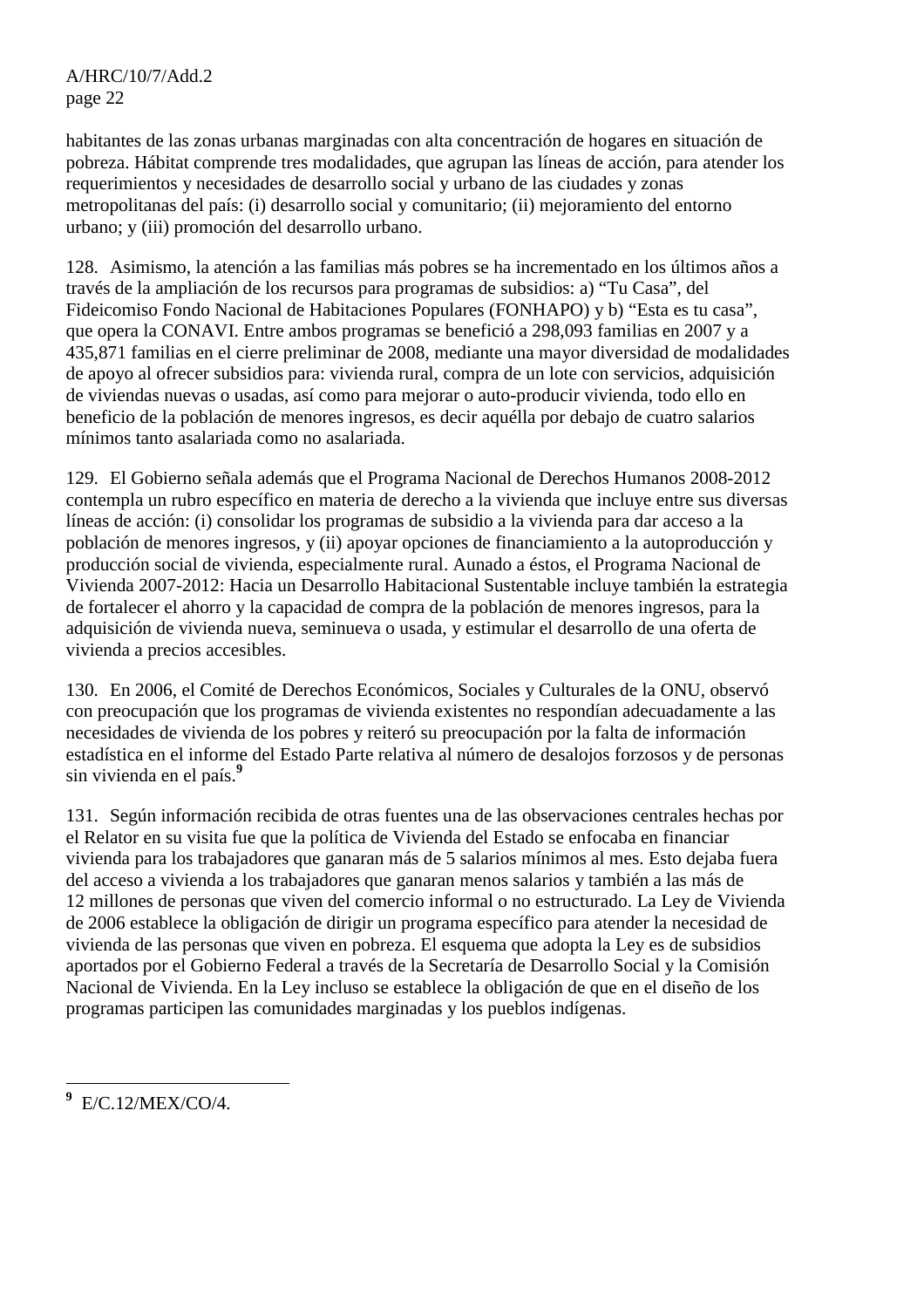132. La Relatora Especial ha recibido información que señala que actualmente los organismos nacionales de vivienda han perdido la orientación social que les dio origen para pasar a asumirse como entes financieros. Estas organizaciones han citado, por ejemplo que el Fondo Nacional de la Vivienda de los Trabajadores (INFONAVIT) vende la cartera vencida entre el 6 y el 10% de su valor a empresas administradoras de filiales de los Estados Unidos sin que los acreditados sean notificados. Estas empresas revenden los créditos a las familias trabajadoras hasta en un 500% del costo real sin tomar en consideración las erogaciones realizadas ni el monto del subsidio. Actualmente existen miles de familias en el país que están siendo víctima de presiones jurídicas sin precedentes por parte del INFONAVIT y de la Sociedad Hipotecaria Federal (SHF). Se han sentado denuncias sobre acoso y hostigación a mujeres y a niños con el objetivo de intimidar a los trabajadores y vender nuevamente la vivienda. Muchas familias ya han sido desalojadas y muchas más enfrentan demandas judiciales. Tan solo el INFONAVIT contempla "recuperar" mediante esta vía 110 mil viviendas en la que habitan alrededor de medio millón de personas.**<sup>10</sup>**

133. Por otro lado, la Relatora Especial ha recibido información sobre la dificultad de las personas y familias que habitan en asentamientos irregulares para acceder a los programas de vivienda y sociales, que por su condición de pobreza o extrema pobreza, no cuentan con los recursos para acceder a un terreno o construcción regularizada, segura y con los servicios básicos.

134. Recomendación: **"El Relator Especial recomienda que el Comisionado Nacional de Fomento a la Vivienda colabore estrechamente con INMUJERES** [Instituto Nacional de las Mujeres] **para lograr una coordinación más amplia entre los dos organismos y dar una mayor importancia a las necesidades particulares de las mujeres en las políticas y los programas nacionales de vivienda".** (Párrafo 29)

135. El Gobierno ha informado que se han desarrollado distintas acciones para promover el acceso de las mujeres a la vivienda. Cabe destacar que el Fondo de la Vivienda del Instituto de Seguridad y Servicios Sociales de los Trabajadores el Estado (FOVISSSTE) cuenta con el distintivo Modelo de Equidad de Género (MEG: 2003), otorgado por el Instituto Nacional de las Mujeres, a través del cual es posible desarrollar, implantar y mejorar un sistema de gestión mediante el cual se contribuye a fomentar e impulsar la equidad de género en las organizaciones. Con ello se busca institucionalizar y propiciar la igualdad de oportunidad para hombres y mujeres en el acceso al empleo, condiciones de trabajo, así como desarrollo profesional, capacitación y participación en los procesos de toma de decisiones, lo que redundará en políticas institucionales con perspectiva de género. El Instituto del Fondo Nacional para la Vivienda para los trabajadores (INFONAVIT) se encuentra en proceso de obtener tal modelo. Existe el Programa Nacional para la Igualdad entre Mujeres y Hombres 2008-2012 (PROIGUALDAD),

 $\overline{a}$ 

**<sup>10</sup>** Para mayores detalles se puede consultar el testimonio de Laura Itzel Castillo, Secretaria de Asentamientos Humanos y Vivienda del Gobierno Legítimo de México que aparece a la página 23 de la publicación "El Derecho a la Vivienda en México. Balance de la instrumentación de las Recomendaciones del Relator de la ONU sobre el Derecho a una Vivienda Adecuada 2000-2008".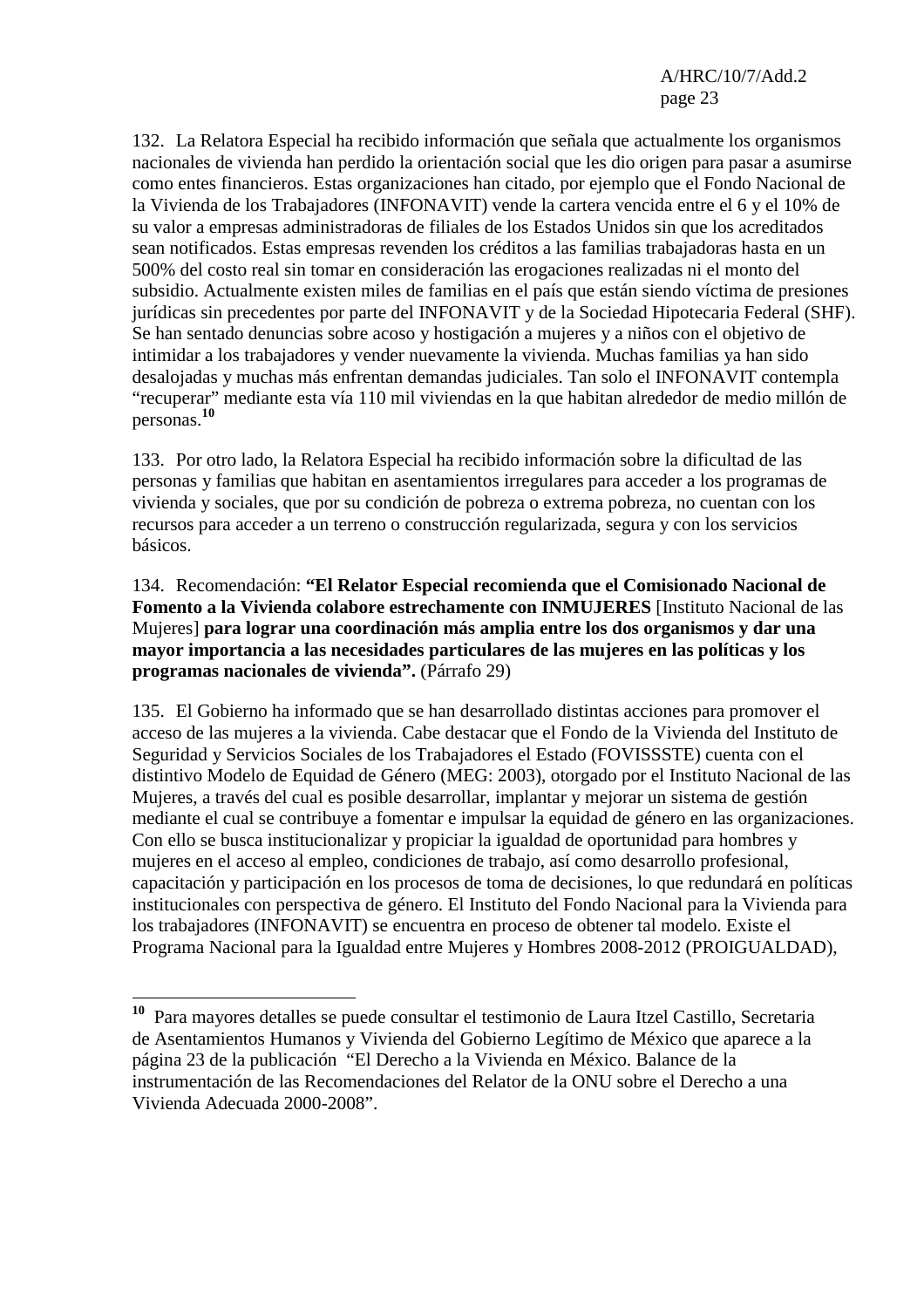en el cual contempla el tema entre sus objetivos estratégicos, en particular ampliar el acceso al financiamiento para vivienda a las mujeres de los segmentos de la población más desfavorecidos, así como para emprender proyectos de construcción.

136. En los últimos dos años, el programa "Esta es tu Casa", que atiende a la población de bajos ingresos, ha destinado el 52% de los subsidios para atender a mujeres. Los programas de vivienda han mantenido en los últimos años un alto índice de feminidad. Ello ha dependido de la variada composición de las familias, por lo que no representa un criterio de exclusión de los programas de vivienda. Los recursos destinados a apoyar la construcción o adquisición de vivienda a través de créditos o subsidios, se orientan fundamentalmente hacia las familias urbanas y rurales en condiciones de extrema pobreza, poblaciones marginadas, comunidades indígenas y a los grupos con desventajas para integrarse al desarrollo, a través de esquemas transparentes y oportunos que buscan llegar a quienes más lo necesitan.

137. En 2006, luego de una misión a México, la Relatora Especial sobre la violencia contra la mujer, sus causas y consecuencias, Yakin Ertürk recomendó ayudar a las familias con ingresos bajos, a los hogares encabezados por mujeres y a las mujeres indígenas mediante, por ejemplo, la asignación de fondos para la formación profesional, la alfabetización de adultos, los programas de crédito y la concesión de incentivos para su empleo, la asistencia para la atención de la salud y las subvenciones para la vivienda.**<sup>11</sup>**

138. Por su parte, el Comité de Protección de los Derechos de Todos los Trabajadores Migratorios y de sus Familiares reportó acerca de la situación de algunas mujeres migrantes en su informe de Observaciones finales, luego de la revisión del informe de México en 2006. No obstante los esfuerzos demostrados por el Estado Parte, el Comité se mostró preocupado por la condición de extrema vulnerabilidad padecida por las mujeres trabajadoras migratorias del servicio doméstico, indocumentadas, especialmente en la frontera sur, y que son a menudo sometidas a condiciones laborales ilegales, condiciones de alojamiento degradantes, malos tratos, extorsiones y hasta acoso o violación sexual por parte de sus empleadores.**<sup>12</sup>**

139. La Relatora Especial lamenta no haber recibido mayor información a este respecto de otras fuentes.

140. Recomendación: **"El Relator Especial alienta al Comisionado Nacional de Fomento a la Vivienda a que continúe incorporando a su labor los aspectos de derechos humanos de la vivienda desarrollados por los órganos de tratados y los mecanismos de derechos humanos de las Naciones Unidas. A ese respecto, el Relator Especial elogia la labor del comité intersecretarial establecido en el marco de la Secretaría de Relaciones Exteriores y recomienda que siga intensificándose el proceso de coordinación y deliberaciones a fin de incluir a los sectores relacionados con la vivienda, en particular los del agua, el saneamiento, la salud, el medio ambiente, los indígenas, las cuestiones relativas a la mujer y la discapacidad".** (Párrafo 31)

 $\overline{a}$ **<sup>11</sup>** E/CN.4/2006/61/Add.4.

**<sup>12</sup>** CMW/C/MEX/CO/1.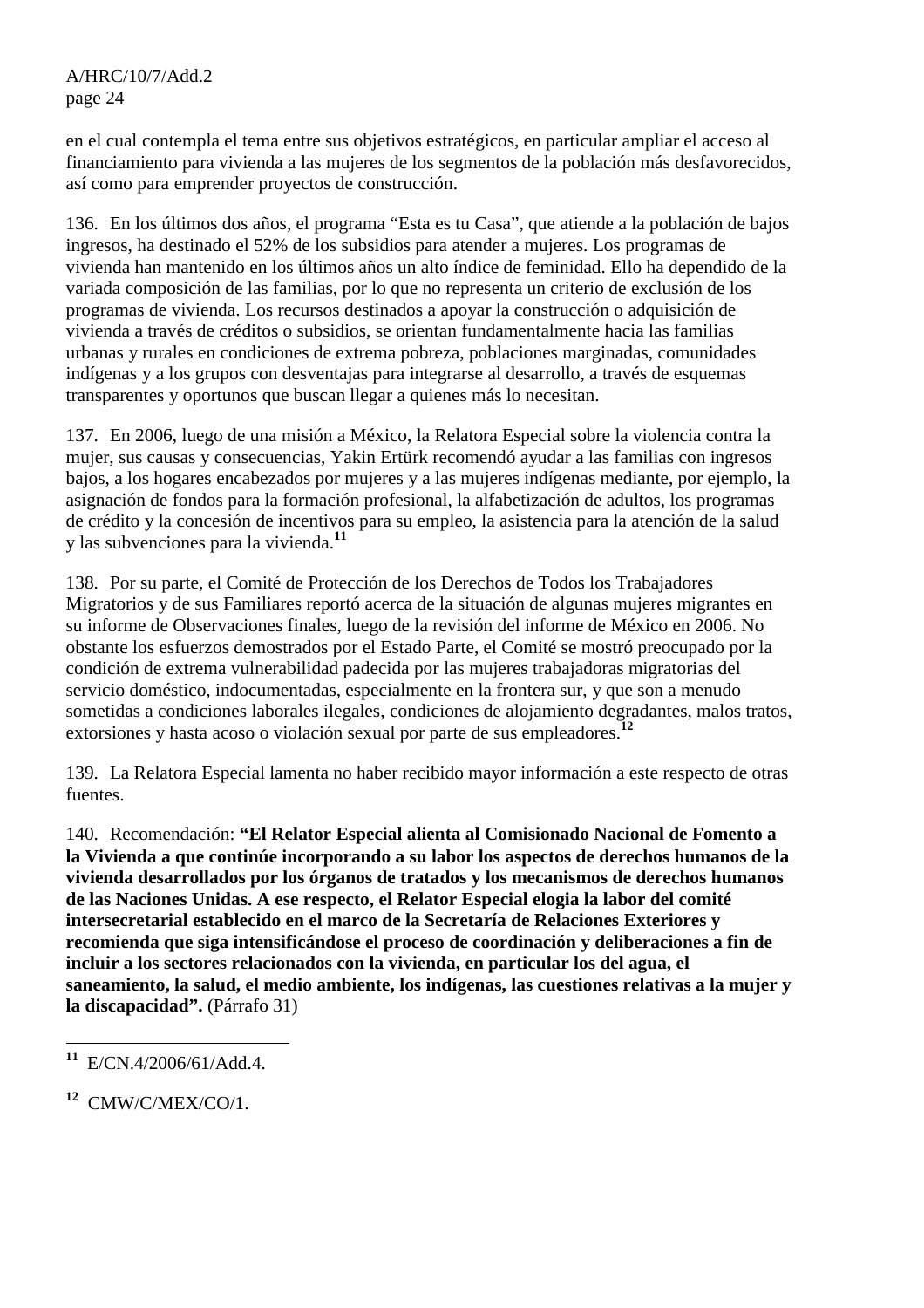141. El Gobierno menciona que la Comisión de Política Gubernamental en Materia de Derechos Humanos (CPGMDH) es el ámbito encargado dar uniformidad a las acciones del Gobierno en materia de derechos humanos, tanto en el ámbito nacional como internacional, y es el mecanismo de diálogo entre las organizaciones de la sociedad civil y el Gobierno Federal en la materia. La CPGMDH está integrada por diversas Subcomisiones que coadyuvan en el diseño y seguimiento de la política pública y las acciones gubernamentales dirigidas al fortalecimiento de la promoción y defensa de los derechos humanos; entre éstas, se encuentran la Subcomisión de Derechos Económicos, Sociales y Culturales y la Subcomisión de Armonización Legislativa. Por lo que respecta a la Subcomisión de Derechos Económicos, Sociales y Culturales, además de los representantes de la sociedad civil participan representantes de 19 dependencias e instituciones del Poder Ejecutivo Federal, incluyendo, entre otras, a la Secretaría de Medio Ambiente y Recursos Naturales, la Secretaría de Salud, la Comisión Nacional para el Desarrollo de los Pueblos Indígenas, el Instituto Nacional de las Mujeres, el Consejo Nacional para Prevenir la Discriminación, la Secretaría de Hacienda y Crédito Público y la Comisión Nacional de Vivienda.

142. Igualmente señala que dentro de la Comisión Nacional de Vivienda (CONAVI, anteriormente CONAFOVI) opera el Consejo Nacional de Vivienda, que es la instancia de consulta y asesoría del Ejecutivo Federal en materia de vivienda del país y constituye un espacio de participación ciudadana. El Consejo tiene por objeto proponer las medidas para la planeación, formulación, instrumentación, ejecución y seguimiento de la Política Nacional de Vivienda. Se encuentra integrado por los diferentes sectores representativos de vivienda del país, acatando los principios de pluralidad y equidad, y teniendo en cuenta el régimen Federal del país así como la representatividad de los sectores público, social y privado.

143. Se considera que se han obtenido grandes avances en materia de vivienda, se encuentran en ciernes algunos programas que incorporan el tema de derechos humanos dentro de sus visiones y esquemas de operación y contribuye con el Programa Nacional de Derechos Humanos, que cubre de manera trasversal la totalidad de los programas nacionales y establece compromisos de mediano plazo para su consecución.

144. Según información recibida de otras fuentes se menciona que tanto organizaciones de la sociedad civil, así como oficinas de las Naciones Unidas han participado en un proyecto para construir una propuesta de reforma constitucional en materia de derechos humanos que incorporara integralmente los estándares internacionales de derechos humanos en la Constitución Mexicana de 1917. Según la información recibida dicho proyecto fue sometido en 2008 al Congreso.

145. Por otra parte, según otras fuentes, en el Programa Nacional de Derechos Humanos 2008-2012 se incorporó un rubro sobre el derecho a la vivienda. Finalmente, se puede señalar que la CONAVI lanzó un programa sobre vivienda sustentable, en el que se abordan varios compromisos relacionados con el derecho a un medio ambiente sano, así como el derecho al agua. Se recibió información respecto a la labor de manera explicita con respecto al derecho a la vivienda que lleva a adelanta e impulsa el Instituto de Vivienda del Distrito Federal (INVI); sin embargo se menciona que los funcionarios públicos que trabajan el tema de la vivienda a nivel federal siguen sin considerar ni mencionar los contenidos del derecho a una vivienda adecuada.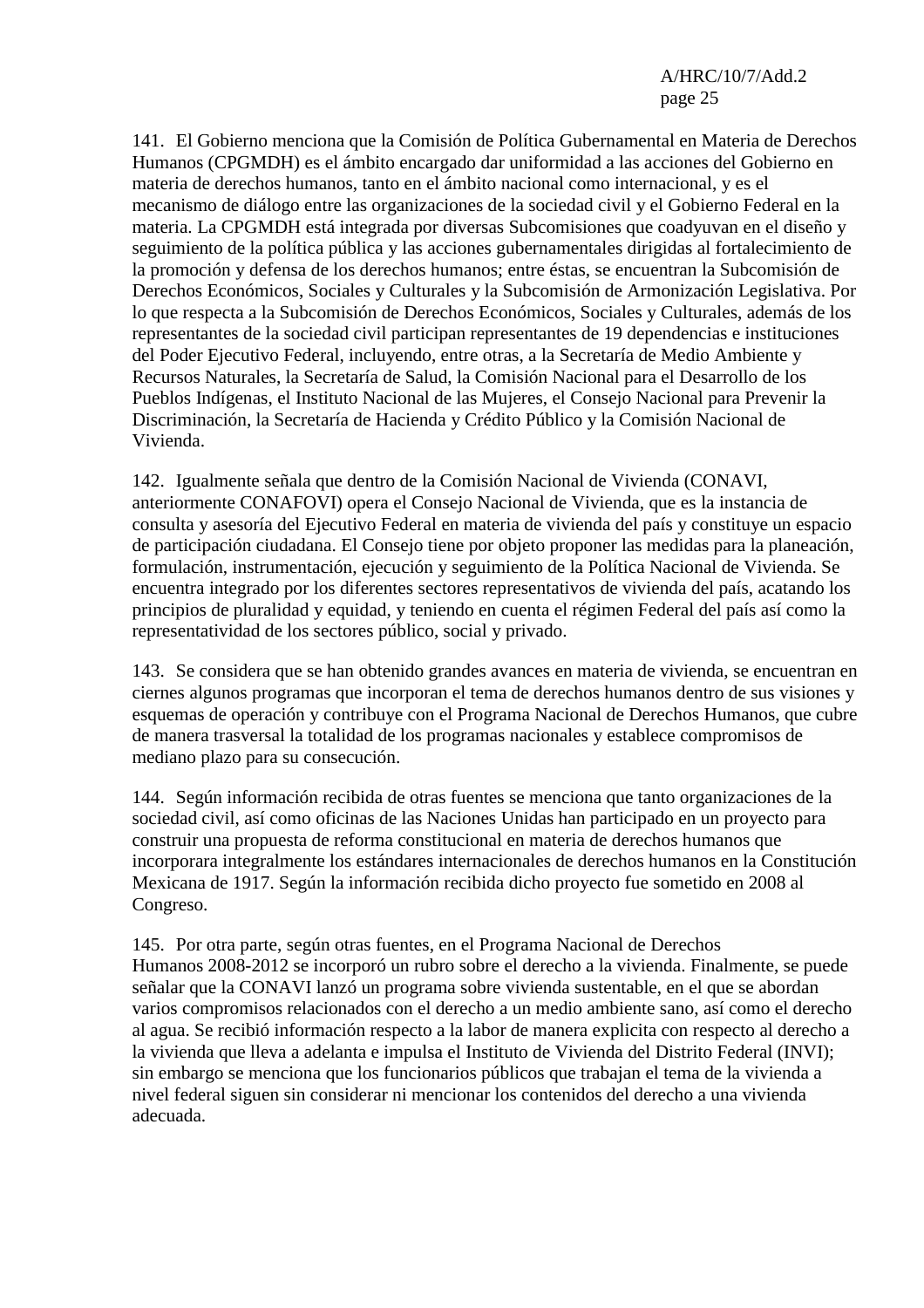146. En lo que concierne al Consejo Nacional de Vivienda, otras fuentes informaron que la participación de las organizaciones civiles en el mismo se centró en reflexionar en torno a la vivienda destinada a los sectores ubicados por debajo de la línea de pobreza y a la producción social de vivienda. Asimismo, esta participación fue clave para discutir y aportar a los diversos proyectos de ley que circularon entre 2003 y 2006 con el objetivo de lograr su adecuación a los principios y contenidos del derecho humano a la vivienda y en incorporar la producción social de vivienda. Estas fuentes también plantearon que actualmente la participación de las organizaciones de la sociedad civil es limitada y las organizaciones sociales no están reconocidas, mientras que el sector privado está sobrerepresentado.

147. Recomendación: **"El Relator Especial sugiere además que la Comisión de Vivienda del Congreso y otros legisladores incorporen las obligaciones internacionales de México relativas al derecho a una vivienda adecuada en los nuevos proyectos de ley sobre la vivienda. En ese contexto, tal vez sea necesario pasar revista a las demás leyes en vigor en todos los niveles y elaborar nuevas leyes y ordenanzas locales para complementar las leyes propuestas, en particular en lo que respecta a la seguridad de la tenencia, los arrendamientos de tierras, y la prevención de los desalojos y los desplazamientos. Se deberían aprovechar más las observaciones generales y las recomendaciones de los órganos de tratados, en particular las interpretaciones autorizadas del Pacto Internacional de Derechos Económicos, Sociales y Culturales que figuran en las Observaciones generales Nos. 4 y 7 del Comité de Derechos Económicos, Sociales y Culturales. Sus Observaciones generales Nos. 14, sobre el derecho a la salud, y 15, sobre el derecho al agua, también proporcionan un marco y una orientación útiles en este contexto".** (Párrafo 32)

148. El Gobierno ha señalado que la nueva Ley de vivienda concibe a la vivienda no sólo como un satisfactor básico de los ciudadanos que garantice la protección jurídica para que cualquier mexicano acceda a una vivienda digna y decorosa, sino como un factor para la ordenación de los asentamientos humanos que reconoce a un Sistema Nacional de Vivienda, como el mecanismo permanente de coordinación y concertación entre los sectores público, social y privado.

149. También destaca que México participa en el objetivo universal de difundir y proteger el pleno goce de los derechos humanos. Por eso ha promovido la creación de organismos que se encargan de velar por ellos, tanto en el orden federal como en los estados de la República. El Programa Nacional de Derechos Humanos (2008-2012), en el que participan todas las entidades públicas, incluye compromisos y metas para desarrollar durante la presente Administración, entre otros en materia de derecho a la vivienda y en materia de armonización legislativa en las entidades federativas, acorde con los estándares establecidos en los tratados internacionales de derechos humanos ratificados por México.

150. En 2006, el Comité DESC exhortó asimismo al Estado mexicano a que reconozca los derechos de propiedad y posesión de las comunidades indígenas sobre las tierras que ocupan tradicionalmente, a que garantice una indemnización apropiada y/o viviendas y tierras alternativas para el cultivo a las comunidades indígenas y de agricultores locales resultarán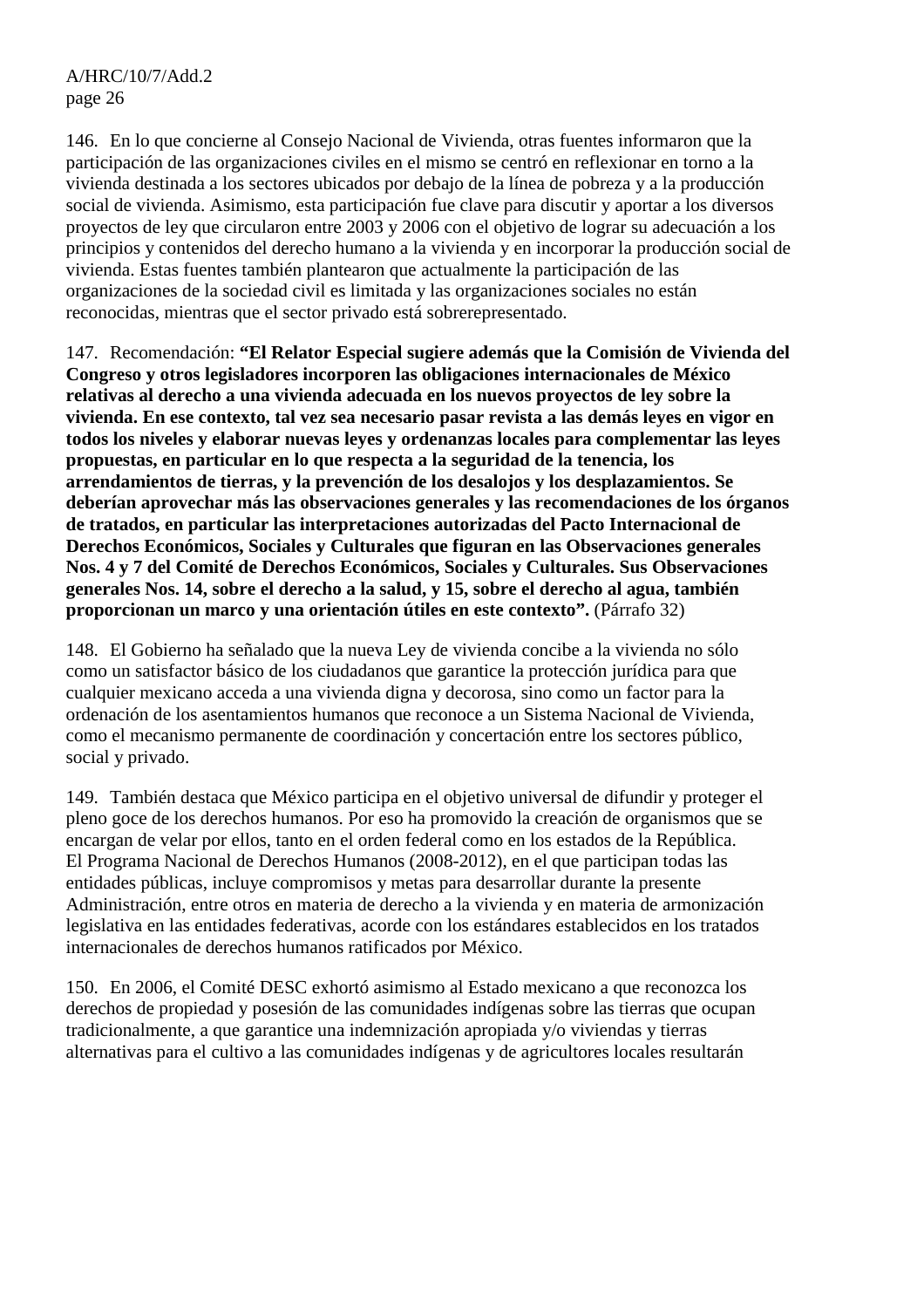afectados si la represa La Parota**<sup>13</sup>** será construida o por otros proyectos de construcción en el marco del Plan Puebla-Panamá, y a que proteja sus derechos económicos, sociales y culturales.

151. De acuerdo a información recibida de otras fuentes, se concluye que con excepción de la Ley de Vivienda, el resto de legislación relativa a la tenencia de la tierra, el arrendamiento, los desalojos, el uso de suelo etc., no ha sido revisada desde una perspectiva de derechos humanos. Por tanto se infiere que la Observación General número 7 no ha sido plenamente incorporada en la legislación federal y estatal. En lo que concierne al derecho al agua, no se ha recibido información sobre el reconocimiento por parte de las autoridades mexicanas como un derecho humano.

152. Recomendación: **"El Relator Especial alienta a la Comisión Nacional de Fomento a la Vivienda a que colabore estrechamente con el INI** [Instituto Nacional Indigenista] **para seguir fomentando la labor relativa a la vivienda de los indígenas, utilizar los conocimientos especializados del INI y asignar recursos especiales para tal fin. También insta al Estado a que preste especial atención a la identidad colectiva de los indígenas en lo que respecta a las cuestiones de la tierra, en particular cuando la venta o la privatización de la tierra pueden tener por resultado la pérdida de su identidad".** (Párrafo 33)

153. El Gobierno ha informado que en relación con la promoción del acceso de los pueblos indígenas a la vivienda, cabe destacar que, a partir del año 2003, desapareció el INI y surgió la Comisión Nacional para el Desarrollo de los Pueblos Indígenas (CDI). El ámbito de competencia de la CDI no está acotado a un solo sector y se estableció como instancia de consulta obligada en materia indígena para el conjunto de la Administración Pública Federal, así como de evaluación de todos los programas y acciones de Gobierno destinados a los pueblos y comunidades indígenas.

154. Si bien la CDI no ha realizado acciones de colaboración con la CONAVI hasta el presente se destaca la firma de un convenio de colaboración con el Fideicomiso Fondo Nacional de Habitaciones Populares (FONHAPO) en lo que concierne a vivienda en beneficio de la población indígena (basado en programa "Tu Casa"). Asimismo, existen apoyos económicos para comunidades pobres mediante el programa "Vivienda Rural", dirigidos a mejorar la vivienda. A partir de 2004 se desarrolla el Programa de Infraestructura Básica para la Atención a los Pueblos Indígenas (PIBAI). El objetivo general del PIBAI es contribuir a mejorar las condiciones de desarrollo social de los pueblos y comunidades indígenas, mediante la ejecución de obras de infraestructura básica que permitan superar los rezagos existentes; su objetivo específico, es dotar de obras de infraestructura básica a localidades indígenas elegibles que observan carencias y rezagos en materia de comunicación terrestre, electrificación, agua potable y saneamiento. Existen características específicas para calificar como población elegible entre las que se encuentra el grado de desarrollo de la comunidad, porcentaje de población indígena en la comunidad, etc.

 $\overline{a}$ 

**<sup>13</sup>** El Gobierno ha señalado que no se ha iniciado proceso de licitación ni trabajo contractivo alguno en torno al citado proyecto de presa. Para una información detallada sobre el proyecto hidroeléctrico "La Parota" pueden referirse al Informe A/HRC/7/16/Add.1, paras. 71-103.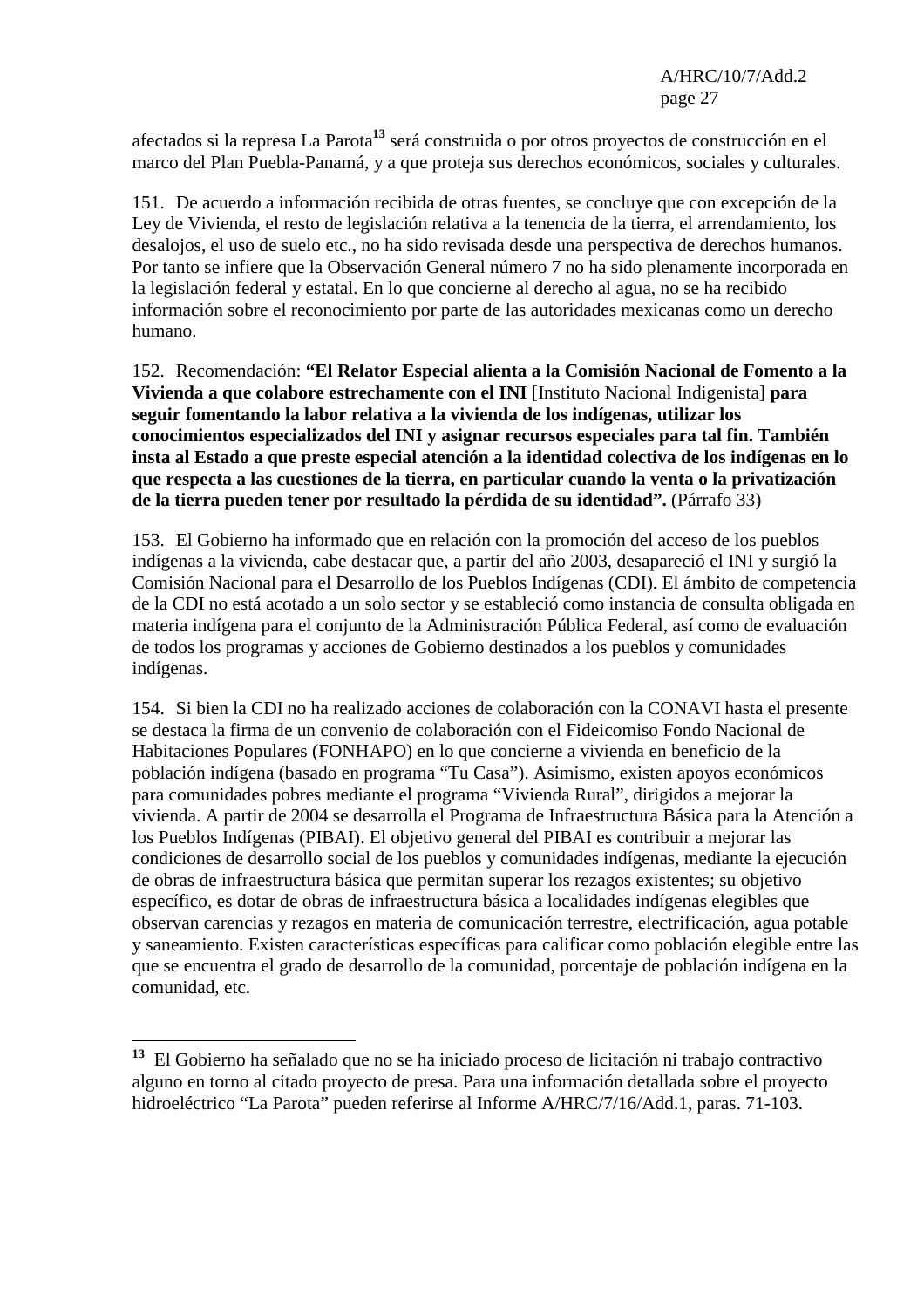155. En cuanto al derecho a la tierra y el territorio, el Art. 2º de la Constitución Política de los Estados Unidos Mexicanos (CPEUM) establece que los pueblos y comunidades indígenas tienen derecho a conservar y mejorar el hábitat, preservar la integridad de sus tierras, acceder al uso y disfrute preferente de los recursos naturales de los lugares que habitan y ocupan las comunidades. Si bien la CPEUM reconoce que la ley protegerá la integridad de las tierras de los grupos indígenas, este precepto no ha tenido desarrollo legislativo.

156. En 2006, el Comité de Derechos Económicos, Sociales y Culturales recomendó en sus Observaciones finales que el Estado consultara debidamente a las comunidades indígenas y locales afectadas por el proyecto de la represa hidroeléctrica La Parota**<sup>14</sup>** u otros proyectos a gran escala en las tierras y territorios que poseen, ocupan o usan tradicionalmente, y a que procure obtener su consentimiento fundamentado previo en cualquier proceso conducente a la adopción de decisiones en relación con estos proyectos que afecten a sus derechos e intereses amparados por el Pacto, en consonancia con el Convenio de la OIT Nº 169 sobre pueblos indígenas y tribales en Estados independientes.**<sup>15</sup>** A este respecto, se remite al Estado Parte a las Observaciones generales Nos. 14 y 15 sobre el derecho al más alto nivel posible de salud y el derecho al agua.**<sup>16</sup>**

157. Otras fuentes informaron a la Relatora Especial que en la práctica no se han implementado programas gubernamentales de fomento a la vivienda que se dirijan específicamente a los pueblos indígenas. Se desarrollan programas de vivienda para personas de escasos recursos y los programas para las zonas rurales benefician también a la población indígena en zonas rurales o en áreas marginadas.

158. Recomendación: **"Por consiguiente, México debe examinar cuidadosamente los nuevos acuerdos, así como los ya existentes, como el TLCAN** [Tratado de Libre Comercio de América del Norte], **el ALCA** [Acuerdo de Libre Comercio Americano] **y el AGCS** [Acuerdo General sobre el Comercio de Servicios] **para cerciorarse de que son compatibles con las obligaciones enunciadas en el Pacto en relación con el derecho a una vivienda adecuada, incluido el acceso a los servicios comunitarios básicos".** (Párrafo 34)

159. El Gobierno señala que para estar en posibilidad de brindar la información requerida por la Relatora, necesitaría obtener una mayor orientación sobre la forma concreta en que opera la vinculación entre los acuerdos de libre comercio, la situación financiera y económica, y su impacto sobre el derecho a la vivienda.**<sup>17</sup>**

**<sup>15</sup>** E/C.12/MEX/CO/4.

**<sup>16</sup>** E/C.12/MEX/CO/4.

<sup>17</sup> On this issue, the Special Rapporteur recommends the Government to refer to the following documents: E/CN.4/2004/49/Add.1, A/HRC/10/7, A/HRC/10/5/Add.2, E/CN/Sub.2/2003/9, E/CN.4/Sub.2/2002/2002/9 and OHCHR, *Human Rights and World Trade Agreements-Using General Protection Clauses to Protect Human Rights*, New York and Geneva, 2005.

<sup>14</sup> **<sup>14</sup>** See footnote 14.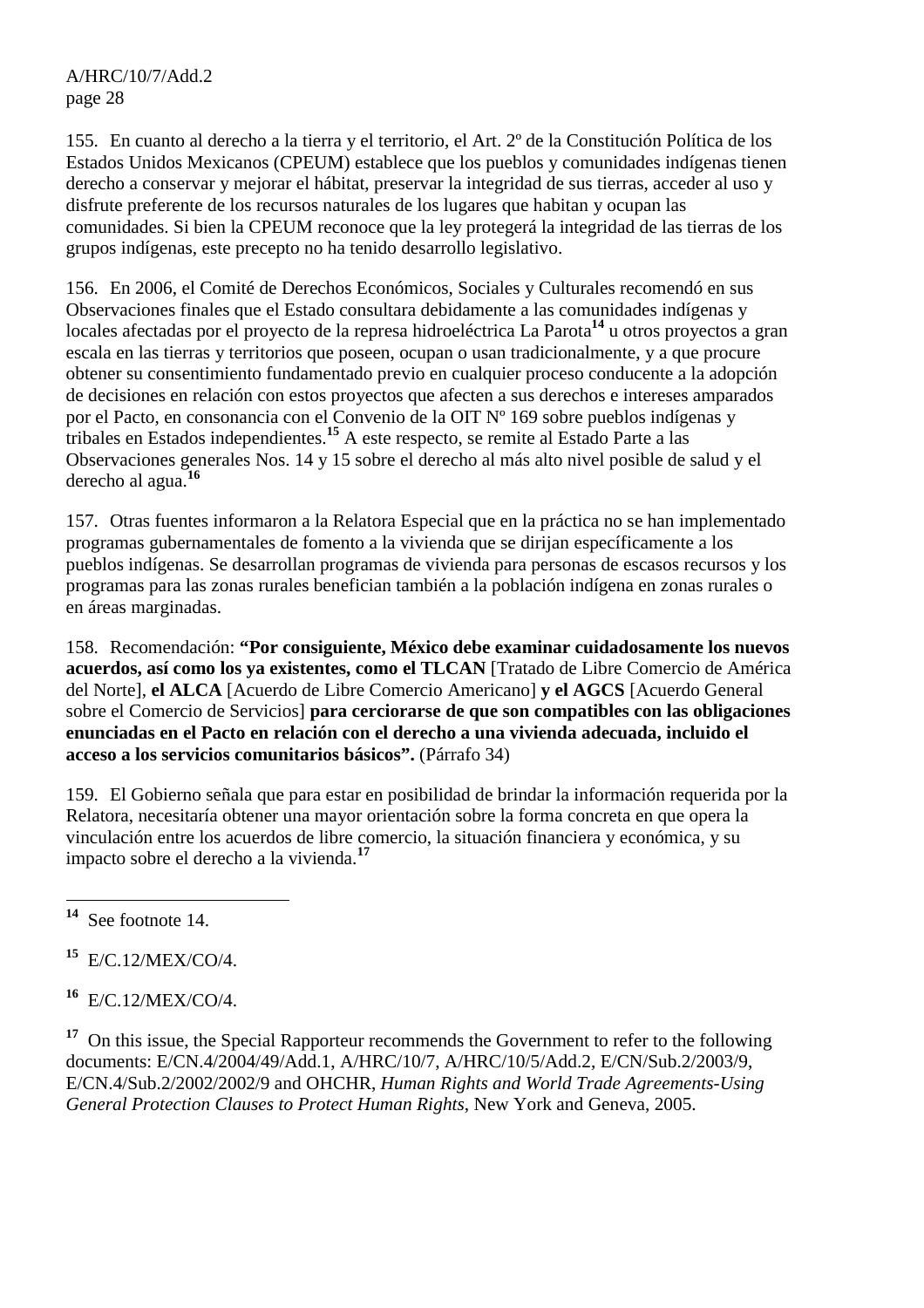160. Según información recibida de otras fuentes los tratados de libre comercio firmados en el pasado, como el TLCAN y el ALCA no han sido revisados. En el año 2008 se eliminaron los aranceles para importar productos agrícolas básicos como el trigo, el maíz y el frijol de los Estados Unidos y Canadá y México mostró una gran dependencia de los mercados de estos países en relación con productos y a principios de 2008 la crisis alimentaria tuvo un fuerte impacto en la economía mexicana. Por otra parte, el impacto de la crisis financiera mundial se empieza a sentir en México en pérdida de plazas de trabajo, en la contracción de las remesas que las y los trabajadores mexicanos que viven en Estados Unidos envían a México. Existen bajas expectativas de crecimiento económico para el año 2009. Todo ello definitivamente tendrá un impacto en el derecho a la vivienda de las personas en México.

161. Otras fuentes señalaron que en lo que respecta a la promoción de la inversión privada, en particular de la inversión extranjera directa (IED), los proyectos de desarrollo regional, han tenido grave impacto sobre el derecho a la vivienda adecuada y el acceso a la tierra así como sobre el derecho al sustento económico y la autodeterminación de los pueblos.

162. Recomendación: **"El Relator Especial insta al Gobierno a que tenga en cuenta el contenido de la Observación general Nº 15** [del Comité de Derechos Económicos, Sociales y Culturales] **y a que, de conformidad con la resolución 2002/21 de la Comisión** [de Derechos Humanos], **haga plenamente efectivos los derechos a la vivienda, incluido el derecho al agua, prestando especial atención a las personas, en su mayoría mujeres y niños, y a las comunidades que viven en la extrema pobreza".** (Párrafo 34)

163. El Gobierno ha mencionado que la nueva Ley de Vivienda establece en su Artículo 2, que: "Se considerará vivienda digna y decorosa la que cumpla con las disposiciones jurídicas aplicables en materia de asentamientos humanos y construcción, habitabilidad, salubridad, cuente con los servicios básicos y brinde a sus ocupantes seguridad jurídica en cuanto a su propiedad o legítima posesión, y contemple criterios para la prevención de desastres y la protección física de sus ocupantes ante los elementos naturales potencialmente agresivos". El Plan Nacional de Desarrollo 2007-2012 (PND), contiene la visión del Pacto Internacional de Derechos Económicos, Sociales y Culturales, y crea los instrumentos para dar cumplimiento a los compromisos establecidos en él. Ello significa asegurar para los mexicanos de hoy la satisfacción de sus necesidades fundamentales como la educación, la salud, la alimentación, la vivienda y la protección a sus derechos humanos.

164. Según información recibida de otras fuentes, el derecho al agua no está reconocido como derecho humano en la Constitución mexicana. La propuesta de reforma constitucional elaborada por las organizaciones incluía el reconocimiento del derecho al agua con las características establecidas en la Observación General número 15. En el Informe sobre Desarrollo Humano 2006 del PNUD, dedicado al tema del agua, se señala que en México el 21% de la población no tiene acceso a servicios de saneamiento y que el 3% de la población no tiene acceso a fuentes adecuadas de agua (más de 11 millones de personas carecen de agua potable y 24 millones de alcantarillado). El mismo informe señala que 100 de los 653 mantos acuíferos que existen en el subsuelo mexicano están sobreexplotados y que el 80% del agua en México es consumida por la agricultura, que se explica por la existencia de un esquema poco sustentable de explotación agrícola donde no se racionaliza el consumo del agua.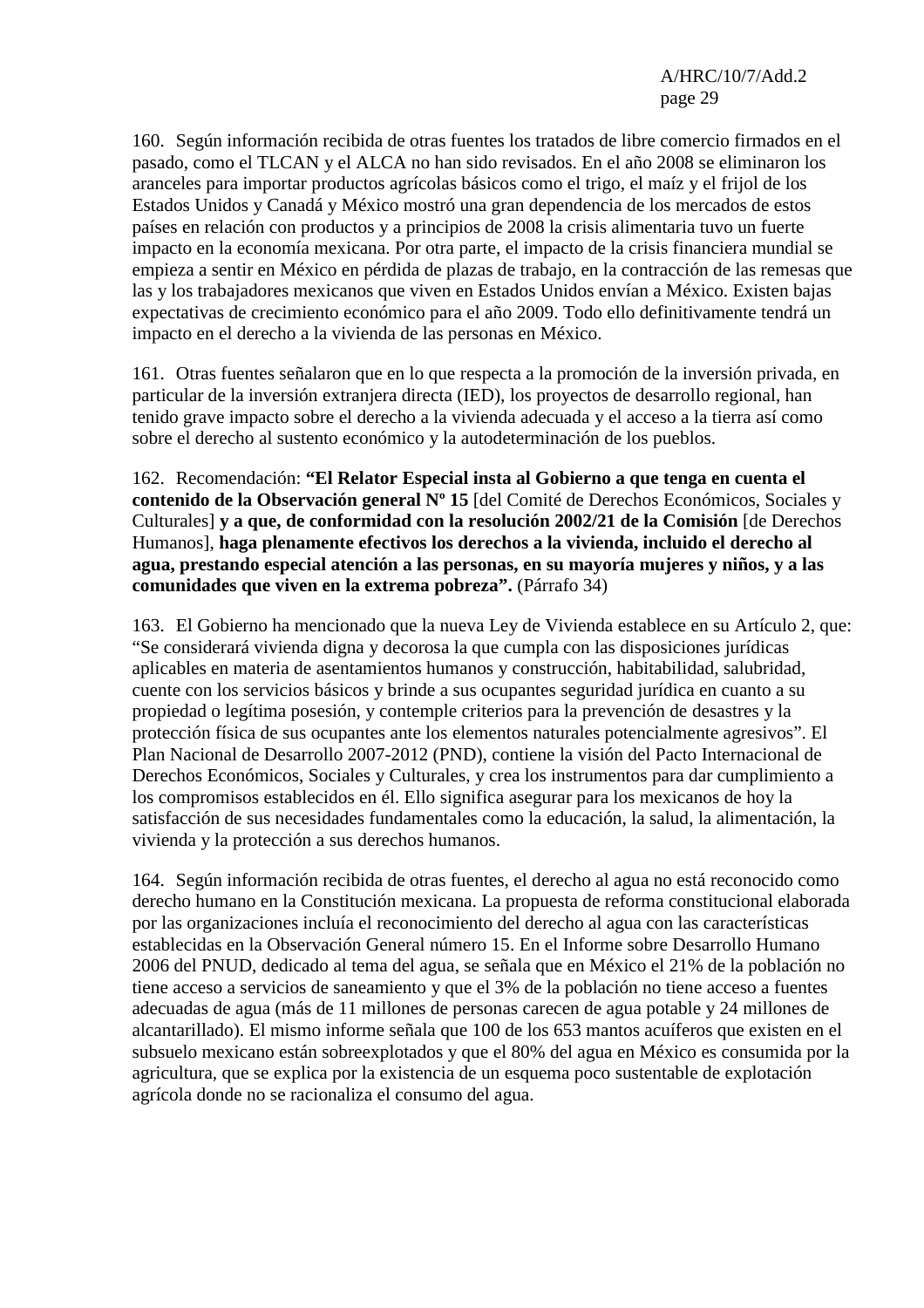165. Asimismo estas fuentes informaron que el Gobierno a nivel federal ha descentralizado y se procede a la paulatina privatización de las redes de infraestructura del servicio doméstico, comercial y público, con falta de información a la ciudadanía y se señala el aumento de las tarifas del servicio, particularmente en algunas ciudades, está empezando a convertirse en un tema de preocupación en la sociedad.

166. Se menciona que la Ley de Aguas del Distrito Federal retoma algunos elementos de la Observación General n. 15 no obstante, en este mismo ordenamiento se establecen condicionantes que resultan contrarias al derecho humano al agua y lo restringen. Se ha recibido información que indica que en el Distrito Federal la distribución de agua no es equitativa y plantea que algunas personas reciben 120 litros diarios, otras entre 50 y 80 litros, mientras que un millón de personas reciben agua por tandeo (racionada). Se indica que debido a un manejo no sustentable de los mantos acuíferos se ha provocado hundimientos y fracturas que provocan a su vez rupturas de las redes de distribución que generan enormes fugas del recurso (según cifras oficiales más del 40% del agua que circula por las tuberías se pierde). La combinación de estos factores daría como resultado graves problemas de escasez que acabaría afectando a los sectores más vulnerables.

167. Recomendación: **"El Relator Especial recomienda que se constituya un grupo de trabajo sobre las cuestiones relacionadas con los desalojos a nivel nacional y local, con la participación de la sociedad civil, a fin de vigilar la situación de desalojos y reunir la información pertinente, así como examinar las distintas opciones para resolver el problema".** (Párrafo 35)

168. El Gobierno ha informado que en el marco de la Subcomisión de Derechos Económicos, Sociales y Culturales de la CPGMDH, desde 2008 se creó un Grupo de Trabajo sobre "Desarrollo e Implementación de un Registro Nacional de Desalojos" que tiene como fin de evaluar el impacto de los desalojos en el goce de los derechos económicos, sociales y culturales, en las distintas tipologías de desalojos, y proponer el desarrollo e implementación de un Registro Nacional de Desalojos. Como se mencionó con anterioridad, tal Subcomisión cuenta con participación tanto gubernamental como de la sociedad civil, incluyendo la Comisión Nacional de Derechos Humanos. El Grupo de Trabajo celebró cinco sesiones en 2008 y ha tenido avances continuos en la realización de (i) un registro de lanzamientos (entendidos como los desalojos legales que se producen por motivos de juicios hipotecarios o inquilinarios) y (ii) un registro de desalojos forzosos (según se describen en la Observación General No. 7 del Comité DESC, pudiendo originarse, por ejemplo, por causas de construcción de infraestructura, etc.). En el primer caso, se ha logrado que el Tribunal Superior de Justicia del Distrito Federal inicie trabajos para identificar y cuantificar los juicios cuyas sentencias terminan en un lanzamiento, a fin de diseñar una metodología básica de sus características, y que pueda proponerse para ser replicada en otras entidades federativas a fin de integrar el Registro Nacional de Lanzamientos.

169. La CONAVI participa en la CPGMDH, en particular, en el citado Grupo de Trabajo de la Subcomisión de Derechos Económicos, Sociales y Culturales, sobre el "Desarrollo e Implementación de un Registro Nacional de los Desalojos". El Gobierno ha aclarado que la CONAVI tiene un carácter coordinador de la política nacional y programas de vivienda, por lo que no otorga créditos para vivienda y no promueve acciones de desalojo; en cuanto a los organismos nacionales de vivienda encargados de otorgar los créditos para vivienda y, sólo cuando se presenta una situación prolongada de morosidad en los pagos, solicitan de acuerdo con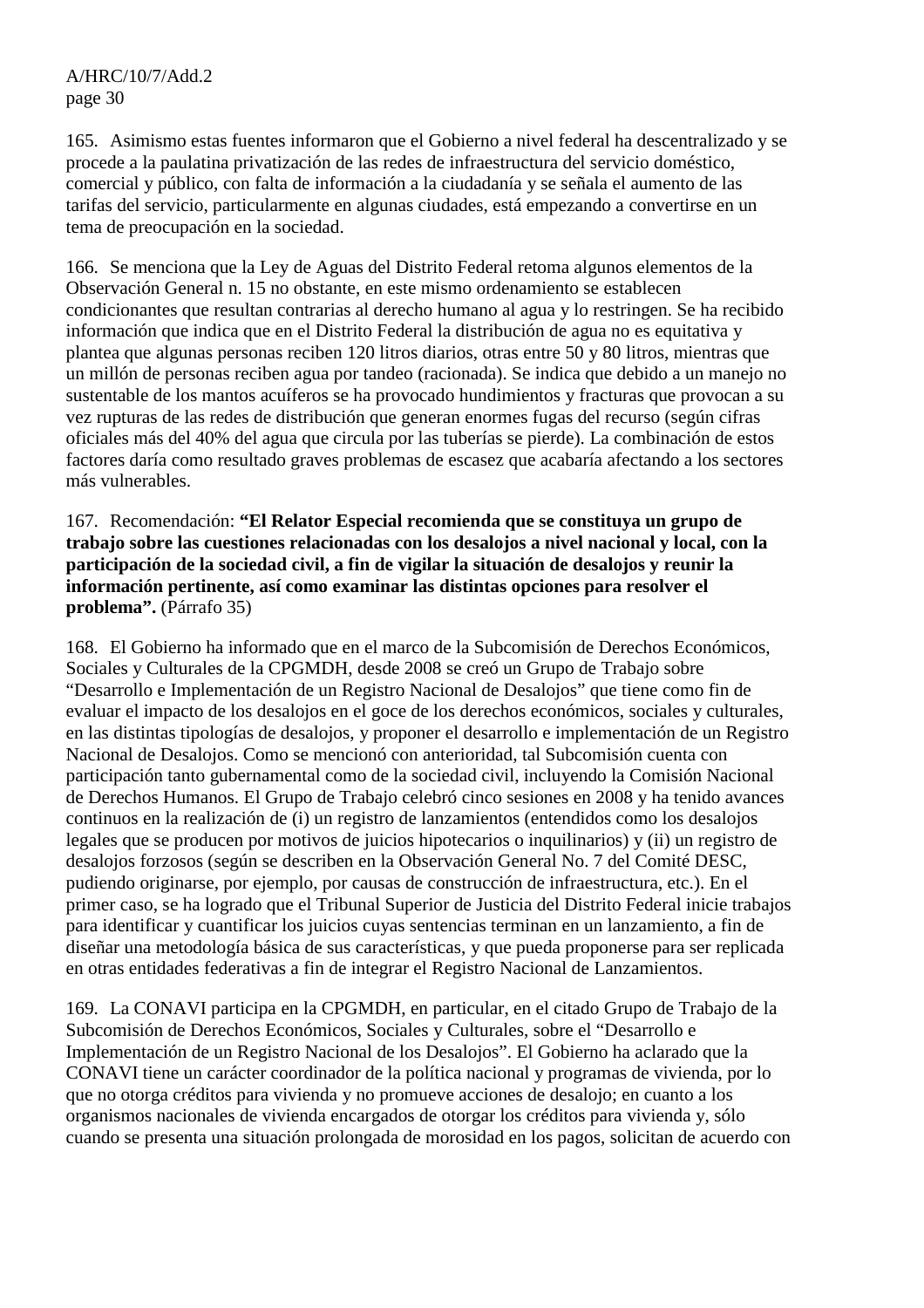los contratos firmados, la recuperación de los inmuebles ofrecidos en garantía hipotecaria, de tal forma que, una vez realizado el juicio correspondiente, y de existir procedencia se dicta el desalojo que es competencia del Poder Judicial de la Federación.

170. La CONAVI, en el ámbito de sus atribuciones, percibe su participación sobre el tema**<sup>18</sup>** como una labor preventiva, mediante el diseño e instrumentación de la política nacional de vivienda encaminada a promover programas de vivienda más asequibles a la población, de acuerdo a sus necesidades y niveles de ingreso, especialmente dirigidos a los grupos sociales más desprotegidos; ello contribuye a que las familias tengan posibilidades y opciones para adquirir y conservar su vivienda. En ningún caso se promueve acción penal o de persecución en contra de activistas o defensores de los derechos de vivienda, al contrario, existen espacios para el diálogo y la negociación que atienden permanentemente a los grupos sociales.

171. Según información recibida de otras fuentes en México no existiría un registro oficial del tipo, número, causas y consecuencias de los desalojos forzosos. Gracias al dialogo entre la Subcomisión de Derechos Económicos, Sociales y Culturales de la Comisión de Política Gubernamental en materia de Derechos Humanos y la sociedad civil este tema ha sido incluido en la agenda de la Comisión. Sin embargo la Relatora ha sido informada que los avances son muy lentos en comparación con el estado de urgencia que guarda la situación de los desalojos forzosos en el campo así como en la ciudad.

172. Recomendación: **"El Relator Especial recomienda que el Gobierno examine cuidadosamente las leyes y políticas existentes, teniendo en cuenta la Observación general No. 7 del Comité de Derechos Económicos, Sociales y Culturales sobre los desalojos forzosos".** (Párrafo 36)

173. La Relatora Especial lamenta no haber recibido información específica a este respecto por parte del Gobierno.

174. Otras fuentes informaron que el marco jurídico de los desalojos sigue sin armonizarse con los estándares internacionales y que es una problemática que continúa en el país. Existe un número significativo de denuncias sobre diversos desalojos realizados en las entidades federativas y en el Distrito Federal en el que no se cumplen cabalmente el marco jurídico nacional e internacional. La problemática se habría incrementado debido a que el INFONAVIT cedió sus créditos vencidos a organismos especializados en el cobro de carteras vencidas que de manera reciente han accionado los procesos ante los tribunales con el fin de recuperar las viviendas de las personas, sobre todo de personas de escasos recursos que habían recibido un crédito para su vivienda con anterioridad a la crisis económica de 1994. Asimismo la Relatora

 ${\bf 18}$ **<sup>18</sup>** Esta misma Observación General Nº 7 señala que "aunque algunos desalojos pueden ser justificables, por ejemplo en caso de impago persistente del alquiler o de daños a la propiedad alquilada sin causa justificada, las autoridades competentes deberán garantizar que los desalojos se lleven a cabo de manera permitida por una legislación compatible con el Pacto y que las personas afectadas dispongan de todos los recursos jurídicos apropiados."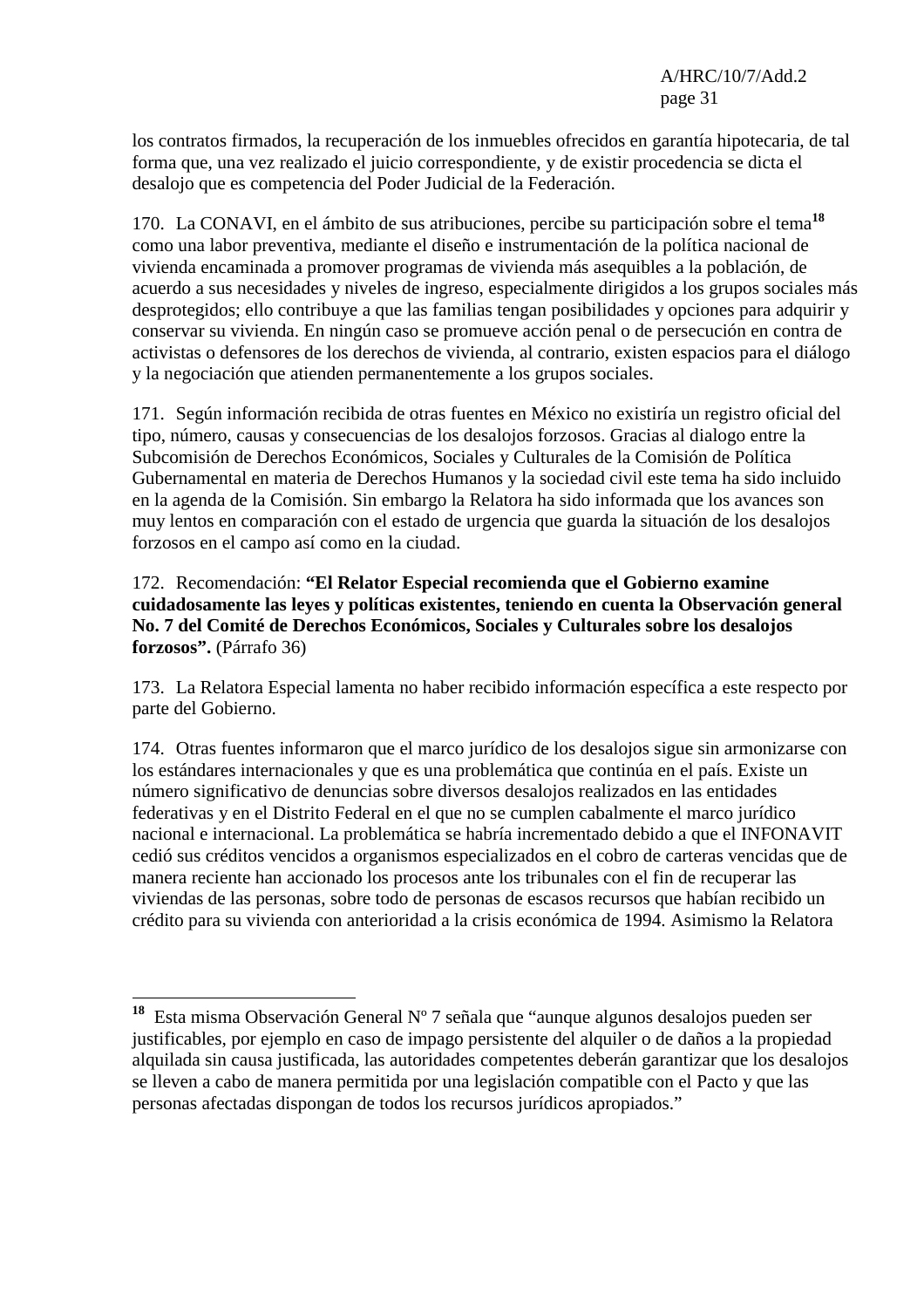Especial ha recibido información sobre desalojos efectuados en zonas rurales por la implementación de megaproyectos que violarían previsiones de la Ley Agraria y que podrían contradecir las obligaciones asumidas por México al ratificar el PIDESC.

175. Recomendación: **"El Relator Especial recomienda además que, antes de llevar a cabo un desalojo, se estudien todas las opciones viables en consulta con las personas y los grupos afectados.** (…) **es necesario vigilar y estudiar a fondo las enseñanzas derivadas de esta experiencia para impedir que vuelvan a producirse enfrentamientos violentos. Además, es importante garantizar que no haya repercusiones ni medidas punitivas contra los activistas y defensores de los derechos de vivienda".** (Párrafo 37)

176. El Gobierno ha señalado que en el marco de la ya mencionada CPGMDH, la Subcomisión de Derechos Económicos, Sociales y Culturales aprobó su programa Anual de Trabajo para el 2008, en el que entre otros, aborda el tema de "Desarrollo e Implementación de un Registro Nacional de Desalojos", con la finalidad de evaluar el impacto de los desalojos en el goce de los derechos económicos, sociales y culturales, en las distintas tipologías de desalojos, y proponer la implementación del Registro.

177. El Gobierno ha además informado que tiene el pleno compromiso de homologar estándares internacionales en materia de uso de la fuerza por parte de policías y fuerzas de seguridad. El Gobierno Federal se ha comprometido en el Programa Nacional de Derechos Humanos 2008-2012, a diseñar, establecer, homologar y consolidar directrices en el ejercicio del uso legítimo de la fuerza con pleno respeto a los derechos humanos bajo los principios básicos para el uso de la fuerza y armas de fuego. A nivel local, el 22 de abril de 2008 fue publicada la "Ley que regula el uso de la fuerza de los cuerpos de seguridad pública del Distrito Federal".

178. Según información recibida de otras fuentes se ha iniciado la elaboración de protocolos sobre el uso legítimo de la fuerza pública a nivel de la Policía Federal. Sin embargo, a nivel local aún no han sido incorporados los estándares internacionales, lo que habría facilitado el uso de la fuerza en los procedimientos de desalojo. En 2008, el Diagnóstico de Derechos Humanos del Distrito Federal (realizado por un Comité Coordinador conformado por diversas organizaciones de la sociedad civil, instituciones académicas, el Gobierno del Distrito Federal, el Tribunal Superior de Justicia, la Asamblea legislativa y la Comisión de Derechos Humanos del Distrito Federal y la OACNUDH como observador) planteó la realización de desalojos forzosos en el contexto de la política del Gobierno contra el tráfico de drogas. Se alega que recurriendo a la extinción de dominio (y otros argumentos) se ha usado el desalojo como método para combatir (o castigar) a los vendedores de droga (narcomenudeo principalmente) y se ha afectado a personas no implicadas.

179. Recomendación: **"Es el Estado y las autoridades locales quienes deben proporcionar una protección procesal adecuada, de conformidad con la Observación general Nº 7** [del Comité de Derechos Económicos, Sociales y Culturales sobre los desalojos forzosos]"**.** (Párrafo 38)

180. El Gobierno ha informado que al respecto, cabe destacar que la Subcomisión ha reunido la información que consideran pertinente, por ejemplo sobre: la revisión de las competencias de las dependencias y entidades de la Administración Pública Federal; la cartera vencida en créditos hipotecarios con la que cuenta el Instituto del Fondo Nacional de la Vivienda para los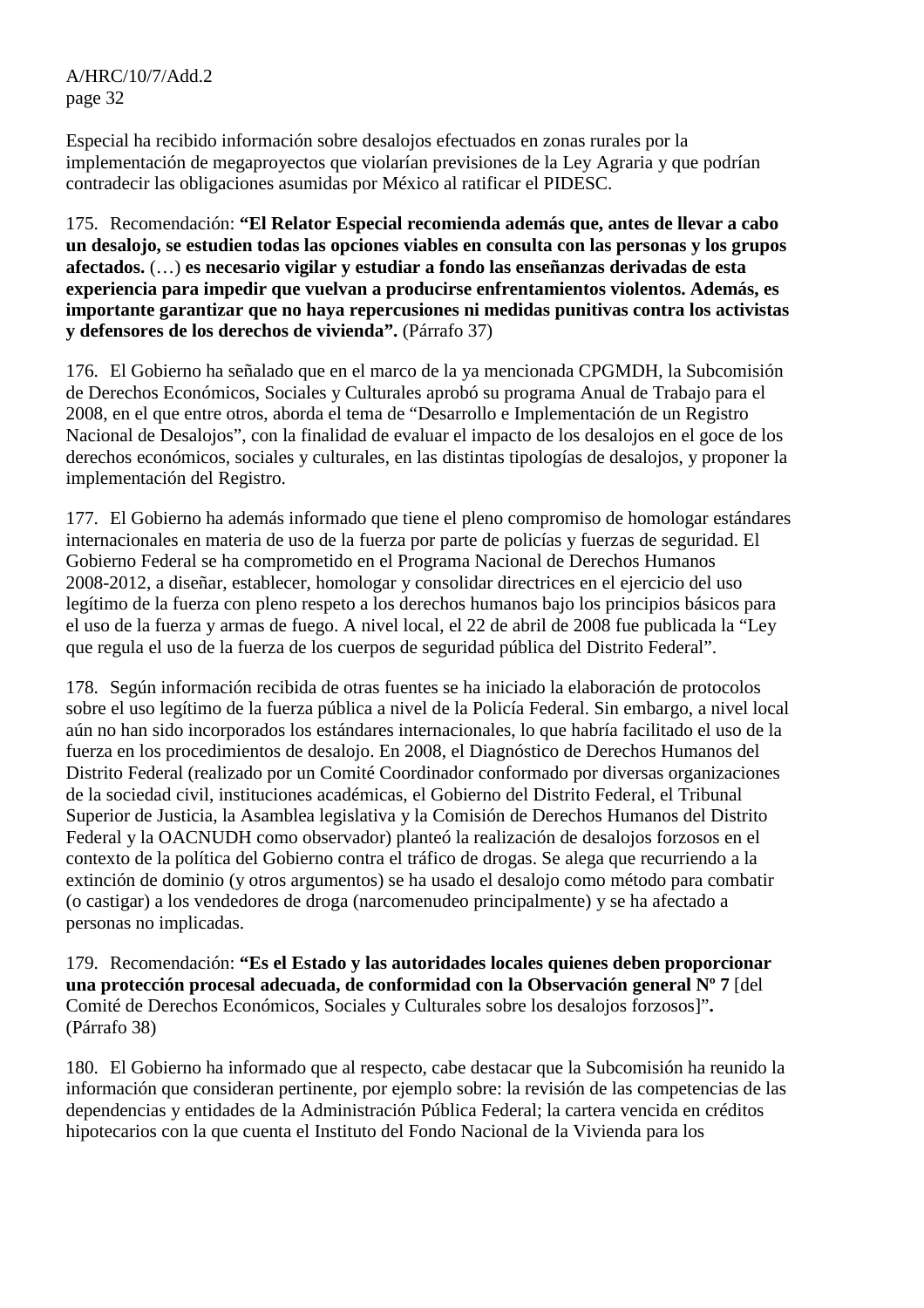Trabajadores; el Fondo de la Vivienda del Instituto de Seguridad y Servicios Sociales de los Trabajadores del Estado, y el Fideicomiso Fondo Nacional de Habitaciones Populares; y la revisión de los programas de vivienda que actualmente existen, con el objeto de conocer las alternativas de realojo.

181. El Ejecutivo Federal es quien resuelve sobre las ejecuciones y prácticas de desalojos, evitarlos cuando se deriven de actos violentos; garantizar su ejecución cuando existe una orden legal de un juez; así como promoverlos en situaciones de emergencia o desastres, ofreciendo a la población alternativas de reubicación. Esta precisión resulta conveniente, para establecer y distinguir las competencias y facultades que poseen los órganos judiciales en el país, respecto de las que son propias de las dependencias del Poder Ejecutivo y evitar un impacto negativo en las expectativas que pueda tener la sociedad en la atención de esta problemática.

182. Según la información recibida de otras fuentes, diversas instituciones, incluyendo la OACNUD han hecho esfuerzos por capacitar a los operadores jurídicos en la implementación de los estándares internacionales de derechos humanos. Sin embargo, aún queda un gran camino por avanzar en este rubro. Las fuentes señalan que a pesar de estos esfuerzos, la mayoría de ellos desconoce, y por lo tanto no aplica, los convenios y pactos de derechos humanos ratificados por México y menos aún el contenido de las Observaciones Generales.

183. Por otro lado, se plantea que la falta de información respecto al acceso a recursos administrativos, casi judiciales o judiciales que ofrecen reparación a las víctimas de violación y a la efectividad de los mismos dificulta el análisis relacionado con una adecuada protección procesal. La falta de información ha sido justamente uno de los temas analizados por el Diagnóstico de Derechos Humanos del Distrito Federal de 2008 ya mencionado.

184. Recomendación: **"En cuanto a la prestación de asistencia jurídica y asesoramiento, el Relator Especial alienta en particular a la Comisión Nacional de Derechos Humanos y a otras omisiones de derechos humanos establecidas en el ámbito de los Estados y las ciudades a que elaboren programas sobre el derecho a una vivienda adecuada.** (…) **es necesaria una mayor conciencia pública de la labor de las comisiones, así como de la educación en materia de derechos humanos".** (Párrafo 39)

185. El Gobierno ha señalado que concerniente a la asistencia jurídica y asesoramiento, cabe señalar que la Comisión Nacional de los Derechos Humanos (CNDH) realiza estas tareas de forma permanente a través de la Dirección General de Quejas y Orientación (DGQO). Dicha Dirección brinda servicios a las personas que acuden a la CNDH, así como por vía telefónica, para denunciar presuntas violaciones a los derechos humanos, solicitar asesoría jurídica, información sobre el trámite de algún expediente, sobre la presentación de un escrito, entre otras. Asimismo, también brinda la asesoría necesaria a las personas que demandan información sobre el tema de los derechos humanos, participando en la difusión de una cultura de respeto a los mismos.

186. Por medio de su programa, la CNDH capacita y promueve los derechos humanos (entre los que se encuentra el derecho a la vivienda) entre los distintos sectores sociales y grupos de la población; servidores públicos de carácter federal, estatal y municipal. También es necesario señalar que la CNDH ha elaborado un Índice Estatal de Cumplimiento de los Derechos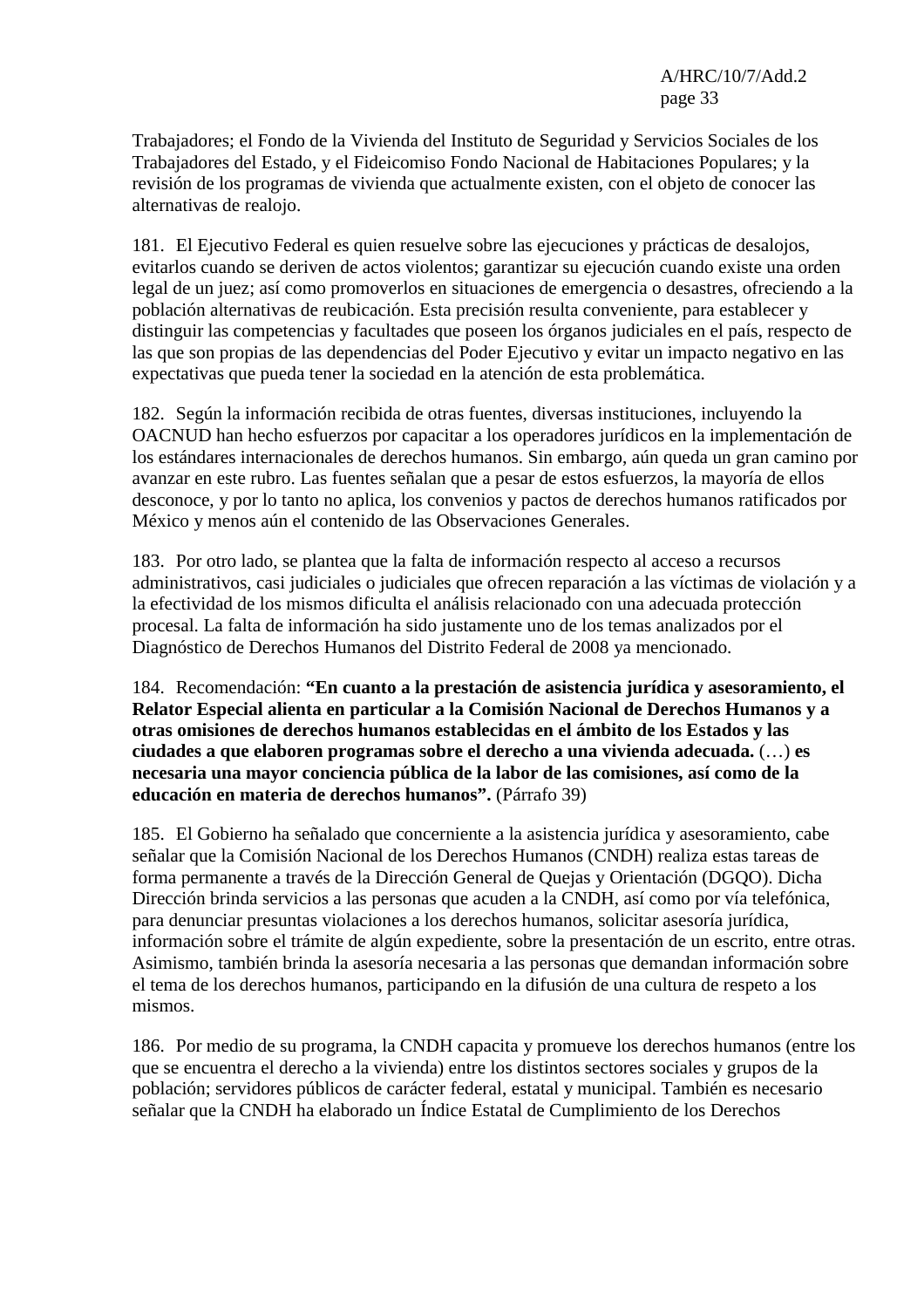Económicos, Sociales, Culturales y Ambientales, con el fin de facilitar la medición de la satisfacción o vulnerabilidad de la población en cuanto a estos derechos, entre los cuales se encuentra el derecho a la vivienda.

187. Según información recibida de otras fuentes los organismos públicos de derechos humanos tienen poca incidencia en la realización de los Derechos Económicos, Sociales y Culturales. El trabajo sobre el derecho a la vivienda de la mayoría de las comisiones sería escaso debido a la falta de conocimiento del tema.

188. Otras fuentes también mencionaron que actualmente a nivel de la Capital, se está trabajando en un Plan de Acción para implementar políticas públicas a la luz de los derechos humanos, en particular en relación con el derecho a la vivienda. Este Plan implicará acciones a realizar por los órganos legislativo, ejecutivo, judicial y los organismos autónomos, tanto a través de generación de información, y capacitación para servidores públicos, como reformulación de acciones de Gobierno e iniciativas de ley, entre otras. El Programa servirá como herramienta que organice el conjunto de las obligaciones de los servidores públicos en materia de derechos humanos y que, al mismo tiempo, facilite el seguimiento y la evaluación de su cumplimiento.

189. Recomendación: **"El Relator Especial considera que este programa de arrendamiento de tierras** [un programa integral de arrendamiento de tierras formulado para regularizar los títulos de propiedad de las familias que ocupan la tierra ilegalmente y proporcionar infraestructura básica, como agua y saneamiento, así como escuelas] **es una práctica particularmente buena que debería estudiarse y promoverse más a fondo, puesto que de otra manera la tendencia general habría sido el desalojo por la fuerza de los ocupantes ilegales de la tierra sin tener en cuenta las necesidades de los ocupantes ni las razones imperiosas de esa ocupación ilegal".** (Párrafo 45)

190. El Gobierno ha informado que en relación con el programa al que alude el Relator Especial en su recomendación No. 15, "para regularizar los títulos de propiedad de las familias que ocupan la tierra ilegalmente", es necesario precisar que no se trata de un programa de arrendamiento, es un programa para la regularización de la tenencia de la tierra. Tal programa, iniciado en el 2007, está a cargo de la Secretaria de Desarrollo Social. Mediante este programa, se otorga seguridad jurídica al patrimonio de los hogares en condiciones de pobreza patrimonial que viven en asentamientos humanos irregulares en ciertas áreas. Se ejecuta a través del Programa de Apoyo a los Avecindados en Condiciones de Pobreza Patrimonial para Regularizar Asentamientos Humanos Irregulares (PASPRAH) y corresponde a las localidades con 2,500 habitantes o más.

191. El apoyo que otorga la Secretaría de Desarrollo Social consiste en entregar al beneficiario un subsidio federal máximo por cada hogar en situación de pobreza patrimonial, para regularizar o escriturar el lote que posee, será de \$7,000 pesos o equivalente al costo de la regularización en caso de que éste sea menor.

192. La Relatora Especial lamenta no haber recibido mayor información a este respecto de otras fuentes.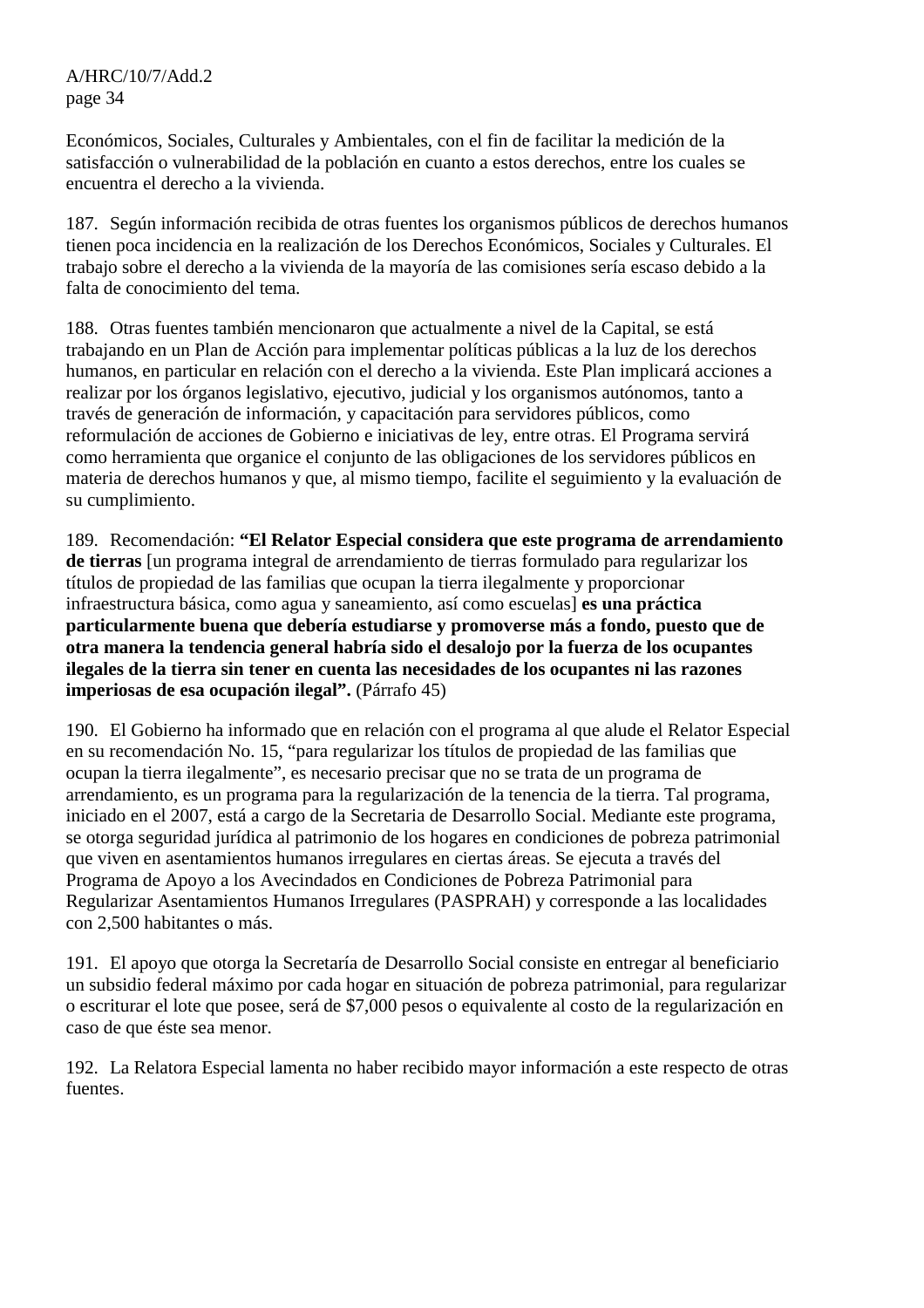#### 193. Recomendación: **"El Relator Especial también recomienda que las autoridades federales continúen examinando el VIVAH** [Programa de Ahorro y Subsidios para la Vivienda Progresiva] **y otros planes para mejorar la selección de los beneficiarios y atender las necesidades de los pobres".** (Párrafo 46)

194. El Gobierno ha informado que el programa VIVAH, que dependía de la Sociedad Hipotecaria Federal, ya no existe. Actualmente se cuenta con el programa "Tu Casa" que dirige más del 50% de los financiamientos (créditos o subsidios) a familias con ingresos equivalentes a 4 salarios mínimos o menos. El apoyo está orientado a soluciones de bajo costo, como vivienda progresiva o pie de casa, que permite ampliarla de acuerdo con las necesidades de cada familia, atendiendo a sus necesidades, preferencias y prioridades a lo largo de su ciclo de vida. Asimismo, se apoya la autoconstrucción, la adquisición de terrenos y el mejoramiento y la ampliación de la vivienda precaria del medio rural y urbano.

195. Según información recibida de otras fuentes no existe un impulso significativo dirigido a los productores sociales en relación a los créditos establecidos a través de CONAVI, aunque se está llevando a cabo un programa piloto. Por su parte, se señala que los subsidios que está otorgando FONHAPO a familias rurales o indígenas que viven en pobreza patrimonial (menos de 2 salarios mínimos) en localidades de alta y muy alta marginación con menos de 5 mil habitantes no resultan suficientes. Por otra parte, estas fuentes han informado positivamente sobre el programa de mejoramiento de vivienda de la Sociedad Hipotecaria Federal (SHF) y su diseño. Sin embargo, se menciona que no alcanza a muchas personas y no se le está haciendo difusión. Fuentes consultadas plantean no tener datos sobre el tipo de población al que está llegando, ni la cantidad.

196. Recomendación: **"El Relator Especial recomienda que las autoridades estatales no escatimen esfuerzos para tener en cuenta y apoyar las distintas modalidades que puedan conducir a la producción social de viviendas y comunidades, en particular en lo que se refiere a: a) las viviendas construidas por personas o familias; b) la producción de viviendas organizada por los propios interesados, como las cooperativas y otros planes de asociación; c) otras opciones sin fines de lucro formuladas por las ONG. A largo plazo, México tal vez tenga que desarrollar opciones de vivienda de alquiler a precios asequibles; en la actualidad prácticamente no existen".** (Párrafo 46)

197. El Gobierno ha considerado importante señalar que la nueva Ley de vivienda incorpora criterios para asegurar el destino de los subsidios para la vivienda con sustento en los principios de atención a la población en situación de pobreza y de apoyo a la producción social de vivienda, dando preferencia a las familias con los más bajos ingresos. De esta manera se ha incrementado el apoyo a la producción social de vivienda, tradicionalmente este tipo de producciones se realiza sin apoyo institucional, sin embargo se han diseñado esquemas de financiamiento y otros tipos de apoyo para impulsar en mayor escala su producción. Vale mencionar el programa "Esta es tu casa" de la CONAVI, que apoya con un subsidio a las familias que quieren construir, ampliar o mejorar su vivienda, así como adquirir un terreno para construcción habitacional. De igual forma, se opera con sociedades cooperativas, ONGs, Sociedades Civiles y grupos altruistas, como PROVIVAH, Fundación ARA, Fundación Televisa, Hábitat para la Humanidad, entre otras.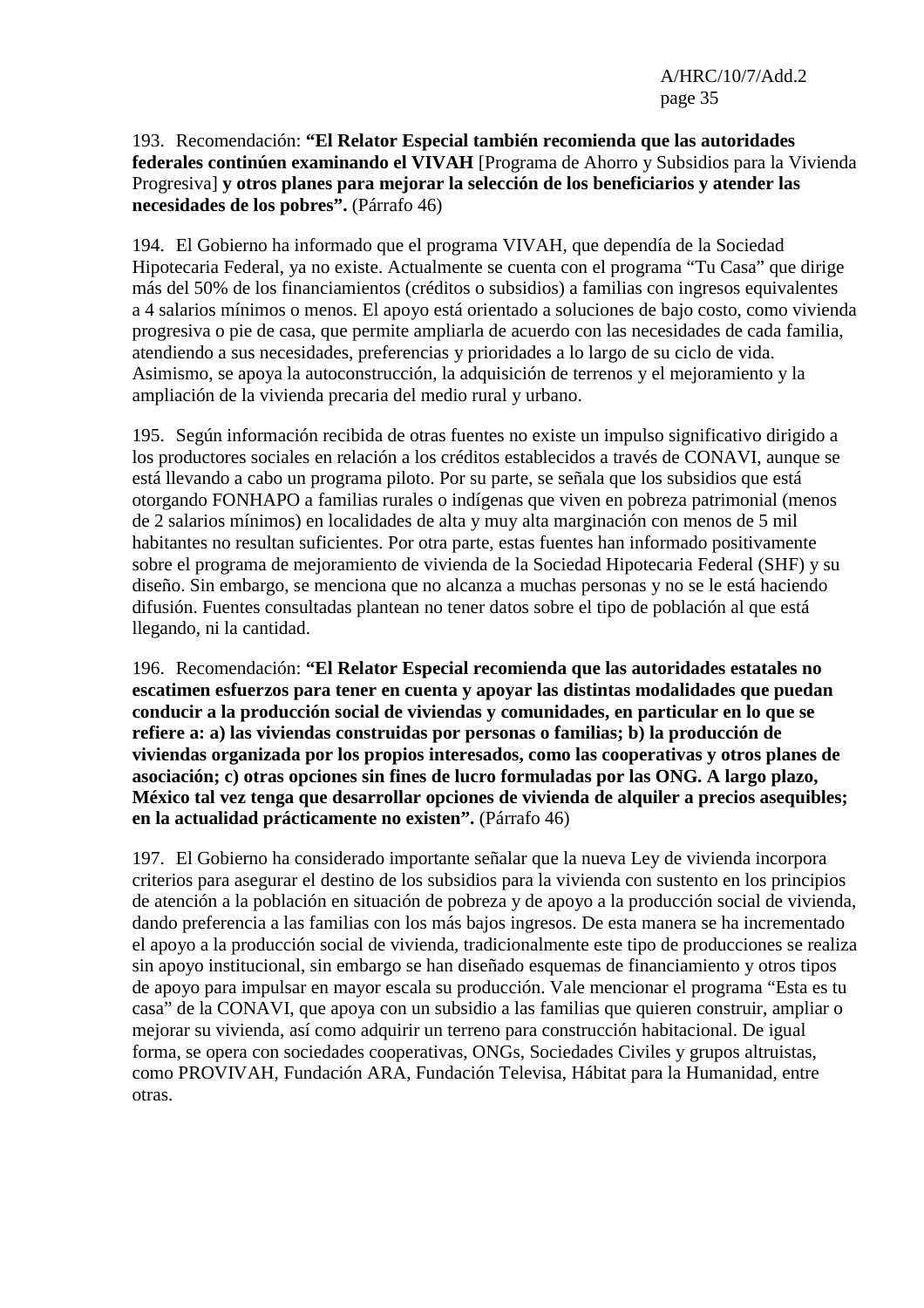198. Otras fuentes no gubernamentales señalaron que sin duda la Ley sobre Vivienda establece una buena plataforma para seguir impulsando la autoproducción o producción social de la vivienda, sin embargo, se señala que ha sido difícil implementar las disposiciones de la ley debido a la falta de una ley reglamentaria, así como que se seguiría apostando al mercado como el mayor productor de nueva vivienda, beneficiando sobre todo las grandes empresas constructoras.

199. Recomendación: **"En vista de las condiciones precarias en que viven muchos de los pobres, el Relator Especial hace hincapié en que la solución a los problemas de la vivienda en México deben basarse en un enfoque humanitario y de derechos humanos combinado. Sugiere que se cree un "fondo humanitario nacional para la vivienda", que podría estar coordinado por el Comisionado Nacional de Fomento a la Vivienda y proporcionar fondos a los institutos estatales a fin de resolver problemas urgentes, no sólo de las comunidades afectadas por inundaciones o terremotos, sino también de las personas que carecen de un alojamiento o de materiales adecuados y que han quedado sin hogar debido a los desalojos y los desplazamientos".** (Párrafo 49)

200. El Gobierno ha mencionado que existe el Fondo de Desastres Naturales (FONDEN), que es un mecanismo financiero para que en la eventualidad de un desastre natural, el Gobierno Federal pueda, entre otras acciones, mitigar los daños a las viviendas de la población de bajos ingresos, sin posibilidades de contar con algún tipo de aseguramiento público o privado, afectadas por un desastre natural. En todos los casos se ha trabajado para apoyar a las familias afectadas por fenómenos naturales para que recuperen sus viviendas, y conjuntado esfuerzos con grupos solidarios de la sociedad civil.

201. Según otras fuentes, el fondo sugerido por el anterior Relator no fue nunca implementado más allá del fondo de Desastres Naturales que no incluye afectaciones por desalojos forzosos.

202. Recomendación: **"El Relator Especial también hace un llamamiento para una mayor incorporación de las perspectivas de derechos humanos en las políticas sectoriales, los programas relativos a la vivienda y el marco jurídico. La determinación de las necesidades de vivienda del país y la interpretación de los datos desde una perspectiva de los derechos humanos constituiría un primer paso hacia la progresiva realización del derecho a una vivienda adecuada y hacia la consecución de los objetivos de desarrollo del milenio en esa esfera".** (Párrafo 50)

203. El Gobierno ha informado que el Plan Nacional de Desarrollo 2007-2012 reconoce que la vivienda constituye la base del patrimonio familiar y es el centro de la convivencia y desarrollo social. Por su parte, el Programa Nacional de Vivienda 2007-2012: Hacia un Desarrollo Habitacional Sustentable, reconoce a la vivienda como garantía constitucional y establece diversas estrategias relativas, entre otros, a financiamiento de vivienda, apoyo a población de menores ingresos con prioridad a grupos vulnerables, financiamiento para la producción social, autoproducción y autoconstrucción de vivienda, especialmente en el ámbito rural, certidumbre jurídica, entre otras. Además, en 2008 se publicó el Programa Nacional de Derechos Humanos 2008-2012. Dicho programa, que establece la política nacional en materia de derechos humanos y es de observancia obligatoria, tiene entre sus objetivos fortalecer la perspectiva de derechos humanos en la elaboración de las políticas públicas de la Administración Pública Federal, así como fortalecer e institucionalizar mecanismos jurídicos y administrativos que garanticen la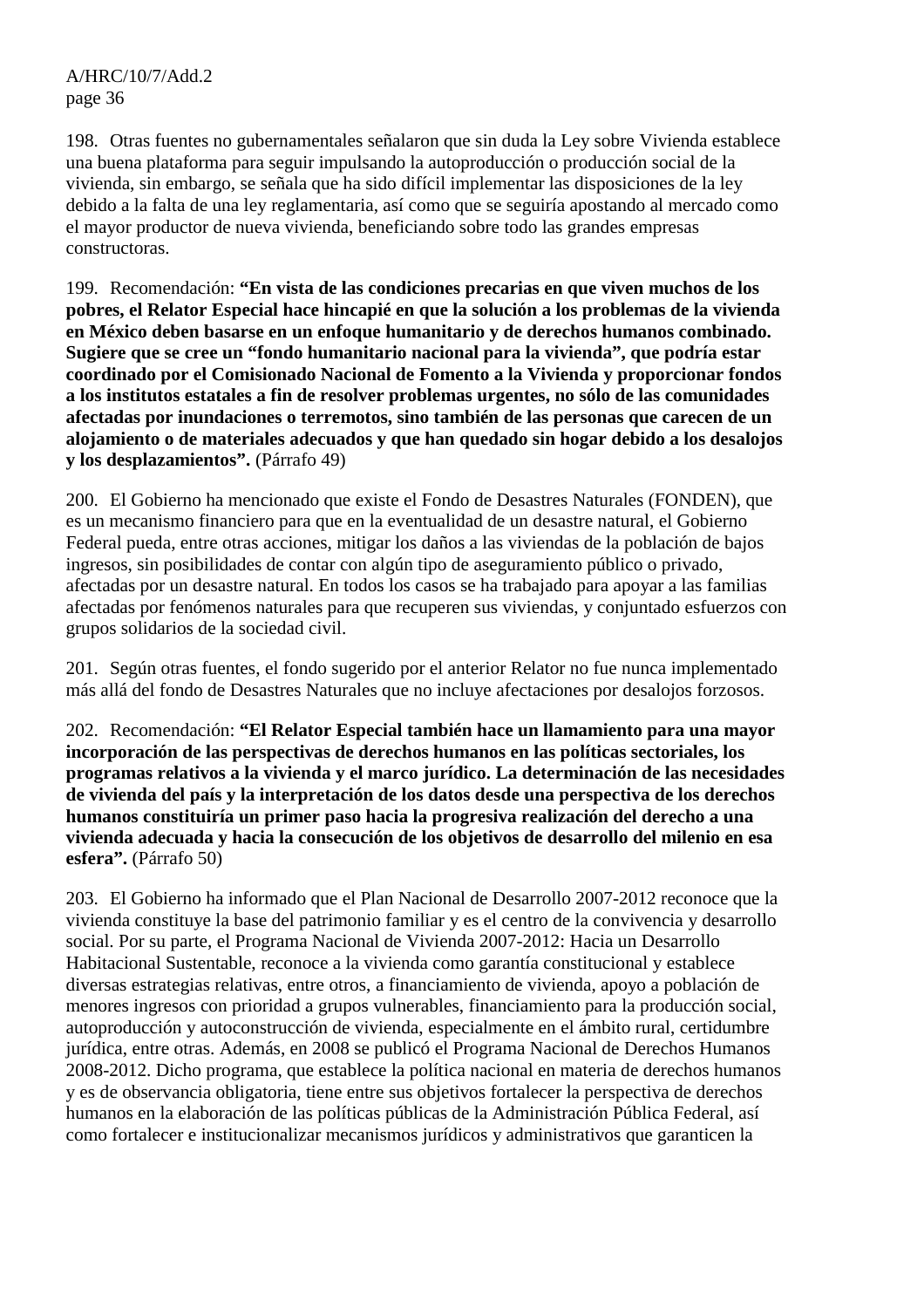defensa y promoción de los derechos humanos. Como se mencionó, el citado Programa cuenta con un rubro específico destinado al derecho a la vivienda, que incluye líneas de acción relativas a programas de subsidio, financiamiento a la autoproducción y producción social, accesibilidad física, precios accesibles, políticas habitacionales, mejoramiento, ampliación, accesibilidad, y sustentabilidad, todo ello bajo una perspectiva de derechos humanos.

204. El Gobierno ha informado asimismo que en el marco de la Comisión de Política Gubernamental en Materia de Derechos Humanos (CPGMDH) en 2003 que coordina las acciones de política pública y derechos humanos, con el fin de fortalecer la promoción y defensa de estos derechos, así como establecer un mecanismo de diálogo entre las organizaciones de la sociedad civil y el Gobierno Federal, se analiza el derecho a la vivienda y las implicaciones de los desalojos en materia de derechos económicos, sociales y culturales (en la Subcomisión respectiva). También se señala que a través de la CONAVI opera el CNV a través del cual se consulta y asesora al Ejecutivo Federal en materia de vivienda del país y constituye un espacio de participación ciudadana.

205. La Relatora Especial recibió información de otras fuentes que indican que desde la visita en 2002 del anterior Relator en términos generales no se han impulsado cambios significativos en este ámbito. Señalaron también que la actual Comisión de Política Gubernamental en Materia de Derechos Humanos incluye a las Secretarías de Desarrollo, Educación, Salud y Medio Ambiente, pero sólo considera invitados permanentes, con voz pero sin voto, a las Secretarías de Economía, Hacienda y Trabajo. Frente a todo ello, la participación de la sociedad civil empezó a limitarse. Luego de 2006 algunas organizaciones que trabajan los temas de derechos económicos sociales y culturarles han decido retirase de la misma.

206. Recomendación: **"La cuestión de los desalojos merecen atención particular en México y exige que se apliquen criterios multisectoriales que cuenten con el aporte de muchos interesados. El Relator Especial recomienda que se cree un grupo de trabajo encargado de examinar las cuestiones de los desalojos, en el que participen la Comisión Nacional de Fomento a la Vivienda, la Comisión Nacional de Derechos Humanos, legisladores y grupos de la sociedad civil".** (Párrafo 51)

207. El Gobierno señala que un Grupo de Trabajo sobre Desarrollo e Implementación de un Registro Nacional de Desalojos ha sido establecido y que este grupo cuenta con la participación tanto de CONAVI, como de la CNDH y de la sociedad civil.

208. En el informe de Observaciones finales del Comité de Derechos Económicos, Sociales y Culturales se mencionó la necesidad de contar con información detallada sobre el número de desalojos forzosos, la manera en que tuvieron lugar y las medidas correctivas, ya sea legislativas o de otra naturaleza, adoptadas por el Estado Parte en relación con esos desalojos, en consonancia con la Observación general Nº 7 del Comité.**<sup>19</sup>**

209. Recomendación: **"En este informe también se presentaron muchas buenas prácticas realizadas en México, entre ellas, el establecimiento de un comité intersecretarial sobre** 

 $\overline{a}$ **<sup>19</sup>** E/C.12/MEX/CO/4.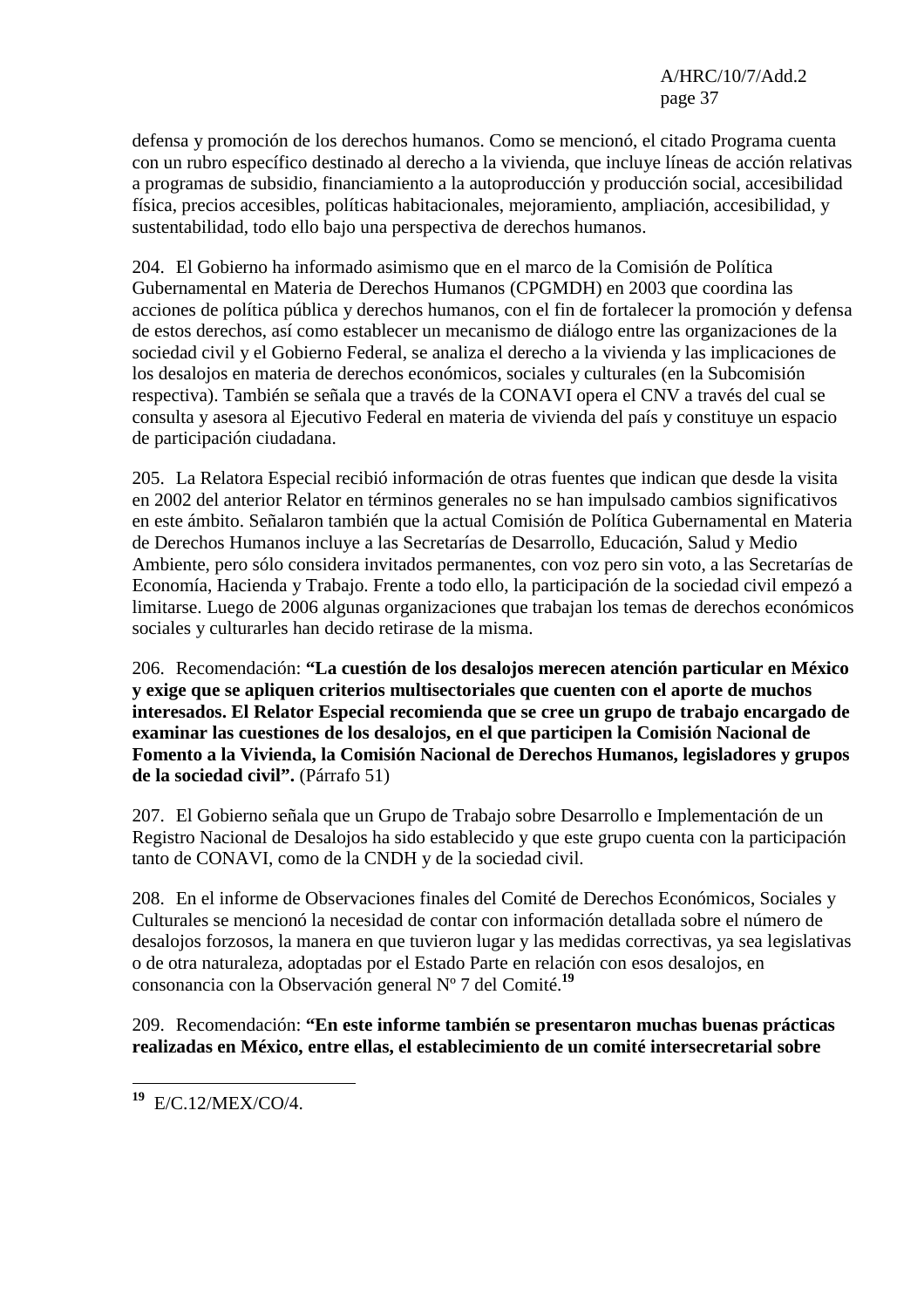**derechos económicos, sociales y culturales, las políticas y programas de regularización de las tierras, el programa de vivienda indígena y las iniciativas de la sociedad civil para promover, vigilar y proteger el derecho a una vivienda adecuada. Esas experiencias deberían documentarse, estudiarse y difundirse más a fondo. El Relator Especial alienta al ACNUDH y a la ONU-Hábitat a que facilite el intercambio de buenas prácticas mediante su Programa de las Naciones Unidas sobre los Derechos de Vivienda, incluso mediante el uso de Internet".** (Párrafo 52)

210. El Gobierno ha informado que la información relativa a la labor de la Comisión de Política Gubernamental en Materia de Derechos Humanos, incluyendo su Subcomisión de Derechos Económicos, Sociales y Culturales, es pública y se encuentra disponible en Internet. Se encuentra también disponible en Internet la información relativa a los programas que operan las distintas dependencias e instituciones de la Administración Pública Federal en materia de vivienda, en la página de Internet correspondiente a cada una de esas instituciones.

211. Recomendación**: "Es necesario fortalecer la enseñanza en esfera de los derechos humanos, en particular los derechos económicos, sociales y culturales. El Relator Especial celebra la reciente creación de una oficina del ACNUDH en el país y alienta al ACNUDH a que incorpore los derechos económicos sociales y culturales, incluido el derecho a una vivienda adecuada, en sus programas de asistencia del país, y a que aumente la colaboración con el Gobierno de México al respecto".** (Párrafo 53)

212. El Gobierno ha informado que desde 2002 la Oficina de Representación de la OACNUDH viene realizando contribuciones como el Diagnóstico sobre la Situación de los Derechos Humanos en México en 2003, así como su asesoría para la elaboración del PNDH 2008-2012. El 6 de febrero de 2008, en el marco de la visita de la Sra. Louise Arbour a México se suscribió un Acuerdo sobre la continuidad de las actividades de la OACNUDH en el país. El Acuerdo establece que la Oficina: (i) dará seguimiento a la situación de los derechos humanos en el país; (ii) brindará asesoría técnica al Gobierno en la materia; y, (iii) podrá asesorar a otros actores que así lo soliciten en derechos humanos (incluyendo a Gobiernos estatales e instituciones nacionales y estatales de derechos humanos, entre otros). Dentro de las áreas prioritarias en las que la OACNUDH continuará brindando cooperación, se encuentran la armonización legislativa, la reparación del daño por violaciones a derechos humanos, el seguimiento y aplicación nacional de recomendaciones de órganos internacionales de derechos humanos, el fortalecimiento institucional y del sistema de justicia, la prevención y erradicación de la tortura, la promoción de los derechos de las mujeres y la perspectiva de género, la promoción de los derechos de los pueblos indígenas, la promoción de las libertades fundamentales y del Estado de Derecho.

213. Según información recibida de otras fuentes, la Oficina de Representación de la OACNUDH también ha dado seguimiento a algunos casos o situaciones específicas vinculadas al tema de vivienda como es el caso de la Hidroeléctrica la Parota.**<sup>20</sup>** En 2007 se acompañó al Relator Especial sobre una vivienda adecuada como elemento integrante del derecho a un nivel de vida adecuado y sobre el derecho de no discriminación y al Relator Especial sobre la situación de los derechos humanos y las libertades fundamentales de los indígenas en la visita que hicieron

 ${\bf 20}$ **<sup>20</sup>** See footnote 14.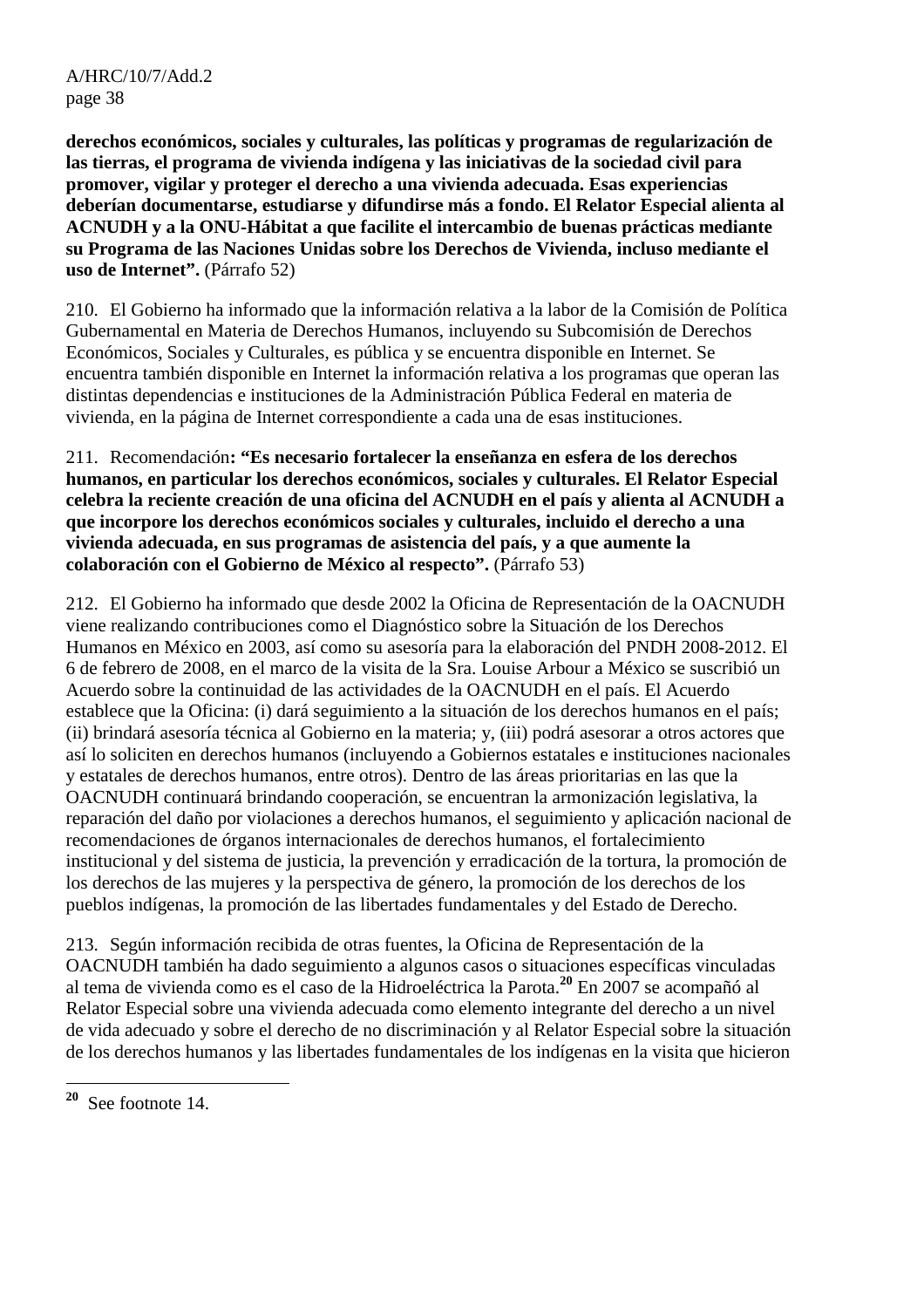al Estado de Guerrero. Por otra parte, la Oficina ha programado para el año 2009 trabajar junto con las organizaciones de la Sociedad Civil y las autoridades la actualización del diagnóstico sobre DESC del Diagnóstico sobre la Situación de los Derechos Humanos en México elaborado en 2003 ya que se considera como un espacio estratégico para abordar el tema de los DESC y establecer un grupo de trabajo entre la Sociedad Civil y las dependencias del sector social de la Administración Pública.

#### **Observaciones Generales**

214. **La Relatora celebra la aprobación de la Ley de vivienda que garantiza la protección del derecho a una vivienda digna y adecuada en el país y considera que esta Ley representa un avance y un ejemplo de buena práctica en materia de vivienda. La Relatora también reconoce con beneplácito que esta Ley es el resultado de un amplio proceso participativo de instituciones públicas, organizaciones internacionales y organizaciones de la sociedad civil. Asimismo, la Relatora desea recalcar el desafío que representa la implementación de esta Ley a través de la Reglamentación y de la puesta en marcha de programas específicos y recalca la necesidad de tomar medidas inmediatas para la generación de instrumentos de aplicación y su reglamentación de manera que alcance a las familias de menores ingresos que representan más del 70% de la población.**

215. **La Relatora Especial observa a través de la información recibida que el tema de los desalojos forzosos aún merece mayor atención por parte del gobierno teniendo en cuenta el impacto que éstos representan en la realización del derecho a la vivienda adecuada. La Relatora Especial desea hacer hincapié sobre la necesidad de asignar recursos y abordar el tema de la vivienda para las comunidades indígenas de manera particular y utilizando conocimientos especializados, para tener en cuenta su identidad cultural y colectiva, sus tierras y sus prácticas ancestrales.**

216. **A este respecto desea llamar la atención sobre la situación en materia de desalojos y acceso a la tierra de las comunidades indígenas de México y la recalca la necesidad de programas específicos que se dirijan a estas comunidades para garantizar el derecho a la vivienda y al desarrollo de su cultura.**

217. **La Relatora Especial recomienda al Estado Mexicano, y a todas sus dependencias, considerar el contenido de las observaciones generales, en tanto que interpretaciones del Pacto Internacional de Derechos Económicos, Sociales y Culturales, y llama a la incorporación y armonización de estas interpretaciones en leyes y reglamentos. Asimismo recuerda la estrecha conexión que existe entre la realización del derecho a la vivienda adecuada y el acceso al agua como un derecho humano universal.**

218. **Por otra parte, la Relatora Especial reconoce los esfuerzos del Gobierno por integrar todos los hogares en sus programas, sin tomar a la composición familiar como un criterio de exclusión. Asimismo, la Relatora desea recalcar la necesidad de poner en marcha políticas específicas para mujeres justamente teniendo en cuenta el alto grado de feminización de la pobreza y el alto porcentaje de subsidios que se destinan a hogares con jefatura femenina dentro de los programas de vivienda de interés social. Estas políticas**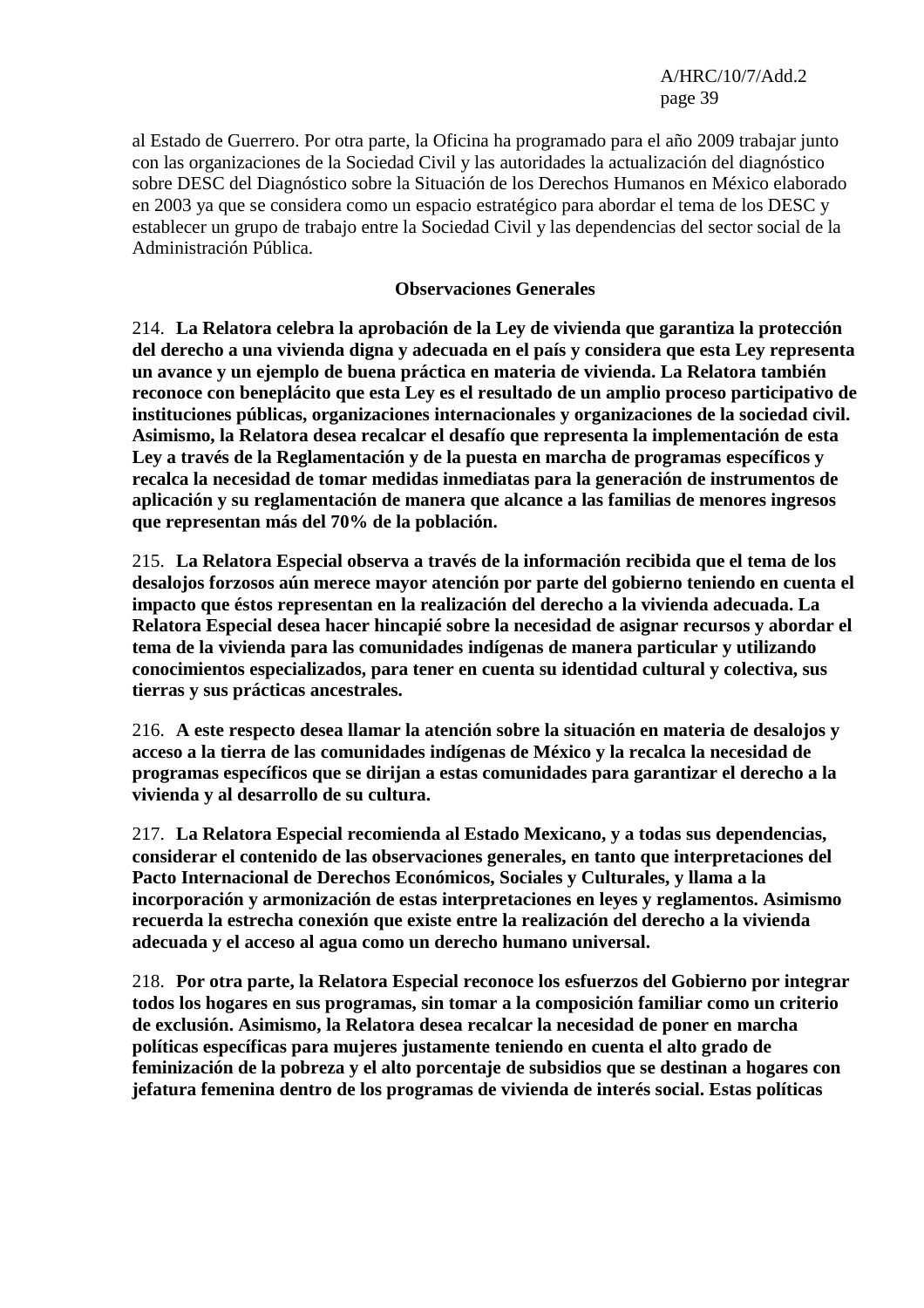**deben dar cuenta y revertir el impacto negativo y particular que la discriminación y la dificultad a acceder a medios de sobrevivencia ejerce sobre las mujeres jefas de familias, adultas mayores e indígenas.**

219. **Por último, la Relatora Especial celebra que dentro de los trabajos de cooperación y difusión de derechos humanos que están realizando la OACNUDH y organizaciones de la sociedad civil, se encuentra la elaboración de un documento que permita difundir ampliamente "Los principios y directrices sobre desalojos causados por proyectos de desarrollo" elaborados por el anterior Relator Especial, Miloon Kothari.** 

#### **III. PERU**

220. El anterior Relator Especial, el Sr. Miloon Kothari, realizó una visita a Perú del 3 al 15 de Marzo de 2003. El informe de dicha misión fue presentado a la 60ª sesión de la Comisión de Derechos Humanos en 2004 bajo el número de documento E/CN.4/2004/48/Add.1.

221. La Relatora Especial desea dar las gracias a diferentes actores que enviaron información para la realización de este informe, a saber agencias de la ONU, organizaciones de la sociedad civil y otros actores relevantes. La Relatora Especial lamenta no haber recibido comentarios del Gobierno que pudieran indicar el avance en la implementación de las recomendaciones del informe de misión y el progreso hacia el cumplimiento del derecho a la vivienda adecuada en el país desde la visita al país en 2003.

222. A continuación se encuentra una síntesis de la información proporcionada por las diferentes fuentes.

223. Recomendación: **"El Relator Especial recomienda que el Gobierno examine más a fondo los programas existentes para orientarlos hacia los sectores más pobres de la población, y que amplíe su asistencia para el mejoramiento de las viviendas construidas por sus propios ocupantes, incluido el reconocimiento y la promoción de la considerable proporción de residentes del Perú que participan en la producción de viviendas de interés social. También es necesario revisar las normas y los reglamentos existentes para que sean más flexibles de modo que estos programas estatales benefician al sector más bajo de la población. El Gobierno debe considerar asimismo otros enfoques que han redundado en la creación de empleos, mayores economías y una mayor participación por parte de los beneficiarios, en particular de mujeres pobres, como los proyectos de Pachacutec** [El género y la vivienda: la experiencia de Pachacutec]**, ejecutados conjuntamente por la sociedad civil y las autoridades locales".** (Párrafo 22 del informe E/CN.4/2004/48/Add.1)

224. La Relatora Especial lamenta no haber recibido información a este respecto del Gobierno.

225. Según información de otras fuentes se han revisado los programas de vivienda y la legislación correspondiente, y se han incorporado diferentes modalidades que permiten acceso a créditos y subsidios a las familias que ya cuentan con terreno para producir viviendas de interés social. Sin embargo, se le ha informado que aún falta incorporar el tema de la vivienda en planes a nivel de gobiernos locales o por ejemplo dentro del presupuesto participativo.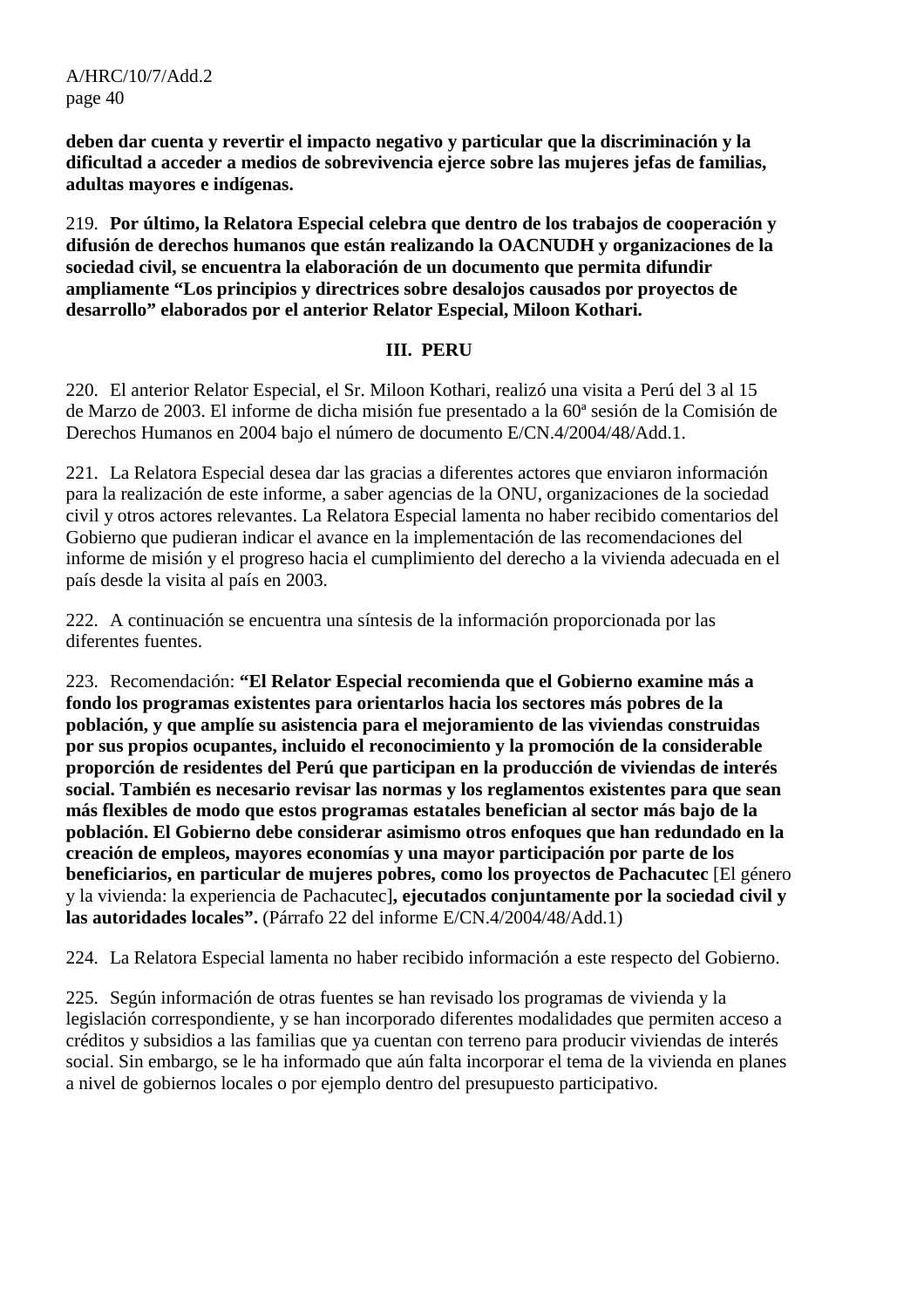226. Recomendación: **"Habida cuenta de la crítica situación a que hacen frente las comunidades pobres y los asentamientos informales en el Perú, tanto en las zonas urbanas como en la rurales, el Relator Especial recomienda que el Gobierno elabore estrategias nacionales para mejorar el acceso al agua y los servicios de saneamiento para los pobres, en particular el establecimiento de una tarifa de interés social para el agua, teniendo en cuenta la Observación general Nº 15. El Gobierno debería promover asimismo el uso de tecnologías económicas y apropiadas, gestionadas por las propias comunidades".**  (Párrafo 25)

227. La Relatora Especial lamenta no haber recibido información a este respecto del Gobierno.

228. En 2006 el Comité de los Derechos del Niño (CRC) manifestó su preocupación por el elevado nivel de pobreza en el país, la precariedad de las viviendas y las condiciones de vida, así como el escaso acceso al agua en las zonas rurales. El CRC también expresó preocupación por los problemas de salud que se derivaban de la falta de acceso al agua potable, la inadecuación de los servicios de saneamiento y la contaminación por las industrias de extracción.**<sup>21</sup>** Por su parte, en 2007 el Comité para la Eliminación de la Discriminación contra la Mujer expresó su preocupación sobre la situación de las mujeres de las zonas rurales, las mujeres indígenas y las que pertenecían a minorías, que se caracterizaba por condiciones de vida precarias y falta de acceso a la justicia, la atención de la salud, la educación, las facilidades de crédito y los servicios comunitarios.**<sup>22</sup>**

229. De acuerdo a otras fuentes se han realizado esfuerzos para superar el déficit del servicio de agua en las zonas urbanas, especialmente en la capital, donde se espera que más de medio millón de personas accedan al servicio. Sin embargo indican que aún es necesario redoblar los esfuerzos respecto al acceso a saneamiento en las zonas rurales.

230. La Relatora Especial lamenta no haber recibido información sobre la existencia de una tarifa de interés social.

# 231. Recomendación: **"El Relator Especial recomienda que el Gobierno del Perú aprenda de la experiencia de otros países en cuanto al desarrollo de una red institucional de institutos de la vivienda en zonas rurales, como en el caso de México (véase E/CN.4/2003/5/Add.3)".** (Párrafo 26)

232. La Relatora Especial lamenta no haber recibido información a este respecto del Gobierno.

233. Según información de otras fuentes el tema de la vivienda rural sigue sin tener prioridad en la agenda de las autoridades tanto provinciales, como de distrito. La falta de participación sería también una de las razones de la limitada capacidad propositiva de la población en este aspecto. Se menciona que se han priorizado temas de desarrollo económico, que tienen como objetivo superar la situación de pobreza y extrema pobreza de la población, y se habrían rezagado las

 $\overline{a}$ 

**<sup>21</sup>** CRC/C/PER/CO/3, para. 65. E/C.12/1/Add.14.

**<sup>22</sup>** CEDAW/C/PER/CO/6.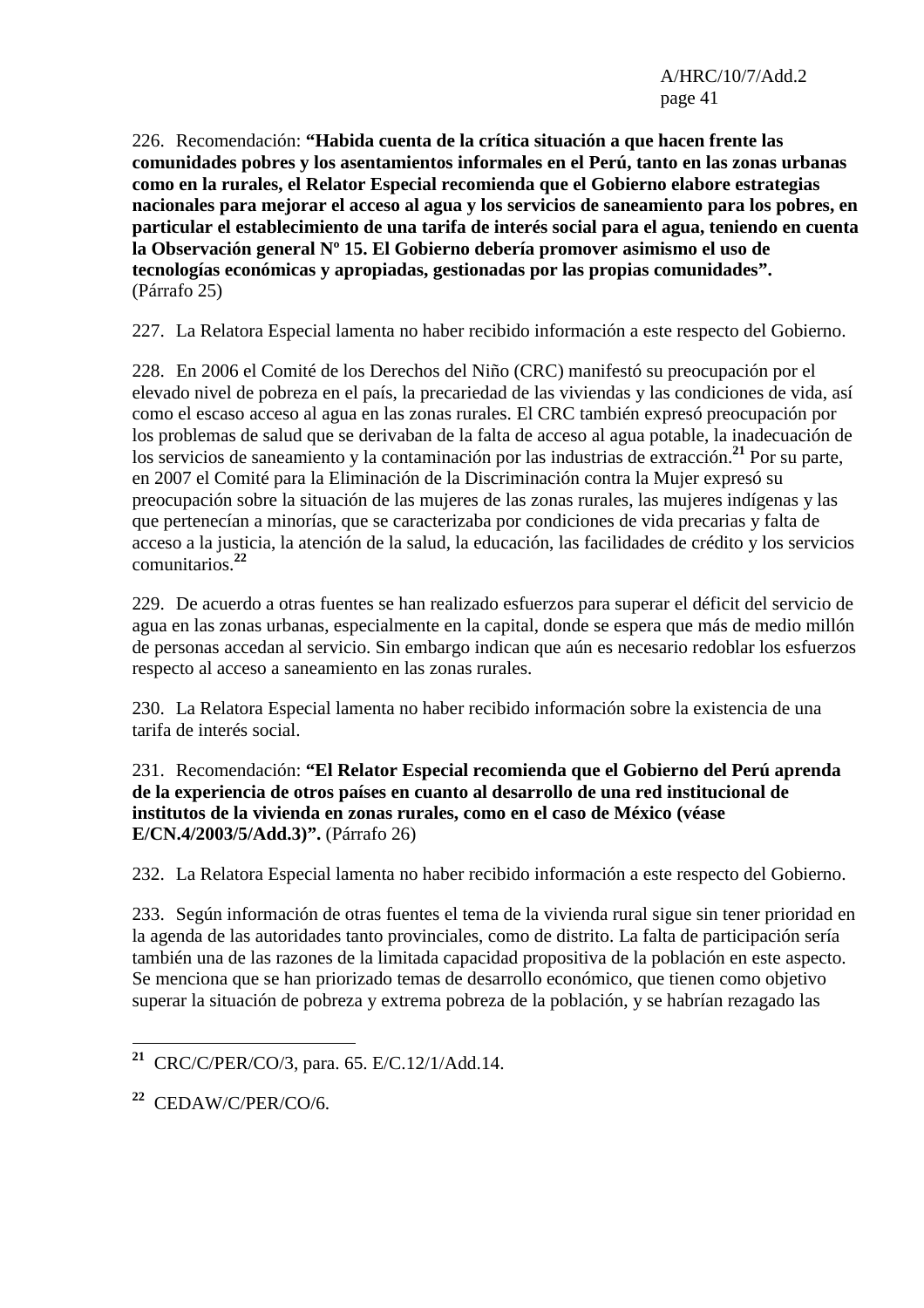acciones de la promoción y realización del derecho a la vivienda. En lo que concierne a la vivienda rural, dicha gestión se orienta principalmente hacia el acceso a los servicios básicos como acceso a agua y a saneamiento. Estas fuentes señalan que en ciertas regiones se promueven programas de letrinas familiares, y todavía es incipiente el trabajo sobre temas de contaminación ambiental por efectos de aguas residuales.

234. Recomendación: **"El Relator Especial insta al Gobierno del Perú a que, no obstante los complejos problemas jurídicos, atienda las reclamaciones de tierras del asentamiento UPIS Huáscar en concordancia con el derecho a una vivienda adecuada que han reivindicado sus pobladores durante su prolongada lucha".** (Párrafo 34)

235. La Relatora Especial lamenta no haber recibido información a este respecto del Gobierno.

236. Según información de otras fuentes , a este respecto se ha logrado avanzar en el proceso de saneamiento físico legal, y en que el Estado asuma el pago del justiprecio de terrenos de propiedad privada mediante la Ley de Permuta Nº 28576 y su reglamento, aprobado por D. S. 029-2006-EF. Sin embargo, se ha encontrado un escollo en la lentitud con que actúa la Superintendencia de Bienes Nacionales, por lo que la organización vecinal, en coordinación con el Ministerio de Vivienda, COFOPRI y la Municipalidad Metropolitana de Lima, han determinado un plazo de 30 días para iniciar el proceso de implementación.

237. Recomendación: **"El Relator Especial recomienda que se ordene la realización de un estudio independiente para examinar la hipótesis básica en que se funda el programa de la COFOPRI** [Comisión de Formalización de la Propiedad Informal]**, para mejorar su política y marco institucional, para cumplir así con las disposiciones de los instrumentos internacionales de derechos humanos y alcanzar asimismo la meta establecida en los objetivos de desarrollo del Milenio de mejorar considerablemente las vidas de los habitantes de los pueblos jóvenes y asentamientos informales, e incrementar su acceso al agua y al saneamiento".** (Párrafo 35)

238. La Relatora Especial lamenta no haber recibido información a este respecto del Gobierno.

239. Otras fuentes informaron sobre un pedido de unificación de la regularización jurídica y titulación con los programas de mejoramiento de asentamientos (que entre otras incluyen provisión de agua y saneamiento a los asentamientos). Sin embargo, mencionan que no ha habido avances hacia dicha unificación, se siguen realizando programas de regularización de tenencia sin urbanización integral de los asentamientos y provisión de servicios. Por otro lado, luego del fin del primer proyecto de COFOPRI (financiado por el Banco Mundial) en 2004, no se ha hecho públicos resultados de estudios sobre cómo se cumplieron los objetivos y los alcances del Programa. Estas fuentes han informado a la Relatora que a partir de 2007 se creó un segundo programa, sin embargo, se indica que hasta la fecha no ha avanzado en su implementación.

240. Recomendación: **"El Relator Especial exhorta a que se establezca un proceso consultivo más amplio para desarrollar y vigilar aún más la política nacional de la vivienda desde la perspectiva de los derechos humanos, posiblemente a cargo de la Comisión Nacional de Derechos Humanos o de las Mesas de Concertación para la Lucha contra la Pobreza".** (Párrafo 39)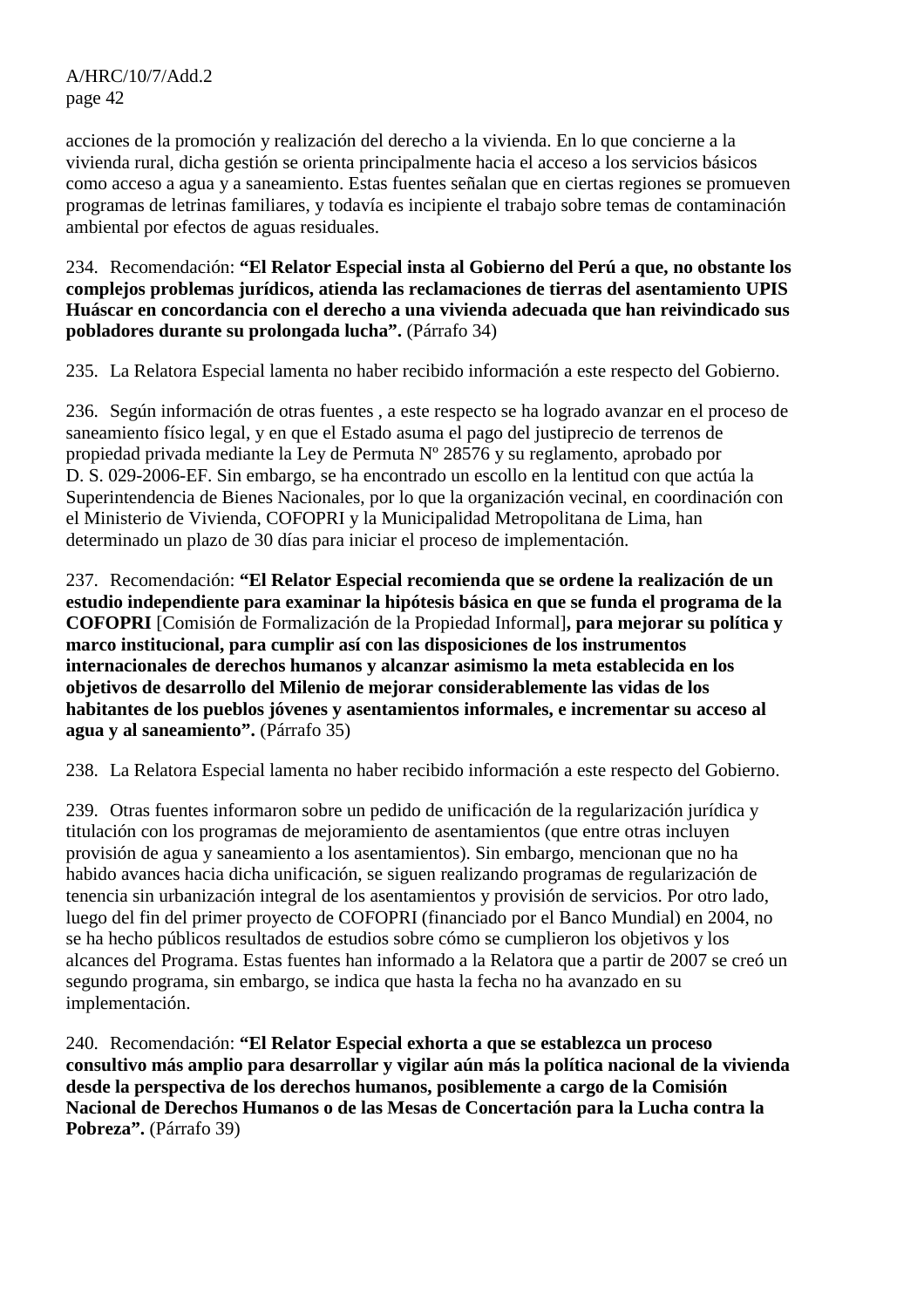241. La Relatora Especial lamenta no haber recibido información a este respecto del Gobierno ni de otras fuentes.

242. Recomendación: **"El Relator Especial se sintió alentado por el incremento de los movimientos comunitarios de mujeres que reclaman sus derechos a la seguridad en el hogar y en sus comunidades, que pudo constatar en la reunión y en visitas posteriores a las comunidades. Es preciso hacer mucho más hincapié en la política de vivienda y otras políticas sobre el derecho de la mujer a la tierra, a la vivienda y a la protección de los hogares encabezados por mujeres, por ejemplo, que no cuentan con ninguna otra protección. Al mismo tiempo, es preciso analizar minuciosamente las necesidades de los indígenas y de grupos vulnerables como los niños y las personas discapacitadas. Por ejemplo, en el Perú se estima que aproximadamente el 13% de la población padece alguna forma de discapacidad. Deberán realizarse esfuerzos para velar por que las viviendas sean adecuadas y accesibles en función de las necesidades de las personas con discapacidad. Además, debe preverse que las personas discapacitadas puedan usar sus hogares como centros de producción para crear oportunidades de trabajo independiente".** (Párrafo 41)

243. La Relatora Especial lamenta no haber recibido información a este respecto del Gobierno.

244. Otras fuentes indican que ha habido avances en materia legal para implementar esta recomendación, sin embargo, existen ciertos escollos a la hora de la puesta en práctica.

245. Con respecto a la accesibilidad para personas discapacitadas, fuentes no gubernamentales informaron sobre la implementación del nuevo reglamento nacional de Edificaciones en 2006 que incorpora el tema de la accesibilidad en construcciones de uso público. Sin embargo, se menciona que dicho reglamento no prevé exigencias de accesibilidad para personas discapacitadas en unidades de vivienda.

246. Recomendación: **"El Relator Especial recomienda que el Ministerio de Vivienda, Construcción y Saneamiento trabaje en estrecha colaboración con el MIMDES** [Ministerio de la Mujer y Desarrollo Social] **para revisar el marco jurídico y garantizar una mayor protección a la mujer. El cuestionario preparado por el Relator Especial sobre la cuestión de la mujer y el derecho a una vivienda adecuada debería servir de guía útil para el examen de las políticas y la legislación existentes. También recomienda que el MIMDES colabore estrechamente con la Comisión Nacional de Derechos Humanos para perfeccionar un programa de prevención de conflictos que incluya elementos de reconstrucción, y que integre la educación sobre los derechos humanos, en particular los derechos económicos, sociales y culturales".** (Párrafo 42)

247. La Relatora Especial lamenta no haber recibido información a este respecto del Gobierno ni de otras fuentes.

248. Recomendación: **"Teniendo presentes las violaciones de los derechos humanos causadas en zonas como Tambo grande y La Oroya, sería pertinente que el Gobierno del Perú tuviese presente la primacía de los derechos humanos, por ejemplo, en sus negociaciones relativas al Área de Libre Comercio de las Américas y su aplicación, o en la ampliación de otros acuerdos comerciales, de inversión y financiación con arreglo a la OMC** [Organización Mundial del Comercio]**, como, por ejemplo, el Acuerdo General sobre el**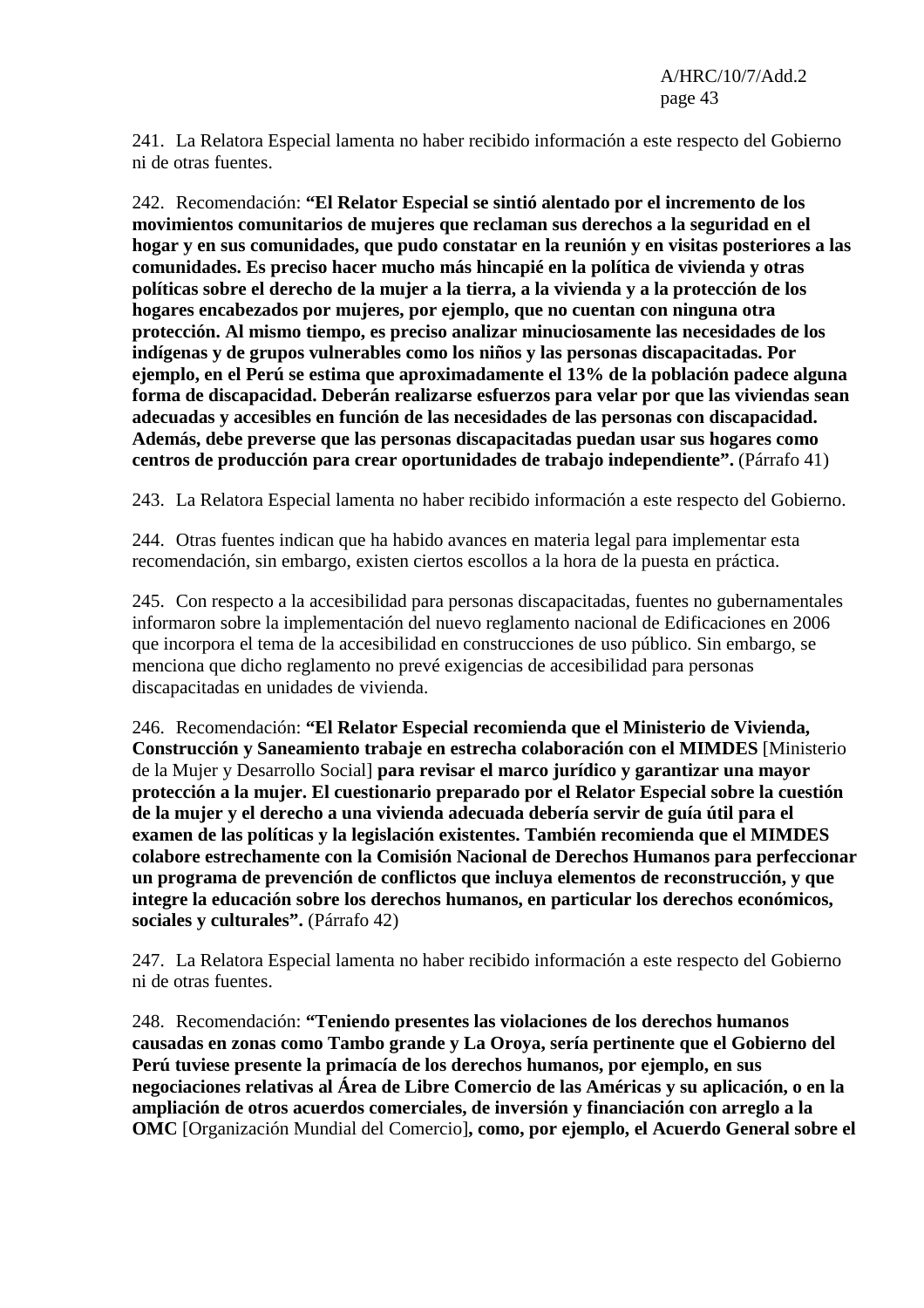**Comercio de Servicios (AGCS). El Perú debería contribuir a velar por que estos acuerdos no comprometan las obligaciones existentes en materia de derechos humanos y no creen situaciones en las que los pobres del Perú resulten perjudicados por las actividades de las empresas multinacionales y otras consecuencias de la mundialización. Habida cuenta de la actitud progresista adoptada por el Gobierno del Perú con respeto a los derechos humanos en el plano internacional, el Relator Especial opina que el Perú podría tomar la iniciativa, basado en sus obligaciones en virtud de los instrumentos internacionales de derechos humanos, para argumentar en contra de cualesquiera nuevos acuerdos de comercio e inversión, o de la ampliación de los acuerdos existentes, en los planos regional o internacional, que comprometan su capacidad de respetar sus obligaciones actuales conforme a los instrumentos de derechos humanos en esferas como la vivienda, la alimentación, la salud y el agua".** (Párrafo 45)

249. La Relatora Especial lamenta no haber recibido información a este respecto del Gobierno.

250. Según información de otras fuentes ha habido escasos esfuerzos para implementar esta recomendación.

251. Recomendación: **"En la política nacional de vivienda deben tenerse en cuenta las obligaciones contraídas por el Perú en virtud de los instrumentos internacionales pertinentes que el Perú ha ratificado. Debe alentarse a los poderes legislativo y ejecutivo del Gobierno a reincorporar el reconocimiento del derecho a una vivienda adecuada en la revisión de la Constitución".** (Párrafo 50.a)

252. La Relatora Especial lamenta no haber recibido información a este respecto del Gobierno.

253. Otras fuentes señalan que no se ha avanzado sustantivamente en la propuesta de reincorporar el reconocimiento del derecho a la vivienda adecuada en la Constitución de la República. Al parecer, se ha archivado una propuesta legislativa planteada ante la Comisión de Constitución del Congreso cuyo objetivo era dar carácter constitucional al derecho a la vivienda adecuada.

254. Recomendación: **"Al perfeccionar y aplicar sus políticas y programas de vivienda, el Gobierno debería garantizar un proceso participatorio estableciendo una relación más estrecha y velando por la participación de la sociedad civil y de otras partes interesadas en el proceso de formulación de políticas".** (Párrafo 50.b)

255. La Relatora Especial lamenta no haber recibido información a este respecto del Gobierno.

256. De acuerdo a otras fuentes desde 2004 existen leyes que promueven prácticas de participación ciudadana en el nivel de las municipalidades y gobiernos locales y a través de Presupuestos Participativos, Consejos de Coordinación Local, Vigilancia. Las rendiciones de cuentas también reflejan la existencia de dichos procesos participativos. Sin embargo, aún es necesario fortalecer estos procesos y la promoción de los mismos.

257. En lo que respecta al establecimiento de mecanismos de participación de la sociedad civil en la formulación de políticas de vivienda, fuentes no gubernamentales han informado que ciertos procesos de diálogo entre sociedad civil y autoridades competentes se realizan a través de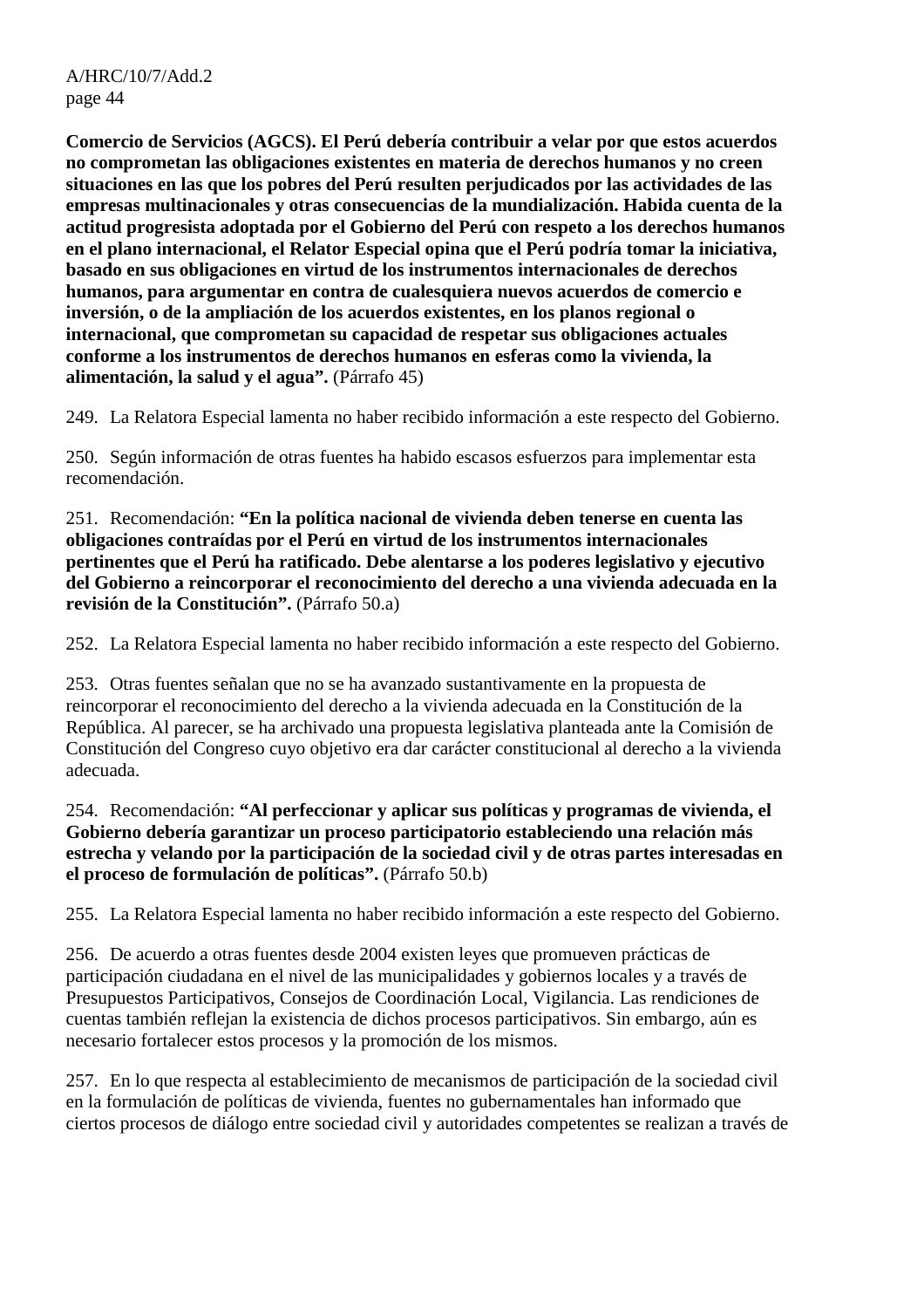la Comisión Consultiva del Ministerio de Vivienda, Construcción y Saneamiento. Sin embargo, se menciona que no existen mecanismos claros para efectuar el seguimiento y evaluación de las políticas, programas y proyectos de vivienda desde el enfoque de los derechos humanos, ni la participación en la elaboración de propuestas de vivienda que atiendan a los sectores en situación de mayor vulnerabilidad.

258. Recomendación: **"Deberían establecerse vínculos más estrechos entre la política nacional de vivienda y otras políticas sectoriales y los esfuerzos actuales por elaborar un plan de acción nacional de los derechos humanos, para garantizar su compatibilidad y congruencia. La primera tarea consiste en preparar un estado de las necesidades del país e interpretar los datos desde una perspectiva de los derechos humanos. Ese enfoque también ayudará al Gobierno del Perú a alcanzar los objetivos de desarrollo del Milenio sobre la igualdad de la mujer, la reducción de los barrios de tugurios, el acceso al agua y al saneamiento, entre otras cosas, en coherencia con las obligaciones del país en materia de derechos humanos".** (Párrafo 50)

259. La Relatora Especial lamenta no haber recibido información a este respecto del Gobierno.

260. Según información de otras fuentes, se indica que en los procesos de planificación que se impulsan desde el Estado, aún no se incorpora el enfoque de derechos humanos, y en particular el derecho a la vivienda adecuada. Se menciona que se reduce la problemática del derecho a la vivienda al análisis de dotación de servicios básicos. Si bien existen políticas sectoriales tendientes al cumplimiento de los Objetivos de Desarrollo del Milenio ya sea en lo que concierne a la igualdad de la mujer, la reducción de barrios marginales y el acceso al agua y saneamiento. Sin embargo, según la información recibida, se señala que éstas se implementan de manera compartimentada, y se prescinde de un enfoque de derechos humanos. En lo que respecta a la política de vivienda, se ha informado que predomina el enfoque de oferta y demanda de mercado, lo que limita seriamente la posibilidad de las poblaciones de menores recursos a acceder a una vivienda adecuada.

261. Recomendación: **"Deberían elaborarse una legislación y políticas específicas, incluida la facilitación de subsidios y préstamos, para fortalecer los derechos de la mujer a la vivienda y a la tierra. Dicha legislación debería elaborarse en consulta con las mujeres afectadas, y debería centrarse generalmente en la realización de los derechos de las mujeres que viven en situaciones de pobreza, la protección de los hogares encabezados por mujeres y otras mujeres vulnerables cuyas viviendas y condiciones de vida sean inadecuadas".** (Párrafo 50 (c))

262. La Relatora Especial lamenta no haber recibido información a este respecto del Gobierno.

263. De acuerdo a información de otras fuentes, desde la visita de 2003, se han promulgado ciertas leyes que promueven la igualdad de oportunidades entre el hombre y la mujer. Un primer avance significativo en la implementación de esta recomendación a nivel normativo fue la promulgación del Plan Nacional de Igualdad de Oportunidades entre Mujeres y Varones 2006-2010, que contempla específicamente el tema de vivienda y aspira a que en 2010 se haya "incrementado en 20% el número de mujeres con títulos de propiedad de tierra". La aprobación de la Ley de Igualdad de Oportunidades entre Hombres y Mujeres (Ley 28983, marzo de 2007), fue otra medida importante hacia el cumplimiento de la recomendación del Relator, pues la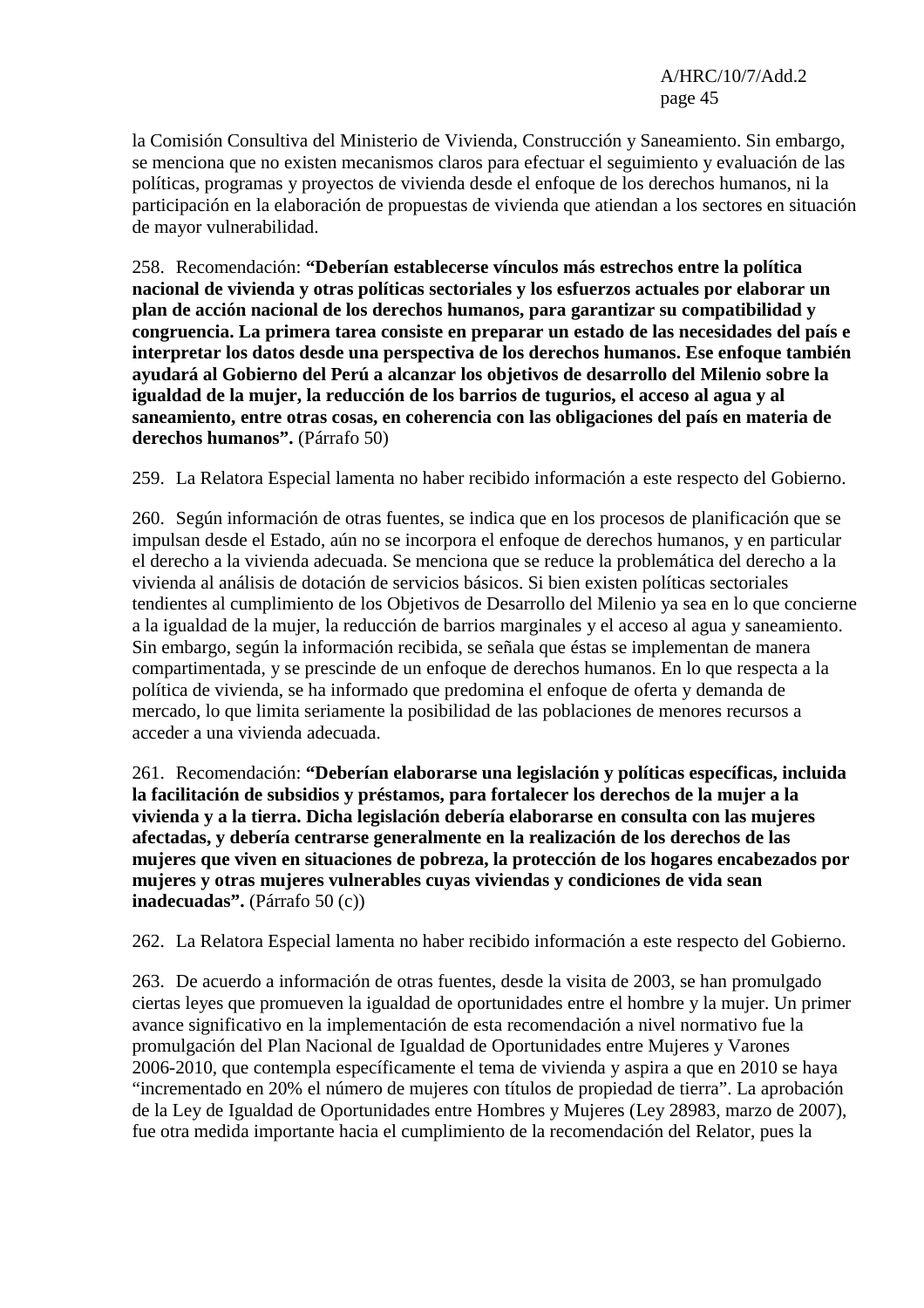norma establece en su lineamiento a seguir por el Gobierno Central y los Gobiernos Regionales y Locales: "Fomentar el acceso a recursos productivos, financieros, científico-tecnológicos y de crédito para la producción y titulación de tierras, particularmente a las mujeres en situación de pobreza, teniendo en cuenta la diversidad geográfica, étnico-cultural, lingüística y las zonas afectadas por la violencia política".

264. Sin embargo, estas fuentes mencionan que estas leyes aún se ven como disposiciones generales y resta aun elaborar reglamentos y establecer leyes específicas para la aplicación.

265. Recomendación: **"Deberían elaborarse una legislación y políticas específicas para proteger a los arrendatarios pobres, incluidos los residentes en edificios históricos y ruinosos, contra el desalojo, y para mejorar su salud y condiciones de vivienda y de vida, que suelen suponer peligros mortales".** (Párrafo 50.d)

266. La Relatora Especial lamenta no haber recibido información a este respecto del Gobierno.

267. Según información de otras fuentes no se han promulgado nuevas normas, ni se han implementado políticas específicas contra los desalojos y para la protección del derecho a la vivienda adecuada de los arrendatarios de bajos ingresos. Si bien existe a nivel del gobierno central un programa de mejoramiento de barrios marginales ("Mejorando mi quinta"), se menciona que este programa no ha tenido un impacto destacable en los arrendatarios de menores recursos.

268. Respecto a las normas legales de protección a los residentes pobres de los edificios históricos y ruinosos -propietarios y arrendatarios-, fuentes no gubernamentales informaron que éstas siguen siendo las mismas de hace treinta años. Asimismo la Relatora Especial fue informada de la existencia de acciones de recuperación de edificios históricos, por ejemplo se ha citado que la Municipalidad de Lima cuenta con un Fondo de Renovación Urbana. Según la información recibida, este fondo se destina mayormente a la recuperación y mantenimiento de parques y teatros y existen pocos estímulos para renovación urbana de los centros históricos deteriorados. Por otro lado, fuentes no gubernamentales han informado que no existen normas que protejan el derecho a la vivienda de los residentes pobres de los centros históricos deteriorados, asentamientos humanos marginales y barrios precarios. La situación de las familias en zonas precarias, descripta en el informe de la visita a Perú del Relator Especial Miloon Kothari, permanece sin cambios, y las familias se encuentran expuestas a derrumbes, incendios, inundaciones, etc.

269. Recomendación: **"En las políticas y programas de vivienda debería hacerse más hincapié en los pobres y el sector más necesitado de la población, incluida una reorientación de los programas de financiación de viviendas existentes y la procuración de asistencia adicional mediante la cooperación internacional".** (Párrafo 50.f)

270. La Relatora Especial lamenta no haber recibido información a este respecto del Gobierno.

271. Otras fuentes indican que el balance de los principales programas de vivienda en actual ejecución (Mi Vivienda y Techo Propio) revela que aún es necesario priorizar las acciones dirigidas hacia los grupos más vulnerables de la población. Estas fuentes también informan sobre la existencia de un Plan Anual de Cooperación Técnica Internacional 2006, de la Agencia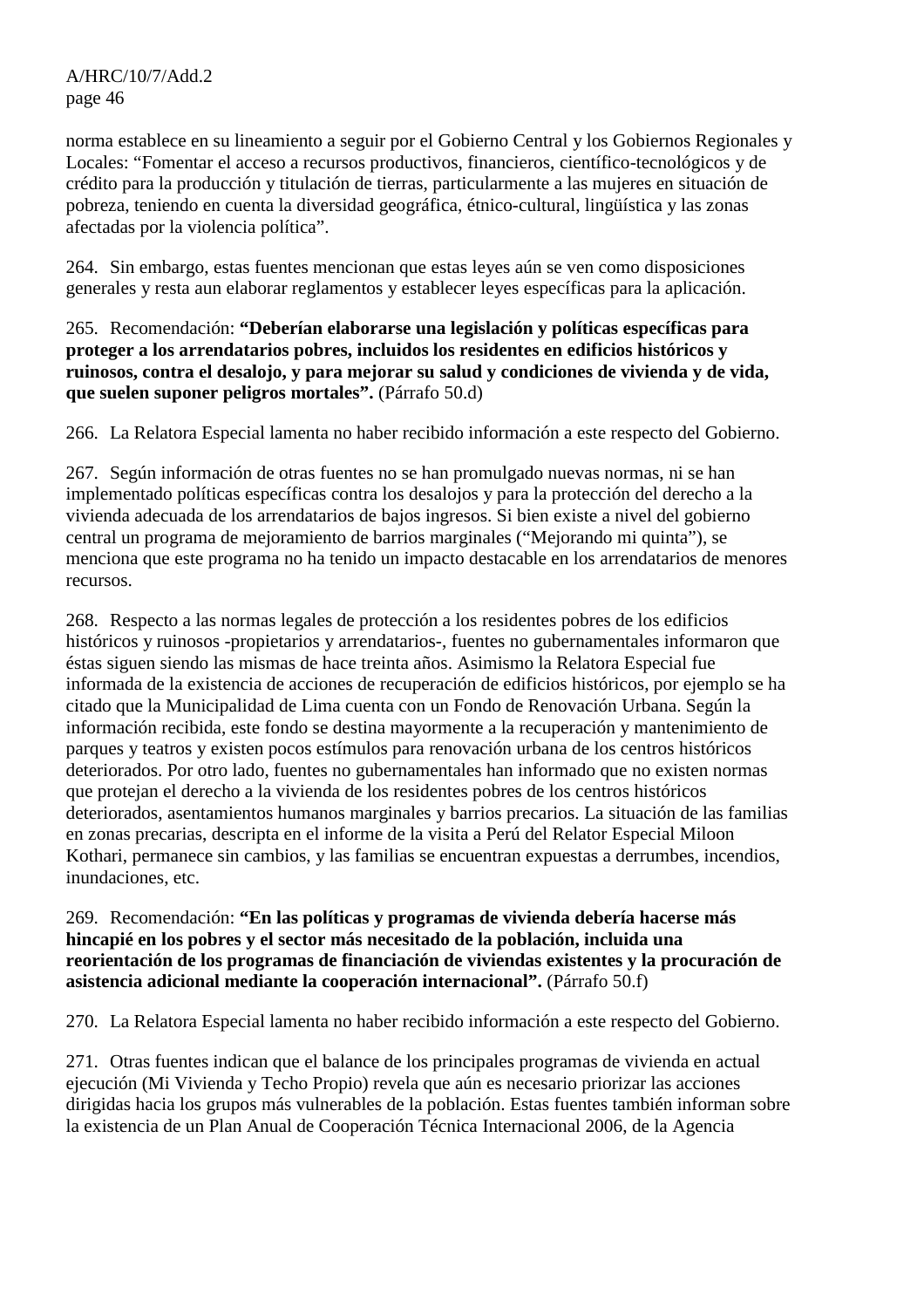Peruana de Cooperación Internacional, que implica un Programa de Asistencia Técnica en Desarrollo Urbano y Vivienda en Asentamientos Humanos cuyas prioridades se dirigirían al sector vivienda, construcción y saneamiento. Sin embargo, no se cuenta con mayor información al respecto.

272. Recomendación: **"Es necesario que todos los niveles de gobierno reconozcan y apoyen el proceso de producción de viviendas de interés social y apoyen formas organizadas de viviendas de interés social como, por ejemplo, las cooperativas. En este contexto los planes de ahorro de microcréditos y comunitarios pueden ser más eficaces que los planes de financiación oficiales. Pueden aprovecharse lecciones útiles de planes como el plan de mejoramiento de la vivienda familiar de la Ciudad de México (México)".** (Párrafo 50.g)

273. La Relatora Especial lamenta no haber recibido información a este respecto del Gobierno.

274. Según información de otras fuentes se señala que en los últimos años no se ha apoyado suficientemente los procesos de producción de viviendas de interés social o las formas organizadas de viviendas como las cooperativas. Se menciona que se ha priorizado la producción de viviendas para sectores medios a la construcción de viviendas de interés social para grupos de menores ingresos. Asimismo, se ha indicado que el sector privado inmobiliario constructor y el sector financiero tienen un rol fundamental en la gestión de la oferta de vivienda, y se prioriza la búsqueda del beneficio o lucro a la producción de viviendas de interés social para sectores de bajos ingresos. Asimismo se ha informado que aún no se han puesto en práctica mecanismos financieros para que los sectores de menores ingresos puedan tener acceso a los planes de microcréditos.

275. En lo que concierne a programas para solucionar las deficiencias de habitabilidad de las viviendas y barrios precarios, se señala que los programas implementados no tienen en cuentan las características económicas ni culturales de los sectores de menores ingresos, y que no han tenido en cuenta las prácticas populares muy arraigadas.

276. Recomendación: **"Deberían elaborarse políticas de vivienda rural apropiadas, teniendo en cuenta el contexto actual de descentralización y la potenciación de los gobiernos regionales y locales. El Gobierno debe tratar de aprovechar la experiencia de otros países, como México, que han establecido una red de institutos de vivienda en todo su territorio".** (Párrafo 50.h)

277. La Relatora Especial lamenta no haber recibido información a este respecto del Gobierno.

278. Otras fuentes indican que las poblaciones rurales mayoritariamente carecen de condiciones mínimas de albergue y salubridad, y están expuestas a diversas amenazas de desastre, como inundaciones, derrumbes, sequía, etc., como ha quedado demostrado una vez más con el sismo del 15 de agosto del 2007. Desde el 2006 el Ministerio de Vivienda, Construcción y Saneamiento desarrolla el programa Mejorando Mi Pueblo, cuyo propósito es mejorar las condiciones de vida de la población de centros poblados rurales, rescatar y elevar el valor inmobiliario de las viviendas rurales, recuperar el uso de la infraestructura no utilizada y promover la mejora de las viviendas para que sean sanas, seguras y productivas. El abordaje contextual comprende la vivienda y su entorno, los poblados rurales, como eslabones de la cadena productiva y de los problemas socioculturales relacionados con los servicios sanitarios. Prima el ordenamiento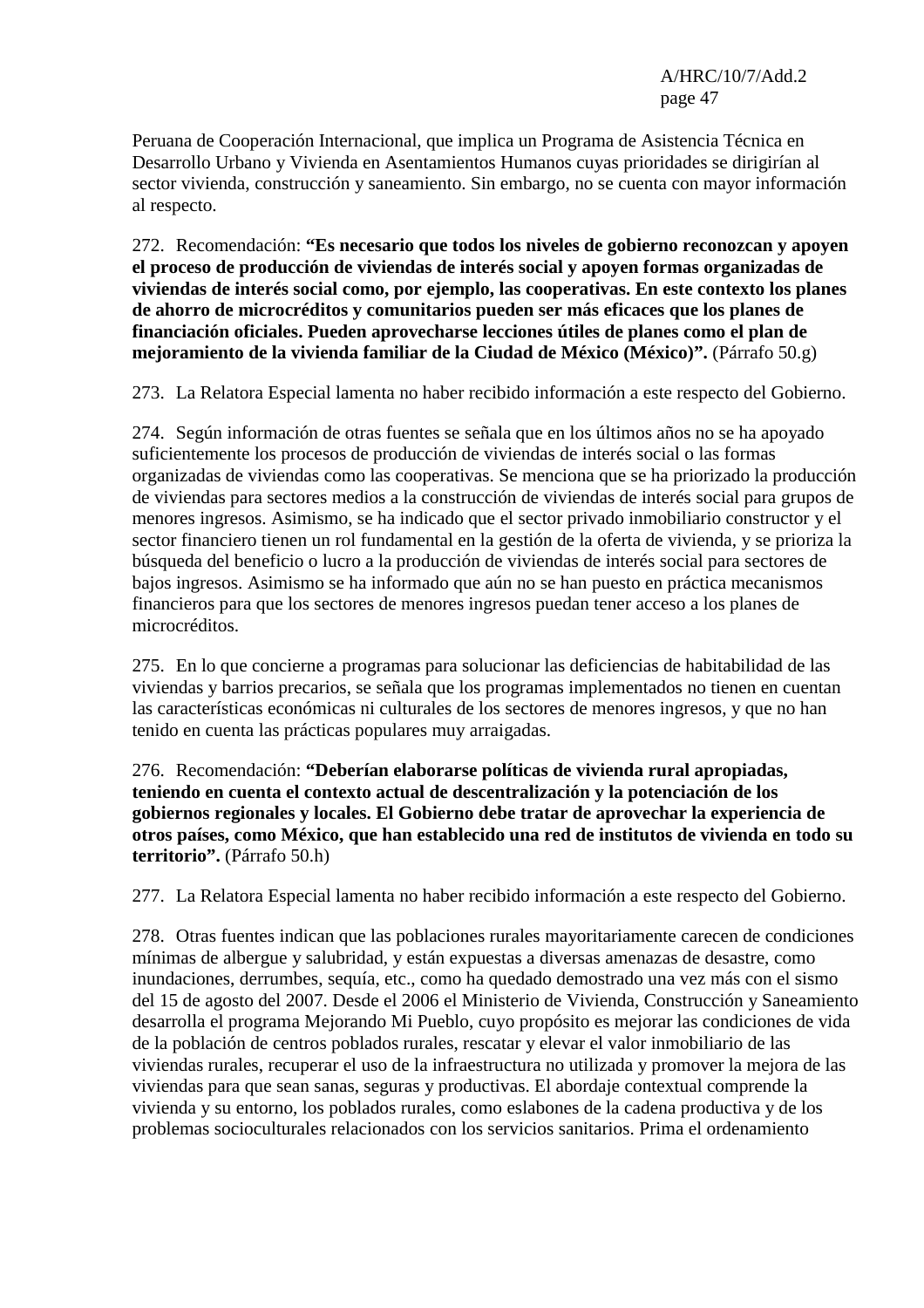territorial participativo y el mejoramiento de la infraestructura. Plantea la intervención en el espacio público rural como antesala a la intervención focalizada en la vivienda, estrategia urbana que se ha extendido a las zonas rurales. Usando una metodología que favorece la participación de los pobladores y los municipios, se han inaugurado obras en 23 pueblos, hasta fines del 2006, con buenos resultados en la recuperación del espacio público. Iniciándose el 2007, la estrategia se dirige a intervenir en viviendas a modo de experiencia piloto en un distrito de 10 mil habitantes del departamento de Junín, encontrándose en este momento en la etapa de promoción y toma de conciencia del estado de las viviendas por sus ocupantes, que serán calificadas por ellos mismos en forma colectiva. Este programa se encuentra en una etapa inicial y es un avance en materia de vivienda rural en el país.

279. Recomendación: **"Deben revisarse las políticas y prácticas actuales de concesión de títulos de propiedad para aclarar las responsabilidades y procesos institucionales. Deben armonizarse los mandatos de instituciones como la COFOPRI con las obligaciones del Perú en materia de derechos humanos. Partiendo de éstas, la Defensoría del Pueblo o algún otro órgano independiente apropiado podrían realizar un estudio independiente de esas instituciones y la práctica de conceder derechos de tenencia, como se propugna en la publicación de Hernando de Soto y en las políticas del Banco Mundial".** (Párrafo 50.i)

280. La Relatora Especial lamenta no haber recibido información a este respecto del Gobierno.

281. Otras fuentes no gubernamentales señalaron que en lo que respecta al programa COFOPRI aún no se ha revisado los aspectos constitutivos. Según la información recibida, COFOPRI continúa priorizando el otorgamiento de títulos de propiedad sin haber incorporado el enfoque de derechos humanos, y en especial los componentes del derecho a la vivienda adecuada. En especial, que no se ha incorporado la provisión de servicios básicos, como saneamiento y agua potable, o infraestructura mínima.

282. Recomendación: **"El Gobierno debe realizar una evaluación a fondo de las políticas y prácticas actuales en materia de desalojos para garantizar la protección de los derechos de las personas".** (Párrafo 50.j)

283. La Relatora Especial lamenta no haber recibido información a este respecto del Gobierno.

284. Otras fuentes han informado que el Poder Ejecutivo Federal resuelve sobre las ejecuciones y prácticas de desalojos, buscando evitarlos cuando se deriven de actos violentos, garantizar su ejecución cuando existe una orden legal de un juez, así como promoverlos en situaciones de emergencia o desastres, ofreciendo a la población la alternativa de reubicación.

285. Otras fuentes indican que a pesar de la recomendación del Relator, no se conocen revisiones de la política y de las prácticas actuales en materia de desalojos. Asimismo, señalan que no se ha puesto en práctica políticas públicas para impedir los desalojos. Por otra parte, la Relatora ha sido informada que no existiría normativa específica para proteger a las mujeres y los niños en situaciones de desalojo, y que éstos son los más afectados en dichos contextos. Se ha informado que en algunos casos la falta de información o comprensión de la información recibida (notificaciones judiciales) por parte de los habitantes devienen en negligencia u omisión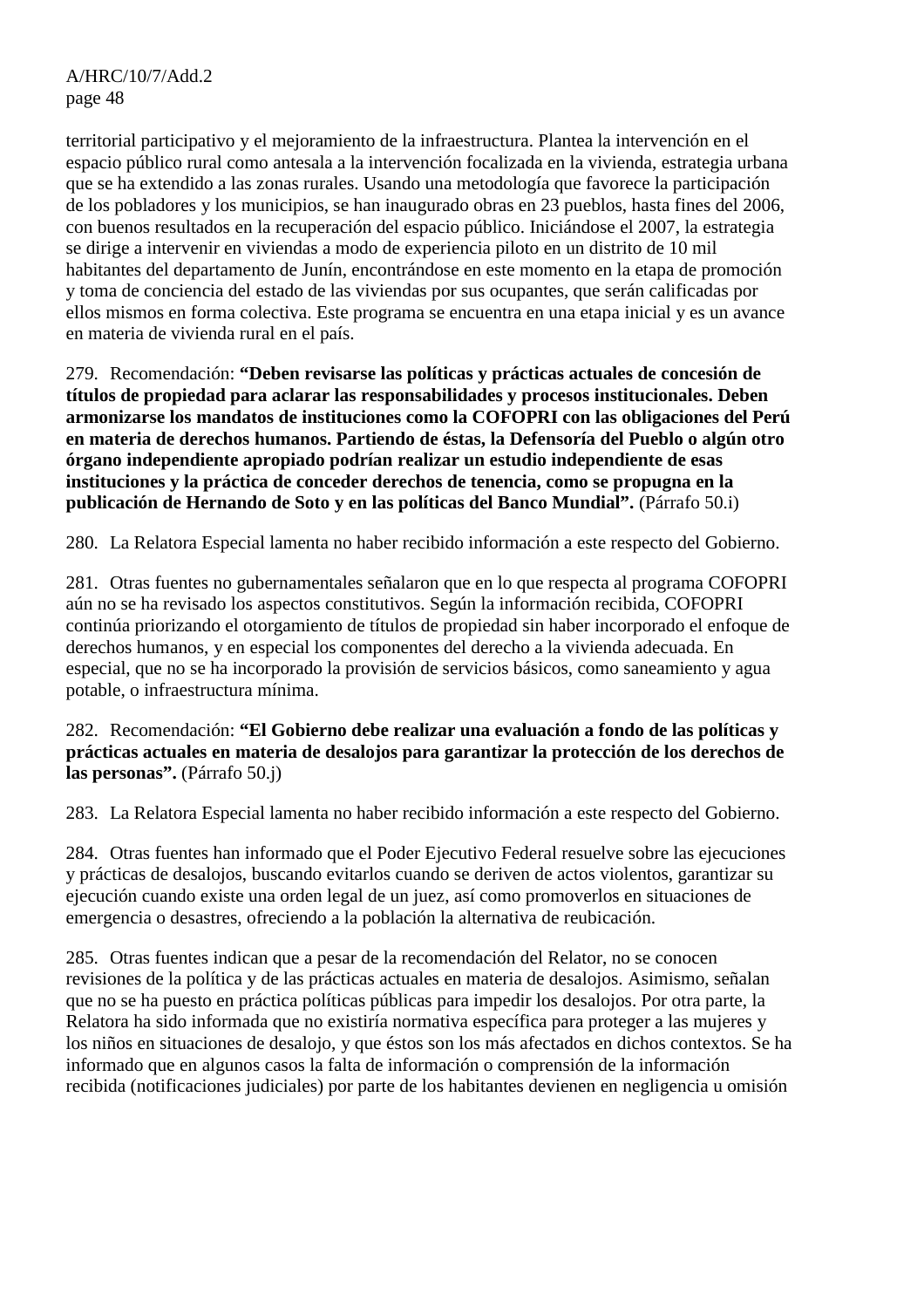de responsabilidades; incluso la falta de conocimiento de los servicios jurídicos implica que no se haga uso del derecho a defensa y asistencia jurídica, y se produzcan desalojos que podrían haber sido evitados.

286. Recomendación: **"Aunque, naturalmente, la puesta en marcha de la política y los programas nacionales de vivienda es muy reciente, y ya se están acusando algunos adelantos, la situación general de la vivienda en el Perú requiere que, en ciertos casos, el Gobierno adopte medidas inmediatas y proporcione asistencia de emergencia. El Relator Especial recomienda que el Gobierno considere la posibilidad de desarrollar un programa humanitario en la esfera de la vivienda, en particular la evaluación de zonas donde las condiciones de vivienda sean especialmente peligrosas".** (Párrafo 50.k)

287. La Relatora Especial lamenta no haber recibido información a este respecto del Gobierno.

288. Otras fuentes informaron que una de las líneas de acción tanto del Programa Nacional de Vivienda 2007-2012: Hacia Un Desarrollo Humano Sustentable, como del Programa Nacional de Derechos Humanos 2008-2012, es fortalecer el apoyo a la población con necesidades de vivienda en caso de fenómenos naturales que originen desastres o de residencia en zonas de alto riesgo.

289. Otras fuentes informaron que no existe un sistema que permita la identificación y atención de familias situadas en zonas de riesgo. Asimismo se señaló la ausencia de programas de reubicación, reasentamiento de estas familias o de subsidios implementados por los diferentes niveles de gobierno. La Relatora Especial fue informada que existe un sistema de emergencias y de riesgo (un Plan Nacional de Prevención y Atención de Desastres). Sin embargo, se ha indicado que la capacidad de prevención de desastre y la capacidad de respuesta de este sistema en caso de emergencia es limitada. Según la información recibida, los programas humanitarios de vivienda para poblaciones en riesgo se centran en la emergencia y son de carácter transitorio.

290. Recomendación: **"El Gobierno debería actuar con más celeridad para mitigar la crisis de alojamiento y de tierras suscitada por la actuación desenfrenada de las empresas privadas, como en Tambogrande y La Oroya. El Gobierno debe velar por que no se repitan situaciones como ésas y por el rechazo de las políticas de mundialización, en los planos regional e internacional, en cuanto comprometan los derechos humanos de los residentes del Perú".** (Párrafo 50.l)

291. La Relatora Especial lamenta no haber recibido información a este respecto del Gobierno.

292. Cabe señalar que en mayo de 2008, Perú participó en el Examen Periódico Universal, del Consejo de Derechos Humanos de la ONU. Dentro de las recomendaciones que se formularon al Estado de Perú, se puede mencionar la recomendación de contrarrestar los efectos adversos de actividades económicas como la extracción de petróleo y la minería en el pleno disfrute de algunos de los derechos económicos y sociales de las comunidades que habitan en los territorios colindantes.**<sup>23</sup>**

 $\overline{a}$ **<sup>23</sup>** A/HRC/8/37.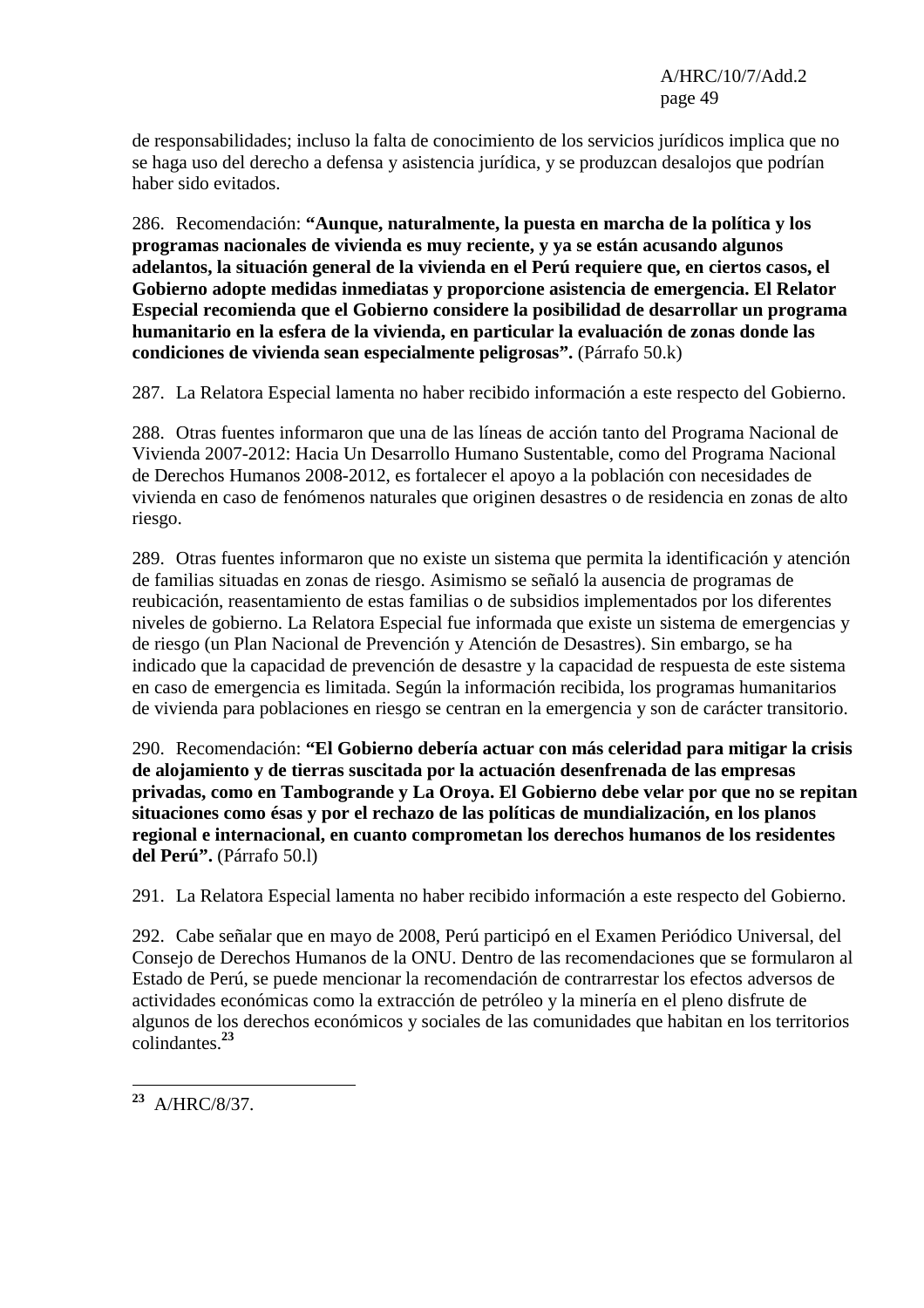293. Otras fuentes informaron que no se ha actuado con celeridad necesaria para mitigar de manera eficaz los impactos de la actuación desenfrenada de las empresas en la vivienda y el acceso a la tierra, tal como señala la recomendación del Relator Especial. Indican también que la actividad minera, estrechamente ligada a la inversión y el alto precio de los minerales en el mercado internacional, son fuente de conflictos a nivel de comunidades en lo que respecta a la vivienda y contaminación ambiental.

294. La Relatora ha recibido información de otras fuentes indicando que el Gobierno presentó al Congreso de la República el Proyecto de Ley Nº 1640, que declara de interés nacional 20 proyectos mineros. Se ha llamado la atención sobre la generación de conflictos que dichos proyectos podrían ocasionar mencionando los riesgos de contaminación de aguas y los conflictos de tierras y/o reclamos financieros.

#### 295. Recomendación: **"El Gobierno debería proceder con la mayor cautela en relación con la privatización de la vivienda, en particular de los servicios esenciales de agua, saneamiento y electricidad, para garantizar que no se comprometan los derechos humanos de los residentes del Perú, en particular los de las mujeres y los pobres".** (Párrafo 50.m)

296. La Relatora Especial lamenta no haber recibido información a este respecto del Gobierno.

297. Otras fuentes informaron que si bien no ha habido mayores privatizaciones en lo que respecta a la política del acceso al agua y saneamiento que las ocurridas en la década de los 90, el Plan Nacional de Saneamiento 2006-2015 plantea "promover alianzas público privadas" y "promover la participación del sector privado" en las empresas de saneamiento. Asimismo estas fuentes han informado que por un lado se impulsa el programa Agua Para Todos, que ofrece ampliar la cobertura del servicio de agua hasta llegar a los 2.5 millones de personas en el año 2011, y por otro lado, se delinea una política favorable a la concesión de las Entidades privadas Prestadoras de Servicios de Saneamiento.

#### **Observaciones Generales**

298. **La Relatora reconoce los esfuerzos realizados por el Gobierno para implementar programas con el objetivo de mejorar las condiciones de vida de poblaciones vulnerables. Por ejemplo, reconoce el esfuerzo por difundir buenas prácticas y tecnologías adecuadas para facilitar el acceso universal al agua potable así como la puesta en marcha de programas para superar el déficit de servicios, tanto urbanos como rurales.** 

299. **No obstante, la Relatora Especial desea recalcar que persiste la necesidad de incorporar el derecho a una vivienda adecuada en la Constitución de Perú, derecho que aún no ha sido consagrado en la misma.** 

300. **La Relatora Especial considera que es necesario tratar el tema desde un enfoque holístico que conciba a la vivienda más allá de un mero techo y cuatro paredes, y que incluya igualmente la provisión de servicios a la comunidad y dé cuenta de la importancia de la realización del derecho a la vivienda para el goce de otros derechos humanos. Considera que aún es necesario priorizar el enfoque de derechos humanos en las políticas de vivienda, en especial en las zonas rurales así como en la regularización de asentamientos irregulares.**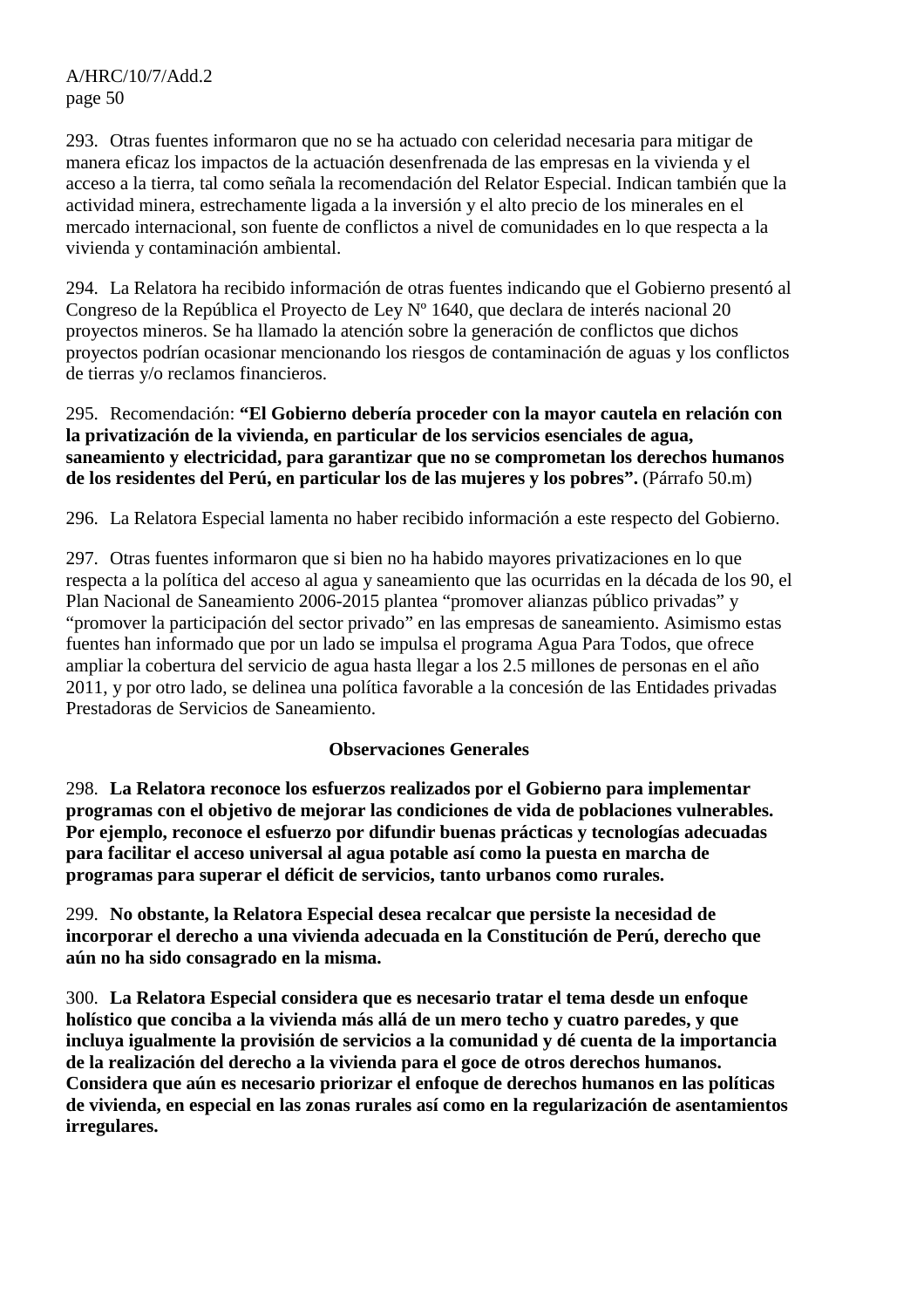301. **La Relatora Especial desea advertir sobre la necesidad de tomar medidas urgentes para intervenir en los centros históricos, donde existe un alto número viviendas degradadas y en situaciones de alto riesgo, con el fin de asegurar el acceso a la vivienda adecuada de los habitantes.** 

302. **Finalmente, la Relatora Especial desea recalcar, teniendo en cuenta los sismos y desastres naturales que han ocurrido en Perú recientemente, la necesidad de abordar el tema con estrategias de prevención, y con preparación ante las amenazas. Es así que recomienda revisar los procesos de ocupación del territorio, como el patrón de urbanización de ciudades y centros poblados, y abordar el tema desde el enfoque de gestión de riesgos.**

# **IV. ROMANIA**

303. The former mandate holder, Mr. Miloon Kothari, conducted a visit to Romania from 14 to 19 January 2002. The mission report was presented to the 59th session of the Commission on Human Rights in 2003 under document number E/CN.4/2003/5/Add.2.

304. The Special Rapporteur wishes to express her appreciation for the information that was provided by the Romanian authorities and regrets having received only limited information from other sources.

305. Recommendation: **"The Special Rapporteur recommends that, as a State party to the International Covenant on Economic, Social and Cultural Rights, Romania should incorporate provisions of the Covenant into national law".** (Paragraph 12 of report E/CN.4/2003/5/Add.2)

306. Information provided by the Government indicates that provisions of article 11 of the ICESCR and of article 31 of the European Social Charter are implemented through various state programs run by the MRDH (Following parliamentary elections in November 2008, the Ministry of Development, Public Works and Housing , MDPWH was reorganized under the name of Ministry of Regional Development and Housing , MRDH):

- Programme for the construction of housing units for rent by young people carried out by the National Housing Agency
- Programme for mortgage-financed housing
- Programme for the construction of social housing in accordance with Law no. 114/1996
- Programme for the construction of social housing and housing for tenants evicted from nationalized houses
- Programme for finalizing the construction of blocks of flats started from state funds before 1989, in accordance with the provisions of Government Ordinance no. 19/1994
- Programme for retrofitting blocks of flats built in localities from disadvantaged areas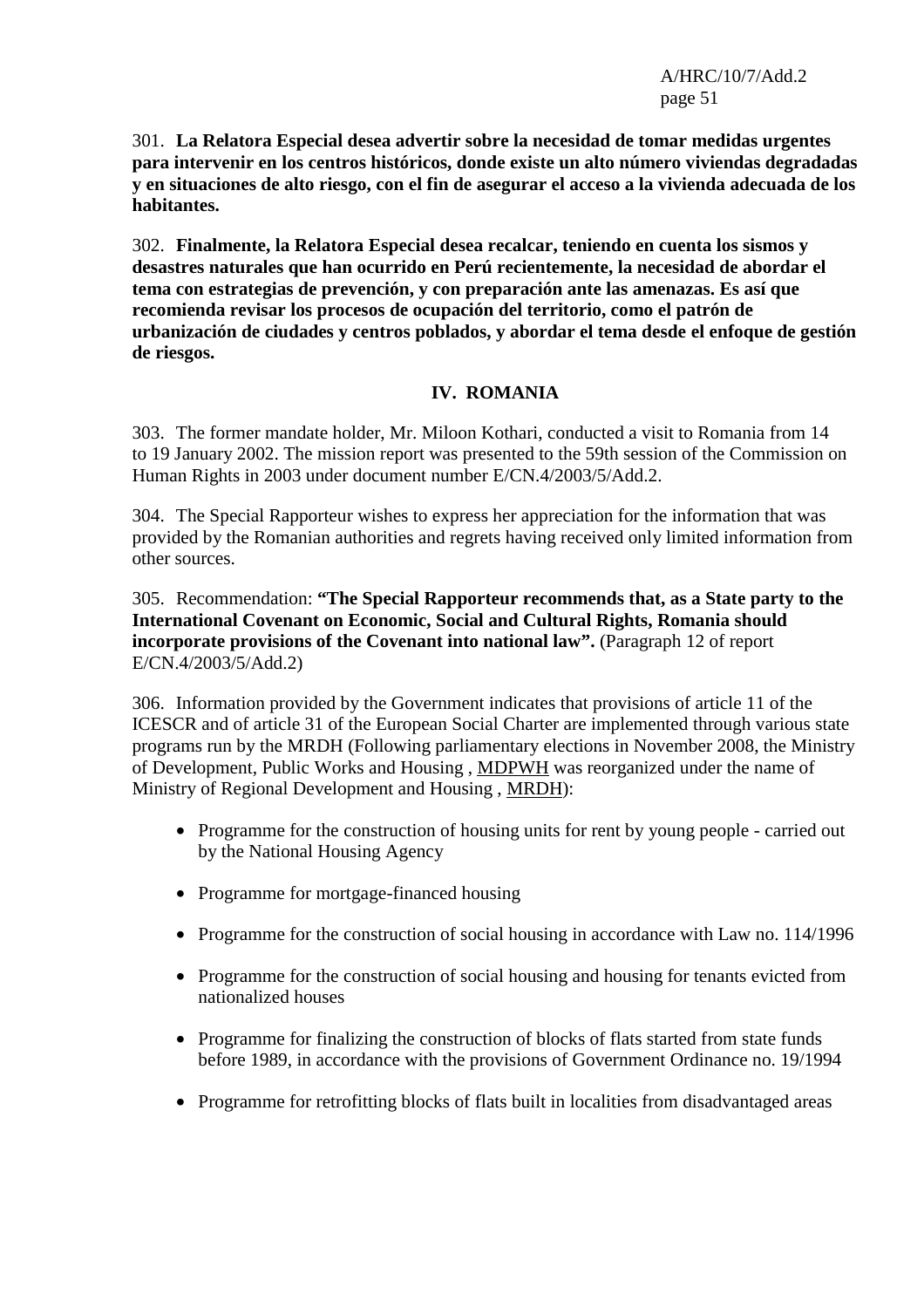- National programme supporting the construction of private housing in accordance with Government Emergency Ordinance no. 51/2006
- Programme on the provision of state premiums in accordance with Law no. 541/2002 on collective saving and lending for housing; and
- Programme of building emergency housing run by the National Investment Company

307. In 2006, the European Committee of Social Rights of the Council of Europe concluded that the social protection of families was manifestly inadequate because of the shortage of appropriate dwellings, and judged the situation not to be in conformity with Article 16 of the Revised Charter. It also noted that most of the dwellings available are privately owned and that it had been informed that the government has sold a considerable part of its housing stock to private owners since 1990, which is why it is difficult to cope with the urgent demand for housing at low rental prices. It also noted that dwellings built have to meet certain minimum conditions of health and comfort specified in Law No. 114/1996 on housing, and the national buildings inspectorate is responsible for verifying conformity with these rules.**<sup>24</sup>**

## 308. Recommendation: **"…, the Special Rapporteur urges Romania to consider ratifying article 31 under the European Social Charter, which pertains to the right to housing. As the Charter provides an additional framework for guaranteeing housing rights, the Special Rapporteur urges Romania to consider ratifying this article at an early date".**  (Paragraph 13)

309. Information provided by the Government indicates that in 2009, the Romanian authorities, in cooperation with the Secretariat of the Council of Europe, will carry out a review of all articles of the European Social Charter that have not yet been ratified. The purpose of this exercise is to identify the provisions of the Charter that can be further ratified and implemented, in accordance with the current level of development of the legal and institutional framework in Romania.

310. Recommendation: [In regard to the strategic objectives regarding the housing sector adopted by the Ministry of Public Works, Transportation and Housing (MPWTH) in 2001, the Special Rapporteur recommends] **"more emphasis on implementation and decentralization of financial resources as essential in ensuring its success".** (Paragraph 17)

311. Information provided by the Government indicates that the Government Strategy on housing aims to improve standards of living, by ensuring access to adequate housing to all Romanian citizens and by developing social housing building programs or social programs in order to assist persons with low income, especially young people. The Framework Law on Decentralization 195/2006 divides competences between central and local authorities. The transfer of competences from the central to the local level is decided following an impact

 ${\bf 24}$ **<sup>24</sup>** European Social Charter (revised), European Committee of Social Rights Conclusions 2006 (Romania). http://www.coe.int/t/dghl/monitoring/socialcharter/Conclusions/State/ Romania2006\_en.pdf.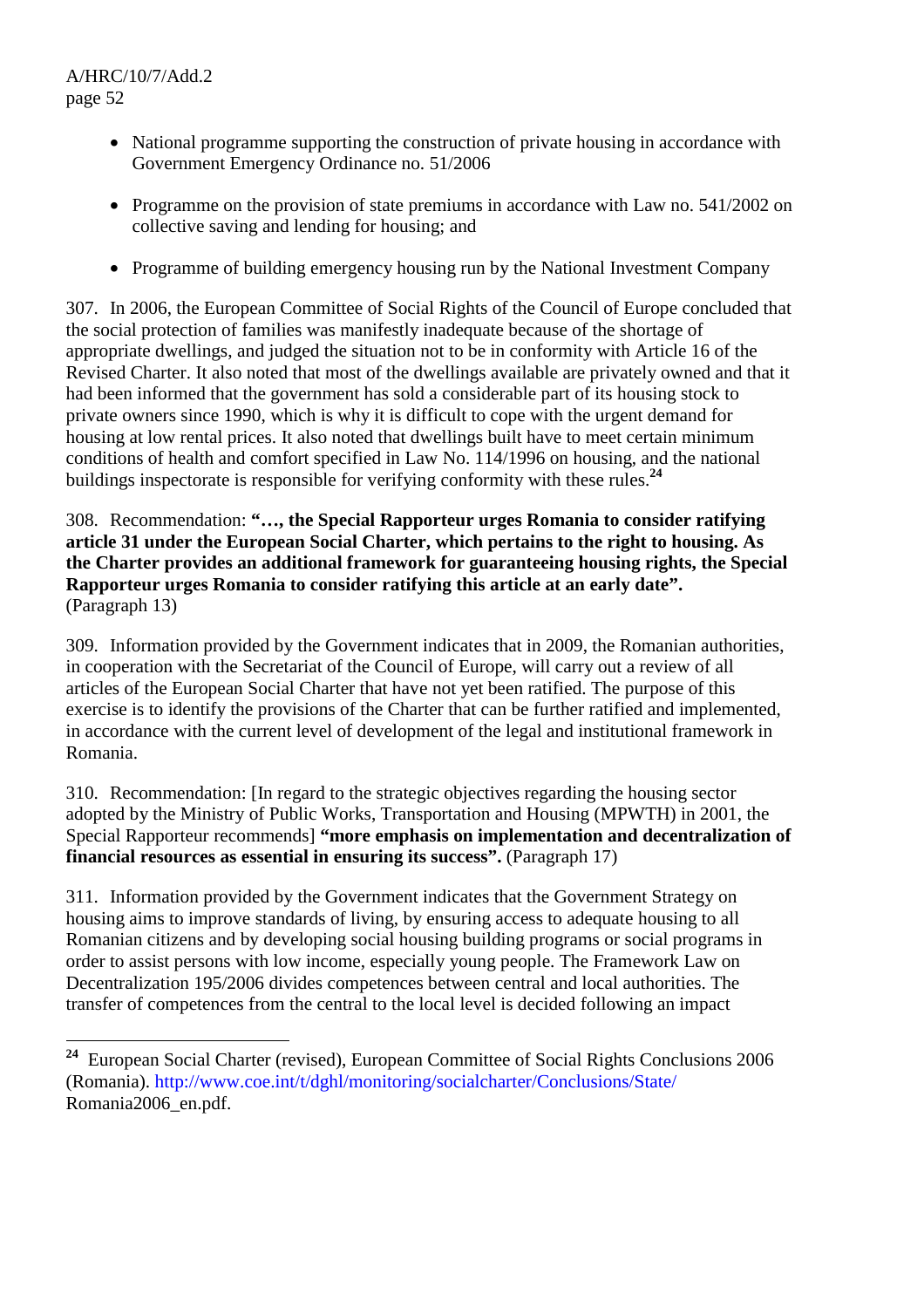analysis and implemented on the basis of specific methodologies, a number of indicators being used to monitor the process. The transfer of competences takes place only after the necessary resources for the implementation of the objectives have been secured. According to the law, the Government finances the various objectives in the field of housing, by allocating funds from the state budget, through the budget of the MRDH. The funds approved from the state budget are then transferred, to complete the funds allocated from the local budgets for specific projects.

312. In 2006, the European Committee of Social Rights of the Council of Europe reported the lack of specific measures to take steps to fill the gap of the lack of adequate housing for families. The Committee had noted in its previous 2004 Conclusions that no system of housing allowances existed for low-income households, but that there were other measures to help them to acquire housing, such as loans and deposits (particularly through the National Housing Department). It also noted in 2004 that the supply of housing appropriate to the size and needs of Roma families was inadequate, and considered that the situation was not in compliance with the Social Charter.**<sup>25</sup>**

# 313. Recommendation: **"… the Special Rapporteur considers that more attention is required to meet the needs of the poor and the vulnerable, in accordance with the human rights obligations, as well as article 7 of the Housing Law 114/1996".** (Paragraph 17)

314. Information provided by the Government indicates that according to the *Law No. 47/2006 on the national system of social assistance***,** social assistance benefits are granted to persons or families with low or insufficient income to meet the minimum requirements for a decent standard of living. The decision to extend any form of support is based on the evaluation of the real income, using specific instruments. The objective is to facilitate the social inclusion of the beneficiaries and to enable them to live autonomously. The state can also extend financial support to the victims of natural disasters. The level and form of the support depends on the civil status and the regular income of the applicant, as well as his/her standard of living and medical condition. The aid is given in cash or in kind, from the state budget or local budget, following a procedure provided for in a special law, together with the corresponding institutional network necessary to manage the system (Social Inspection, Social Observatory, National Agency for Social Benefits and the Management Information System Project).

315. The MRDH adopted a special methodology for intervention and a pilot study aimed at identifying solutions for poor and vulnerable people. A number of actions are envisaged:

 (a) Enforcing strictly the legislation related to the quality of housing (penalty mechanisms and coercive procedures for not abiding by the legal provisions on environmental risks will be introduced, together with minimum requirements for housing and clear responsibilities for local administration);

 (b) Amending housing legislation to extend the minimum requirements that would define adequate housing;

 $\overline{a}$ 

**<sup>25</sup>** European Social Charter (revised), European Committee of Social Rights Conclusions 2006 (Romania).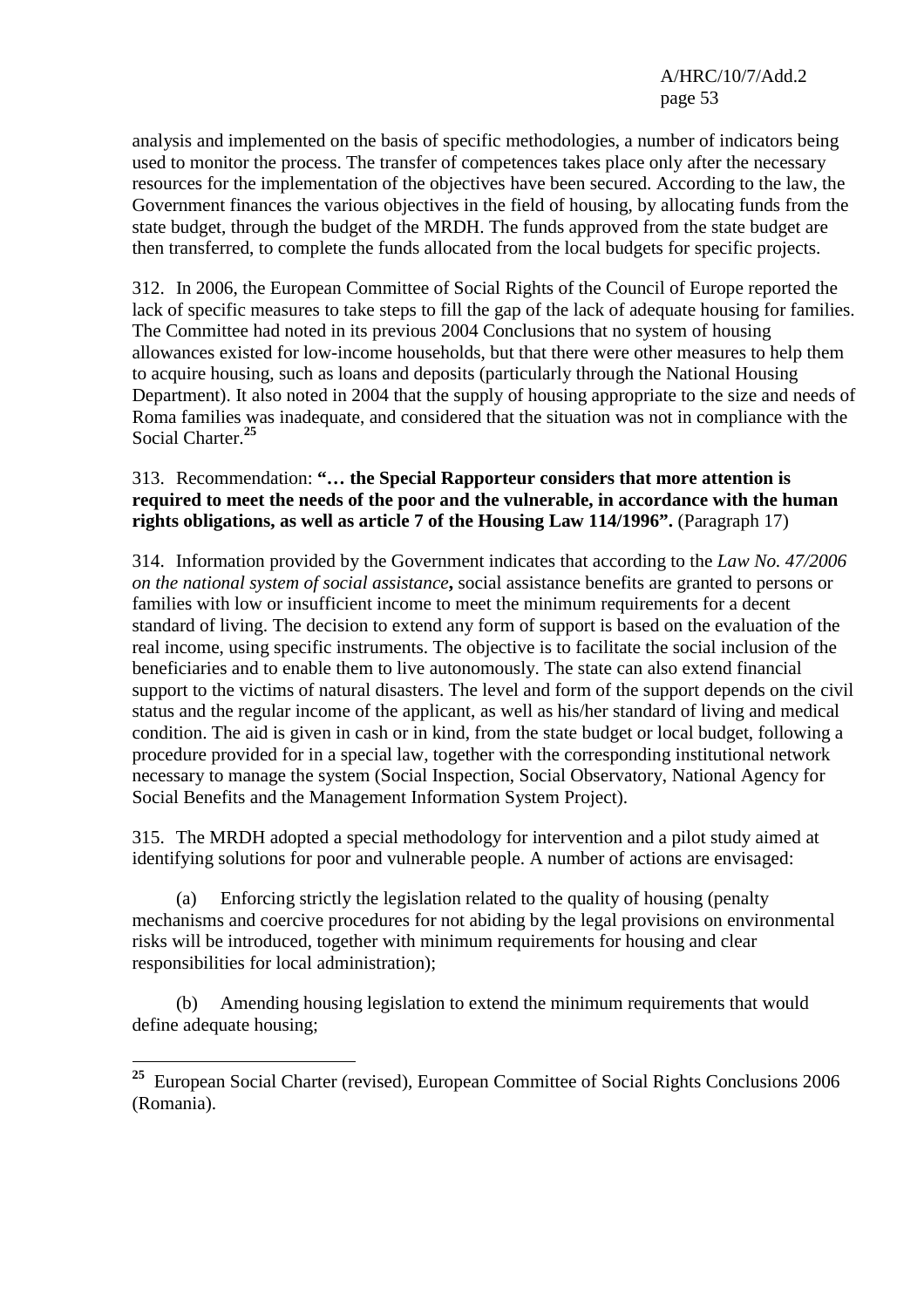(c) Improving the implementation of various Governmental Strategies (for Roma population, for social inclusion, for sustainable development): establishing more indicators and mechanisms for monitoring at local level;

 (d) Modifying housing legislation to include specific aspects related to poor and vulnerable population;

 (e) Introduction of mechanisms to stimulate, assist, coerce and hold accountable local public administrations for the absorption of funds from the state budget and European Union;

 (f) Imposing on local authorities the obligation to elaborate a local housing strategy that would take into account needs in the field of education, employment, and health, of the young and the elderly people and also of their associations.

316. In 2008 Romania was examined at the United Nations Human Rights Council under the Universal Periodic Review, the working group recommended that the Member State continue to respect and promote the human rights of vulnerable groups, including the Roma communities and continue to take further action to ensure equal enjoyment of human rights by Roma people as well as to take further appropriate and effective measures to eliminate discrimination against Roma and ensure in particular their access to education, housing, healthcare and employment without discrimination, and follow to the recommendations of the United Nations human rights bodies in this regard.**<sup>26</sup>**

317. Recommendation: **"**[With regards to social housing as defined by the Housing Law 114**/**1996], **the Special Rapporteur recommends that the Government further elaborate appropriate strategies and programmes to meet the needs of these people and to ensure their equal access to housing and services. The national census conducted in March 2002 should provide useful socio-economic and demographic data for reorienting strategies to meet the needs of the vulnerable groups. The needs of vulnerable groups such as Roma and other minority/vulnerable groups, women, the elderly and the homeless should be integrated into national housing sector policies, and that MPWTH** [MDPWH] **should cooperate with other relevant Ministries in order to address these interrelated issues**". (Paragraph 18)

318. Information provided by the Government indicates that the MRDH co-operates with local authorities at county level, in order to promote investment in social housing. Upon request from the Local Council, the Ministry will finance the building of social houses for the benefit of certain categories of population whose level of income (average monthly income 20% below the minimum, as determined yearly by Governmental Decision) would not allow them to have access to private or rented houses on the market. Social housing units belong to the public domain of the administrative and territorial units and are not for sale. Social housing units may be created by erecting new buildings or rehabilitating existing ones. The MRDH works together with the Ministry of Labor, Family and Social Protection to organize the future activities of the National Agency of Social Services. Between 2005 and 2008, 1,134 flats were finalized, 2,405 dwellings were financed and 56,414,000 lei (approx. 10 millions USD) were allocated.

 $26$ **<sup>26</sup>** A/HRC/8/49.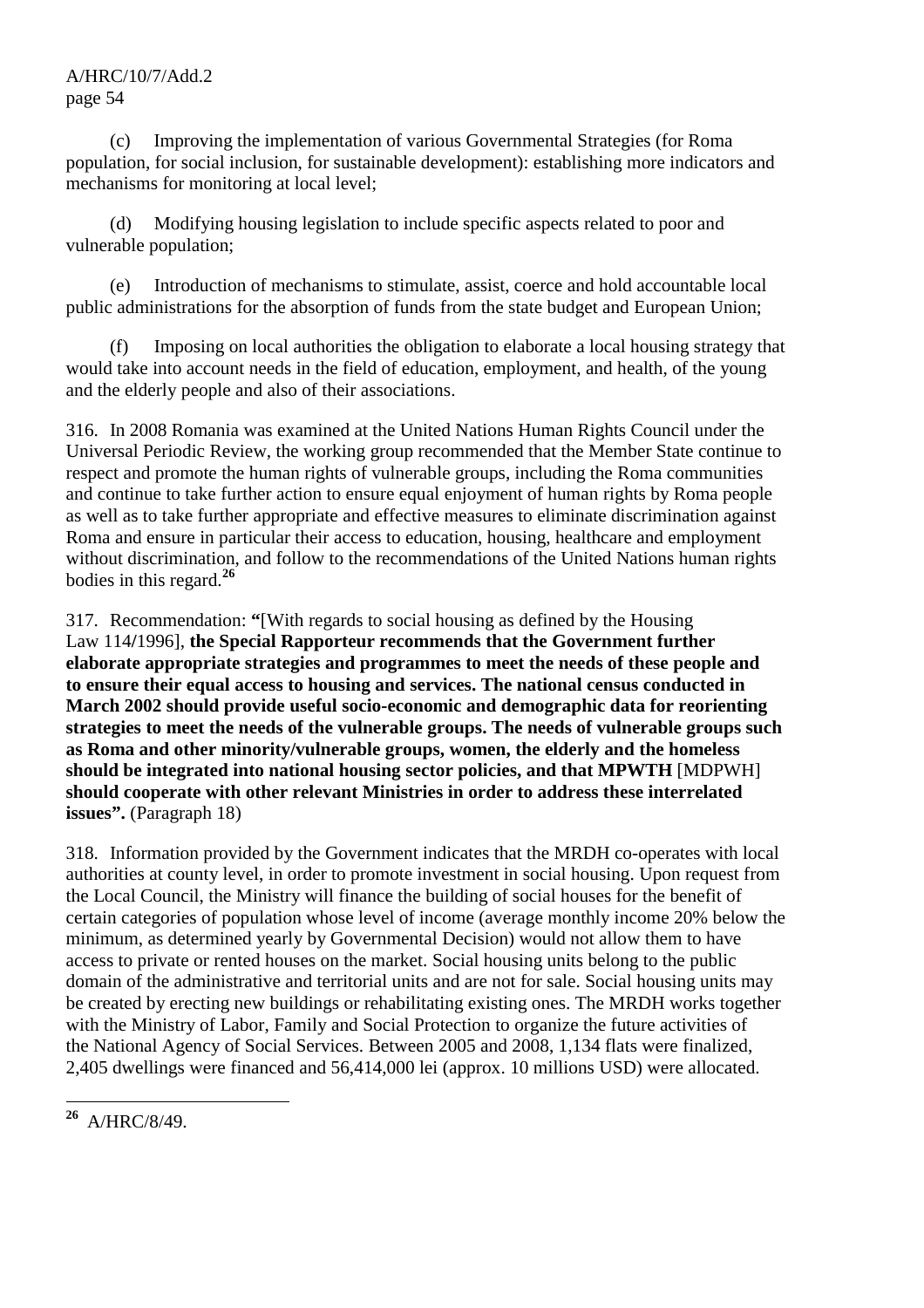319. Law 116/2002 on preventing and combating social marginalization guarantees effective access, especially for young people, to social housing. Emergency Governmental Ordinance no. 5/2003 provides for the granting of financial aid to persons whose monthly income is below the minimum, to pay their bill for heating and hot water during winter. For those who do not use central heating, benefits are given in kind. Persons with disabilities or serious medical condition or affected by natural disasters may also benefit from such aid.

320. In 2006 the Government adopted a decision approving the National Interest Programs in the field of social assistance, including access to social housing, for groups particularly vulnerable to discrimination, such as elderly people, homeless people, persons with disabilities, victims of domestic violence and so on. The Programs finance social services with money from the state budget, completing the financial resources allocated by the local public authorities' destination for this purpose.

321. In 2001, the Government of Romania adopted a Strategy for the improvement of the situation of Roma, to be implemented between 2001 and 2008, under the supervision of the National Agency for Roma (NAR). The Strategy calls for the adoption of measures to promote social inclusion, including in the field of housing. In January 2008, based on the Strategy, the National Plan against Poverty and for Social Inclusion Promotion (2001-2012), the Joined Memorandum of Social Inclusion (2005-2010) and the Roma Inclusion Decennium (2005-2015), the MRDH and NAR signed a framework memorandum.**<sup>27</sup>**

322. In 2006 the Committee on the Elimination of Discrimination against Women after examining Romania's report expressed it concern about the situation of Roma women and girls who face multiple and intersecting forms of discrimination based on sex, ethnic or cultural background and socio-economic status. The Committee notes with concern that Roma women and girls remain in a vulnerable and marginalized situation, in particular with regard to access to education, health, housing, employment, official identity documents and participation in political and public life.**<sup>28</sup>**

323. Recommendation: **"The Special Rapporteur recommends that the Government should develop indicators and appropriate monitoring mechanisms on homelessness in the country. The local authorities should be directed to implement, in cooperation with non-governmental and civil society organizations, temporary shelter programmes for the homeless, particularly during the winter, as a part of social assistance programmes".**  (Paragraph 19)

324. Information provided by the Government indicates that the MRDH conducted research in order to study and assess the categories of homeless with the view to include this social group into the existing legal framework. This initiative also refers to the elaboration and testing of a new IT solution to be implemented at national level that will contribute to the establishment of a statistical register for the homeless, with the main purpose of creating a reporting system easy to

 $\overline{a}$ **<sup>27</sup>** See below para. 362.

**<sup>28</sup>** CEDAW/C/ROM/Q/6.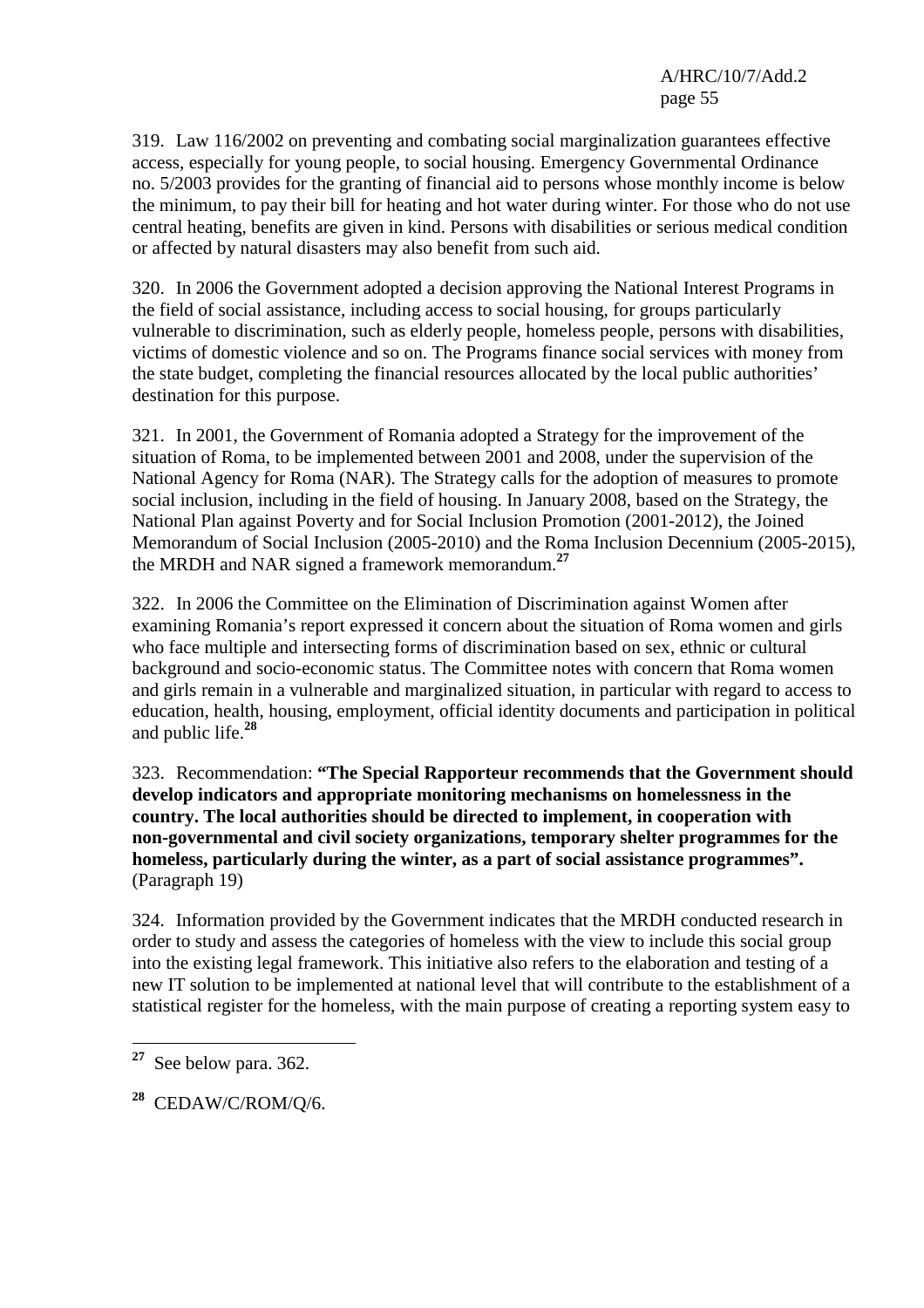use, that would give a clear estimate of the number of houses needed for the homeless and all those who are at risk of becoming homeless. On the other hand, the local authorities are involved in the development of social services for vulnerable groups. Local authorities and nongovernmental organizations signed cooperation protocols with the aim to monitor the implementation of the national interest programs.

325. Recommendation: **"In view of the scale of the problem** [repair and retrofitting of houses due to natural disasters]**, the Special Rapporteur urges the international community to provide necessary assistance, to complement the Government's own resources and efforts. The Government should consider establishing an emergency assistance programme, particularly in rural areas where alternative housing is less likely to be available".**  (Paragraph 20)

326. Information provided by the Government indicates that according to the provisions of the Housing Law 114/1996, through the Programme for the financing of social housing construction, the MRDH*,* together with local councils and mayoralties, supports the building of social housing both in urban and rural areas. The Programme is implemented by the Ministry, upon requests from the Local Councils.

327. The MRDH runs the Programme for the retrofitting of multi-storey housing buildings with first-degree seismic risk. Between 2005 and 2008, 8 buildings were retrofitted and 20.132.000 lei were allocated through the programme regarding the retrofitting of multi-storey housing buildings.

## 328. Recommendation: **"The Government needs to put more emphasis on educating and reaching out to the homeowners on the need to provide information on the benefits of forming associations to maintain and repair housing and facilitate their formation with simplifying procedures and rules. The Government should also provide necessary advice and guidelines on the standard of services, and legal recourse for remedies".** (Paragraph 24)

329. Information provided by the Government indicates that Parliament will consider a draft law regulating the condominium status of residential housing and the formation of associations of owners. This legislation would introduce a new approach multi-family housing management, to deal with condominium of residential buildings, either dwellings in multi-family buildings or individual houses with common courtyards or other kinds of properties. The management for these multi-family buildings will be improved and the owners will be more accountable. Moreover, all co-owners will have the obligation to plan and ensure the maintenance, renovation and protection of the building.

330. Recommendation: **"The Special Rapporteur recommends that the Government take into account General Comment No. 6 on the economic, social and cultural rights of older persons adopted by the Committee on Economic, Social and Cultural Rights in developing social assistance programmes that address the housing and other needs of the elderly".**  (Paragraph 25)

331. Information provided by state authorities indicates that over the 2005 - 2008 period, the National Strategy for Development of Social Assistance for Elderly Persons provides for the following objectives: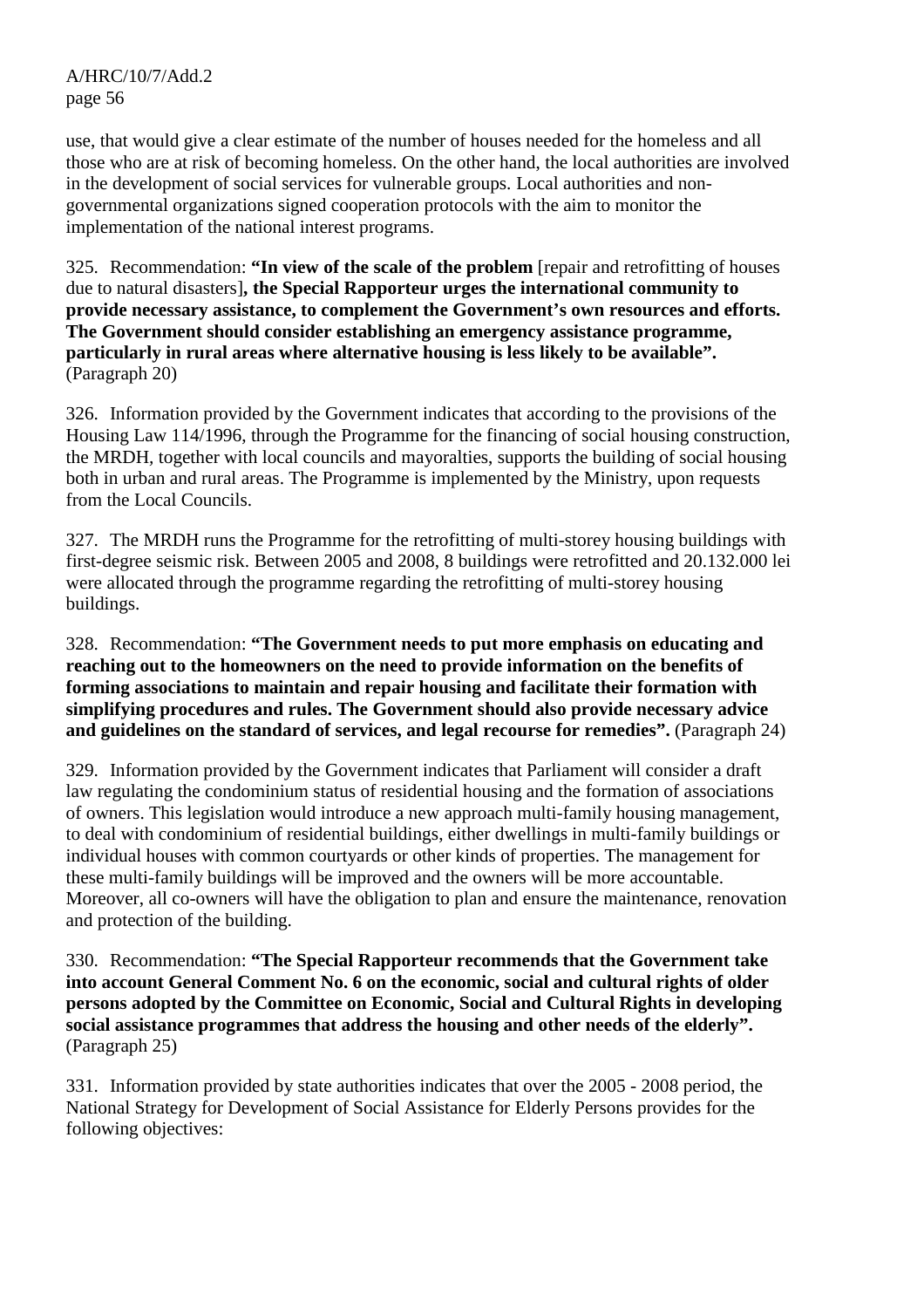- Strengthening of the administrative and institutional framework at central and local level
- Improving the legislative framework
- Training personnel
- Developing and diversifying benefits and social services
- Preventing and combating the abuse and neglect of elderly people
- Personal development
- Active involvement of elderly people in all social, economical, political and cultural aspects of society

The reform in the field of social assistance for elderly people will focus on:

- Supporting the voluntary activities in home care services for elderly people through the elaboration of a Government Decision project to this purpose
- Building new social assistance institutions and modernizing the existing ones with the support of the World Bank, in order to ensure decent living conditions for elderly people
- Modifying and completing Law no. 17/2000 on social assistance for elderly people

The National Interest Programs adopted in 2006, as mentioned below, allow the financing of social services from the state budget, thus complementing the financial resources allocated by the local public authorities:

- "Development of home care services for dependent elderly people". It provided for financing of training and employment of 10.000 house caretakers who will form a network of homecare social services providers, to be established in Bucharest and the major cities and run directly by local authorities or in partnership with nongovernmental organizations
- "Combating the social exclusion of homeless people through the creation of Emergency Social Centres". The programme (established in the main cities at county level) tries to identify medium or long term housing solutions for the targeted population

332. Recommendation: **"The Special Rapporteur is concerned that the current programme on minimizing thermal energy loss does not seem to address the issue of inequitable access to heating, particularly in poor communities, and may result in deepening the distribution gap. Furthermore, the programme should be linked with social assistance programmes to ensure that the poor and the vulnerable have affordable access to services and upgrading. The local authorities should play an important role in the delivery of services and social assistance, while the central Government should ensure monitoring of equitable**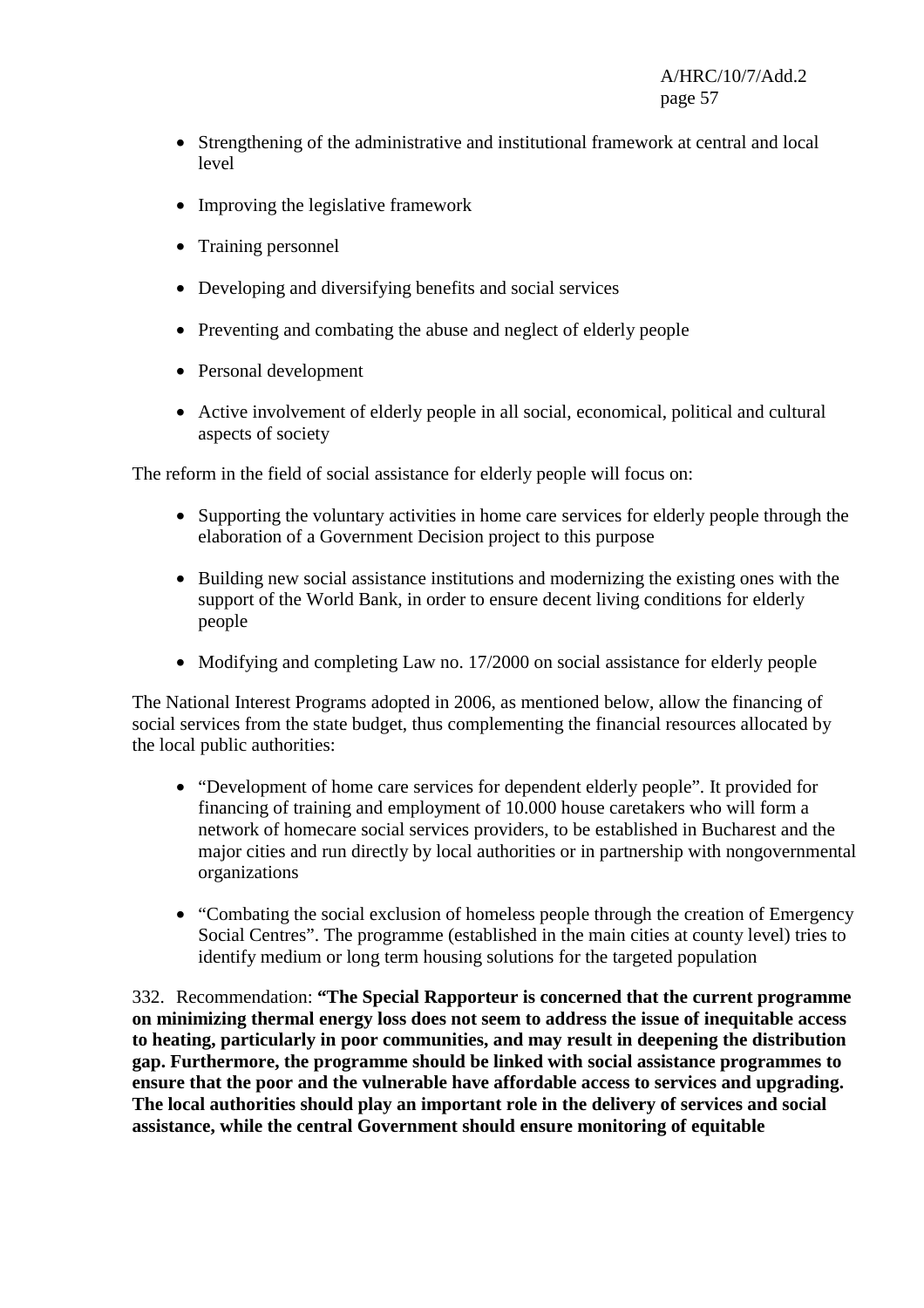**distribution with particular attention to the population in need, in accordance with human rights principles. General comments on the right to adequate housing and the right to water and sanitation issued by the Committee on Economic, Social and Cultural Rights should provide useful guidance in this regard".** (Paragraph 26)

333. Information provided by the Government indicates that the MRDH elaborated specific technical regulations aiming at minimizing the thermal energy loss in exploitation of buildings. Law 372/2005 on the energy performance of buildings provides for the issuing of an energy performance certificate when buildings are erected, sold or rented out, in order to inform the prospective buyer or tenant about the energy consumption of the building. The energy performance certificate shall be accompanied by recommendations for the cost-effective improvement of the energy performance of the building.

334. The MRDH also runs two national programmes on thermal rehabilitation:

 (a) The Programme of Thermal Rehabilitation of certain blocks of flats, according to the Emergency Government Ordinance no. 174/2002, aims at financing the expenses related to the execution of works for the thermal rehabilitation of blocks of flats built during the period 1950 to 1990, irrespective of their heating system;

 (b) The Programme "*Heating system 2006-2015 - heat and comfort*", aims at financing the expenses related to the execution of works for the thermal rehabilitation of blocks of flats built between 1950 and 1990 and connected to the district heating system*.*

335. The National Investment Company implements a programme specifically designed for the thermal rehabilitation of block of flats built in poor neighborhoods. The implementations started in 2006 with 13 blocks of flats, 3 projects have already been finalized, totalling 4,080,000 lei (approx. 1,100,000 euro).

336. Recommendation: **"The Special Rapporteur suggests that the Anti-Poverty Commission for Promotion of Social Inclusion** [established in 2001 under the Office of the Prime Minister] **review and strengthen its institutional arrangements within the public administration, to ensure that its obligations under the International Covenant on Economic, Social and Cultural Rights, and other relevant human rights instruments are taken into account at an early stage in the further elaboration and implementation of anti-poverty strategies and legislation relating to social welfare and assistance including housing. In doing so, the Special Rapporteur recommends that the Commission take into account the statement on poverty adopted by the Committee on Economic, Social and Cultural Rights (E/C.12/2001/10) as well as the conceptual framework of a human rights approach to poverty reduction which would include such principles as the identification of the poor; empowerment; the international human rights framework; participation; equity and non-discrimination; the progressive realization of rights; and accountability".**  (Paragraph 27)

337. Information provided by the Government indicates that the Anti-Poverty Commission for Promotion of Social Inclusion was terminated and replaced, based on Governmental Decision no.1217/06.09.2006, by a national mechanism for promotion of social inclusion, at central and county level, under the responsibility of the Ministry of Labour, Family and Social Protection.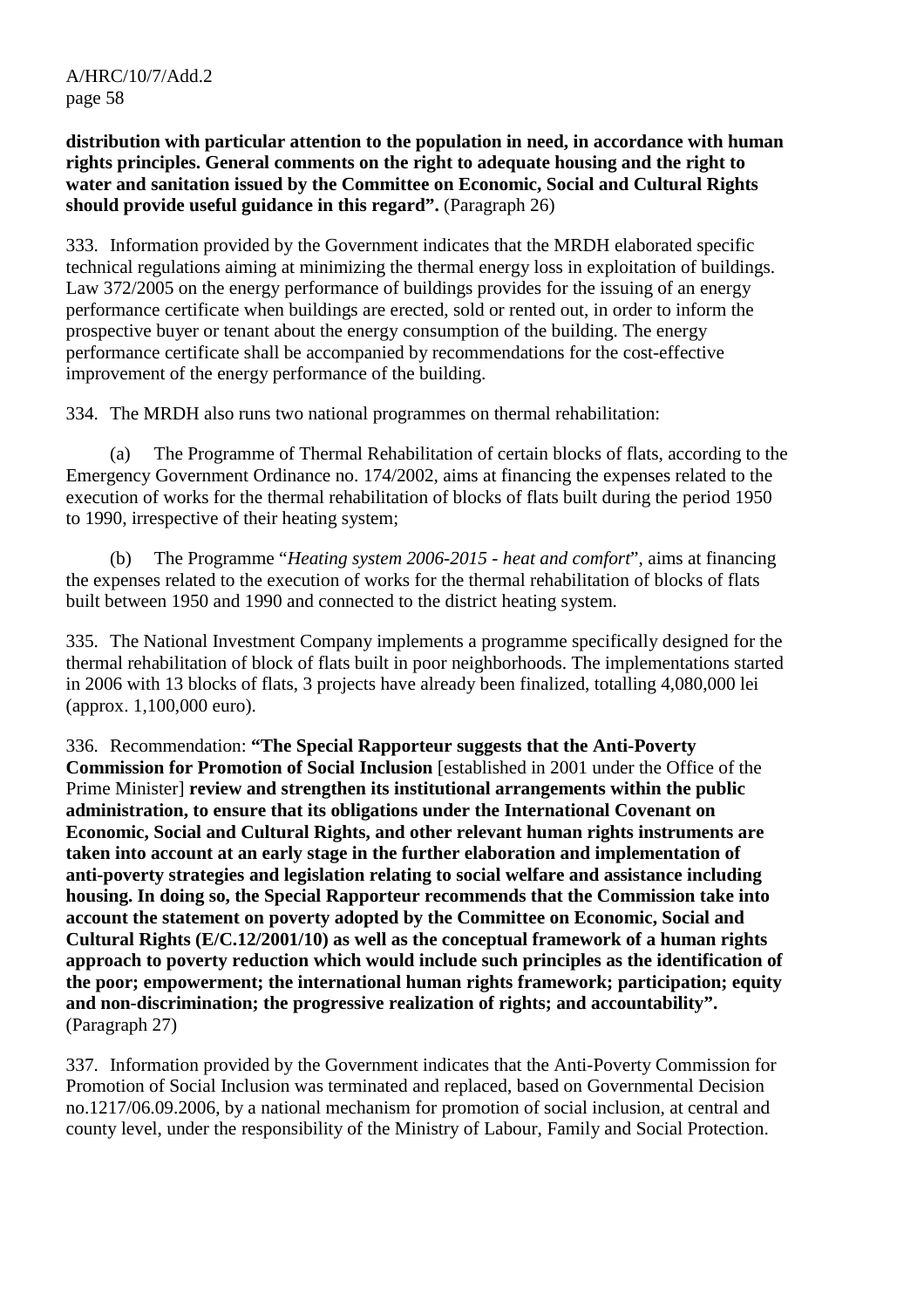338. The Government created the National Commission for Social Inclusion with the following competencies:

- Identifying national priorities in the area of social inclusion
- Approving the national monitoring mechanism and the monitoring reports on the implementation of these priorities
- Elaborating the National Plan of Action in this field
- Approving the social inclusion sector indicators used in the monitoring reports
- Approving the national reports on social inclusion and social protection
- Mainstreaming social inclusion policies into other sector policies
- Issuing consultative opinions on normative acts focusing on social inclusion of disadvantaged categories

339. Since its creation, two strategic national reports on social protection and social inclusion have been elaborated for the period 2006-2007 and 2008-2010, respectively.

340. Romania's priority objectives for the period 2008-2010 in this area are:

(1) Improving the employment situation of disadvantaged categories;

 (2) Promoting integrated family policies by identifying a package of efficient measures of social services;

(3) Continuing efforts to improve the living conditions of citizens of Roma ethnic origin.

341. At the same time, the national mechanism of social inclusion will be strengthened so that it provides for an efficient coordination framework in this field. Social inclusion units have been established at the level of all relevant ministries and agencies, with the view to monitor, inter alia, the implementation of Romania's commitments under various international instruments in the area of social inclusion (including the International Covenant on Economic, Social and Cultural Rights).

342. Recommendation: **"The Special Rapporteur recommends that urgent attention be directed to issues of security of tenure for those living in property or in settlements without legal contract (whether private or State-owned) or proof of ownership. A review of eviction laws, policy and practice is also recommended to ensure that correct procedure is followed and that no individual or group, whether Roma or non-Roma, suffers disproportionately therefrom".** (Paragraph 33)

343. Information provided by the Government indicates that the Romanian Constitution states the principle of equality between citizens and specifically proclaims the right of the citizens to inviolability of the residence and the right to private property. Expropriation is permitted only on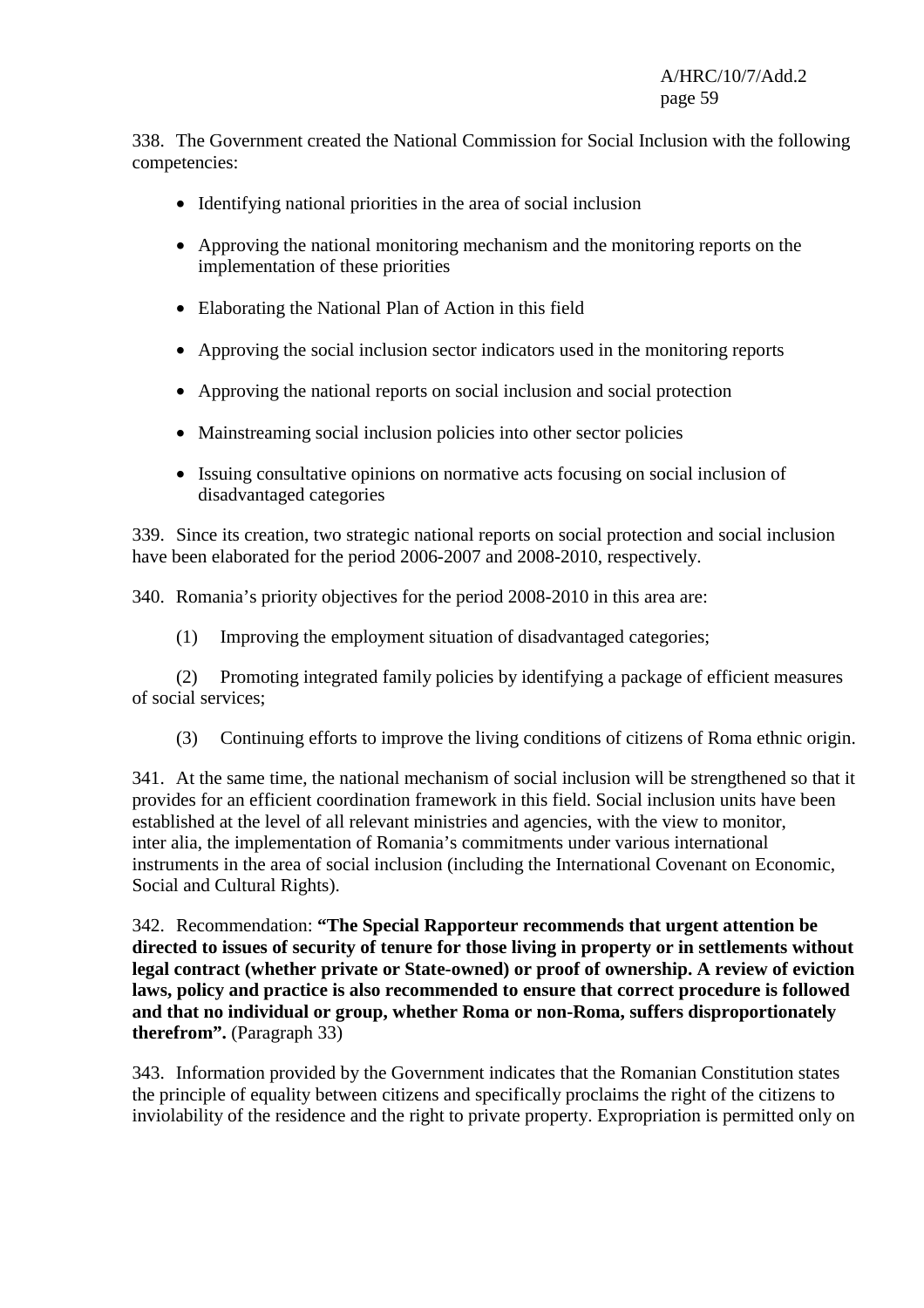grounds of public utility, established according to the law, against just compensation paid in advance. The State is bound to take appropriate measures to ensure a decent standard of living for its citizens, which includes the right to decent housing.

344. Romanian legislation prohibits any form of discrimination, including racial segregation and provides for mechanisms of legal protection against such acts.

345. The problem of the living conditions of the Roma minority is under the permanent attention of County Offices for Roma and Working Groups for Roma, which carry on their activity within the offices of the county governmental representatives (Prefectura).

346. The County Offices for Roma, established in accordance with the National Strategy for the improvement of the Roma situation, have the following functions:

- Evaluating, together with the representatives of the local public administration, Roma NGOs and Roma minority, the main needs of Roma communities; supervising the implementation of projects/programmes dedicated to the improvement of the situation of this minority
- Identifying problems connected to the right to property for plots of land and housing units held by Roma
- Granting assistance to local experts from the Roma minority aiming at organizing local initiative groups, in order to evaluate the needs of local communities and to elaborate local action plans
- Conducting social inquiries, both for granting social housing units and ensuring guaranteed minimum income
- Collaborating with Roma organizations from every county, supporting their initiatives and establishing partnerships

347. Over the past years, the monitoring bodies identified certain problems in areas where Roma people live in large numbers (lack of documents to prove ownership, bad maintenance and discontinued access to public utilities due to payment default etc). In most cases, evictions were carried out with the view to relocating the inhabitants of flats or houses that had become too dangerous or degraded to live in. In other cases, evictions were directed against persons who had abusively occupied part of the public domain or were meant to enforce decisions rendered by the court returning a property illegally confiscated by the State during the Communist regime. The eviction measures were enforced without using violence and without discrimination on any ground.

348. The national legislation offers the necessary protection to persons whose rights and legitimate interests have been infringed upon. Thus, in accordance with Law no. 554/2004 on contentious matters, as further amended, any person considering that one of his/her rights or legitimate interests have been violated by a public authority, by means of an administrative action, may seize the administrative court in order to overrule that act, to have the claimed right or legitimate interest recognized, as well as to receive compensation for the damage.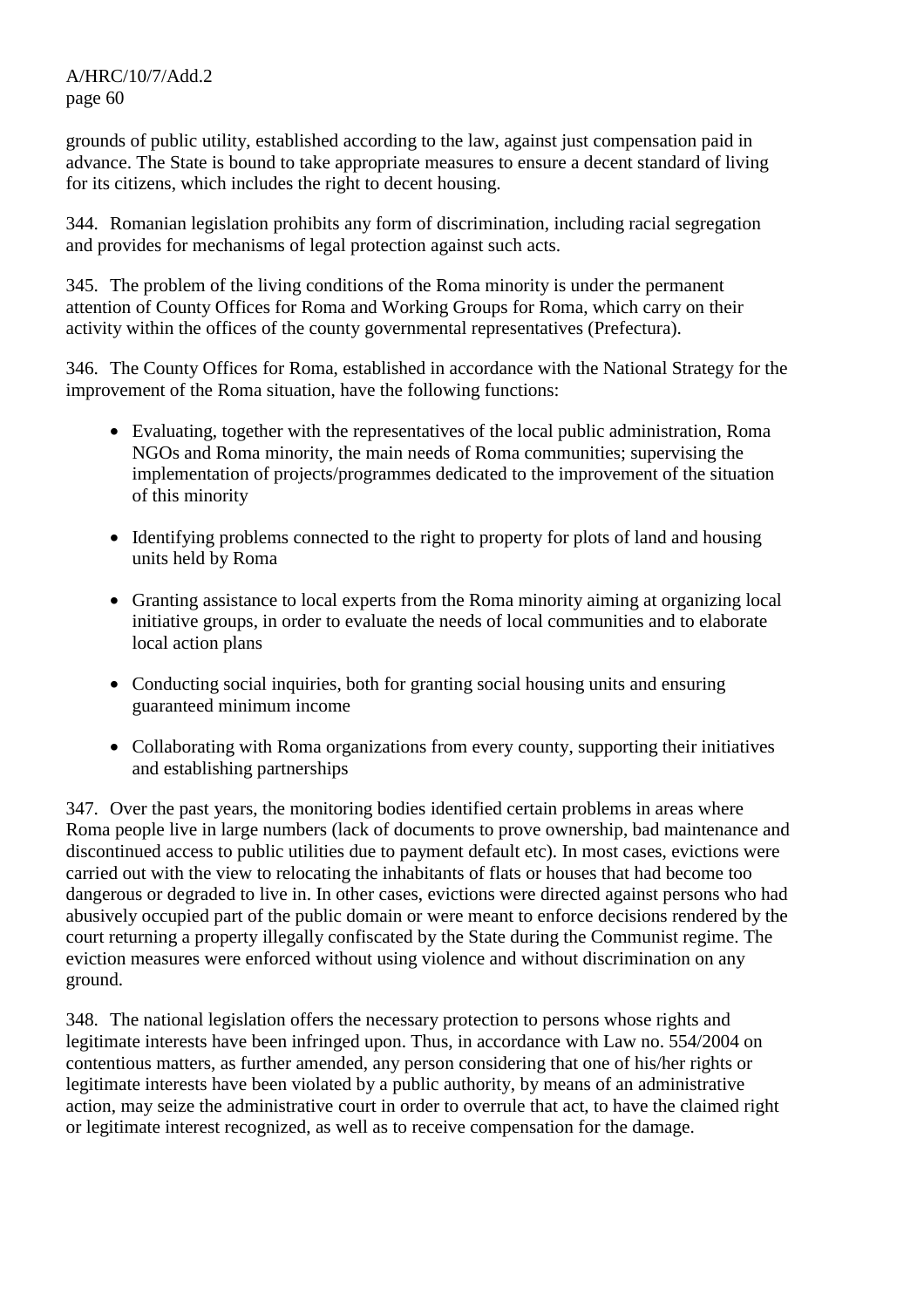349. The local authorities have strived to identify practical and long-term solutions to build social housing units. Given the complexity of the situation, particular attention was also paid to educating Roma (providing professional training courses) in order to facilitate their access to the labour market. Another solution was represented by projects of lucrative activities - the development of social enterprises at the level of poor communities.

350. Other sources stated that poverty is both a cause and effect of social and economic exclusion. The poverty rate of the Roma in north-eastern Romania is up to 50 per cent higher than that of the overall population. According to 2003 World Bank information, Roma make up only 2.5 per cent of Romania's total population, yet 7 per cent of the poor and 12.5% of the extremely poor in the country are Roma.

351. Other sources expressed their concern that there is a pattern of forced eviction and threatened forced eviction of Roma, leading to racial segregation in a number of localities. Information on recent cases arbitrary demolition of homes was provided. It was also noted that in the last years Roma have been evicted and relocated near garbage dumps, sewage treatment plants or industrial areas at the outskirts of the city. During the 2005-2007-period a number of cases of violation of housing rights allegedly may be committed by public authorities were said to include elements of forced evictions, environmental racism, and residential segregation.

352. Recommendation: **"In further elaborating strategies on housing for Roma, and eventually in their implementation, the Special Rapporteur urges MPWTH to bear in mind the existing human rights norms and standards, including General Comments Nos. 4 and 7 of the Committee on Economic, Social and Cultural Rights and General Recommendation XXVII on discrimination against Roma adopted by the Committee on the Elimination of Racial Discrimination, in particular its paragraphs 30 and 31 on housing".** (Paragraph 37)

353. Information provided by the Government indicates that national legislation forbids any form of discrimination, including racial segregation and provides for mechanisms of legal protection against such acts. Any incidents of racial segregation should be seen as isolated cases that are subject to the law.

354. Governmental Ordinance No.137/2000 on the prevention and sanctioning of all forms of discrimination, as subsequently modified**,** represents the landmark legislation in the field of anti-discrimination. The Ordinance defines the principle of equality and non-discrimination among citizens, prohibits and sanctions discriminatory acts committed by natural and legal persons, in all their forms (direct discrimination, indirect discrimination, harassment, multiple discrimination, order to discriminate, and victimization). The national anti-discrimination law covers five main areas: i) equality in economic activity in terms of employment and professional work; ii) access to legal, administrative and public health services, as well as to other services, goods and facilities; iii) access to education; iv) freedom of movement, choice of residence and access to public places; v) the right to personal dignity.

355. The legislative framework is matched by an institutional network with judicial and cuasijudicial competencies in the area of combating discrimination. Thus, the National Council for Combating Discrimination (NCCD) is an autonomous specialized body of the central public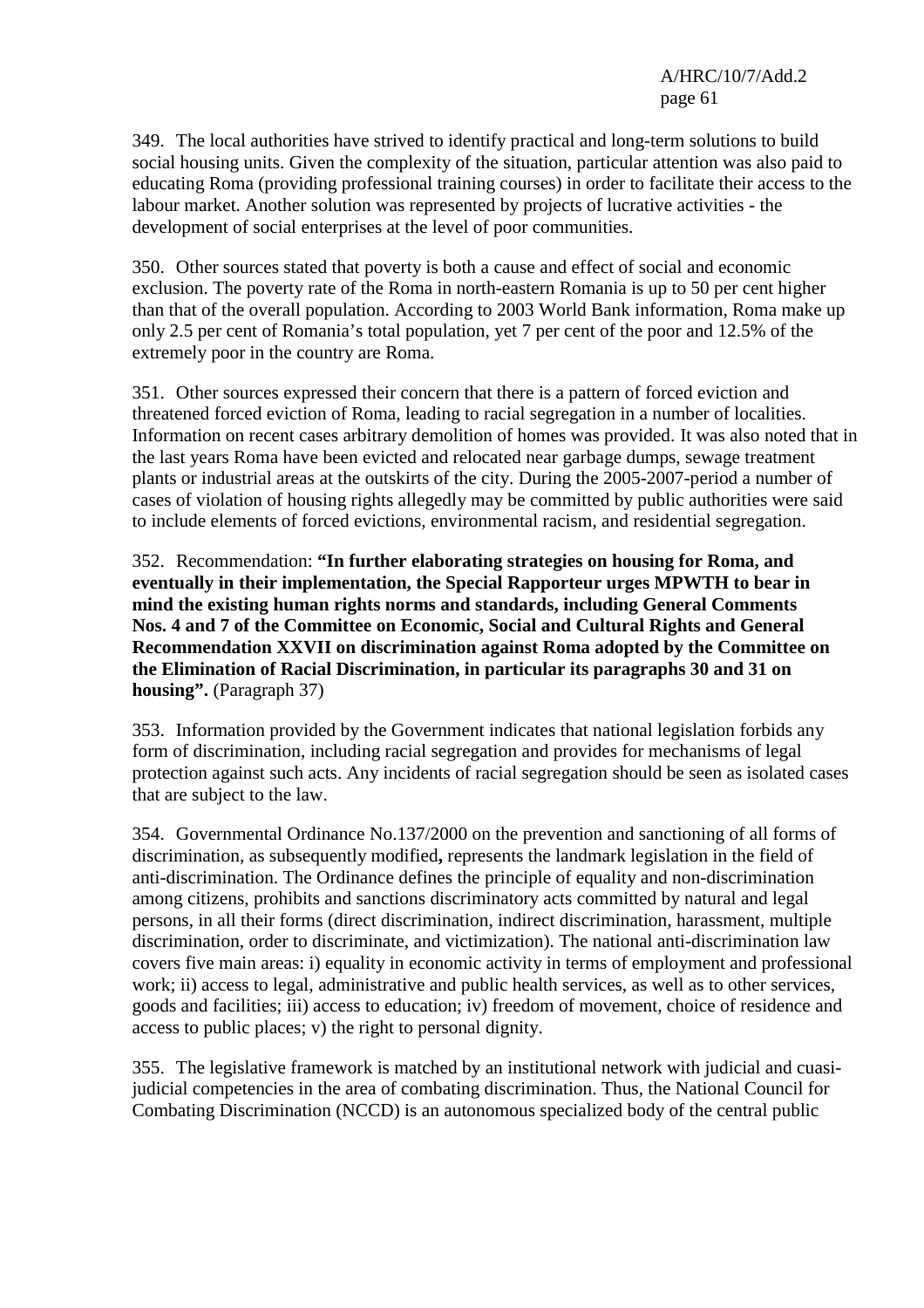administration responsible for the enforcement and observance of anti-discrimination legislation. NCCD receives and analyses petitions and complaints from individuals and groups of persons, NGOs, other legal entities and public institutions and decides on the appropriate measures, including punitive sanctions (contraventional fines, notices). Some of the complaints received regarding ethnic discrimination referred to the access on the housing market.

356. For all discrimination cases, the victims are entitled to claim damages in a court of law, proportional to the act, as well as the restoration of the situation prior to discrimination or the cessation of the situation created by discrimination, in accordance with common law. The claim for damages is exempted from judicial taxes and is not conditioned by any notice from the National Council for Combating Discrimination. The period for submitting the claim is 3 years from the date of occurrence of the act of discrimination or from the date when the victim takes cognizance of the occurrence of this act. The interested person has the obligation to prove the existence of the facts which may lead to the presumption that there has been direct or indirect discrimination. It is for the respondent to prove that the facts do not constitute discrimination. Any proof can be brought before the courts, including video and audio evidence or statistical data. Human rights non-governmental organisations can appear in court as parties in cases involving discrimination pertaining to their field of activity and which prejudice a community or a group of persons.

357. The Government of Romania stated that it attaches great importance to constantly improving the standard of living and the quality of housing for all the inhabitants of the country. Given the specific situation of the Roma, the authorities designed and implemented a set of policies aimed at promoting social inclusion of the members of this minority.

358. The Romanian system of social housing needs to be further consolidated as the need greatly surpasses the supply. Building, distributing and managing social housing are responsibilities of local authorities. The housing law stipulates income thresholds for eligible tenants and several grounds for priority, but concrete allocation criteria are established at the local level. The law also limits the rent level and states that the local budget must subsidize the rent. Therefore, this places a fiscal burden on the local authorities. Authorities have gradually started to build social housing again within the programme of the National Agency of Housing, functional since September 1999. Still, the Agency is more concentrated on building housing for young employed people. Given the higher rates of unemployment, Roma people have less access to housing provided by the local authorities to young families.

359. In order to apply the provisions of GD no. 522/2006, the MRDH defined the Annual Action Plan including measures for improving situation of the Roma. The main actions envisaged are: i) financing infrastructure programs aiming at ensuring decent living conditions in urban and rural areas, including Roma communities (electricity, water, sewerage, paving the communal roads, sanitization); ii) continuing to solve the problems regarding the property rights of land and houses belonging to Roma people and re-enacting their property rights; iii) total and/or partial financing of projects and programmes regarding housing rehabilitation and housing construction in underprivileged communities, including those inhabited by Roma; iv) ensuring the direct involvement of the beneficiaries (including Roma) in designing, realizing and actual building objectives, both as volunteers and as employees.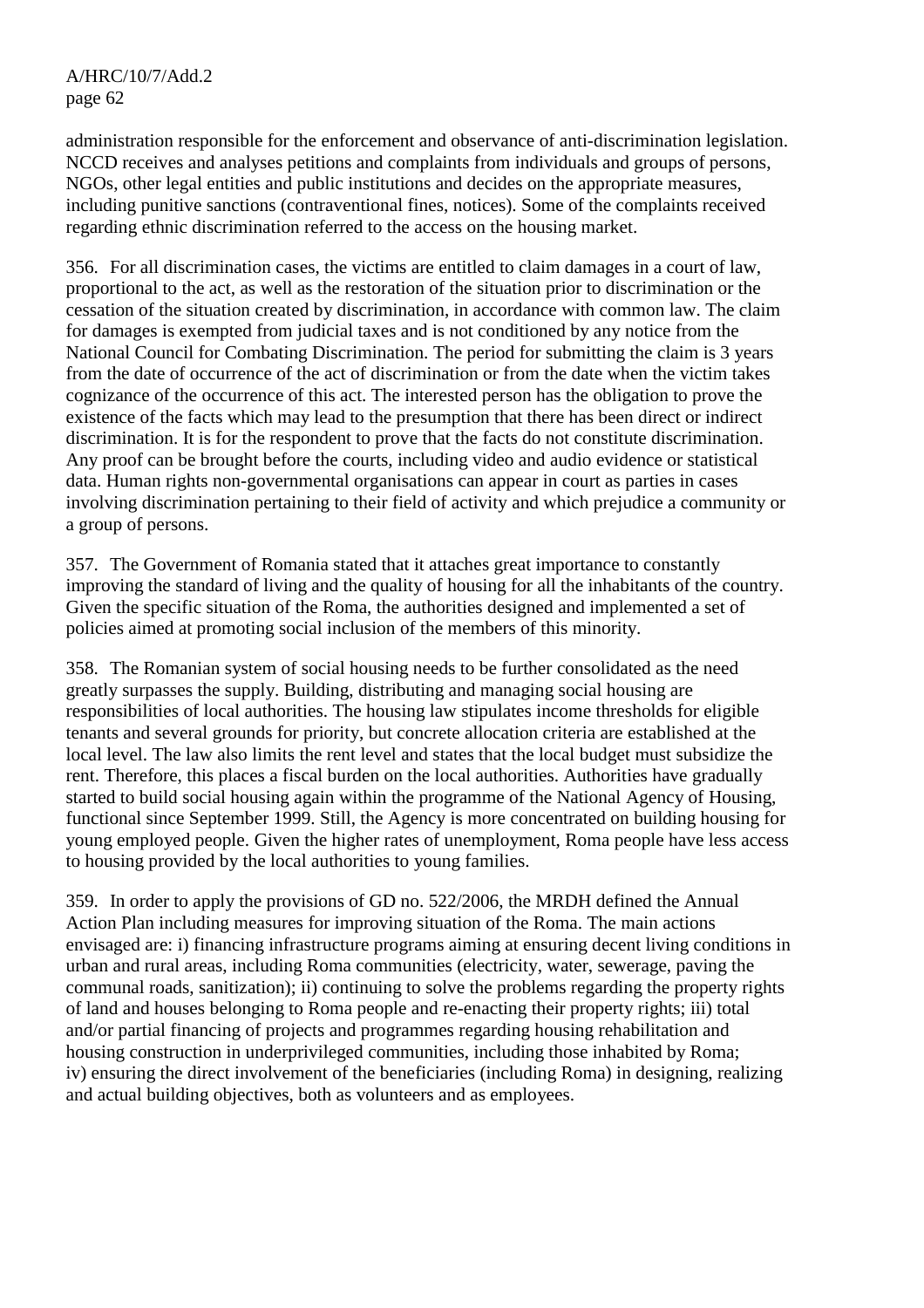360. Non-governmental sources indicated that no legal protection against racial segregation against Roma communities was put in place. For instance they mentioned that Roma communities continue to suffer from separation from non-Roma communities through walls or other physical barriers.

#### 361. Recommendation: **"Roma themselves (including Roma women) should also be engaged in a meaningful process of consultation in the process of elaborating and implementing housing strategies that affect them".** (Paragraph 37*)*

362. Information provided by the Government indicates that in January 2008, based on the Strategy, the National Plan against Poverty and for Social Inclusion Promotion (2001-2012), the Joined Memorandum of Social Inclusion (2005-2010) and the Roma Inclusion Decennium (2005-2015), the MRDH and the National Agency for Roma signed a framework memorandum, with the aim to: i) improve Roma access to a decent dwelling and public services such as running water, electricity, sewerage, roads and heating systems according to the present legislation; ii) develop a data base and a strategy regarding the rehabilitation of the houses deteriorated by natural calamities; iii) develop an efficient and coherent strategy for regional development; iv) implement pilot projects for building social housings for Roma population in 14 localities throughout 8 regions of Romania; iv) support small infrastructure projects (roads paving, water adduction) whose beneficiaries are Roma communities.

363. The housing problem for the Roma population is integrated in the MRDH's relevant activities and is part of the set of measures included in the action plan for improving the situation of Roma. MRDH collaborates with the National Agency for Roma in the field of Roma housing strategy, part of the project IDF Grant "Developing the Institutional Capacity for the Programme on Roma Social Inclusion" (financed by the World Bank). In this respect, MRDHs actions aim at creating a coherent legal framework allowing for, on one hand, the improvement in the quality of living of Roma population, and on the other hand, the possibility that the representatives of these communities could become beneficiaries of the programs coordinated by MRDH. Based on allocations from the state budget, MRDH launched a programme designed to build social houses for Roma (30 apartments in 2007). The Ministry is working on new regulations and methodologies with a view to assess and improve the living conditions of the population affected by social exclusion, including Roma population. The Local Housing Programme (LHP) will be the framework for adjusting the housing stock and the orientation tool for the future residential development, as well as the main instrument to favour Roma social and residential integration. MRDH will strive to solve the problem of validating informal Roma settlements. At the same time, MRDH is updating its data base regarding the informal Roma settlements (created either during the 50s and the 60s when a policy of forced settlement of the Roma was being implemented or during the 90s when Roma settled spontaneously in the outskirts of districts or cities). MRDH is also working on improving the legislation designed to prevent informal settlements. The governmental programme "*Partnership for Roma Support - 2003*" has granted 1, 6 million Euros for projects in 3 areas, including housing. The PHARE Programme for supporting the Strategy of Improving the Situation of Roma 2004-2005 also provided grants in several areas, including small infrastructure and social housing. While housing projects were not excluded from programmes addressing the Roma situation, high costs associated with building or repairing houses did not attract many applicants. Therefore, more recently, housing was granted explicit priority in the design of projects for Roma communities, acknowledging the relevance of housing for human rights and welfare.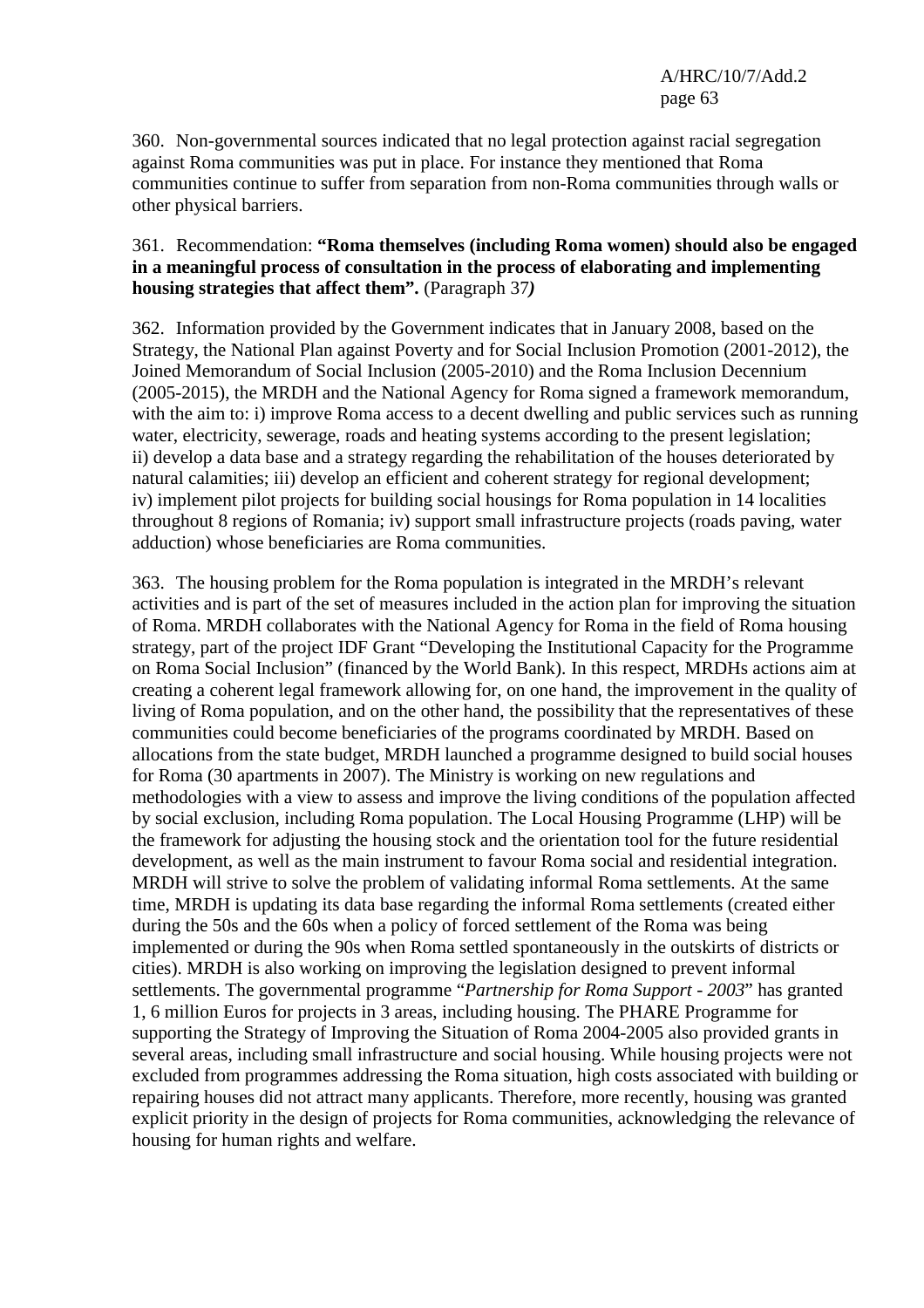364. Recommendation: **"The Special Rapporteur commends the actions of Romani CRISS**  [Roma Centre for Social Intervention and Studies in regard to the Piatra Neamt events] **and urges the Government to continue monitoring of the situation of Roma and to act firmly against any discriminatory practices affecting Roma, including by local authorities and private owners, that negatively affects the enjoyment by Roma of the right to adequate standard of living including adequate housing, in accordance with the relevant provisions of the international human rights instruments and the General Recommendation XXVII of the Committee on the Elimination of Racial Discrimination".** (Paragraph 42)

365. Information provided by the Government indicates that the building located in Piatra Neamt, at 40 Ulmilor St., is owned by the National Housing Agency (NHA). Because of its advanced state of degradation, it was included in a special programme for renovation and rehabilitation. Between July 10 and August 7, 2006, the inhabitants were given notice to leave the premises, as the work for consolidation had to begin. At that time, a number of persons belonging to the Roma minority were living there, some of them with expired rental contracts and/or huge debts of overdue rent or payment for maintenance costs, water, heating etc., others being just tolerated. Some people lived in those housing units without legal documents and residence in Piatra Neamt.

366. Over the above-mentioned period, several meetings with representatives of the local authorities and a group of inhabitants of the building took place, in the attempt to find a solution for relocation. On August 7, 2006, the removal of 35 families (250 persons) living at B and C entrances of Block 40 began, in the presence of the counselor on Roma issues within the "Prefectura" At that time, 91 families were present in the building, almost all of them being Roma. Representatives of NGO Romani CRISS and some law enforcement institutions were also in attendance.

367. By the end of the intervention, only persons without residence in Piatra Neamt had been actually removed. Other inhabitants could then be relocated within the premises and the rehabilitation works started in the most affected parts of the building. A small number of evicted persons were eventually allowed to return, as they could not find immediately a proper shelter.

368. In 2007, the Municipality of Piatra Neamt finalized a number of social houses (so-called "intervention houses"): 52 housing units in 13 modules, each unit having two rooms and a surface of  $21m^2$ . Following a meeting at the "Prefectura", the inhabitants of Block 40 requested formally to be transferred to the newly-built premises. At the end of August, all of them moved in. Families with several members received two housing units. Today, the building is inhabited both by Roma and non-Roma citizens, but also by multi-ethnic families. Roma children are included in the education system in multi-ethnic classes.

369. Implementing activities connected to housing is a responsibility of local authorities. The efficiency of a local intervention programme to improve housing conditions and fighting against social exclusion depends on the involvement of the public authority. In this respect, the MRDH initiated a study and pilot project "Rehabilitation of housing in areas affected by physical damage and social exclusion - Valea Rece neighbourhood from the city of Targu-Mures". The results will be shared with all public authorities with the purpose of informing and improving public intervention in order to ensure adequate standards of living.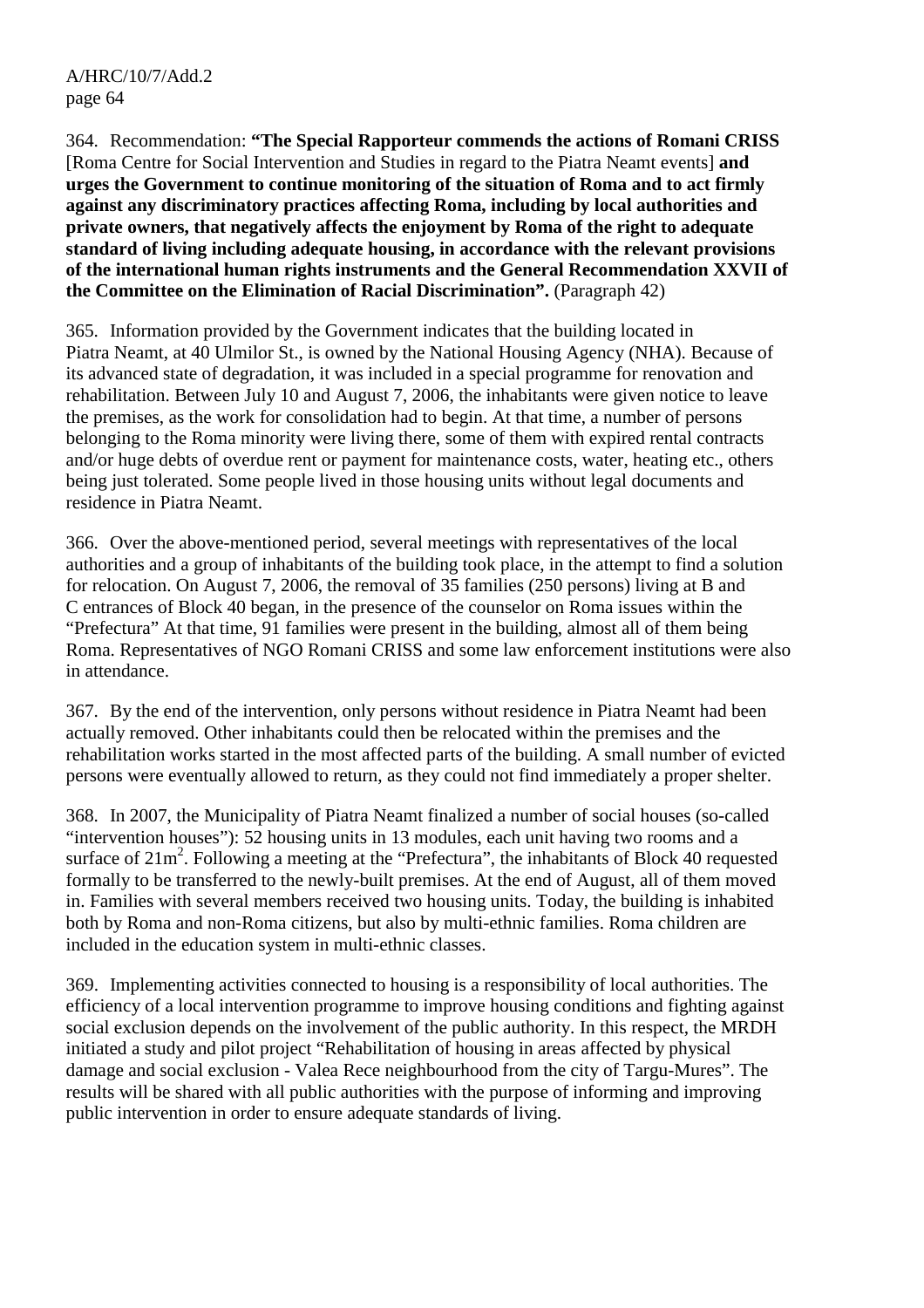370. Recommendation: **"The Special Rapporteur particularly recommends that MPWTH put in place policies and programmes to facilitate non-discriminatory access to housing and services by the low-income Roma population, in accordance with Government Decision No. 430/2001 and the concluding observations of the Committee on the Elimination of Racial Discrimination. In this context, the Government should work closely with the civil society organizations and national human rights institution and also need to take into account the gender dimension as Roma women often face double discrimination".** (Paragraph 42)

371. Information provided by the Government indicates that the project "Social Housing for Roma Communities" is part of the Social Inclusion Programme in Romania. It aims at ensuring the implementation of several plans to build social housing buildings in the so-called "development regions" in Romania. The buildings will be located in neighborhoods selected by the MRDH together with the local public administration authorities and National Agency for Roma. The elaboration and implementation of this programme is the subject of an agreement between the MRDH and the National Agency for Roma.

372. Non-discriminatory access to rental social housing provided by this programme is guaranteed for Roma families and households from Roma communities which have a lower average net income per person, in the last 12 months, than the average net monthly income per economy.

373. At the same time, the local authorities implemented their own projects and measures designed to address one of the most problematic aspects - the low quality of the housing units for Roma. The Special Rapporteur thanks the Government for providing additional detailed information on the impact of such projects (e.g. social housing units and plots of land distributed to Roma families).

374. Recommendation: **"… the Special Rapporteur recommends that the State should make additional effort to raise public awareness among the Romas and to facilitate their obtaining proper identity documents. This might include assurances backed up by references to relevant legislation and practice that no disadvantage shall result from one's identity as belonging to a particular group (in accordance with international standards, including article 3 of the Council of Europe's Framework Convention for the Protection of National Minorities, as well as paragraph 32 of the Organisation for Security and Co-operation in Europe Document of the Copenhagen Meeting of the Conference on the Human Dimension of the Commission on Security and Cooperation in Europe)".** (Paragraph 43)

375. Information provided by the Government indicates that concrete measures have been adopted in order to solve the problem of Roma without identity documents, including information campaigns among the Roma communities on the importance of holding IDs and on the requirements to obtain them. Persons with disabilities and persons without income are exempted from fees paid for the issuance of these documents. Mobile units have been set up in order to photograph persons who cannot walk. County public services specialized in issuing ID cards keep a permanent relationship with local Roma leaders and with representatives of the county offices for Roma.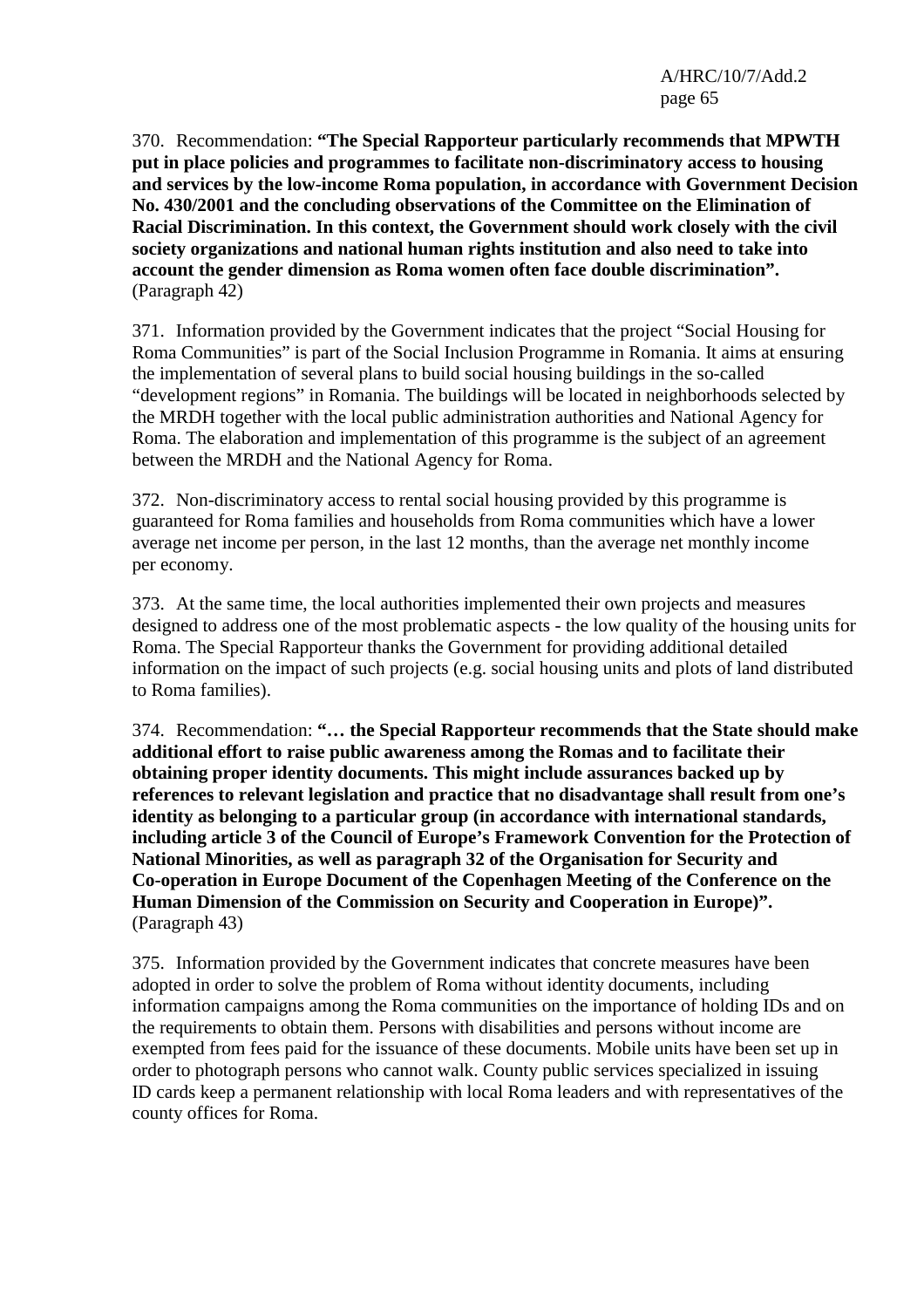$\overline{a}$ 

376. The programmes for Roma without identity documents are implemented through joint actions of the police, the computerized records units, local authorities and Roma associations. The programme *"Equal chances for Roma children without identity documents"* was the result of a partnership between various state institutions and NGOs.

377. At the local level, in each county, partnerships concluded between the Police Inspectorate and representatives of civil society aim at implementing, *inter alia*, a number of projects focusing on reducing the school abandonment rate amongst Roma student and of the unemployment rate amongst Roma as well as promoting the issuance of identity cards.

378. In 2006, the European Committee of Social Rights of the Council of Europe informed that a committee had been set up to carry out national and local monitoring of implementation of the measures adopted on the basis of the Government Strategy for the Improvement of the Condition of Roma in Romania. It also reported that the National Agency for Roma has also undertaken to improve their economic and social conditions. Nevertheless, the Committee noted that the government has also put forward measures to improve access to home ownership and housing rehabilitation for Roma families, but without laying down a practical strategy. It mentioned that only a pilot project funded by the Partnership Fund for Roma for social housing in the county of Hunedoara had proved effective. Finally, it concluded that, while taking account of the efforts made to improve the situation, the Committee considered that none of the information supplied stated that tangible and measurable progress had been made or that the situation of the Roma had effectively been improved, and reiterated its conclusion of non-conformity with the Charter.**<sup>29</sup>**

379. Non-governmental sources mentioned that many Roma live in precarious housing conditions in isolated settlements and communities, also in order to avoid discrimination. According to UNICEF statistics, almost a third of Roma live in homogenous Roma settlements, many of them informal or illegal.

380. Recommendation: **"The Special Rapporteur shares the concern of the Committee on the Elimination of Discrimination against Women, and urges the Government to take gender perspective into account in their national housing programme, with a view to improving the legal and policy framework to meet the particular needs of aforementioned female populations that are in particularly high risk".** (Paragraph 45)

381. Information provided by the Government indicates that Law 202/2002 on equal opportunities for women and men sets the legal framework unequal opportunities. The law is based on the concept of multiple discriminations, which covers all grounds of discrimination, including gender and race. This law was modified and supplemented by Governmental Ordinance no.86/2004 which created the National Agency for Equal Opportunities for Women and Men (NAEO) as the specialized public institution responsible for monitoring the implementation of the principle of equal opportunities and for developing specific policies in the field of gender equality and gender mainstreaming.

**<sup>29</sup>** European Social Charter (revised), European Committee of Social Rights Conclusions 2006 (Romania).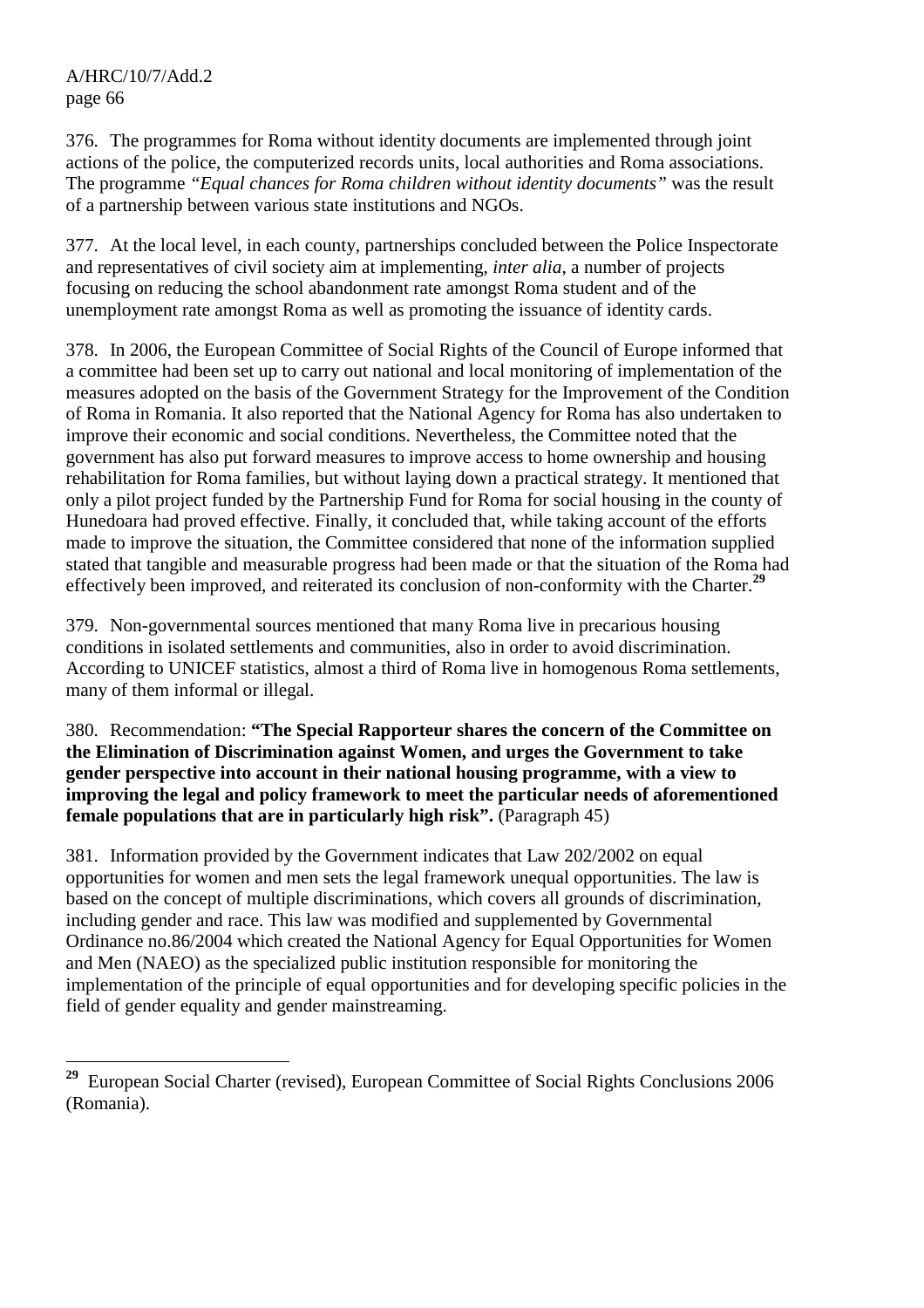382. NAEO elaborated the National Strategy for Equal Opportunities between Women and Men 2006-2009, which contains actions to improve the situation of vulnerable categories such as Roma women, elderly women, women as sole providers for the family, women with disabilities, etc. The existing data indicate that such categories are the most exposed to marginalisation and social exclusion, including multiple discrimination. In order to integrate women at risk of marginalisation and social exclusion, the Strategy focuses, among others, on: i) promoting the principle of transparency at all levels of the employment process and career promotion; ii) identifying working opportunities and providing information to women exposed to marginalisation and social exclusion. The Agency is kept regularly informed about the specific problems of women that suffer from multiple discriminations. In order to ensure full integration of these problems in all its programs and policies, the Agency maintains a constant dialogue with specialized nongovernmental organizations.

383. In light of the increased vulnerability of Roma women, the Romanian authorities adopted special measures to address their situation, taking into account both ethnically-motivated prejudices at the level of society and behavioural and cultural patterns within the Roma communities.

384. Recommendation: **"The Special Rapporteur recommends that the National Authority for the Protection of Children's Rights should, in cooperation with the local authorities and MPWTH, design a long-term strategy to provide more appropriate and adequate shelters for the growing number of street children, also taking into account relevant concluding observations of the Committee on the Rights of the Child. For the strategy to be effective, it should be multidisciplinary and also include measures to improve legislative framework in accordance with the Convention on the Rights of the Child, to create programmes for education and public awareness, to facilitate the reintegration of street children and to improve the capacity and standards of the social services dealing with children".** (Paragraph 48)

385. Information provided by the Government indicates that in February 2008, the National Authority for the Protection of the Rights of the Child launched the set of projects entitled "Street Children Initiative", with the aim to provide for 20 day and night shelters and emergency centers for street children and training for their personnel. Thus, local authorities throughout the country will receive help in creating social services targeting a specific vulnerable group. The total amount of money destined for building and equipment is 2,743,000 euro. The project envisages activities that would correspond to the specific needs of the children, in particular providing access to housing, education and training and facilitating further reintegration within the family and society.

386. In order to ensure high quality services, the project will generate appropriate infrastructure and include the training of 150 specialists. The training courses will focus on preventing drug addiction, psychological counseling and providing other services for the benefit of street children. Approximately 800 children will benefit every year from the services provided by the newly-created centers.

387. In 2003 the Committee on the Rights of the Child expressed its concern about the budget allocations for health and education which remained low and that children living in rural areas may be disproportionately affected. It also mentioned that children belonging to certain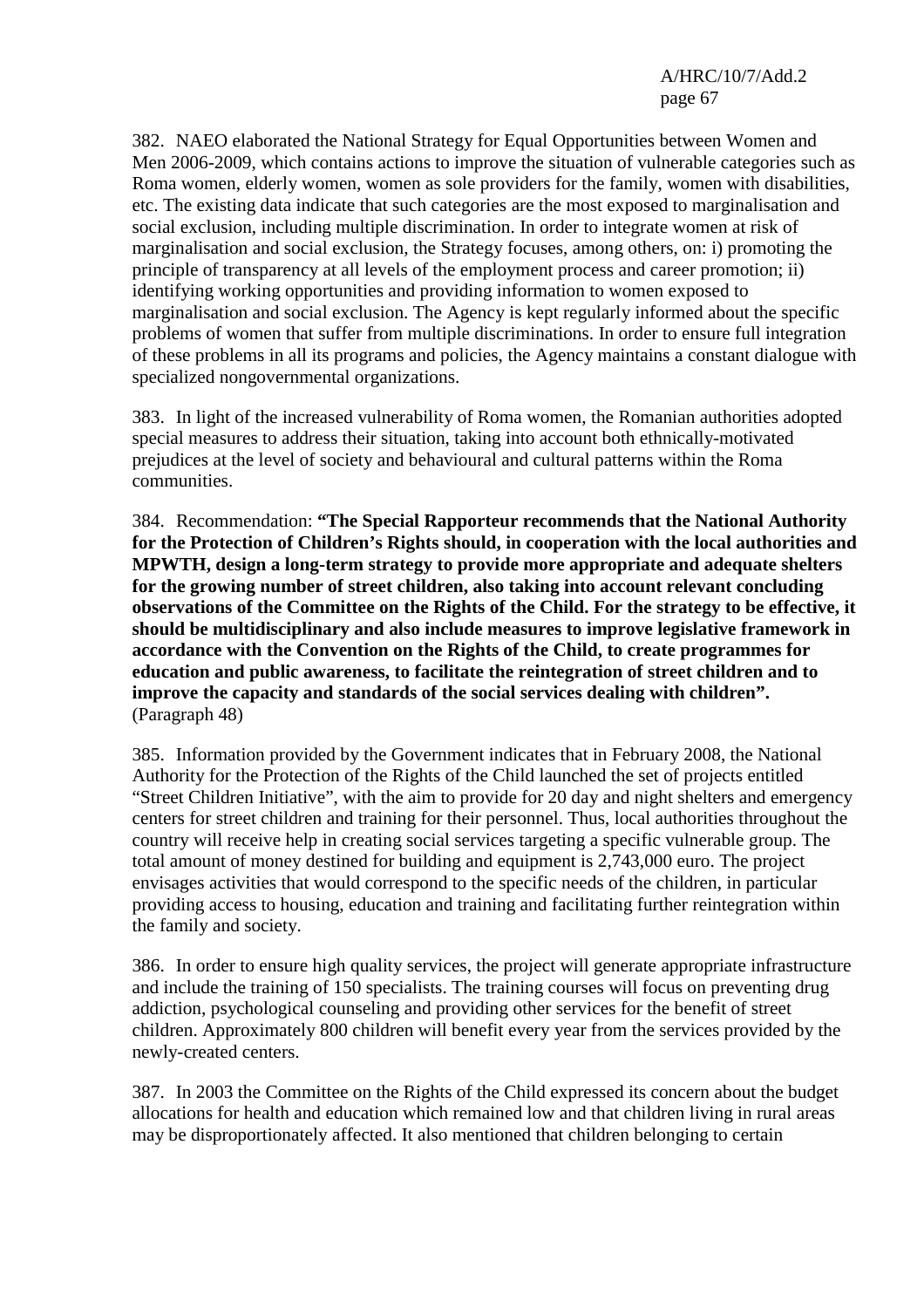categories did not benefit from equal opportunities .Though the Committee was encouraged by the ongoing initiatives to decrease the number of street children, including the "Home Again" campaign, it expressed its concern about the large numbers of children living on the street in urban areas.**<sup>30</sup>**

388. Recommendation: **"The Government and the international community should increase support to such civil society and non-governmental organizations which provide services to those children in need".** (Paragraph 48)

389. Information provided by the Government indicates that in accordance with Law no. 272/2004 on the protection and promotion of the rights of the child, the authorities have developed, in partnership with NGOs, a series of services dedicated to children in need with the aim to ensure their protection and care. Thus, at the national level, there are 379 residential services managed by various authorized private organizations, which provide specialized services to 4357 children.

390. The relevant national legislation applies in the same manner to both public and private child protection systems. The services offered by NGOs have to respect the right to an adequate standard of living, as well as other rights enshrined in international treaties Romania is party to.

391. Among the 379 residential services mentioned above, 282 are family-type houses, 31 are apartments and 20 are modular placement centres. The purpose of these institutions is to offer housing and care conditions similar to those in a family environment, preparing the children for an independent life.

392. One of the main objectives of the national reform in this area was changing the "institutionalized" child protection system into a "family-type" one. The reform meant closing large institutions and replacing them with alternative services, as well as preventing separation from the family by developing support services.

393. The other residential services represent classic placement centres (39), maternal centres (4), emergency placement centres (2) and other types of institutions meant to protect children in need.

394. Recommendation: **"The Government should take into consideration relevant provisions from international human rights instruments and general comments and recommendations from treaty bodies in formulating policies and programmes." "These include: article 25.1 of the Universal Declaration of Human Rights; article 11.1 of the International Covenant on Economic, Social and Cultural Rights; articles 16.1 and 27.3 of the Convention on the Rights of the Child; articles 14.2 (h) and 16.1 (h) of the Convention on the Elimination of All Forms of Discrimination against Women; articles 3 and 5 (e) of the International Convention on the Elimination of All Forms of Racial Discrimination;** 

 $\overline{a}$ **<sup>30</sup>** CRC/C/15/Add.199.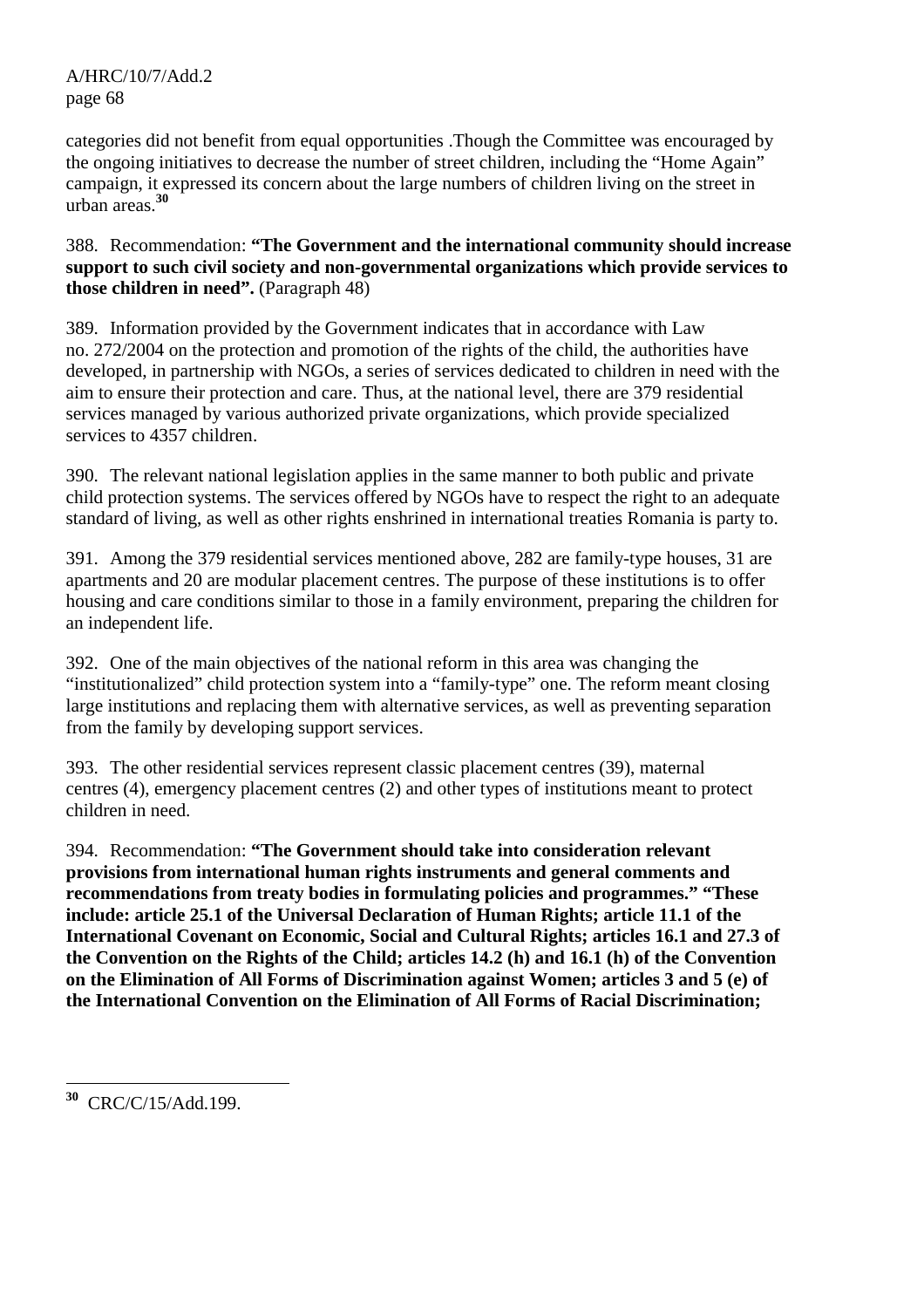**article 9.1 of the International Covenant on Civil and Political Rights; and article 16.1 on the Convention against Torture and Other Cruel, Inhuman or Degrading Treatment or Punishment. Particular attention should be paid to the needs of minority and other vulnerable groups".** (Paragraph 51 and footnote 13)

395. Information provided by the Government indicates that this recommendation is implemented through the above-mentioned programs on housing construction.

396. Recommendation: **"The Special Rapporteur welcomes the adoption in June 2002 of the National Plan against Poverty and for the Promotion of Social Inclusion, which takes into account many issues raised in this report. For it to benefit the poor, and to assist the realization of their rights, including adequate housing, the plan needs wide support and participation for its effective implementation, by the poor, all levels of Government, civil society and the international community. In particular, a comprehensive approach should be adopted to address the housing needs of the poor and to prevent social exclusion and poverty of all Romanian citizens, regardless of race, ethnic and other backgrounds".**  (Paragraph 52)

397. Information provided by the Government indicates that the National Housing Strategy requires the elaboration of a substantive study, on which the document itself will be drafted. The main instrument for its implementation is the local housing programme. The latter's methodology is currently under consideration. This instrument will rely on the analysis of all the components of the housing sector, it will set priorities and determine means and ways to implement the pre-defined objectives in the housing sector. The methodology includes the presentation of the structure of the existing housing stock and the territorial distribution of housing categories, housing indicators, urban social and residential structures. It will identify the specific needs of a certain neighborhood and urban area, while specifying the objectives of future residential developments and the evaluation of total costs necessary to implement the future projects. The local housing plan will list in detail the necessary projects and will outline the steps to be taken in order to improve the quality of houses.

398. At the national level, the following institutions have responsibilities regarding the housing sector: the *MRDH* (finances housing programs and provides for the physical and technical management of the housing stock and develops the relevant housing regulations), the Ministry of Interior and Administrative Reform (provides subsidies for heating, hot and cold water for families with low incomes); Ministry of Economy and Finance (regulates the use of energy); Ministry of Justice (Land Register); Ministry of Agriculture and Sustainable Development (deals with various aspects related to the management of the land). At the local level, the public authorities are responsible for the elaboration of the development plans and for providing the infrastructure to support the development. The housing programs are implemented by the local institutions.

399. Recommendation: **"The Government should take a lead in developing appropriate monitoring mechanisms for the implementation of the right to adequate housing, such as an inter-ministerial committee with involvement of relevant ministries, local authorities and civil society".** (Paragraph 53)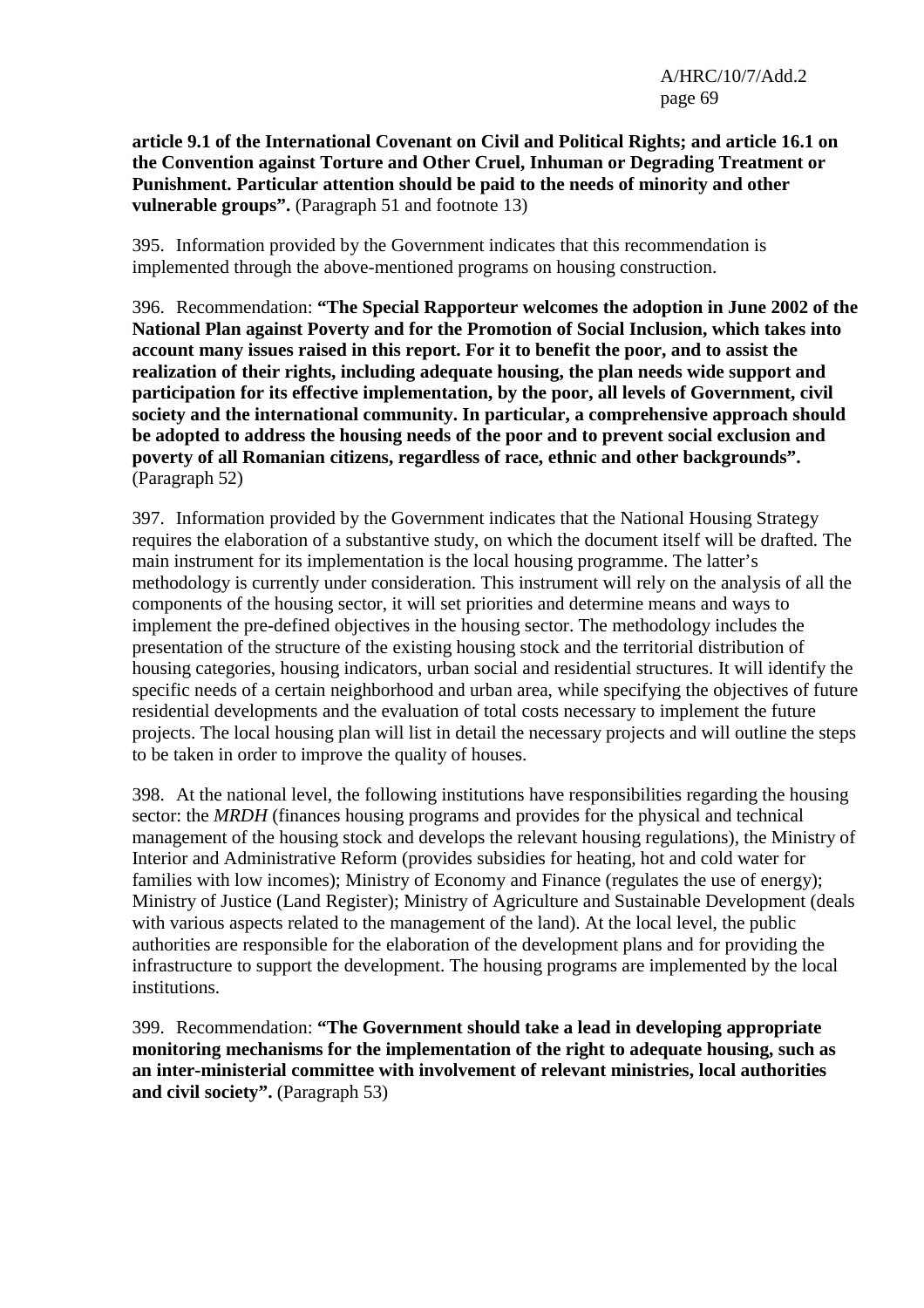400. Information provided by the Government indicates that after signing The Joint Social Inclusion Memorandum on June  $20<sup>th</sup>$ , 2006, the task to coordinate the policies for social inclusion, including with regard to adequate housing, was assigned to the Ministry of Labor, Social Solidarity and Family. An Executive Committee, composed of senior managers from the relevant institutions, was created in order to ensure strategic coordination. The coordination mechanism includes social inclusion units, established at the level of county directorates. Monitoring and evaluation taken place through a system that collects and analyzes data at central, local and county levels.

401. In 2005, the First International Conference for social inclusion was organized, with the aim to promote dialogue between all partners involved in the implementation of policies of social inclusion. Almost one year from the signing of Joint Social Inclusion Memorandum, a second International Conference, on "The Way from Good Practice to Social Policies -The Premises of an Inclusive Society", took place.

402. In 2006, the Government decided to set up a national mechanism, both at the central and country level, to promote social inclusion in Romania. This mechanism will create the premises for better coordination of the elaboration and implementation of social inclusion policies, as well as for more effective use of the funds allocated for this purpose. A so-called Social Observer will monitor the impact of the social policies initiated by public institutions and will undertake studies and analysis aimed at making the decision-making process more efficient.

## 403. Recommendation: **"The Government should develop appropriate indicators and benchmarks to monitor the implementation of the right to adequate housing, as well as the progress towards the achievement of relevant Millennium Development Goals, particularly on slum-dwellers, water and sanitation".** (Paragraph 54)

404. Information provided by the Government indicates that monitoring and assessment of the impact of the relevant policies are important components of the strategic approach regarding social housing. Preliminary indicators are identified based on analysis referring to the evolution of real estate market and quality of construction. The final selection takes into account the definition, units of measurement, data sources, level and frequency of data collection.

## 405. Recommendation: **"The Government needs to focus more attention on the issues of security of tenure, to take steps to legalize settlements, and to give particular attention to monitoring and prevention of forced evictions. The Government may wish to seek the assistance of the United Nations Human Settlement Programme (UN-Habitat), and to localize its Global Campaign on Secure Tenure".** (Paragraph 55)

406. Information provided by the Government indicates that over the past years, a number of forced evictions were carried out, motivated by the necessity to restore legality or to protect the physical integrity or the property of the persons involved. In all situations, the housing units provided for as alternative by the local authorities offered a far better standard of living. The Romanian authorities adopted a set of measures designed to address the special needs of the members of the disadvantaged social groups, including those who were evicted. The national legislation provides for a remedy before a court of justice, in case of forced evictions. In addition, cases involving alleged discriminatory acts in the process of eviction can be submitted for examination and decision to the National Council for Combating Discrimination (NCCD).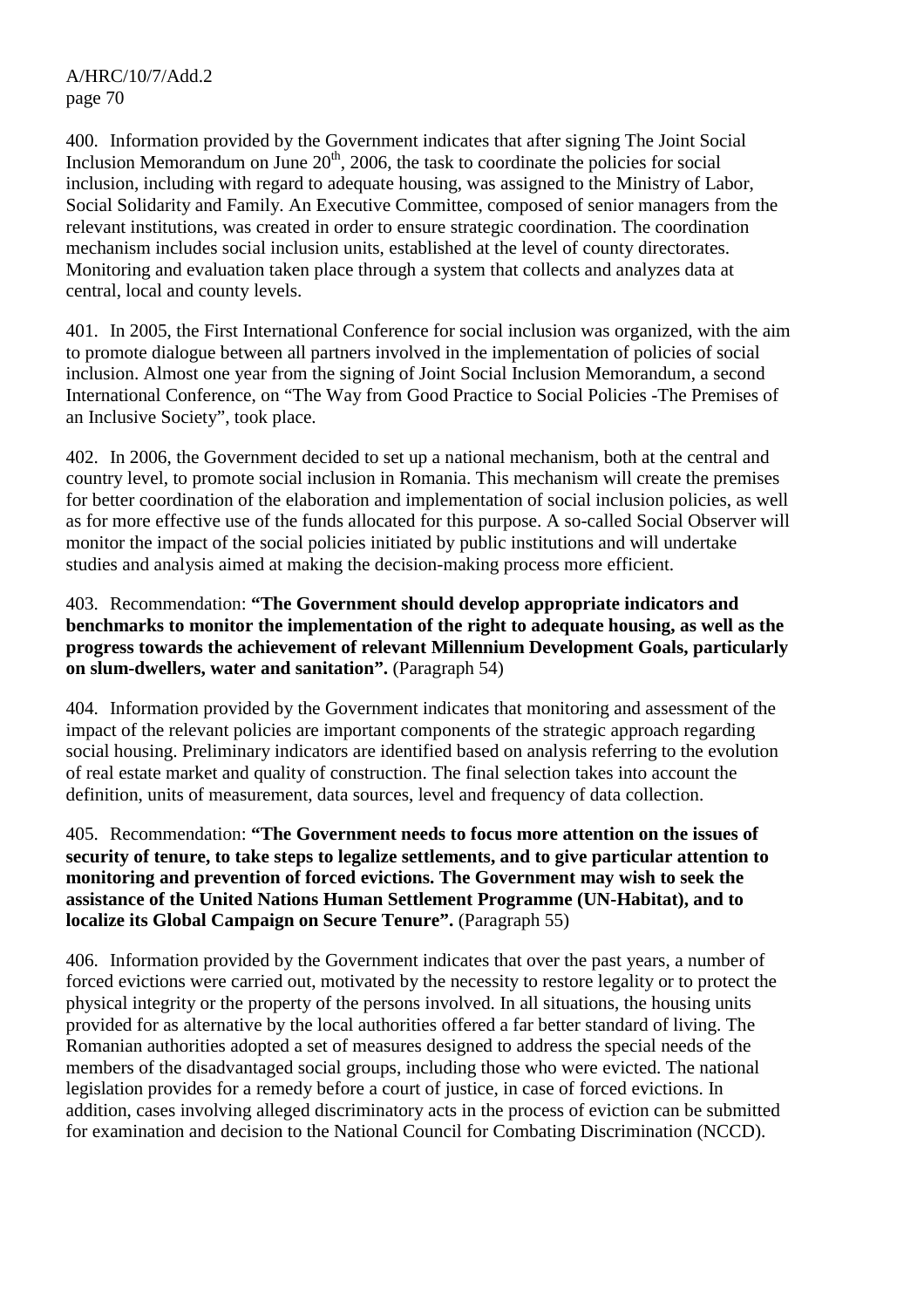407. At the beginning of 2007, the MRDH performed an inventory at country level concerning the number of requests submitted by those evicted, in order to attempt to respond to the demand for social housing coming from the evicted persons. The MRDH adopted the legal framework that would allow local councils to decide with regard to the building of new social housing for tenants evicted from houses restituted to their former owners.

408. Since the beginning of 2007, the Ministry of Development, Public Works has been developing the Programme for the financing of social housing building for tenants evicted from houses returned to their former owners. The objective of this programme was to create a stock of social housing for such evicted tenants. The local councils are responsible for the actual development of the housing projects. Between 2005 and 2008, 1,326 flats were finalized, 3,529 dwellings were included in this programme and 93,500,000 lei were allocated for this purpose.

409. Recommendation: **"The Government has to place more emphasis on human rights education and raise public awareness of the rights relevant to adequate housing. The MPWTH should seek the assistance of the Romanian Institute for Human Rights in developing such awareness programmes and further integrating human rights into its policies and programmes***".* (Paragraph 56)

410. Information provided by the Government indicates that the MRDH participates in and organizes seminars on this specific topic, aiming, on one hand, to harmonize the activities of, and involve more actively, the public actors in the housing sector and on the other hand, to cooperate and support NGO works in this sector.

411. Recommendation: **"The Government should make use of relevant provisions on international cooperation in international human rights instruments to seek technical and other assistance for the realization of rights relevant to adequate housing." "These include: article 28 of the Universal Declaration of Human Rights, which proclaims that everyone is entitled to a social and international order in which the rights and freedoms contained in the Declaration can be realized; articles 2.1, 11, 15, 22 and 23 of ICESCR, which build upon the foundation for international cooperation in Articles 55 and 56 of the Charter of the United Nations, and the obligation for States parties to recognize the essential role of international cooperation and to reaffirm their commitment to take joint and separate action. Also see Limburg Principles on the Implementation of the International Covenant on Economic, Social and Cultural Rights, paragraphs 29-34. Also see E/CN.4/2001/51, paragraphs 91-96 and E/CN.4/2002/59, paragraphs 32-36".** (Paragraph 57 and footnote 14)

412. Information provided by the Government indicates that Romania constantly participates in international gatherings on the topic of housing and strives to ensure full implementation of the relevant instruments related to adequate housing.

413. Romania participates in the Initiative entitled "The Decade of Roma Inclusion" (TDRI), adopted in 2004, for the period 2005 - 2015, by eight Central and Eastern European countries with the support of the international community. It represents the first collaborative effort of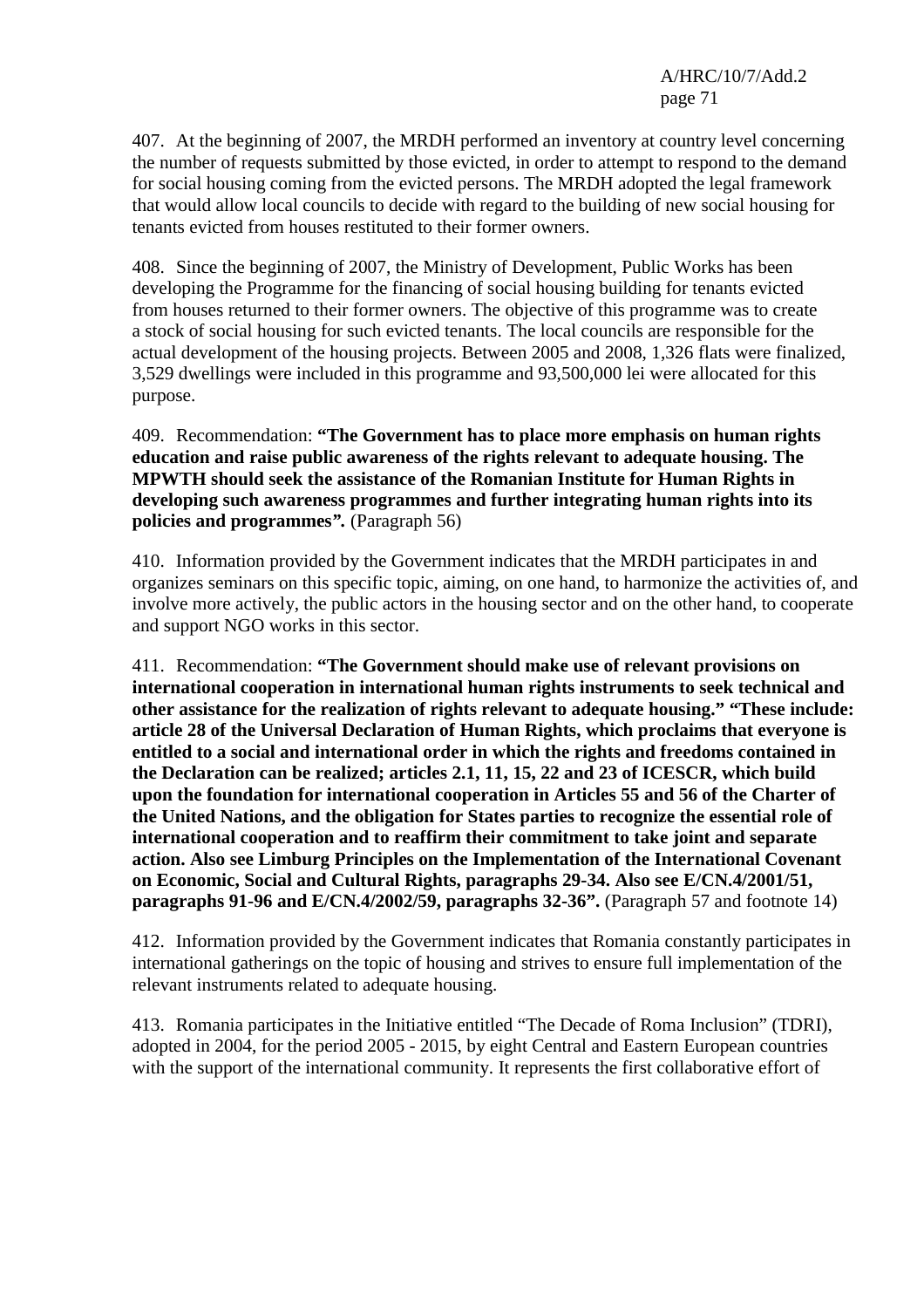this scope dedicated to the improvement of the Roma situation. The Decade is supported internationally by institutions such as the World Bank, the European Commission, the United Nations Development Program, the Organization for Security and Cooperation in Europe, the Council of Europe and the European Council's Development Bank. The representatives of Roma and their non-governmental organizations must participate in all implementation phases of the program. The domains that were chosen for the Decade are: education, health care, employment and housing. Also, there are cross-cutting themes such as poverty, discrimination and gender issues. The priorities for Housing are the following: i) addressing discrimination in access to housing; ii) improving the living conditions in the Roma communities; iii) and extended access to housing. Between July  $1<sup>st</sup>$ , 2005 and June 30<sup>th</sup>, 2006, Romania, represented by the National Agency for Roma, held the Presidency of this Initiative.

414. With regard to the fulfilment of human rights taking into account the indivisibility of rights, the Concluding comments of the Committee on the Elimination of Discrimination against Women recommended collecting and making available statistical information pertaining to education, health, employment and social, economic and political status of Roma women and girls with a view to further developing specific policies to respond to their needs.**<sup>31</sup>**

415. As a general rule, public authorities do not collect statistical information based on ethnic criteria, as this can be considered a discriminatory attitude towards people belonging to the respective ethnic groups, impeding their access to various social rights.

# 416. Recommendation: **"The Special Rapporteur calls upon the international community to provide necessary assistance to complement the Government's own efforts, particularly in the areas of retrofitting and disaster preparedness".** (Paragraph 57 and footnote 14)

417. Information provided by the Government indicates that the Romanian Government supports the retrofitting of building in areas affected by flooding both in 2005 and 2008. Between 2005 and 2008, 1,616 buildings were retrofitted through the National Housing Agency and 88,100, 000 lei were allocated for this purpose; construction materials were given for the retrofitting of 16.048 houses, in the amount of 196,120,000 lei.

418. Recommendation: **"The challenges faced by Romania and good practices adopted can offer valuable lessons and examples for other countries with economies in transition. The Special Rapporteur recommends that the United Nations Economic Commission for Europe facilitate such exchange of experience, also in cooperation with the Office of the High Commissioner for Human Rights (OHCHR) and UN-Habitat within the framework of their United Nations Housing Rights Programme".** (Paragraph 58)

419. Information provided by state authorities indicates that Romania participates in relevant international meetings in order to present/acquire good practices in the housing sector.

 $\overline{a}$ **<sup>31</sup>** CEDAW/C/ROM/Q/6.